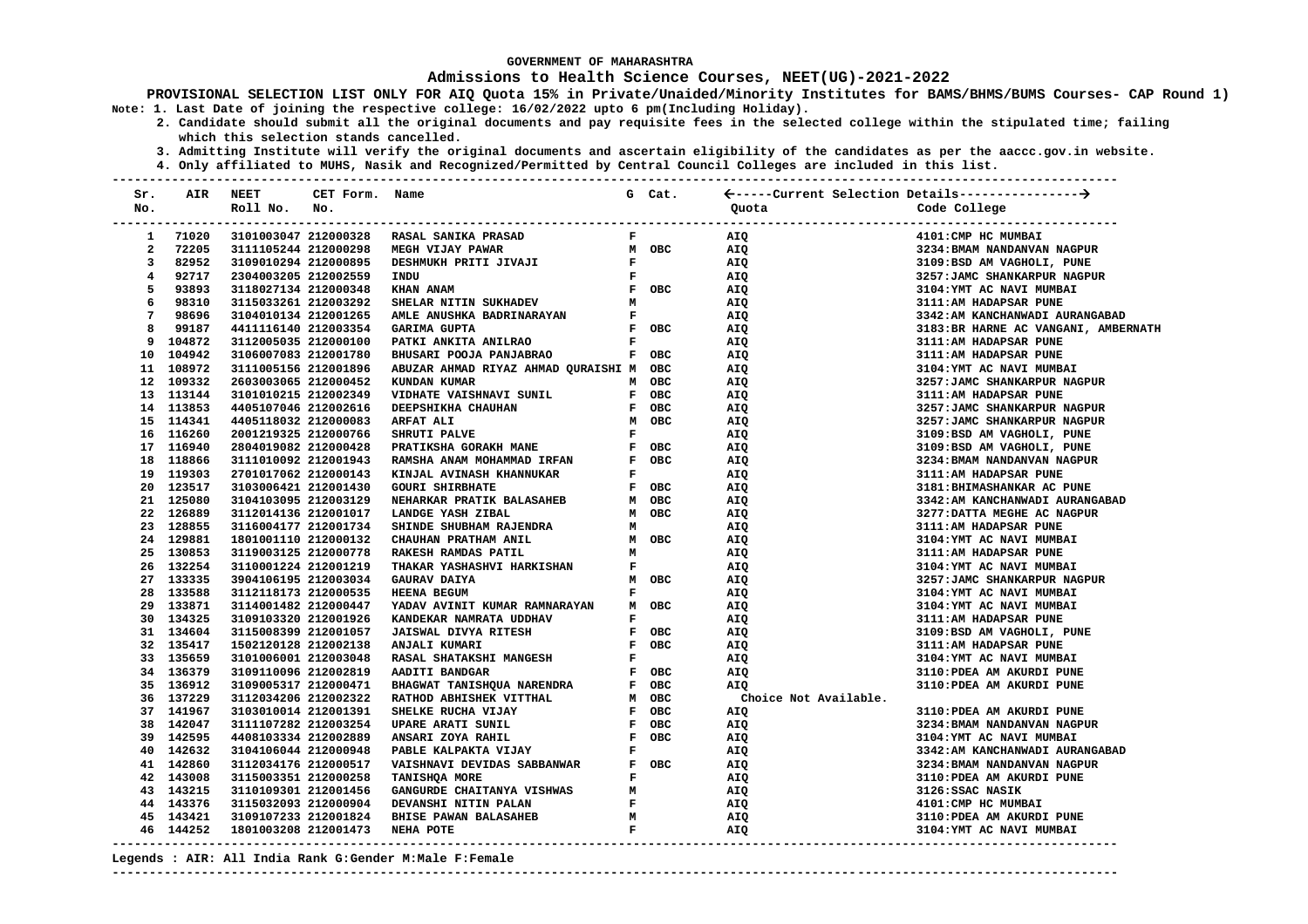### **Admissions to Health Science Courses, NEET(UG)-2021-2022**

**PROVISIONAL SELECTION LIST ONLY FOR AIQ Quota 15% in Private/Unaided/Minority Institutes for BAMS/BHMS/BUMS Courses- CAP Round 1) Note: 1. Last Date of joining the respective college: 16/02/2022 upto 6 pm(Including Holiday).**

 **2. Candidate should submit all the original documents and pay requisite fees in the selected college within the stipulated time; failing which this selection stands cancelled.**

 **3. Admitting Institute will verify the original documents and ascertain eligibility of the candidates as per the aaccc.gov.in website.**

 **4. Only affiliated to MUHS, Nasik and Recognized/Permitted by Central Council Colleges are included in this list.**

| Sr. |                        | <b>AIR NEET</b>                              | CET Form. Name       |                                                        |                               |                               |       |                                               |
|-----|------------------------|----------------------------------------------|----------------------|--------------------------------------------------------|-------------------------------|-------------------------------|-------|-----------------------------------------------|
| No. |                        | Roll No. No.                                 |                      |                                                        |                               |                               | Quota | Code College                                  |
|     | 47 144848              |                                              |                      | 3112105044 212001796 KHANDAGALE VAIBHAV RAMESHRAO      |                               | $M$ and $M$                   | AIQ   | 3109:BSD AM VAGHOLI, PUNE                     |
|     | 48 145497              | 3104012132 212003381                         |                      | SURADKAR SUNIL KAILAS                                  |                               | M OBC                         | AIQ   | 3109:BSD AM VAGHOLI, PUNE                     |
|     | 49 147333              | 3111005550 212002562                         |                      | AWANTI UMESHRAO CHURAD                                 |                               | F OBC                         | AIQ   | 3234: BMAM NANDANVAN NAGPUR                   |
|     | 50 147523              | 1703005031 212000289                         |                      | PALLAVI JAIN                                           | F                             |                               | AIQ   | 3104: YMT AC NAVI MUMBAI                      |
|     | 51 147730              | 3119010227 212002517                         |                      | TELI VINAYAK RAJARAM                                   | M                             |                               | AIQ   | 3110: PDEA AM AKURDI PUNE                     |
|     | 52 148002              | 3110001856 212000920                         |                      | <b>ROHANSHU DASHRATH PARAB</b>                         | м                             |                               | AIQ   | 3104: YMT AC NAVI MUMBAI                      |
|     | 53 148390              | 3104017132 212000827                         |                      | MANE NIKITA DILIPRAO                                   | $\mathbf{F}$                  |                               | AIQ   | 3257: JAMC SHANKARPUR NAGPUR                  |
|     | 54 149074              | 4406004120 212003033                         |                      | KUNWAR MANVENDRA SINGH                                 |                               | M OBC                         | AIQ   | 3109:BSD AM VAGHOLI, PUNE                     |
|     | 55 149237              | 3111107094 212002947                         |                      | PRATHAMESH SHARMA                                      | M                             |                               | AIQ   | 3252: CHUNWALA AC CHIKHLI, BULDHANA           |
|     | 56 149471              | 3112029231 212000946                         |                      | SURYAWANSHI SOPAN BHOJAJI                              | M                             |                               | AIQ   | 3110: PDEA AM AKURDI PUNE                     |
|     | 57 150314              | 4411011393 212003403                         |                      | SHIVANI SRIVASTAVA                                     | $\mathbf{F}$                  |                               | AIQ   | 3109:BSD AM VAGHOLI, PUNE                     |
|     | 58 150784              | 4402001375 212000917                         |                      |                                                        |                               |                               | AIQ   | 3109:BSD AM VAGHOLI, PUNE                     |
|     | 59 151074              | 3109007174 212002224                         |                      |                                                        |                               |                               | AIQ   | 3110: PDEA AM AKURDI PUNE                     |
|     | 60 151257              | 3004006062 212000760                         |                      | SHUKLA SNEHA SHASHIKANT                                | $\mathbf{F}$                  |                               | AIQ   | 3104: YMT AC NAVI MUMBAI                      |
|     | 61 151278              | 3119009061 212002858                         |                      | PATIL ROHINI SANJAY                                    | $\mathbf{F}$                  |                               | AIQ   | 3118:AM ASHTA SANGLI                          |
|     | 62 151961              | 3104005366 212003225                         |                      | SAGADE ABHISHEK SAMBHAJI                               | $\mathbf{M}$                  |                               | AIQ   | 3342:AM KANCHANWADI AURANGABAD                |
|     | 63 152103              | 3118027005 212002796                         |                      |                                                        |                               |                               | AIQ   | 3104: YMT AC NAVI MUMBAI                      |
|     | 64 152432              |                                              |                      | AGASHE MADHUSHREE RAVISHANKAR F<br><b>EXECUTE: OBC</b> |                               |                               |       |                                               |
|     |                        | 3115032195 212000446                         |                      | NISHA RAJPUT                                           |                               |                               | AIQ   | 3122: VNH AC RAHURI, A' NAGAR                 |
|     | 65 153045<br>66 153794 | 3115021226 212002846<br>3102009293 212002936 |                      | RAO DEVIKA DEVDAS                                      | $\mathbf{F}$                  | F OBC                         | AIQ   | 3181: BHIMASHANKAR AC PUNE                    |
|     |                        |                                              |                      | <b>JADHAV BHARTI VIJAY</b>                             |                               |                               | AIQ   | 3342:AM KANCHANWADI AURANGABAD                |
|     | 67 154051              | 1901001261 212000707                         |                      | KHYATI CHANDRAKAR                                      |                               | F OBC                         | AIQ   | 3234: BMAM NANDANVAN NAGPUR                   |
|     | 68 154340              | 3115029189 212000262                         |                      | KORADE SAMIKA MOHAN                                    |                               | F OBC                         | AIQ   | 3110: PDEA AM AKURDI PUNE                     |
|     | 69 155382              | 3905024072 212000089                         |                      | PATEL SUNDAR BRIJ                                      |                               | M OBC                         | AIQ   | 3252: CHUNWALA AC CHIKHLI, BULDHANA           |
|     | 70 155687              | 3101011140 212001425                         |                      | SABALE SAYALI BALASAHEB                                |                               | F OBC                         | AIQ   | 3342:AM KANCHANWADI AURANGABAD                |
|     | 71 156276              | 3109004150 212001202                         |                      | SYED AADIL ABDULGANI                                   | M OBC                         |                               | AIQ   | 3342:AM KANCHANWADI AURANGABAD                |
|     | 72 156277              | 3104001454 212001853                         |                      | SHAIKH NAZEEM ABBAS                                    | M                             |                               | AIQ   | 3123: PMT AM & EKNATH AYU SHEVGAON AHMEDNAGAR |
|     | 73 156401              | 3104111234 212002308                         |                      | <b>SAYALI</b>                                          |                               | F OBC                         | AIQ   | 3181: BHIMASHANKAR AC PUNE                    |
|     | 74 156758              | 3110015303 212002260                         |                      | SHAIKH SAKINA QUMRUDDIN                                |                               | $\mathbf{F}$ and $\mathbf{F}$ | AIQ   | 3105:AMC NALASOPARA                           |
|     | 75 156990              | 4411103348 212003212                         |                      | PIYUSH GUPTA                                           |                               | M OBC                         | AIQ   | 3342:AM KANCHANWADI AURANGABAD                |
|     | 76 157166              | 3122006449 212001200                         |                      | CHAVAN ADITYA MILIND                                   |                               | M OBC                         | AIQ   | 3128:KC AJMERA AM DEOPUR, DHULE               |
|     | 77 157815              | 3112110098 212000493                         |                      | SAKNURE SHRUTI SAMBHAJI                                | $\mathbf{F}$                  |                               | AIQ   | 3342:AM KANCHANWADI AURANGABAD                |
|     | 78 157980              | 3109005307 212001231                         |                      | MURKUTE MANALI TUKARAM                                 | <b>F</b> OBC                  |                               | AIQ   | 3104: YMT AC NAVI MUMBAI                      |
|     | 79 157988              | 1502103518 212003013                         |                      | SAIF ALI                                               |                               | M OBC                         | AIQ   | 3252: CHUNWALA AC CHIKHLI, BULDHANA           |
|     | 80 158006              | 3108004820 212002904                         |                      | CHIKNIS SANIKA AVINASH                                 | $\mathbf{F}$                  |                               | AIQ   | 3104: YMT AC NAVI MUMBAI                      |
|     | 81 158162              | 3101007318 212002300                         |                      | <b>HARSHITA NITIN PATWA</b>                            | $\mathbf{F}$ and $\mathbf{F}$ |                               | AIQ   | 3161:SMBT AC IGATPURI, NASIK                  |
|     | 82 158979              | 3110011135 212001475                         |                      | ANJALI RAMESH PANDEY                                   |                               | $\mathbf{F}$ and $\mathbf{F}$ | AIQ   | 3126:SSAC NASIK                               |
|     | 83 159249              | 3103002274 212002925                         |                      | SHEIKH AFIFA AIMAN                                     | $\mathbf{F}$                  |                               | AIQ   | 3273:DR.R GHODE AC AMRAVATI                   |
|     | 84 159429              | 3111127011 212002075                         |                      | GAURI GOVINDPRASAD GUPTA<br>DHAMNE NEHA YOGESH         | $\mathbf{F}$                  |                               | AIQ   | 3277: DATTA MEGHE AC NAGPUR                   |
|     | 85 159872              | 3104019189 212003243                         |                      |                                                        | $\mathbf{F}$                  |                               | AIQ   | 3342:AM KANCHANWADI AURANGABAD                |
|     | 86 160079              | 3104003645 212003323                         |                      | LOKHANDE SIDHARTH BHAUSAHEB                            | M                             |                               | AIQ   | 3342:AM KANCHANWADI AURANGABAD                |
|     | 87 160219              | 2301008115 212000316                         |                      | HIMANSHU BHARDWAJ                                      | M                             |                               | AIQ   | 3342:AM KANCHANWADI AURANGABAD                |
|     | 88 160427              | 3113110198 212003494                         |                      | MANE MOHINI MOHAN                                      | $\mathbf{F}$                  |                               | AIQ   | 3342:AM KANCHANWADI AURANGABAD                |
|     | 89 160769              | 3105004015 212001600                         |                      | SHAIKH ZAID AJAZ                                       | M                             |                               | AIQ   | 3342:AM KANCHANWADI AURANGABAD                |
|     | 90 162020              | 3114002386 212000293                         |                      | SHUKLA SUPRIYA ASHOK KUMAR                             | $\mathbf{F}$                  |                               | AIQ   | 3105:AMC NALASOPARA                           |
|     | 91 162306              | 3117010261 212000610                         |                      | $M$ $M$<br>SARADE ADARSH ABASAHEB                      |                               |                               | AIQ   | 3181: BHIMASHANKAR AC PUNE                    |
|     | 92 162611              |                                              | 3102019044 212001556 | SARAF VEDSHRI VIVEK                                    |                               |                               | AIQ   | 3112: HPM AMC VADGAON KOLHAPUR                |

#### **Legends : AIR: All India Rank G:Gender M:Male F:Female**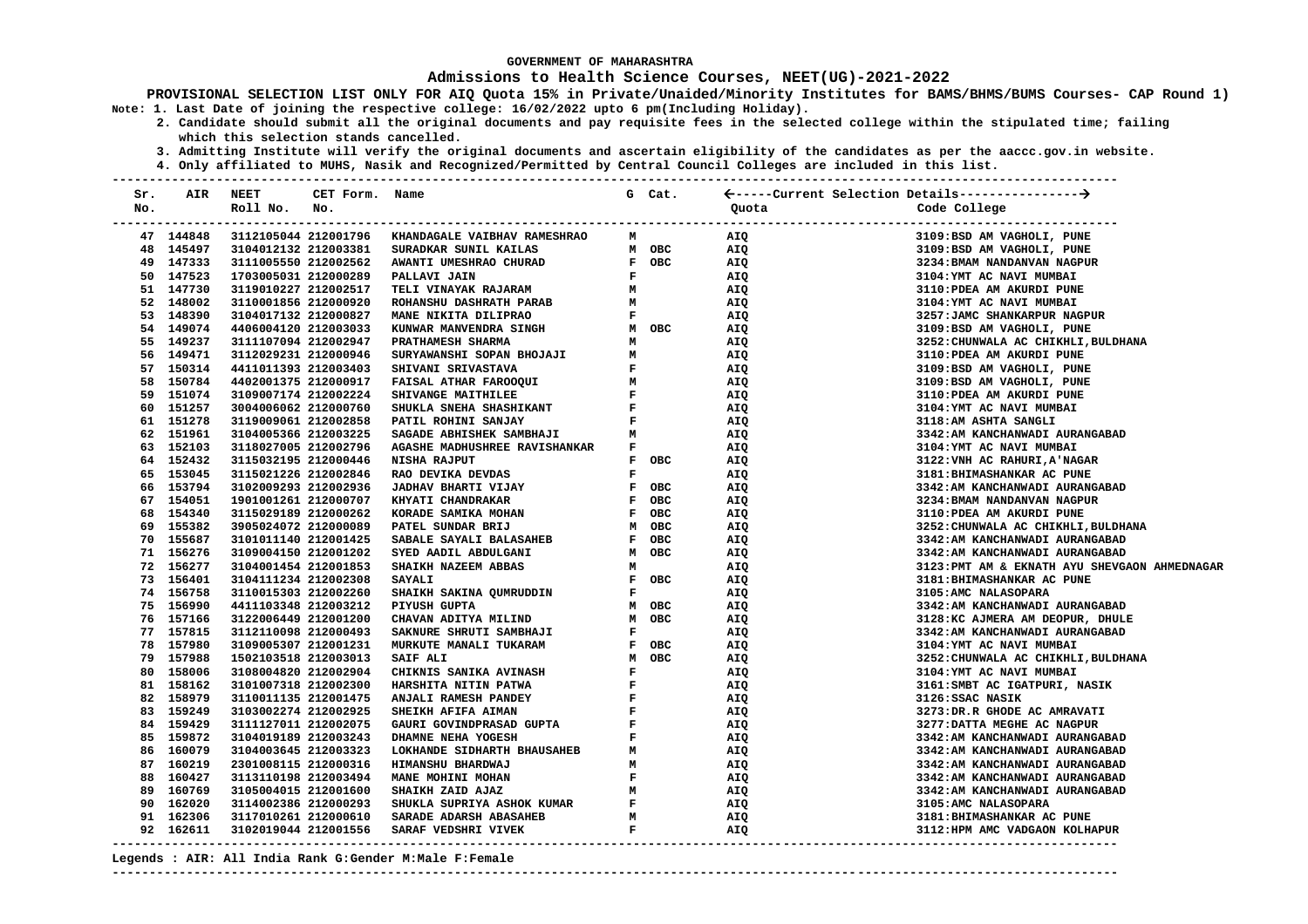### **Admissions to Health Science Courses, NEET(UG)-2021-2022**

**PROVISIONAL SELECTION LIST ONLY FOR AIQ Quota 15% in Private/Unaided/Minority Institutes for BAMS/BHMS/BUMS Courses- CAP Round 1) Note: 1. Last Date of joining the respective college: 16/02/2022 upto 6 pm(Including Holiday).**

 **2. Candidate should submit all the original documents and pay requisite fees in the selected college within the stipulated time; failing which this selection stands cancelled.**

 **3. Admitting Institute will verify the original documents and ascertain eligibility of the candidates as per the aaccc.gov.in website.**

 **4. Only affiliated to MUHS, Nasik and Recognized/Permitted by Central Council Colleges are included in this list.**

| Sr. |            | <b>AIR NEET</b>      | CET Form. Name       |                                 |                                                | G Cat. |                       |                                               |
|-----|------------|----------------------|----------------------|---------------------------------|------------------------------------------------|--------|-----------------------|-----------------------------------------------|
| No. |            | Roll No. No.         |                      |                                 |                                                |        | Quota                 | Code College                                  |
|     | 93 162776  |                      | 3101006071 212000831 | NIMASE ABHIJEET ANIL            | M                                              |        | AIQ                   | 3105:AMC NALASOPARA                           |
|     | 94 163114  | 3119004179 212001070 |                      | <b>MANE VISHAL TUKARAM</b>      |                                                | M OBC  | AIQ                   | 3342:AM KANCHANWADI AURANGABAD                |
|     | 95 163212  | 3104010284 212003438 |                      | NAGUDE DIPAK HANUMAN            | M                                              |        | AIQ                   | 3126:SSAC NASIK                               |
|     | 96 163239  | 3112112143 212001606 |                      | PATIL DHANASHRI BAJARANG        | $\mathbf{F}$ and $\mathbf{F}$                  |        | AIQ                   | 3126:SSAC NASIK                               |
|     | 97 163656  | 3104004247 212001690 |                      | MEENAKSHI SHRIRAM               | F OBC                                          |        | <b>AIQ</b>            | 3126:SSAC NASIK                               |
|     | 98 163917  | 3115003207 212000362 |                      | ANANYA SUNIL NARKE              |                                                | F OBC  | Choice Not Available. |                                               |
|     | 99 164318  | 3107002151 212001982 |                      | RITESH MURLIDHAR BARI           |                                                | M OBC  | AIQ                   | 3161: SMBT AC IGATPURI, NASIK                 |
|     | 100 164888 | 3104107294 212001859 |                      | MALODE SAURABH VASANT           | M                                              |        | AIQ                   | 3123: PMT AM & EKNATH AYU SHEVGAON AHMEDNAGAR |
|     | 101 165404 | 3104105418 212001204 |                      | <b>JADHAV NIKITA BALASAHEB</b>  | $\mathbf{F}$                                   |        | AIQ                   | 3122: VNH AC RAHURI, A' NAGAR                 |
|     | 102 165889 | 3110113090 212003511 |                      | SHIVANI PRABHU                  | $\mathbf{F}$ and $\mathbf{F}$                  |        | <b>AIO</b>            | 3105:AMC NALASOPARA                           |
|     | 103 165924 | 3110015236 212001790 |                      | KHAN UMAIMA NISAR AHMED         | $\mathbf{F}$ and $\mathbf{F}$ and $\mathbf{F}$ |        | Choice Not Available. |                                               |
|     | 104 166007 | 3109103076 212000231 |                      | GHAYAL SANKET VITTHAL           | M OBC                                          |        | Choice Not Available. |                                               |
|     | 105 167794 | 3111005598 212001860 |                      | NIKHADE MAYURI PRADIPRAO        |                                                | F OBC  | AIQ                   | 3234: BMAM NANDANVAN NAGPUR                   |
|     | 106 168069 | 3104107266 212003226 |                      | WARE SEJAL SUNIL                |                                                | F OBC  | AIQ                   | 3123: PMT AM & EKNATH AYU SHEVGAON AHMEDNAGAR |
|     | 107 168416 | 3112005343 212003454 |                      | SHEIKH ZAID ARSHAD RASHID       | M                                              |        | AIQ                   | 3277: DATTA MEGHE AC NAGPUR                   |
|     | 108 168778 | 3104015045 212002121 |                      | SHAIKH SOHEL ABDUL WAHED        | M                                              |        | Choice Not Available. |                                               |
|     | 109 168964 | 3905002645 212002754 |                      | <b>VIKRAM KUMAR</b>             |                                                | м овс  | AIQ                   | 3105: AMC NALASOPARA                          |
|     | 110 169882 | 3117008260 212001369 |                      | PATIL MUSKAN BABA SAHEB         | $\mathbf{F}$                                   |        | Choice Not Available. |                                               |
|     | 111 170275 | 3111001531 212000485 |                      | LAKHADE YADNYEE ISHWARDAS       | F OBC                                          |        | AIQ                   | 3274: BMAM BUTIBORI NAGPUR                    |
|     | 112 170356 | 3106004182 212000834 |                      | AMLE YASH NITIN                 |                                                | м овс  | AIQ                   | 3252: CHUNWALA AC CHIKHLI, BULDHANA           |
|     | 113 170481 | 3106018049 212003081 |                      | RAKTADE KISHOR RUSTUM           |                                                | M OBC  | AIQ                   | 3126:SSAC NASIK                               |
|     | 114 171400 | 4408104290 212002863 |                      | ANUJ SHARMA                     | M                                              |        | AIQ                   | 3266:ASPM AYU COL SAGWAN BULDHANA             |
|     | 115 172727 | 3111104260 212001803 |                      | NARKHEDE SAMIR ANIL             |                                                | M OBC  | AIQ                   | 3252: CHUNWALA AC CHIKHLI, BULDHANA           |
|     | 116 173180 | 3904003307 212003020 |                      | KHUSHI GOYAL                    |                                                | F OBC  | <b>AIQ</b>            | 3105:AMC NALASOPARA                           |
|     | 117 174123 | 3107003091 212000833 |                      | BAVISKAR MAYURESHWAR KAILAS     |                                                | м овс  | AIQ                   | 3277: DATTA MEGHE AC NAGPUR                   |
|     | 118 174246 | 3114004429 212002728 |                      | CHATUFALE MADHURA SANTOSH       | $\mathbf{F}$                                   |        | Choice Not Available. |                                               |
|     | 119 174283 | 3104120050 212001570 |                      | SAKSHI SHRIRAM                  |                                                | F OBC  | AIQ                   | 3126:SSAC NASIK                               |
|     | 120 174295 | 3102024079 212000592 |                      | <b>GAURAV POTE</b>              |                                                | M OBC  | AIQ                   | 3263: SKR PANDAV AC NAGPUR                    |
|     | 121 174489 | 3107006353 212002492 |                      | GANJARE PIYUSH PRAVINKUMAR      |                                                | M SC   | AIQ                   | 3131: CAM SAKEGAON                            |
|     | 122 174644 | 3101014033 212002688 |                      | <b>JADHAV HARSHADA JANARDAN</b> |                                                | F OBC  | AIQ                   | 3123: PMT AM & EKNATH AYU SHEVGAON AHMEDNAGAR |
|     | 123 174739 | 3109001212 212003484 |                      | PATHAN ARJU AZARKHAN            | F                                              |        | AIQ                   | 3353: BV KALE AC LATUR                        |
|     | 124 175444 | 3117008076 212002471 |                      | <b>JAGDALE SNEHAL NANDKUMAR</b> | $\mathbf{F}$ . The $\mathbf{F}$                |        | AIQ                   | 3353: BV KALE AC LATUR                        |
|     | 125 175459 | 3112025108 212001409 |                      | SHINDE SAYLI DILIP              | $\mathbf{F}$                                   |        | AIQ                   | 3126:SSAC NASIK                               |
|     | 126 175834 | 3115102386 212002202 |                      |                                 |                                                |        | <b>AIQ</b>            | 3123: PMT AM & EKNATH AYU SHEVGAON AHMEDNAGAR |
|     | 127 176647 | 3106018063 212000691 |                      |                                 |                                                |        | <b>AIQ</b>            | 3274: BMAM BUTIBORI NAGPUR                    |
|     | 128 176765 | 3104002701 212000716 |                      | WAKLE MAYURI SANTOSH            | $\mathbf{F}$                                   |        | AIQ                   | 3126:SSAC NASIK                               |
|     | 129 176896 | 3104013096 212002723 |                      | PARVE AKSHAY ASHOK              | M                                              |        | AIQ                   | 3105:AMC NALASOPARA                           |
|     | 130 176919 | 3104012245 212000529 |                      | <b>JANJAL AKANKSHA ARVIND</b>   | $\mathbf{F}$                                   |        | AIQ                   | 3105:AMC NALASOPARA                           |
|     | 131 177290 | 3114009183 212000195 |                      | LAMKHADE OMKAR SHANKAR          |                                                | M OBC  | <b>AIQ</b>            | 3123: PMT AM & EKNATH AYU SHEVGAON AHMEDNAGAR |
|     | 132 177433 | 3116002400 212002062 |                      | SHINDE NIKHIL JALINDAR          | M                                              |        | AIQ                   | 3118:AM ASHTA SANGLI                          |
|     | 133 178738 | 3109003204 212002008 |                      | <b>MAGAR SAJJAN SIDDHESHWAR</b> | M                                              |        | <b>AIQ</b>            | 3114: YAM KODOLI KOLHAPUR                     |
|     | 134 179169 | 3117020116 212003320 |                      | KHATKE SAKSHI DIPAK             | $\mathbf{F}$                                   |        | AIQ                   | 3118:AM ASHTA SANGLI                          |
|     | 135 179290 | 3115026068 212000523 |                      | DEVASHISH DILIP AGRAWAL         | M                                              |        | AIQ                   | 3105:AMC NALASOPARA                           |
|     | 136 179375 | 3112002330 212001474 |                      | <b>HARKARE JAY VILASRAO</b>     | $\mathbf{M}$                                   |        | AIQ                   | 3234: BMAM NANDANVAN NAGPUR                   |
|     | 137 179653 | 3111013375 212000366 |                      | KEWATE ATHARVA VITTHAL          |                                                | M OBC  | AIQ                   | 3234: BMAM NANDANVAN NAGPUR                   |
|     | 138 179672 | 3111103337 212000532 |                      | SONTAKKE KRUTIKA ANKUSH         |                                                | F OBC  | AIQ                   | 3277: DATTA MEGHE AC NAGPUR                   |
|     |            |                      |                      |                                 |                                                |        |                       |                                               |

#### **Legends : AIR: All India Rank G:Gender M:Male F:Female**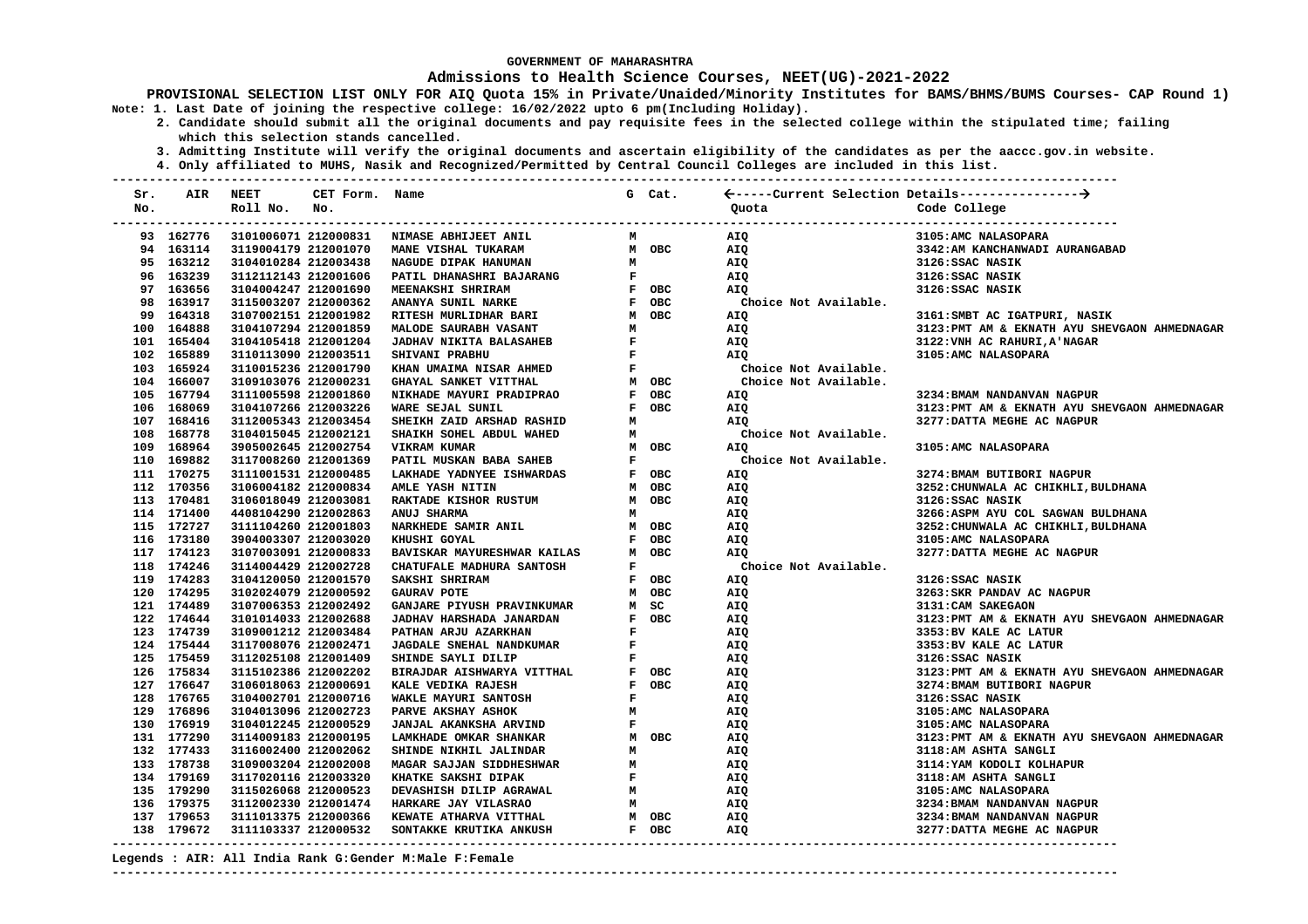### **Admissions to Health Science Courses, NEET(UG)-2021-2022**

**PROVISIONAL SELECTION LIST ONLY FOR AIQ Quota 15% in Private/Unaided/Minority Institutes for BAMS/BHMS/BUMS Courses- CAP Round 1) Note: 1. Last Date of joining the respective college: 16/02/2022 upto 6 pm(Including Holiday).**

 **2. Candidate should submit all the original documents and pay requisite fees in the selected college within the stipulated time; failing which this selection stands cancelled.**

 **3. Admitting Institute will verify the original documents and ascertain eligibility of the candidates as per the aaccc.gov.in website.**

 **4. Only affiliated to MUHS, Nasik and Recognized/Permitted by Central Council Colleges are included in this list.**

| Sr. |            | AIR NEET             | CET Form. Name |                                            |              |        |                       |                                               |
|-----|------------|----------------------|----------------|--------------------------------------------|--------------|--------|-----------------------|-----------------------------------------------|
| No. |            | Roll No. No.         |                |                                            |              |        | Quota                 | Code College                                  |
|     | 139 179725 | 3109103137 212000498 |                | SHAIKH SAMEER JANIMIYA                     | м            |        | Choice Not Available. |                                               |
|     | 140 179863 | 3111007090 212000650 |                | GONDANE MAITREE PARASHRAM                  |              | $F$ SC | AIQ                   | 3274: BMAM BUTIBORI NAGPUR                    |
|     | 141 179976 | 3112031042 212002304 |                | SHINDE VAIBHAVI SHANKARRAO                 | F            |        | AIQ                   | 3234: BMAM NANDANVAN NAGPUR                   |
|     | 142 180893 | 3117005020 212003404 |                | GHODAKE OM ANIL                            | M            |        | <b>AIO</b>            | 3123: PMT AM & EKNATH AYU SHEVGAON AHMEDNAGAR |
|     | 143 180973 | 3115035236 212000296 |                | RANAWARE DEEPIKA VIVEK                     | $\mathbf{F}$ |        | Choice Not Available. |                                               |
|     | 144 181103 | 3111022255 212002058 |                | GHUBADE PRIYANKA MANOHAR                   |              | F OBC  | AIQ                   | 3161: SMBT AC IGATPURI, NASIK                 |
|     | 145 181938 | 3115005059 212001677 |                | PATIL HRUSHIKESH CHANGDEV                  |              | M OBC  | AIQ                   | 3114: YAM KODOLI KOLHAPUR                     |
|     | 146 182119 | 3111102191 212003289 |                | SHWETA RAJESH BORKAR                       |              | $F$ SC | AIQ                   | 3263: SKR PANDAV AC NAGPUR                    |
|     | 147 182131 | 3117004330 212002907 |                | GARDE RUTUJA DATTATRAYA                    |              | F OBC  | <b>AIQ</b>            | 3181: BHIMASHANKAR AC PUNE                    |
|     | 148 182860 | 4204004020 212003071 |                | ADE DHEERAJ                                |              | M OBC  | AIQ                   | 3234: BMAM NANDANVAN NAGPUR                   |
|     | 149 183160 | 3110014259 212000694 |                | <b>JAGRUTI SANJAYKUMAR MISHRA</b>          | F            |        | AIQ                   | 3183: BR HARNE AC VANGANI, AMBERNATH          |
|     | 150 183470 | 3104008292 212002462 |                | CHAVAN GAYATRI RAMESH                      | F            |        | AIQ                   | 3181: BHIMASHANKAR AC PUNE                    |
|     | 151 184084 | 3112103408 212002777 |                | <b>MASKE VAISHNAVI OMPRAKASH</b>           |              | F OBC  | AIQ                   | 3123: PMT AM & EKNATH AYU SHEVGAON AHMEDNAGAR |
|     | 152 184200 | 3120001013 212002890 |                | ADARKAR TEJASVI DEVIDAS                    |              | F OBC  | AIQ                   | 3113:JJ MAGDUM AM JAISINGPUR                  |
|     | 153 184296 | 4201004101 212002798 |                | SADIYA SAMEER SHAIKH                       | F            |        | AIQ                   | 3183: BR HARNE AC VANGANI, AMBERNATH          |
|     | 154 184517 | 3105002482 212002966 |                | GAIKWAD TEJASWINI BHARAT                   |              | F SC   | AIQ                   | 3122: VNH AC RAHURI, A' NAGAR                 |
|     | 155 184651 | 3117016102 212000994 |                | SATAV SHANTANU DHONDIRAM                   |              | M OBC  | AIQ                   | 3353: BV KALE AC LATUR                        |
|     | 156 184982 | 3113102476 212002083 |                | BUWA SNEHAL MURLIDHAR                      |              | F OBC  | AIQ                   | 3112: HPM AMC VADGAON KOLHAPUR                |
|     | 157 185512 | 3104001373 212001953 |                | SHAIKH MOHASIN KHALIL                      |              | M OBC  | AIQ                   | 3234: BMAM NANDANVAN NAGPUR                   |
|     | 158 185983 | 3111002010 212000170 |                | ATHARVA P VYAWAHARE                        | M            |        | AIQ                   | 4101: CMP HC MUMBAI                           |
|     | 159 186093 | 3111004679 212002285 |                | KAPGATE KIRTI MADANPAL                     |              | F OBC  | AIQ                   | 3263: SKR PANDAV AC NAGPUR                    |
|     | 160 186673 | 3113112241 212001978 |                | KERUMANE KANCHANAMALA GANAPATI             | $\mathbf{F}$ |        | AIQ                   | 3113:JJ MAGDUM AM JAISINGPUR                  |
|     | 161 186957 | 3110017009 212000505 |                | MISHRA ALOK RAJESHWAR                      | M            |        | AIQ                   | 3183: BR HARNE AC VANGANI, AMBERNATH          |
|     | 162 187222 | 3112028044 212003449 |                | DUMNE AJINKYA BABURAO                      | M            |        | Choice Not Available. |                                               |
|     | 163 187578 | 3111031022 212002294 |                | NAMAN CHANDRAKAR                           | M            |        | AIQ                   | 3234: BMAM NANDANVAN NAGPUR                   |
|     | 164 187929 | 3118032044 212000635 |                | YAMGAR DIPESH DHANAJI                      |              | M OBC  | AIQ                   | 3234: BMAM NANDANVAN NAGPUR                   |
|     | 165 188074 | 3112005297 212002120 |                | <b>RUTUJA BHUSE</b>                        |              | F OBC  | AIQ                   | 3234: BMAM NANDANVAN NAGPUR                   |
|     | 166 188795 | 3111033251 212001315 |                | BORKAR RAHUL SURAJ                         |              | M OBC  | AIQ                   | 3277: DATTA MEGHE AC NAGPUR                   |
|     | 167 189305 | 3122001017 212000232 |                | MORE MANISH GOPAL                          |              | M OBC  | AIQ                   | 3161: SMBT AC IGATPURI, NASIK                 |
|     | 168 189386 | 3110107105 212002354 |                | THORAT HARSHALI SHRIKANT                   |              | F OBC  | AIQ                   | 3114: YAM KODOLI KOLHAPUR                     |
|     | 169 189646 | 3117004405 212001679 |                | MUJAWAR ARSHIYA MUBARAK                    |              | F OBC  | AIQ                   | 3369: SHIVA'S YC AC AURANGABAD                |
|     | 170 190510 | 3105011126 212000278 |                | KEKARJAWALEKAR SHILPA SANTOSH              | F            |        | AIQ                   | 3123: PMT AM & EKNATH AYU SHEVGAON AHMEDNAGAR |
|     | 171 191111 | 3107001243 212002305 |                | <b>BHANGALE ANKITA KISHOR</b>              |              | F OBC  | Choice Not Available. |                                               |
|     | 172 191115 | 3108004641 212002684 |                | GAVADE PRIYANKA RAJU                       |              | F OBC  | AIQ                   | 3113:JJ MAGDUM AM JAISINGPUR                  |
|     | 173 191164 | 3111006457 212001159 |                | PURVA MOTGHARE                             |              | $F$ SC | AIQ                   | 3112: HPM AMC VADGAON KOLHAPUR                |
|     | 174 191337 | 3104015031 212000482 |                | THAKRE GAURAV DEEPAK                       |              | M OBC  | AIQ                   | 3252: CHUNWALA AC CHIKHLI, BULDHANA           |
|     | 175 191346 | 3115011359 212002246 |                | CHINMAYA CHAVAN                            | $\mathbf{F}$ |        | AIO                   | 3114: YAM KODOLI KOLHAPUR                     |
|     | 176 191875 | 3109103031 212003502 |                | <b>MASANE RUTUJA NARAYAN</b>               |              | F OBC  | AIQ                   | 3123: PMT AM & EKNATH AYU SHEVGAON AHMEDNAGAR |
|     | 177 192354 | 3101007071 212002312 |                | WARE SATKRUTI DEVENDRA                     |              | F OBC  | AIQ                   | 3122: VNH AC RAHURI, A' NAGAR                 |
|     | 178 192377 | 3118010302 212003234 |                | DASAMANE RAJLAXMI SIDHARAM                 |              | F OBC  | AIQ                   | 3161:SMBT AC IGATPURI, NASIK                  |
|     | 179 192387 | 3114001263 212003357 |                | GAVALI GAURAV SUNIL                        |              | M OBC  | AIQ                   | 3161: SMBT AC IGATPURI, NASIK                 |
|     | 180 192609 | 2302006166 212001479 |                | <b>SALONI</b>                              | $\mathbf{F}$ |        | <b>AIO</b>            | 3274: BMAM BUTIBORI NAGPUR                    |
|     | 181 193133 | 3114015113 212000214 |                | PATIL PRASAD ROHIDAS                       |              | M OBC  | Choice Not Available. |                                               |
|     | 182 193326 | 3112109073 212001225 |                | SWAMI ABHISHEK SANJIV                      |              | M OBC  | Choice Not Available. |                                               |
|     | 183 193514 | 3104007179 212000384 |                | SOHEL                                      |              | M OBC  | AIQ                   | 3378: ANAND AC VAIJAPUR, ABAD                 |
|     | 184 193748 |                      |                | 3103014294 212000536  NAGPURE SALONI SUNIL |              | F OBC  | AIQ                   | 3112: HPM AMC VADGAON KOLHAPUR                |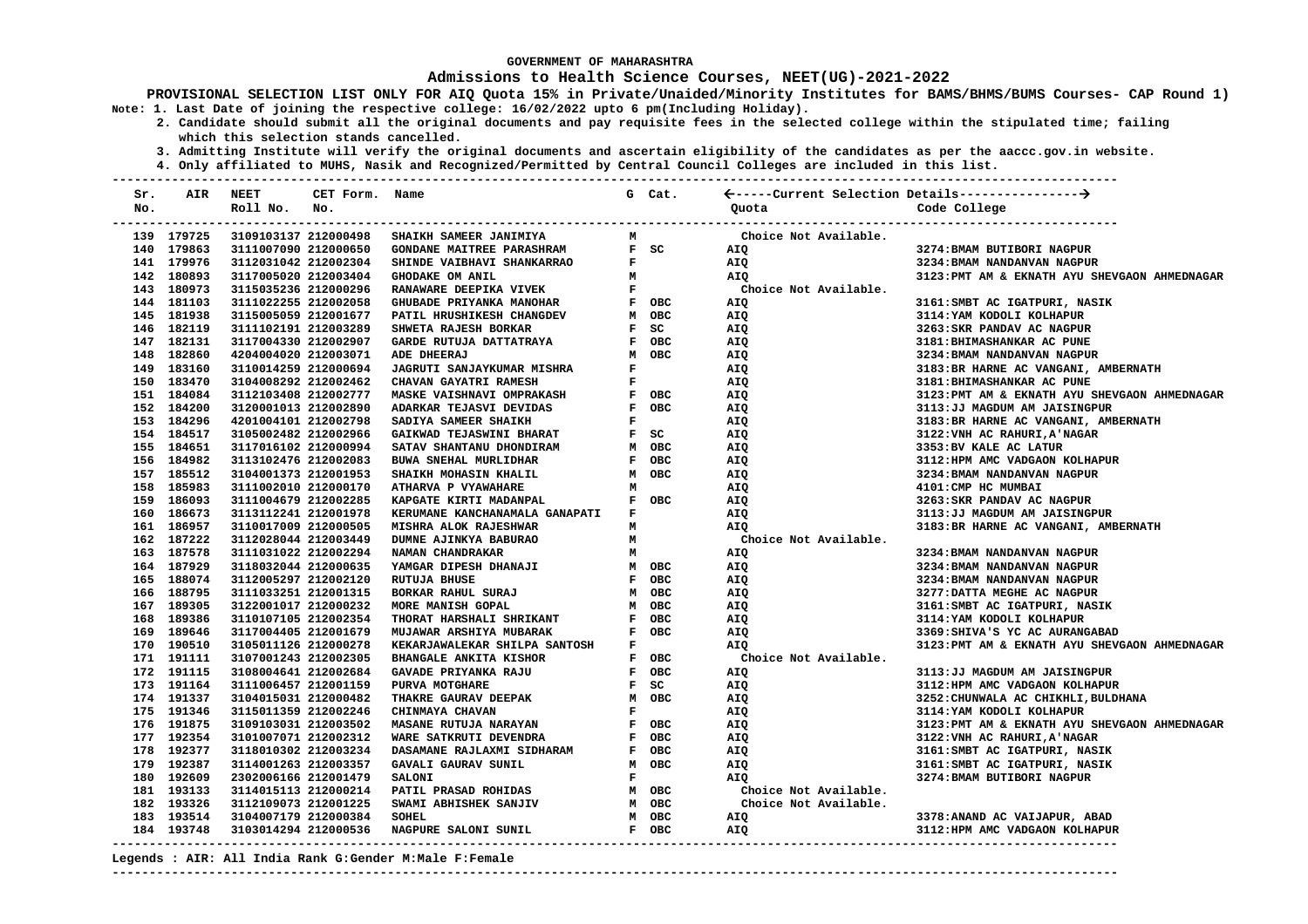#### **Admissions to Health Science Courses, NEET(UG)-2021-2022**

**PROVISIONAL SELECTION LIST ONLY FOR AIQ Quota 15% in Private/Unaided/Minority Institutes for BAMS/BHMS/BUMS Courses- CAP Round 1) Note: 1. Last Date of joining the respective college: 16/02/2022 upto 6 pm(Including Holiday).**

 **2. Candidate should submit all the original documents and pay requisite fees in the selected college within the stipulated time; failing which this selection stands cancelled.**

 **3. Admitting Institute will verify the original documents and ascertain eligibility of the candidates as per the aaccc.gov.in website.**

 **4. Only affiliated to MUHS, Nasik and Recognized/Permitted by Central Council Colleges are included in this list.**

**--------------------------------------------------------------------------------------------------------------------------------------- Sr. AIR NEET CET Form. Name G Cat. -----Current Selection Details---------------- No. Roll No. No. Quota Code College --------------------------------------------------------------------------------------------------------------------------------------- --------------------------------------------------------------------------------------------------------------------------------------- 185 193946 3112005062 212002077 MUNDHE SAKSHI PRASAD F OBC Choice Not Available. 186 194701 3104005413 212000809 KALE ABHISHEK ASHOK M AIQ 3252:CHUNWALA AC CHIKHLI,BULDHANA 187 194761 3112107354 212000516 MARKANTE VAISHNAVI DIGAMBAR F OBC AIQ 3369:SHIVA'S YC AC AURANGABAD 188 194773 3103009253 212002658 TONDRE KOMAL RAMESHRAO F OBC AIQ 3181:BHIMASHANKAR AC PUNE 189 194846 3104102352 212003347 GAIKWAD AKANKSHA VISHANU F AIQ 3369:SHIVA'S YC AC AURANGABAD 190 194907 3110103144 212001069 PRASAD DHANESHWAR FUNDE M OBC AIO 191 195619 3104104100 212002282 TRIBHUVAN SHUBHAM SANTOSH M SC AIQ 3252:CHUNWALA AC CHIKHLI,BULDHANA 192 195672 3104011089 212001879 MISAL VAISHNAVI DNYANDEO F AIQ 3252:CHUNWALA AC CHIKHLI,BULDHANA**  193 195993 2001312500 212002453 194 196632 3115102235 212001307 ROUNAK **M** M Choice Not Available.<br>195 196827 3101009247 212003063 KHETMALIS VISHAL SUNIL M OBC Choice Not Available. 195 196827 3101009247 212003063 KHETMALIS VISHAL SUNIL M OBC Choice Not Available.<br>196 197265 3106006073 212002215 PADGHAN PRATIKSHA DILIP F OBC AIO  **196 197265 3106006073 212002215 PADGHAN PRATIKSHA DILIP F OBC AIQ 3161:SMBT AC IGATPURI, NASIK 197 197746 1503002467 212000805 SAKET SRIVASTAVA 197 197746 1503002467 212000805 SAKET SRIVASTAVA 198 198260 3107004010 212000067 BANSAL VANSHIKA VINOD F AIQ 4147:DR U. PATIL HMC JALGAON**  199 198634 3108005461 212003215  **200 198684 3104107029 212001700 PALWE JAYDEEP UDDHAVRAO M OBC AIQ 3123:PMT AM & EKNATH AYU SHEVGAON AHMEDNAGAR 201 1991 XAPRE MANISHA SATISH SATISH ARE OBC** AIQ 3123:PMT AM & EKNATH AYU SHEVGAON AHMEDNAGAR <br>DESHPANDE SHRAVANI SANJAY F Choice Not Available.  **202 199085 3109102259 212001819 DESHPANDE SHRAVANI SANJAY F Choice Not Available. 203 199146 3118021123 212001439 ESHWARI DEO F AIQ 3161:SMBT AC IGATPURI, NASIK 204 1992 NIMSE KRISHNA BHASKAR M OBC** AIQ COMPOUNT AN SIZOSIPMT AM & EKNATH AYU SHEVGAON AHMEDNAGAR MEDINAGAR MEDINAGAR AN SHEVGAON AHMEDNAGAR AN SHEVGAON SOLHAPUR  **205 199828 3102005146 212000701 DESHMUKH SONAL GOPALRAO B R AIQ 206 200783 3004010029 212001483 ANJALI BAJAJ F AIQ 3277:DATTA MEGHE AC NAGPUR 207 200956 3111027034 212000172 BEHARE VEDANT M OBC AIQ 3277:DATTA MEGHE AC NAGPUR**  208 200961 3110026194 212000330  **209 201710 3101001648 212002130 KASAR GAYATRI HEMANT F OBC AIQ 3122:VNH AC RAHURI,A'NAGAR 210 201739 3118017250 212001741 CHAUDHARY HARSH ANIL M OBC AIQ 3113:JJ MAGDUM AM JAISINGPUR 211 202388 3105014039 212000062 DHAVLE VISHAL BHAGWAT M AIQ 3118:AM ASHTA SANGLI 212 202404 3109108266 212000435 BHOSLE ADITYA RAGHUNATH M AIQ 3123:PMT AM & EKNATH AYU SHEVGAON AHMEDNAGAR 213 202421 3103003088 212002156 BIBEKAR ANJALI GAJANANAPPA F OBC AIQ 3181:BHIMASHANKAR AC PUNE 214 204060 3115031070 212001579 PATIL NIKITA YUVRAJ F AIQ 3179:SANT GAJANAN AC GADHINGLAJ 215 204780 3118003299 212001325 SAGAR DATTA SARWADE M AIQ 3277:DATTA MEGHE AC NAGPUR**  216 204848 3107006151 212000559 BAVISKAR PAVAN SHIVAJI M OBC Choice Not Available.<br>217 204893 4204001274 212001622 PAWAR NANDU M OBC AIO  **217 204893 4204001274 212001622 PAWAR NANDU M OBC AIQ 3181:BHIMASHANKAR AC PUNE 218 205106 3109013144 212003029 PATIL SURAJ BHALCHANDRA M AIQ 3118:AM ASHTA SANGLI**  FRAMBER ADITYA ASHOKRAO M AIQ AIQ 3277:DATTA MEGHE AC NAGPUR AT AIGHER AC NAGPUR AT AIQ AIGHER AC NAGPUR AT AIGHER AC MAGPUR AT AIGHER AC MAGPUR AT AIGHER AC MAGES AT AIGHER AC MAGES AT AIGHER AC MAGES AT AIGHER AC MAGES A  **220 205528 1502216028 212003139 SHILPI KUMARI F AIQ 3112:HPM AMC VADGAON KOLHAPUR 221 206538 3112010048 212000483 DESHPANDE SHRUTIKA SUDHAKAR F AIQ 3277:DATTA MEGHE AC NAGPUR 222 206819 3121003066 212003245 SOHAM PRASANNA JOGLEKAR M AIQ 3114:YAM KODOLI KOLHAPUR 223 207008 3119002401 212003362 MADNAIK ARNAV PRADEEP M 224 207758 3105004296 212002713 MOMIN SANEYA MUKTAR F OBC Choice Not Available. 225 209056 3111021166 212001030 GAURI KOKWAR F OBC AIQ 3277:DATTA MEGHE AC NAGPUR**  SHAIKH MOHAMMED FAIZAN MOHAMMED M  **227 209918 3111122190 212000829 NISHANT MANOHAR SAMBARE M OBC Choice Not Available. 228 210176 1703007400 212002303 PRATISHTHA YADAV F OBC AIQ 3112:HPM AMC VADGAON KOLHAPUR 229 210247 3108004113 212003228 KHAMKAR SANYOGITA NITIN F OBC AIQ 3114:YAM KODOLI KOLHAPUR 230 210493 3107013044 212000619 VARMA KHUSHI ANAND F OBC AIQ 3266:ASPM AYU COL SAGWAN BULDHANA** 

#### **Legends : AIR: All India Rank G:Gender M:Male F:Female**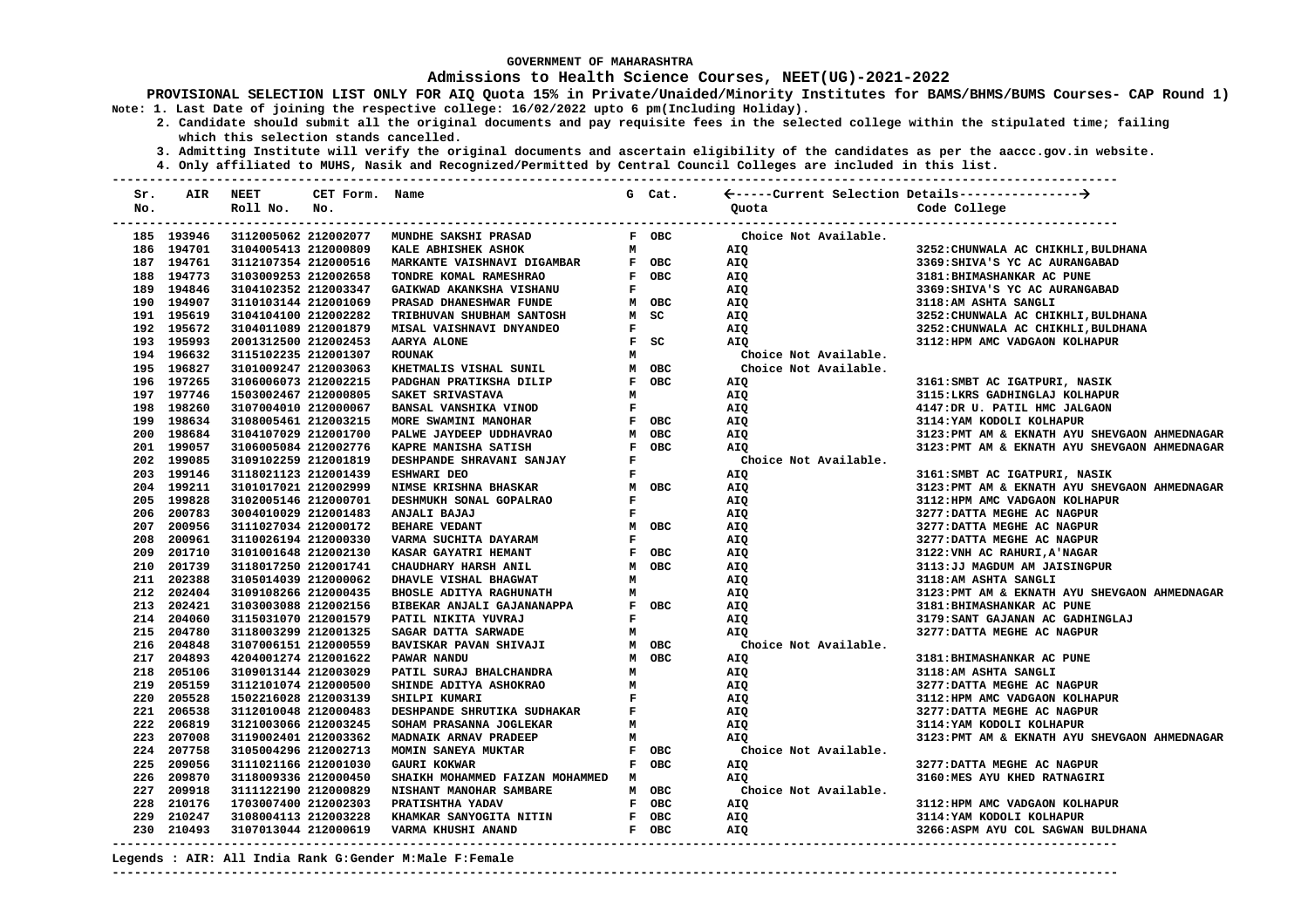### **Admissions to Health Science Courses, NEET(UG)-2021-2022**

**PROVISIONAL SELECTION LIST ONLY FOR AIQ Quota 15% in Private/Unaided/Minority Institutes for BAMS/BHMS/BUMS Courses- CAP Round 1) Note: 1. Last Date of joining the respective college: 16/02/2022 upto 6 pm(Including Holiday).**

 **2. Candidate should submit all the original documents and pay requisite fees in the selected college within the stipulated time; failing which this selection stands cancelled.**

 **3. Admitting Institute will verify the original documents and ascertain eligibility of the candidates as per the aaccc.gov.in website.**

 **4. Only affiliated to MUHS, Nasik and Recognized/Permitted by Central Council Colleges are included in this list.**

| Sr. | AIR        | <b>NEET</b>                                            | CET Form. Name |                                       |              |                |                       |                                 |
|-----|------------|--------------------------------------------------------|----------------|---------------------------------------|--------------|----------------|-----------------------|---------------------------------|
| No. |            | Roll No.                                               | No.            |                                       |              |                | Quota                 | Code College                    |
|     | 231 210645 | ------------------------------<br>3905015282 212002608 |                | KRITI KHANDELWAL                      | $\mathbf{F}$ |                | Choice Not Available. |                                 |
|     | 232 210844 | 3116008339 212001114                                   |                | BHOPATE MRUDULA ABASO                 | F            |                | AIQ                   | 3118:AM ASHTA SANGLI            |
|     | 233 210925 | 3113102490 212001318                                   |                | CHOPADE HARISH DILIP                  |              | M OBC          | AIQ                   | 3162: MA DARADE AC YEOLA, NASIK |
|     | 234 211194 | 3104110158 212003392                                   |                | MANE GOVIND CHATRABHUJ                | M            |                | AIQ                   | 3118:AM ASHTA SANGLI            |
|     | 235 211230 | 3116001149 212001424                                   |                | SACHDEO TANISHA VIJAY                 | $\mathbf{F}$ |                | AIQ                   | 3161: SMBT AC IGATPURI, NASIK   |
|     | 236 211655 | 3112004089 212003423                                   |                | THORAT SHUBHANGI CHANDU               |              | F SC           | AIQ                   | 3277: DATTA MEGHE AC NAGPUR     |
|     | 237 211665 | 3105018254 212002942                                   |                | KULKARNI ATHARV KISHOR                | M            |                | AIQ                   | 3118:AM ASHTA SANGLI            |
|     | 238 211903 | 3111031161 212003067                                   |                | GARGHATE MAHESH GAJANAN               |              | M OBC          | AIQ                   | 3277: DATTA MEGHE AC NAGPUR     |
|     | 239 212200 | 3117002045 212002818                                   |                | LAWATE MRUNALI VASANT                 |              | F OBC          | AIQ                   | 3118:AM ASHTA SANGLI            |
|     | 240 212508 | 3112020184 212002482                                   |                | KENDRE AJAY VISHNU                    |              | M OBC          | AIQ                   | 3112: HPM AMC VADGAON KOLHAPUR  |
|     | 241 213234 | 3104005303 212002361                                   |                | KALSHETTY AMBIKA CHANDRASHEKAR        |              | F OBC          | AIQ                   | 3131: CAM SAKEGAON              |
|     | 242 213301 | 3104116138 212001810                                   |                | GORE SUVARNA PANDITRAO                | $\mathbf{F}$ |                | AIQ                   | 3353: BV KALE AC LATUR          |
|     | 243 214044 | 3111104072 212000436                                   |                | <b>ASAWARI KAKDE</b>                  |              | F OBC          | AIQ                   | 3274: BMAM BUTIBORI NAGPUR      |
|     | 244 214368 | 3104020100 212000656                                   |                | SHRINEWAR NIKITA RAVIKIRAN            | $\mathbf F$  |                | AIQ                   | 3130: KDMG AMC CHALISGAON       |
|     | 245 214451 | 3115015172 212000785                                   |                | TASNIM ALTAF BAGWAN                   |              | F OBC          | <b>AIQ</b>            | 3114: YAM KODOLI KOLHAPUR       |
|     | 246 214499 | 3104010344 212000504                                   |                | JADHAV NEERAJ INDAL                   |              | M OBC          | Choice Not Available. |                                 |
|     | 247 214548 | 3112108299 212000192                                   |                | BANDEWAR RUSHIKESH PRABHAKARRAO M OBC |              |                | AIQ                   | 3353: BV KALE AC LATUR          |
|     | 248 214970 | 3111119085 212002466                                   |                | KHUSHI BEJAGAMWAR                     | $\mathbf F$  |                | AIQ                   | 3274: BMAM BUTIBORI NAGPUR      |
|     | 249 215174 | 3104002185 212002198                                   |                | PRATIKSHA SHINDE                      | $\mathbf{F}$ |                | AIQ                   | 3122: VNH AC RAHURI, A' NAGAR   |
|     | 250 215312 | 3110115087 212000799                                   |                | <b>NIYAEESH</b>                       |              | F OBC          | AIQ                   | 3162: MA DARADE AC YEOLA, NASIK |
|     | 251 215584 | 3112101084 212001598                                   |                | SYEDA ARSHIYA SYED WASEEM             | $\mathbf{F}$ |                | AIQ                   | 3240:AM PUSAD YAVATMAL          |
|     | 252 216024 | 3117004396 212002668                                   |                | DESHPANDE BHARGAVI SANTOSH            | $\mathbf{F}$ |                | <b>AIQ</b>            | 3118:AM ASHTA SANGLI            |
|     | 253 216215 | 3112121084 212000054                                   |                | KHADKESHWAR VAISHNAVI SUBHASH         |              | F OBC          | AIQ                   | 3353:BV KALE AC LATUR           |
|     | 254 216393 | 3111125138 212002367                                   |                | RIDDHI NAGPURE                        | F            |                | AIQ                   | 3263: SKR PANDAV AC NAGPUR      |
|     | 255 216582 | 3104101326 212001873                                   |                | HIWALE TEJAS GORAKHANATH              | М            |                | AIQ                   | 3122: VNH AC RAHURI, A' NAGAR   |
|     | 256 216735 | 2701001642 212001835                                   |                | ASAWARI APPASO KAWADE                 | $\mathbf{F}$ |                | AIQ                   | 3113:JJ MAGDUM AM JAISINGPUR    |
|     | 257 216770 | 3109103258 212003271                                   |                | SOLANKE PRANEEL PRATAPRAO             | м            |                | AIQ                   | 3118:AM ASHTA SANGLI            |
|     | 258 217002 | 3101001666 212003479                                   |                | BADHE SAKSHI AJAY                     |              | F OBC          | AIQ                   | 3369: SHIVA'S YC AC AURANGABAD  |
|     | 259 217285 | 3108003784 212003261                                   |                | MORE SATYAJIT DNYANDEV                | M            |                | AIQ                   | 3114: YAM KODOLI KOLHAPUR       |
|     | 260 217511 | 3905115072 212001946                                   |                | <b>BHAVI SONI</b>                     |              | F OBC          | <b>AIQ</b>            | 3263: SKR PANDAV AC NAGPUR      |
|     | 261 218569 | 3004006346 212002506                                   |                | VIDUSHI JAIN                          | F            |                | <b>AIO</b>            | 3113:JJ MAGDUM AM JAISINGPUR    |
|     | 262 218786 | 3112119208 212001662                                   |                | SURYAWANSHI AJAY DNYANESHWAR          | M            |                | Choice Not Available. |                                 |
|     | 263 218806 | 3121002111 212000930                                   |                | VAISHNAVI BHALCHANDRA EKAL            |              | F OBC          | AIQ                   | 3114: YAM KODOLI KOLHAPUR       |
|     | 264 218907 | 3112010216 212001168                                   |                | DANGE AISHWARYA GOVINDRAO             | $\mathbf F$  |                | AIQ                   | 3353: BV KALE AC LATUR          |
|     | 265 219154 | 3111015341 212002041                                   |                | PRAMEY DEVENDRA MESHRAM               |              | M SC           | AIQ                   | 3274: BMAM BUTIBORI NAGPUR      |
|     | 266 219258 | 3101006218 212001545                                   |                | BHANDARI SARVADNYA PUNAMCHAND         | $\mathbf{F}$ |                | AIQ                   | 3369: SHIVA'S YC AC AURANGABAD  |
|     | 267 219395 | 3109101376 212001293                                   |                | SUVARNKAR ONKAR SANJEEVKUMAR          |              | M OBC          | <b>AIQ</b>            | 3118:AM ASHTA SANGLI            |
|     | 268 219828 | 3106015198 212003453                                   |                | ZINE VISHAKHA SUBHASH                 |              | $F$ SC         | <b>AIQ</b>            | 3128:KC AJMERA AM DEOPUR, DHULE |
|     | 269 219844 | 3104004138 212001670                                   |                | KHANDAGALE ASHWINI EKNATH             |              | F OBC          | AIQ                   | 3369: SHIVA'S YC AC AURANGABAD  |
|     | 270 220028 | 3112007299 212003115                                   |                | PANCHAL VAISHNAVI JAYWANTRAO          |              | F OBC          | AIQ                   | 3369: SHIVA'S YC AC AURANGABAD  |
|     | 271 220127 | 31111111125 212003282                                  |                | ANUSHKA JAIN                          | $\mathbf{F}$ |                | <b>AIQ</b>            | 3274: BMAM BUTIBORI NAGPUR      |
|     | 272 220150 | 3112003067 212001305                                   |                | FAJGE VAIBHAVI BALIRAM                | $\mathbf{F}$ |                | AIQ                   | 3353: BV KALE AC LATUR          |
|     | 273 220372 | 3106006032 212001822                                   |                | TAWAR DHANANJAY ASHOK                 | M            |                | AIQ                   | 3118:AM ASHTA SANGLI            |
|     | 274 220424 | 3105018285 212003504                                   |                | SATISH RAHATE                         | M            |                | AIQ                   | 3369: SHIVA'S YC AC AURANGABAD  |
|     | 275 220564 | 3102008272 212001160                                   |                | <b>GHAYAL SOMESH RAJESHWAR</b>        |              | M OBC<br>M OBC | AIQ                   | 3263: SKR PANDAV AC NAGPUR      |
|     | 276 221412 | 3107002376 212002297                                   |                | PAWAR AVINASH SARDAR                  |              |                | <b>AIQ</b>            | 3263: SKR PANDAV AC NAGPUR      |
|     |            |                                                        |                |                                       |              |                |                       |                                 |

#### **Legends : AIR: All India Rank G:Gender M:Male F:Female**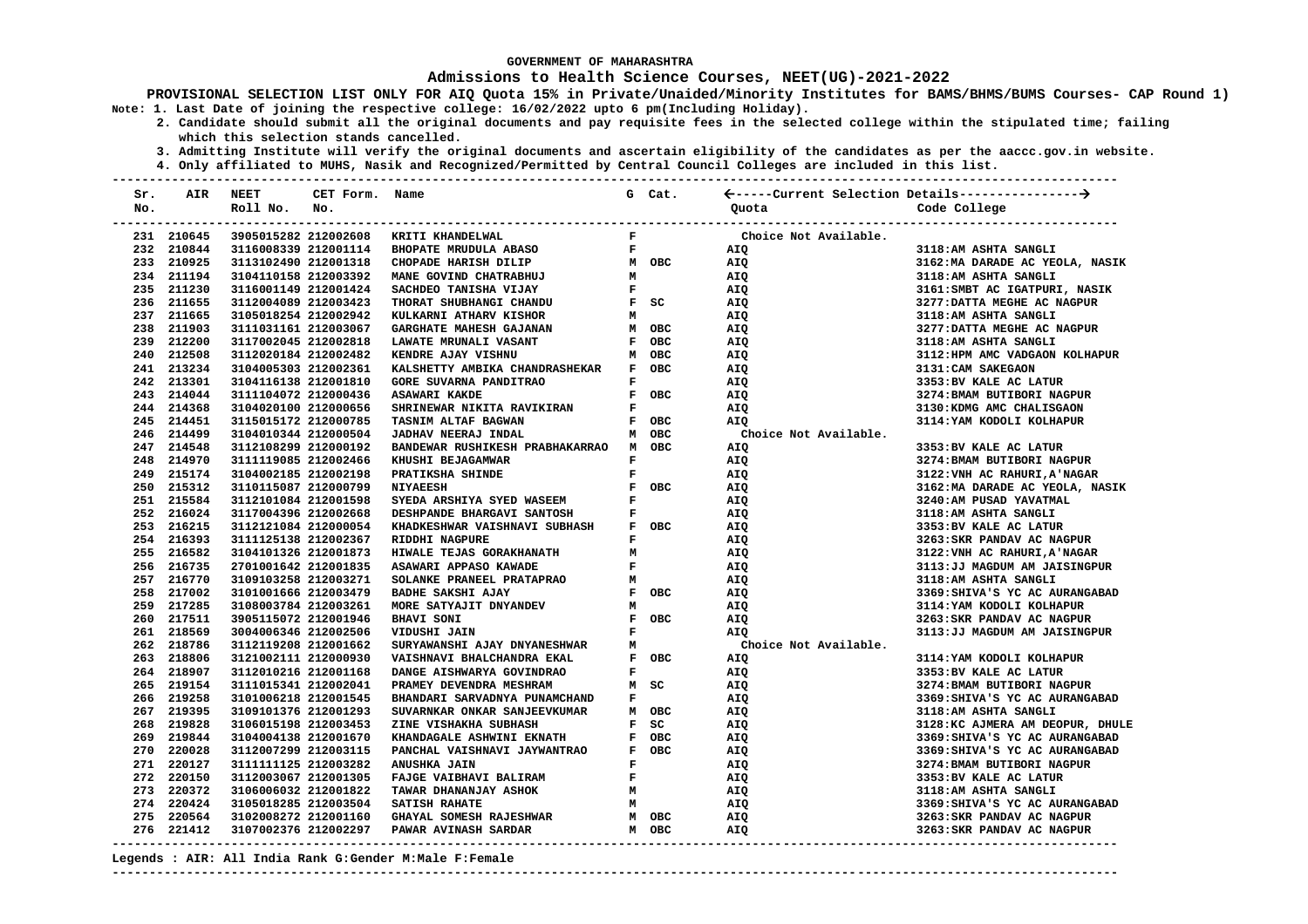### **Admissions to Health Science Courses, NEET(UG)-2021-2022**

**PROVISIONAL SELECTION LIST ONLY FOR AIQ Quota 15% in Private/Unaided/Minority Institutes for BAMS/BHMS/BUMS Courses- CAP Round 1) Note: 1. Last Date of joining the respective college: 16/02/2022 upto 6 pm(Including Holiday).**

 **2. Candidate should submit all the original documents and pay requisite fees in the selected college within the stipulated time; failing which this selection stands cancelled.**

 **3. Admitting Institute will verify the original documents and ascertain eligibility of the candidates as per the aaccc.gov.in website.**

 **4. Only affiliated to MUHS, Nasik and Recognized/Permitted by Central Council Colleges are included in this list.**

| Sr.<br>No. |            | AIR NEET<br>Roll No. No. | CET Form. Name |                                             |              | G Cat. | Quota                 | Code College                            |
|------------|------------|--------------------------|----------------|---------------------------------------------|--------------|--------|-----------------------|-----------------------------------------|
|            |            |                          |                |                                             |              |        |                       |                                         |
|            | 277 221859 | 3101010189 212002806     |                | JAGTAP VAISHNAVI VIJAY                      |              | F OBC  | AIQ                   | 3176: S. VIVEKANAND AC AHMEDNAGAR       |
|            | 278 221979 | 3104106189 212002400     |                | PATIL VAIDEHI GOPAL                         | F            |        | AIQ                   | 3263: SKR PANDAV AC NAGPUR              |
|            | 279 222095 | 3115101262 212000321     |                | GHATE SRUSHTI VIKAS                         | $\mathbf{F}$ |        | AIQ                   | 3122: VNH AC RAHURI, A' NAGAR           |
|            | 280 222330 | 3106012157 212001639     |                | NAVED KHAN SIKHANDAR KHAN                   | м            |        | AIQ                   | 3266:ASPM AYU COL SAGWAN BULDHANA       |
|            | 281 222552 | 3105018075 212002346     |                | ROY ANUJ LALU                               | м            |        | AIQ                   | 3121: SSTAC SANGAMNER                   |
|            | 282 222670 | 3112109301 212003180     |                | BUGNAR SHIVANI SAMBHAJI                     |              | F OBC  | AIQ                   | 3118:AM ASHTA SANGLI                    |
|            | 283 222681 | 3101019140 212002403     |                | AUTI ANUJ SHIVAJI                           |              | M OBC  | AIQ                   | 3121: SSTAC SANGAMNER                   |
|            | 284 222747 | 3117005041 212002325     |                | SARGAR OMKAR GORAKH                         |              | M OBC  | AIQ                   | 3115:LKRS GADHINGLAJ KOLHAPUR           |
|            | 285 222803 | 3112030171 212001427     |                | KULKARNI MADHURA SANDEEP                    | F            |        | AIQ                   | 3263: SKR PANDAV AC NAGPUR              |
|            | 286 223071 | 3118027082 212000810     |                | RADVIJAY YADAV                              |              | M OBC  | <b>AIQ</b>            | 3113:JJ MAGDUM AM JAISINGPUR            |
|            | 287 223893 | 3113102525 212000451     |                | TUPE HARDIK AJAY                            |              | M SC   | AIQ                   | 3124: SAM SANGAMNER                     |
|            | 288 223902 | 3101021017 212000381     |                | NALAWADE VISHAL DATTATRAY                   | м            |        | <b>AIQ</b>            | 3353: BV KALE AC LATUR                  |
|            | 289 224207 | 3114004241 212000839     |                | <b>SURAJ</b>                                | М            |        | <b>AIQ</b>            | 4112: SJPES KOLHAPUR                    |
|            | 290 224244 | 3109115197 212002551     |                | POLE SHARAYU KANTRAO                        |              | F OBC  | Choice Not Available. |                                         |
|            | 291 224606 | 3111110110 212001613     |                | BHALERAO TANAYA NAGSEN                      |              | F SC   | <b>AIQ</b>            | 3240:AM PUSAD YAVATMAL                  |
|            | 292 224701 | 3117019149 212001778     |                | PATIL SURAJ MANOJ                           | м            |        | AIQ                   | 3114: YAM KODOLI KOLHAPUR               |
|            | 293 224746 | 3112033128 212001404     |                | <b>JADHAV MANSI SANJAY</b>                  | F            |        | AIQ                   | 3121: SSTAC SANGAMNER                   |
|            | 294 225204 | 3115007011 212002630     |                | <b>AMAAN ANSARI</b>                         |              | M OBC  | AIQ                   | 3369: SHIVA'S YC AC AURANGABAD          |
|            | 295 225419 | 3112001221 212000569     |                | SIRSKAR RANI MANOHAR                        | $\mathbf F$  |        | <b>AIQ</b>            | 3375:DR. VP AC REVGAON, JALNA           |
|            | 296 225621 | 3111001386 212002333     |                | PALLAVI GHONGADE                            | F            | OBC    | AIQ                   | 3274: BMAM BUTIBORI NAGPUR              |
|            | 297 225646 | 3117021032 212000870     |                | KANNURKAR VAISHNAVI NAGESH                  | F            |        | <b>AIQ</b>            | 3187: ASHOKRAO MANE AC VADGAON KOLHAPUR |
|            | 298 225893 | 3111010157 212002111     |                | BORKAR GAYATRI MOTIRAM                      |              | F OBC  | AIQ                   | 3274: BMAM BUTIBORI NAGPUR              |
|            | 299 226499 | 3112024088 212002894     |                | ABUZAR KHALEDI MOHAMMED KHALED              | М            |        | <b>AIQ</b>            | 3355:BSS RPAC, PURNA PARBHANI           |
|            | 300 226686 | 3110114261 212000627     |                | ANUSHREE ASHISH DESAI                       | F            |        | Choice Not Available. |                                         |
|            | 301 226748 | 3114010158 212001163     |                | TRUPTI NIKAM                                | F            |        | AIQ                   | 3183: BR HARNE AC VANGANI, AMBERNATH    |
|            | 302 226782 | 3118010344 212001457     |                | YADAV PRIYA RAKESH                          |              | F OBC  | AIQ                   | 3124: SAM SANGAMNER                     |
|            | 303 226796 | 3112023207 212000566     |                | SHAIKH AMREEN IBRAHIM                       | $\mathbf{F}$ | OBC    | <b>AIQ</b>            | 3369: SHIVA'S YC AC AURANGABAD          |
|            | 304 226944 | 3111108310 212000990     |                | SHEIKH AMIR JAFAR                           | М            |        | AIQ                   | 3160:MES AYU KHED RATNAGIRI             |
|            | 305 227022 | 3106003073 212002160     |                | UGALE KRUNAL SANTOSH                        |              | M OBC  | AIQ                   | 3274: BMAM BUTIBORI NAGPUR              |
|            | 306 227249 | 3113002372 212001129     |                | SHAIKH MUSKAN KURBAN                        | F            |        | AIQ                   | 3162: MA DARADE AC YEOLA, NASIK         |
|            | 307 228360 | 3112109032 212001194     |                | CHOUDHARI RADHIKA SHIVAJIRAO                | F            |        | <b>AIQ</b>            | 3274: BMAM BUTIBORI NAGPUR              |
|            | 308 228709 | 3111105105 212001893     |                | GODARA GAYATRI HARISHCHANDRA                | F            |        | AIQ                   | 3130: KDMG AMC CHALISGAON               |
|            | 309 228732 | 3111018104 212001771     |                | VISHAKHA KAYARKAR                           |              | F OBC  | AIQ                   | 3273:DR.R GHODE AC AMRAVATI             |
|            | 310 228908 | 3112011284 212001906     |                | GITE SUPRIYA RAMDAS                         |              | F OBC  | <b>AIQ</b>            | 3378: ANAND AC VAIJAPUR, ABAD           |
|            | 311 229581 | 3117013222 212000518     |                | SAKSHI KHEDKAR                              | F            |        | <b>AIQ</b>            | 3180:DR D. PATIL AC KOLHAPUR            |
|            | 312 229653 | 3105016211 212003379     |                | TOTARE ADITI CHANDRAKANT                    | F            |        | <b>AIQ</b>            | 3121: SSTAC SANGAMNER                   |
|            | 313 229702 | 2001314351 212000159     |                | PRATIKSHA PHAD                              | F            | OBC    | <b>AIQ</b>            | 3122: VNH AC RAHURI, A' NAGAR           |
|            | 314 229916 | 3112017201 212002013     |                | ZUBIA MAHVISH SALEEM AHMED                  | $\mathbf F$  |        | <b>AIQ</b>            | 3369: SHIVA'S YC AC AURANGABAD          |
|            | 315 229924 | 3103003105 212001373     |                | <b>BOBADE AASTHA PRAKASH</b>                |              | F OBC  | Choice Not Available. |                                         |
|            | 316 230088 | 3105006205 212000888     |                | MAHANOR ASHOK RAMNATH                       |              | M OBC  | AIQ                   | 3274: BMAM BUTIBORI NAGPUR              |
|            | 317 230494 | 1502109030 212002586     |                | <b>DEEPSHIKHA</b>                           |              | F OBC  | AIQ                   | 3274: BMAM BUTIBORI NAGPUR              |
|            | 318 230922 | 3101002389 212001897     |                | DONGARE SAKSHI SANJAY                       | F            | OBC    | <b>AIQ</b>            | 3121: SSTAC SANGAMNER                   |
|            | 319 231205 | 3112037125 212003406     |                | DESHMUKH SHWETA BHAGWANRAO                  | F            |        | AIQ                   | 3113:JJ MAGDUM AM JAISINGPUR            |
|            | 320 231376 | 3103006117 212001539     |                | SHUKLA KHUSHI RAMAN                         | $\mathbf{F}$ |        | AIQ                   | 3273:DR.R GHODE AC AMRAVATI             |
|            | 321 231428 | 1503003211 212003476     |                | <b>ASTHA JHA</b>                            | $\mathbf{F}$ |        | AIQ                   | 3274: BMAM BUTIBORI NAGPUR              |
|            | 322 231454 |                          |                | 3119010184 212002704 PATIL SHARWARI MAHADEO | $\mathbf{F}$ |        | <b>AIQ</b>            | 3114: YAM KODOLI KOLHAPUR               |
|            |            |                          |                |                                             |              |        |                       |                                         |

#### **Legends : AIR: All India Rank G:Gender M:Male F:Female**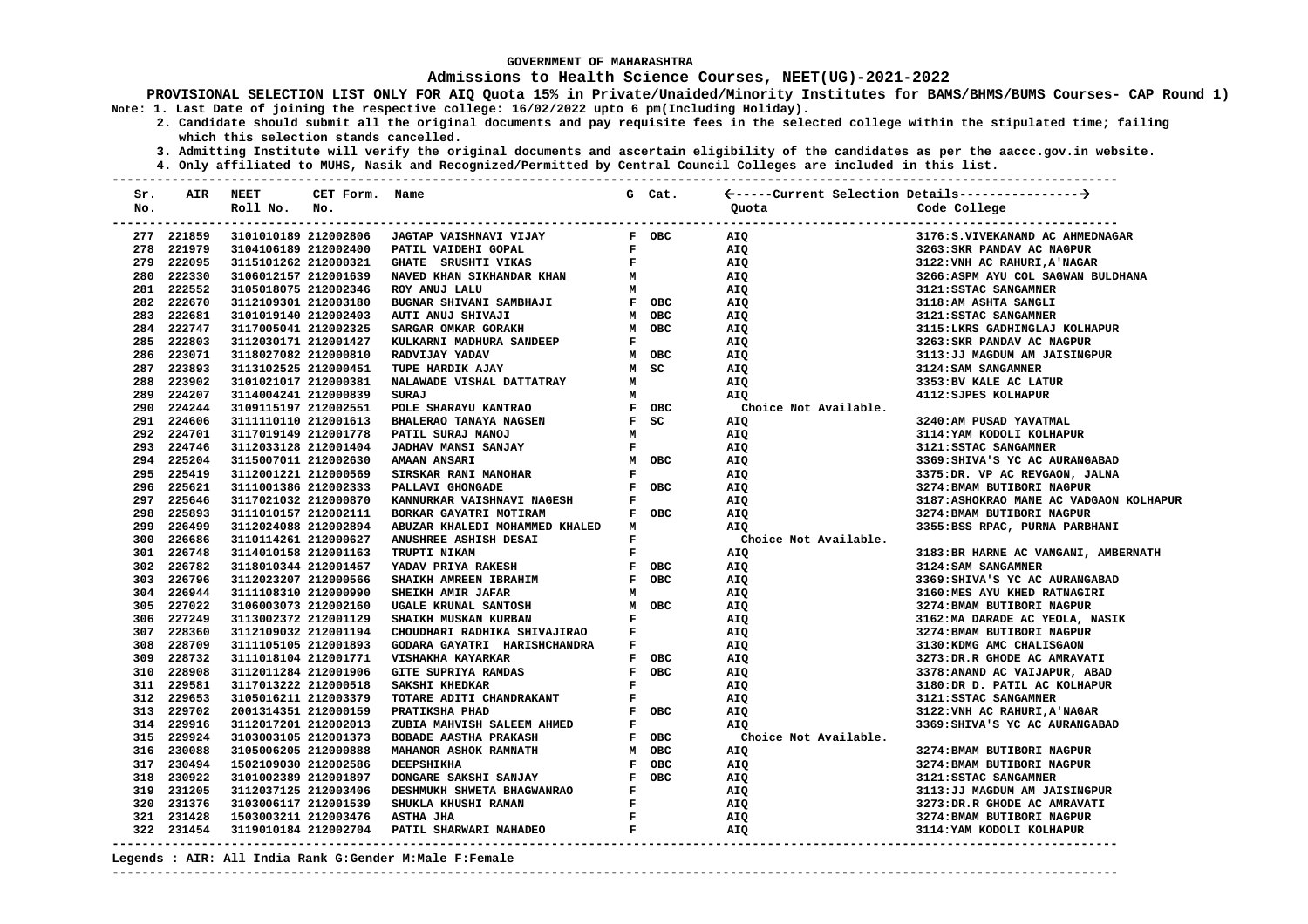#### **Admissions to Health Science Courses, NEET(UG)-2021-2022**

**PROVISIONAL SELECTION LIST ONLY FOR AIQ Quota 15% in Private/Unaided/Minority Institutes for BAMS/BHMS/BUMS Courses- CAP Round 1) Note: 1. Last Date of joining the respective college: 16/02/2022 upto 6 pm(Including Holiday).**

 **2. Candidate should submit all the original documents and pay requisite fees in the selected college within the stipulated time; failing which this selection stands cancelled.**

 **3. Admitting Institute will verify the original documents and ascertain eligibility of the candidates as per the aaccc.gov.in website.**

 **4. Only affiliated to MUHS, Nasik and Recognized/Permitted by Central Council Colleges are included in this list.**

**--------------------------------------------------------------------------------------------------------------------------------------- Sr. AIR NEET CET Form. Name G Cat. -----Current Selection Details---------------- No. Roll No. No. Quota Code College --------------------------------------------------------------------------------------------------------------------------------------- --------------------------------------------------------------------------------------------------------------------------------------- 323 231718 4407006300 212002916 RIYA SINGH AIQ REPAIR REPAIRMENT REPAIRMENT REPAIRMENT REPAIRMENT REPAIRMENT REPAIRMENT REPAIRMENT REPAIRMENT REPAIRMENT REPAIRMENT REPAIRMENT REPAIRMENT REPAIRMENT REPAIRMENT REPAIRMENT R 324 232018 3101001665 212000531 JOSHINGE SNEHA SANJAY F AIQ 3121:SSTAC SANGAMNER 325 232080 3111113373 212002369 ARJUN RAJNARAYAN VARMA M OBC AIQ 3273:DR.R GHODE AC AMRAVATI 326 232115 4408122196 212000731 NIRMAL KUMAR VERMA M OBC AIQ 3130:KDMG AMC CHALISGAON 327 232926 3112010232 212000390 KOLHE VAISHNAVI MADHUKAR F OBC AIQ 3160:MES AYU KHED RATNAGIRI 328 233161 3104019039 212003209 ADHAV SHIVKANYA BHARATRAO F AIQ 3124:SAM SANGAMNER 329 233193 3117018154 212003184 SHINDE SHARWARI SHIVAJI F AIQ 3124:SAM SANGAMNER 330 233510 3114008401 212001640 PRATIKSHA PRAKASH YERUNKAR F BRANG AIQ AIQ 3375:DR. VP AC REVGAON, JALNA AIQ<br>331 234260 3112012111 212001281 AKAT VISHAL SADASHIVRAO M AIO AIO 3114:YAM KODOLI KOLHAPUR 331 234260 3112012111 212001281 AKAT VISHAL SADASHIVRAO M AIQ 3114:YAM KODOLI KOLHAPUR 332 234335 3104113100 212001341 BHARTI HINGAWE F OBC AIQ ATQ**<br>333 234348 3114002383 212002253 ADITI ARUN UDAVANT F OBC Ch  **333 234348 3114002383 212002253 ADITI ARUN UDAVANT F OBC Choice Not Available. 334 234873 3116006297 212001132 KAKADE SAKSHI ANIL F AIQ 3114:YAM KODOLI KOLHAPUR 335 235341 3102023161 212001413 KHADSE DIVYANI GAJANAN BE SC BAIQ 336 235417 3108003681 212001602 SAMIKSHA KULDEEP NAGALKAR F OBC AIQ 3124:SAM SANGAMNER 337 235536 3111006593 212002238 SHIVANI DIWARE F OBC AIQ 3286:SMT. S MEGHE AC BHILEWADA BHANDARA 338 235551 3110118171 212001480 THEVAR LAKSHMINARAYAN PANNEER M AIQ 4101:CMP HC MUMBAI 339 235603 3112106236 212000050 TANDALE NAMRATA SHANKAR F OBC AIQ 3369:SHIVA'S YC AC AURANGABAD**  340 235877 3119011176 212003246 GHODAKE PRERANA DAYANAND F OBC AIQ  **341 236144 3109116183 212003188 KALE DIVYANI DATTA F AIQ 3354:BSPM AC UDGIR, LATUR 342 236705 3104106275 212000818 PALODE ABHIJEET RAJENDRA M AIQ 3121:SSTAC SANGAMNER**  343 236863 3101024020 212002590  **344 236888 3106020089 212000466 GARVE MAHESH PURUSHOTTAM M OBC AIQ 3113:JJ MAGDUM AM JAISINGPUR 345 236912 3104101786 212000677 MAHINDRAKAR YOGESH VISHVNATH M OBC AIQ 3264:MUPS AC RISON AT AT AT AT AT AT A<br>346 236949 4204001216 212003296 BASSI SUNIL KUMAR M OBC AIO AT AT AT AT 3131:CAM SAKEGAON 346 236949 4204001216 212003296 BASSI SUNIL KUMAR 347 236980 3117003478 212002787 KULKARNI PRANAV PRADIP M Choice Not Available. 348 237220 3110027093 212001574 MUJAWAR MUSARRAT SULTANA ABDUL F AIQ 4101:CMP HC MUMBAI 349 237490 3104114200 212003183 ATUL NIKAM M AIQ 3124:SAM SANGAMNER**  350 237857 1703005280 212000469 POOJA NAUTHANI  **351 238152 3112029210 212002118 SARUKHE VAIBHAV BHIMRAO M SC AIQ 3354:BSPM AC UDGIR, LATUR 352 238386 3101002455 212003205 UNDEPATIL MOSHMI RAJIV F AIQ 3124:SAM SANGAMNER 353 238388 3104107118 212002320 HAWALE SONALI BHAUSAHEB F Choice Not Available. 354 238766 3111101380 212003224 PRANJAL F AIQ 3265:SMT. VIMLA AC CHANDRAPUR 355 238793 3117010314 212001907 SID RITESH VISHNU M OBC AIQ 3158:LRP AM ISLAMPUR,SANGLI 356 238854 3109002405 212000593 PADILE DHEERAJ TULSIDAS M OBC AIQ 3183:BR HARNE AC VANGANI, AMBERNATH 357 238870 3110115813 212000743 MAJALKAR SAKSHI RAVINDRA F AIQ 3124:SAM SANGAMNER**  358 239610 3112117065 212001067 PANDAGALE PRAVIN VITTHALRAO M OBC AIQ  **359 239813 3104118081 212000387 BIDVE MONIKA BABASAHEB F OBC AIQ 3369:SHIVA'S YC AC AURANGABAD 360 239866 3104107286 212002152 LOKHANDE PRACHI SANJAY F AIQ 3240:AM PUSAD YAVATMAL**  361 239876 3112031096 212001271 SATHE PRANAV BALASAHEB ation 1340203 3118027077 212002241 MOGHA SWETA PRAMOD KUMAR RESORT BY ATRIPER MOMBAT ATRIPER AN DEOPUR, DHULE<br>Alimation 2301001198 212000093 DHANANJAY SHARMA MARA MARA AIQ AIQ AIQ 3128:KC AJMERA AM DEOPUR, DHULE  **363 240474 2301001198 212000093 DHANANJAY SHARMA M AIQ 3128:KC AJMERA AM DEOPUR, DHULE**  364 240898 3116003375 212000979  **365 241091 4411016266 212001262 ZIKRA F OBC AIQ 4101:CMP HC MUMBAI 366 241253 3112019260 212003154 AAMENA SANIYA DILSHAD AHMAD KHAN F AIQ 3240:AM PUSAD YAVATMAL 367 241391 3109108063 212001636 BHOSLE VISHNU NAGNATHRAO M AIQ 3162:MA DARADE AC YEOLA, NASIK 368 241589 3115022110 212001924 RAUT GAYATRI RAMESH F OBC AIQ 3115:LKRS GADHINGLAJ KOLHAPUR** 

#### **Legends : AIR: All India Rank G:Gender M:Male F:Female**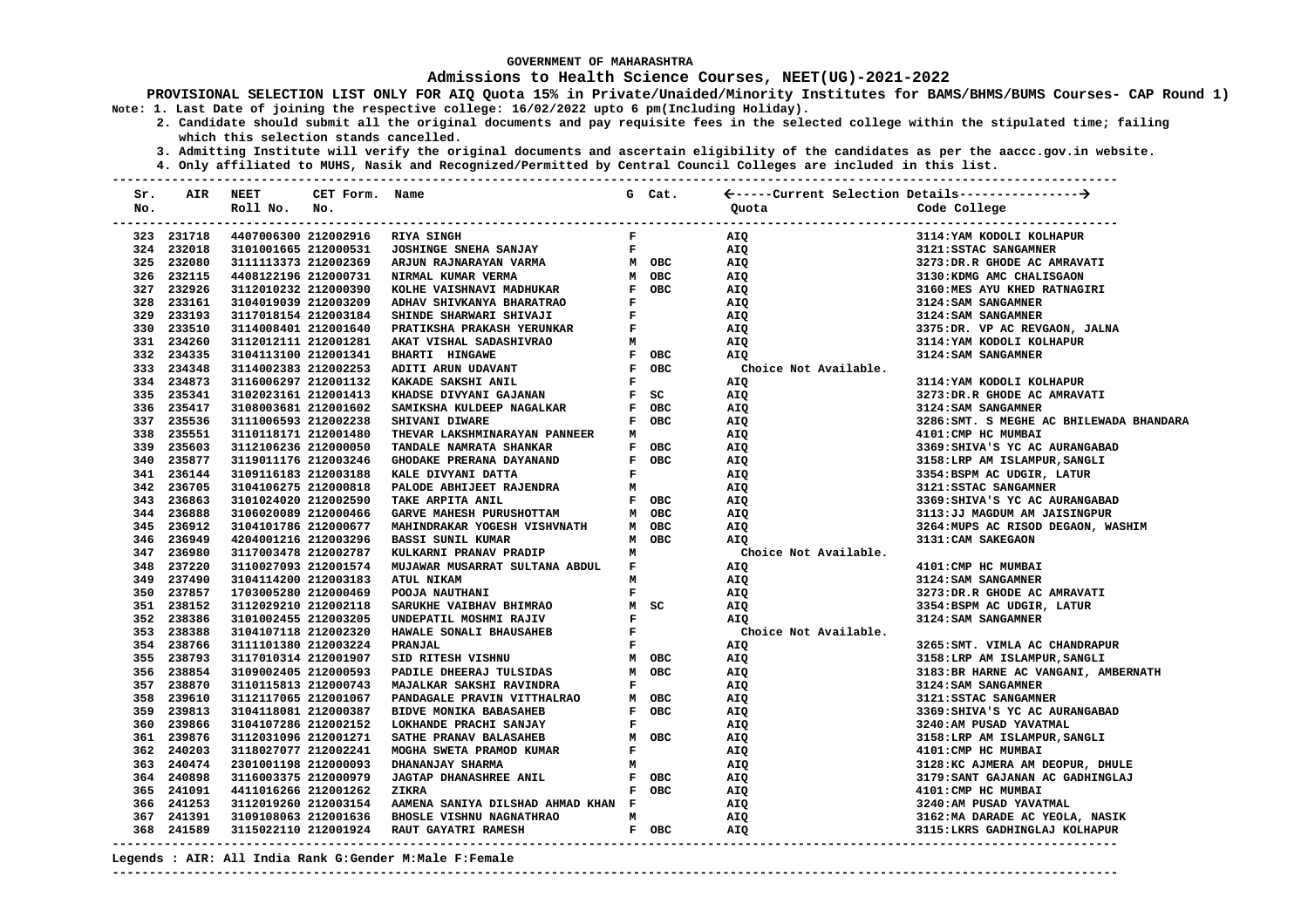#### **Admissions to Health Science Courses, NEET(UG)-2021-2022**

**PROVISIONAL SELECTION LIST ONLY FOR AIQ Quota 15% in Private/Unaided/Minority Institutes for BAMS/BHMS/BUMS Courses- CAP Round 1) Note: 1. Last Date of joining the respective college: 16/02/2022 upto 6 pm(Including Holiday).**

 **2. Candidate should submit all the original documents and pay requisite fees in the selected college within the stipulated time; failing which this selection stands cancelled.**

 **3. Admitting Institute will verify the original documents and ascertain eligibility of the candidates as per the aaccc.gov.in website.**

 **4. Only affiliated to MUHS, Nasik and Recognized/Permitted by Central Council Colleges are included in this list.**

**--------------------------------------------------------------------------------------------------------------------------------------- Sr. AIR NEET CET Form. Name G Cat. -----Current Selection Details---------------- No. Roll No. No. Quota Code College --------------------------------------------------------------------------------------------------------------------------------------- --------------------------------------------------------------------------------------------------------------------------------------- 369 241798 3109010038 212000584 PADILE SURAJ TULSIDAS M OBC AIQ 3378:ANAND AC VAIJAPUR, ABAD 370 242010 3112021159 212002455 PARDE SAKSHI GANESH F OBC Choice Not Available. 371 242123 3112032067 212000439 GANAPURE ATUL MADHAVRAO M OBC AIQ 3158:LRP AM ISLAMPUR,SANGLI 372 242290 3102004515 212000750 HUZAIFA KHAN ZIYAULLAH KHAN M AIQ 3369:SHIVA'S YC AC AURANGABAD 373 242644 3109013010 212001881 KAKADE PRIYA SHARAD F AIQ 3121:SSTAC SANGAMNER 374 242766 3112111150 212001093 PATIL GAYATRI RAMKRISHNA F AIQ 3273:DR.R GHODE AC AMRAVATI 375 242862 3122011113 212001962 CHAUDHARI BHAGYASHRI CHHABILAL F OBC AIQ 3128:KC AJMERA AM DEOPUR, DHULE 376 243214 3113101001 212002600 DADASAHEB PANDHARINATH NIKAM M OBC Choice Not Available. 377 243311 3102002155 212000608 LAUTE PRATIKSHA RAJESH F OBC AIQ 3271:RN LAHOTI AC BULDHANA 378 243345 3104002590 212000585 TALE PAWAN BHASKAR M Choice Not Available. 379 243445 3103017220 212003027 LASANKAR KHUSHI SUDHIR F SC AIQ 3176:S.VIVEKANAND AC AHMEDNAGAR 380 243478 3111012449 212000327 TANUSHREE CHARPE F OBC** Choice Not Available.<br> **381 243761 3112014176 212001887 SHAIKH NAZIYA ABDUL RAJJAK** F OBC AIO  **381 243761 3112014176 212001887 SHAIKH NAZIYA ABDUL RAJJAK F OBC AIQ 3378:ANAND AC VAIJAPUR, ABAD 382 244029 3106018145 212001078 SURASE ANIKET SANTOSH M OBC AIQ 3273:DR.R GHODE AC AMRAVATI 383 244115 3112102358 212001076 LANDGE ASHWINI GANESHRAO B P OBC AIO** at 244203 3106002176 212001817 NAGRE ASHWINI PRAKASH **F** OBC AIQ 3271:RN LAHOTI AC BULDHANA ANG ATA ATA ATA ATA A<br>385 244353 3115009085 212001723 SHAIKH SAMIYA RIYAZ F AIO AIO 3183:BR HARNE AC VANGANI,  **385 244353 3115009085 212001723 SHAIKH SAMIYA RIYAZ F AIQ 3183:BR HARNE AC VANGANI, AMBERNATH 386 245581 3101019235 212001931 NALAWADE SANKET NAVNATH M AIQ 3273:DR.R GHODE AC AMRAVATI 387 245771 3111011464 212003490 RAKSHA MANOHAR PAULZAGADE F OBC AIQ 3241:APES KUDWA GONDIA 388 245856 3102002195 212000596 GAIGOL GAURI NITIN F OBC AIQ 3240:AM PUSAD YAVATMAL 389 246118 3122014165 212002709 PATIL PRADNYA MANOHAR F B** AIQ ad 246447 3113101597 212001898 SHELKE VISHAL PANDURANG M AIQ AIQ 3183:BR HARNE AC VANGANI, AMBERNATH **3181. AMBERNATH AND SANGANI, AMBERNATH** BARNE AC VANGANI, AMBERNATH AND SANGANI, AMBERNATH ISLA AND SANGANI, AMBERNATH I  **391 246570 3101012159 212003055 BAKARE SAKSHI DEEPAK F OBC AIQ 3160:MES AYU KHED RATNAGIRI**  392 246756 3119013087 212002084 RAJAT RAHUL CHAUGULE  **393 246960 3122007363 212001664 NAGRALE YASH SANJAY M SC AIQ 3128:KC AJMERA AM DEOPUR, DHULE 394 247088 3108003150 212000315 RUKADE MANSI NANDKUMAR F OBC AIQ 3115:LKRS GADHINGLAJ KOLHAPUR**  1995 247189 3111104280 212000959 POTLE SAGAR BANDU MOBC AIQ at and an and all serves and a serves and the serve<br>196 247211 3115107181 212002408 SAWANT RIYA SHIVAJI R Choice Not Available. 396 247211 3115107181 212002408  **397 247248 3101007083 212002566 GAIKWAD AVISHKAR GOKUL M SC AIQ 3158:LRP AM ISLAMPUR,SANGLI 398 247264 3112005228 212000937 RAJEGORE MAYUR GOVINDRAO M AIQ 3375:DR. VP AC REVGAON, JALNA 399 247530 3113009295 212000704 JADHAV MRUNAL RAMAN F OBC AIQ 3147:ASHVIN AC ASHWI SANGAMNER 400 247680 3118020175 212000538 BORUDE ATHARV GHANSHYAM M AIQ 3162:MA DARADE AC YEOLA, NASIK AIO** 2183:BR HARNE AC VANGANI, AMBERNATH  **402 247933 3105022010 212000845 KATHALE NARAYAN ASHOK M AIQ 3378:ANAND AC VAIJAPUR, ABAD 403 247968 3107003366 212001420 DHANDE MANSI GOPAL F OBC AIQ 3378:ANAND AC VAIJAPUR, ABAD 404 248062 3115104100 212001510 SHREYA KAILAS SHETE F OBC Choice Not Available. 405 248300 2301003460 212003017 SNEHA PAUL F AIQ 3183:BR HARNE AC VANGANI, AMBERNATH 406 248313 3116006129 212002376 BHOITE AKANKSHA MITIN F BROIT BAIQ**<br>107 248375 3117011224 212003380 VANAROTE DIPTI RAJSHEKHAR R F Choice Not Available.  **407 248375 3117011224 212003380 VANAROTE DIPTI RAJSHEKHAR F Choice Not Available. 408 248597 3101011288 212002179 SHAIKH SAHIL HASAN M OBC AIQ 3147:ASHVIN AC ASHWI SANGAMNER 409 248673 3109007101 212002497 DIGAMBAR BICHITKAR M** M Choice Not Available.<br> **410 248721 3109001009 212002486 DESHMUKH VAISHNAVI KESHAVRAO** F AIO  **410 248721 3109001009 212002486 DESHMUKH VAISHNAVI KESHAVRAO F AIQ 3378:ANAND AC VAIJAPUR, ABAD 411 248974 3111123230 212002964 DIVYANI DESHBHRATAR F SC AIQ 3241:APES KUDWA GONDIA 412 249885 3116008131 212002057 DOIPHODE ARYA ATUL F OBC AIQ 3187:ASHOKRAO MANE AC VADGAON KOLHAPUR 413 249893 3122002418 212002020 PATIL JAYESH JITENDRA M AIQ 3128:KC AJMERA AM DEOPUR, DHULE 414 249894 3104001521 212000467 PHATANGADE YOGESH VITTHAL M OBC AIQ 3131:CAM SAKEGAON** 

#### **Legends : AIR: All India Rank G:Gender M:Male F:Female**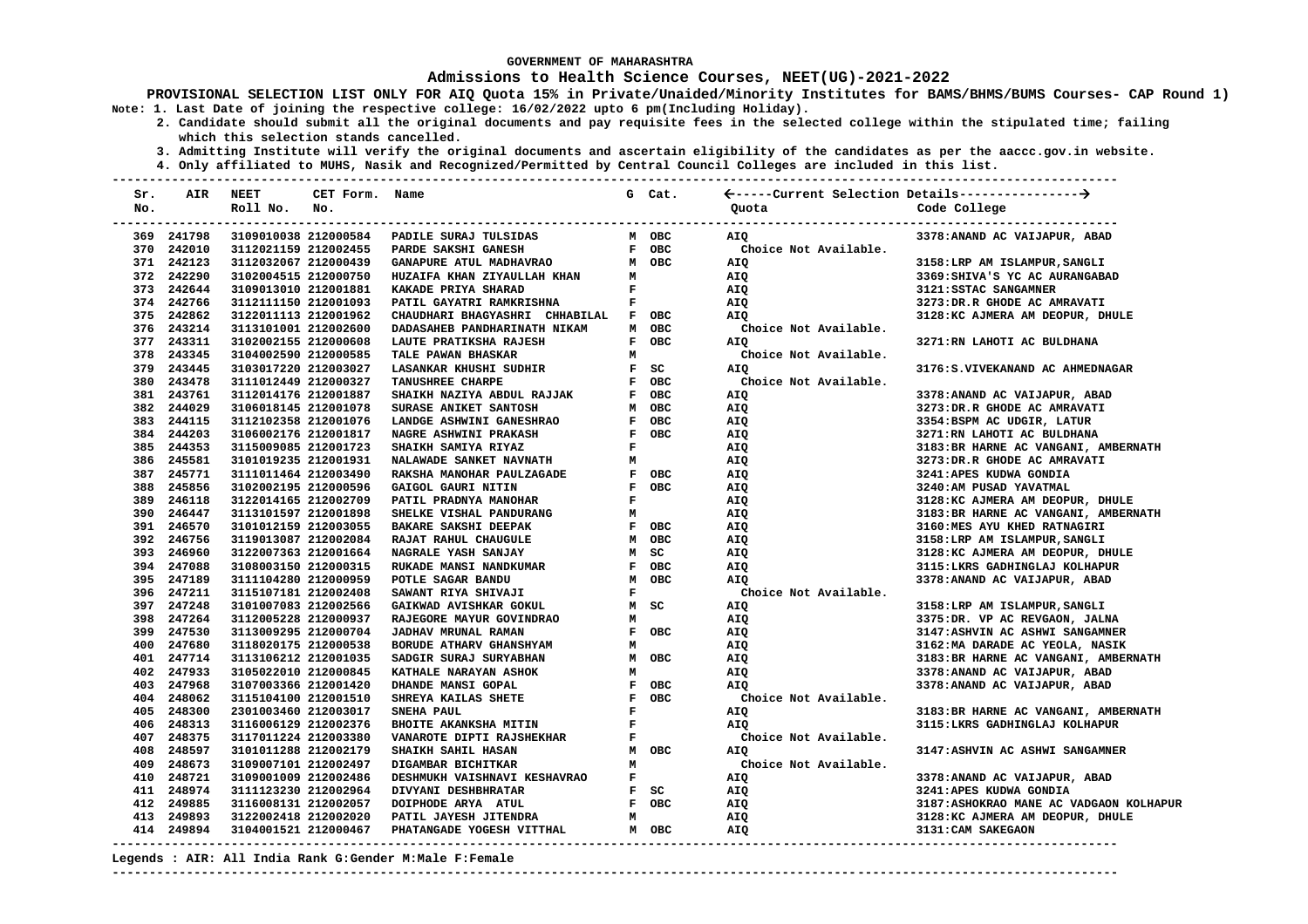### **Admissions to Health Science Courses, NEET(UG)-2021-2022**

**PROVISIONAL SELECTION LIST ONLY FOR AIQ Quota 15% in Private/Unaided/Minority Institutes for BAMS/BHMS/BUMS Courses- CAP Round 1) Note: 1. Last Date of joining the respective college: 16/02/2022 upto 6 pm(Including Holiday).**

 **2. Candidate should submit all the original documents and pay requisite fees in the selected college within the stipulated time; failing which this selection stands cancelled.**

 **3. Admitting Institute will verify the original documents and ascertain eligibility of the candidates as per the aaccc.gov.in website.**

 **4. Only affiliated to MUHS, Nasik and Recognized/Permitted by Central Council Colleges are included in this list.**

| Sr.<br>No. |            | AIR NEET<br>Roll No.<br>-------------------- | CET Form. Name<br>No. | ------------------------                                                                              |              | G Cat. | Ouota                 | Code College<br>----------------------------- |
|------------|------------|----------------------------------------------|-----------------------|-------------------------------------------------------------------------------------------------------|--------------|--------|-----------------------|-----------------------------------------------|
|            | 415 250186 | 3112115110 212001020                         |                       | SUMIT                                                                                                 |              | M SC   | <b>AIQ</b>            | 3183: BR HARNE AC VANGANI, AMBERNATH          |
|            | 416 250199 | 3112005127 212000468                         |                       | <b>JADHAV ANKIT VISHWANATH</b>                                                                        |              | M OBC  | AIQ                   | 3158:LRP AM ISLAMPUR, SANGLI                  |
|            | 417 250625 | 3116001290 212002244                         |                       | JADHAV MANDIRA SUNIL                                                                                  | F            |        | AIQ                   | 3187: ASHOKRAO MANE AC VADGAON KOLHAPUR       |
|            | 418 250945 | 3111105275 212003394                         |                       | TURKEL PRIYANSHU ARUN                                                                                 |              | M SC   | AIQ                   | 3241:APES KUDWA GONDIA                        |
|            | 419 251117 | 3117004400 212000196                         |                       | MANURE VAISHNAVI CHANDRAKANT                                                                          | м            |        | <b>AIQ</b>            | 3172: SAI AMC VAIRAG BARSHI, SOLAPUR          |
|            | 420 251551 | 3104105019 212002341                         |                       | AWARE VIDYA VIVEK                                                                                     | $\mathbf{F}$ |        | AIQ                   | 3128:KC AJMERA AM DEOPUR, DHULE               |
|            | 421 251584 | 3115011304 212002692                         |                       | PATIL SUSMITA BAJIRAO                                                                                 | $\mathbf F$  |        | <b>AIQ</b>            | 3158:LRP AM ISLAMPUR, SANGLI                  |
|            | 422 251710 | 3112006081 212001751                         |                       | <b>JAWARKAR SANSKRUTI VIKAS</b>                                                                       |              | F OBC  | Choice Not Available. |                                               |
|            | 423 252438 | 3104020051 212002416                         |                       | <b>AHIRE HIMANSHU PRAKASH</b>                                                                         |              | M SC   | <b>AIO</b>            | 3128:KC AJMERA AM DEOPUR, DHULE               |
|            | 424 252504 | 3102014238 212002102                         |                       | VIJAYA SHRIKRISHNA GAVHALE<br>MAHAJAN MOHIT JITENDRA                                                  |              | $F$ SC | AIQ                   | 3266:ASPM AYU COL SAGWAN BULDHANA             |
|            | 425 252642 | 3107002251 212000524                         |                       |                                                                                                       |              | M OBC  | AIQ                   | 3183: BR HARNE AC VANGANI, AMBERNATH          |
|            | 426 252929 | 3104017105 212001586                         |                       | SHEJAL AMBADAS PAWAR                                                                                  |              | F OBC  | <b>AIQ</b>            | 3264: MUPS AC RISOD DEGAON, WASHIM            |
|            | 427 253373 | 3109006203 212001578                         |                       | PESHIMAM AZMI AKEEL                                                                                   | F            |        | AIQ                   | 3354:BSPM AC UDGIR, LATUR                     |
|            | 428 253470 | 3112114111 212001187                         |                       | RATHOD RANI MANOJ<br>TUPATE ANCHAL RAVINDRA<br>THUBOKAR ASHUTOSH GAJANAN<br>THUBOKAR ASHUTOSH GAJANAN |              | F OBC  | <b>AIO</b>            | 3130: KDMG AMC CHALISGAON                     |
|            | 429 253496 | 3111114403 212002268                         |                       |                                                                                                       |              | F OBC  | <b>AIQ</b>            | 3240:AM PUSAD YAVATMAL                        |
|            | 430 253572 | 3102001400 212000983                         |                       |                                                                                                       |              | M OBC  | <b>AIO</b>            | 3271:RN LAHOTI AC BULDHANA                    |
|            | 431 254167 | 3104011047 212003141                         |                       | KURHADE ADITI DEEPAK                                                                                  | F            |        | Choice Not Available. |                                               |
|            | 432 254364 | 3113012188 212001072                         |                       | RAUNDAL YASHASHRI NEVBA                                                                               |              | F OBC  | <b>AIQ</b>            | 3131: CAM SAKEGAON                            |
|            | 433 254420 | 3112023111 212000122                         |                       | KALE LAXMAN BALAJI                                                                                    | м            |        | AIQ                   | 3183: BR HARNE AC VANGANI, AMBERNATH          |
|            | 434 254512 | 3119011222 212002767                         |                       | CHOUGULE PRIYANKA VILAS                                                                               | $\mathbf{F}$ |        | AIQ                   | 3179: SANT GAJANAN AC GADHINGLAJ              |
|            | 435 254903 | 3111110348 212000597                         |                       | SANJANA BISWAS                                                                                        | $\mathbf{F}$ |        | AIQ                   | 3241: APES KUDWA GONDIA                       |
|            | 436 255890 | 3112033223 212001575                         |                       | <b>BHARTI AKSHAY VIJAYKUMAR</b>                                                                       |              | M OBC  | <b>AIQ</b>            | 3375:DR. VP AC REVGAON, JALNA                 |
|            | 437 255939 | 3103023001 212003232                         |                       | GAURI SAWARGAONKAR                                                                                    | $\mathbf F$  |        | <b>AIQ</b>            | 3265: SMT. VIMLA AC CHANDRAPUR                |
|            | 438 256034 | 3112102394 212001246                         |                       | DIDSHERE VASUDHA VINAYAK                                                                              | $\mathbf{F}$ |        | <b>AIO</b>            | 3115: LKRS GADHINGLAJ KOLHAPUR                |
|            | 439 256192 | 3122009354 212001438                         |                       | AGRAWAL JANHAVI RAVINDRA                                                                              | $\mathbf F$  |        | Choice Not Available. |                                               |
|            | 440 256216 | 3104001064 212000415                         |                       | JADHAV ANJALI LAXMAN                                                                                  |              | F OBC  | Choice Not Available. |                                               |
|            | 441 256306 | 3111123144 212003389                         |                       | THERE PRACHI KRUSHNA                                                                                  | F            | овс    | AIO                   | 3265: SMT. VIMLA AC CHANDRAPUR                |
|            | 442 256327 | 3104005434 212003376                         |                       | <b>DHANDE PRATIKSHA PRAKASH</b>                                                                       | F            |        | <b>AIO</b>            | 3147: ASHVIN AC ASHWI SANGAMNER               |
|            | 443 256735 | 3109110250 212000897                         |                       | KENDRE SHANKAR TUKARAM                                                                                |              | M OBC  | Choice Not Available. |                                               |
|            | 444 257465 | 3121001024 212001657                         |                       | MOHITE MENAKA SURESH                                                                                  |              | $F$ SC | AIQ                   | 3115:LKRS GADHINGLAJ KOLHAPUR                 |
|            | 445 257682 | 3119007012 212001184                         |                       | ROY CHANDAN MRINAL                                                                                    | м            |        | AIQ                   | 3158:LRP AM ISLAMPUR, SANGLI                  |
|            | 446 257768 | 3114007132 212000120                         |                       | PRERNA BALU BHALERAO                                                                                  |              | $F$ SC | AIQ                   | 3183: BR HARNE AC VANGANI, AMBERNATH          |
|            | 447 258151 | 3122002186 212000478                         |                       | CHAVHAN HRUSHIKESH KAILAS                                                                             |              | M OBC  | <b>AIQ</b>            | 3130: KDMG AMC CHALISGAON                     |
|            | 448 258781 | 3106020046 212003300                         |                       | GOTMARE ISHWARI BHAGWAN                                                                               | $\mathbf F$  |        | <b>AIQ</b>            | 3130: KDMG AMC CHALISGAON                     |
|            | 449 258855 | 3108005671 212000702                         |                       | PATIL AISHWARYA SHITALKUMAR                                                                           | F            |        | <b>AIQ</b>            | 3115: LKRS GADHINGLAJ KOLHAPUR                |
|            | 450 258965 | 3101010343 212002761                         |                       | HON SACHIN PANDHARINATH                                                                               |              | M OBC  | AIQ                   | 3264: MUPS AC RISOD DEGAON, WASHIM            |
|            | 451 258969 | 3112109098 212003086                         |                       | RATHOD DISHA RAMESH                                                                                   |              | F OBC  | <b>AIQ</b>            | 3115:LKRS GADHINGLAJ KOLHAPUR                 |
|            | 452 258985 | 3104102081 212001728                         |                       | DAVHALE SAURABH SATISH                                                                                |              | M OBC  | <b>AIQ</b>            | 3130: KDMG AMC CHALISGAON                     |
|            | 453 259070 | 3103006077 212002530                         |                       | IRTIKA MOHAMMAD AMIN BHURA                                                                            |              | F OBC  | <b>AIO</b>            | 3375:DR. VP AC REVGAON, JALNA                 |
|            | 454 259306 | 3119014116 212000515                         |                       | PATIL TEJASWINI JOTIRAM                                                                               | $\mathbf F$  |        | <b>AIQ</b>            | 3115: LKRS GADHINGLAJ KOLHAPUR                |
|            | 455 259518 | 3111114402 212000108                         |                       | UNNATI RATHOD                                                                                         |              | F OBC  | Choice Not Available. |                                               |
|            | 456 259640 | 3115017188 212000689                         |                       | PALLAVI ANANT KORGAONKAR                                                                              |              | F OBC  | <b>AIO</b>            | 3158:LRP AM ISLAMPUR, SANGLI                  |
|            | 457 259658 | 3104020175 212001544                         |                       | TATHE ASHWINI RAMDAS                                                                                  |              | F OBC  | AIQ                   | 3162: MA DARADE AC YEOLA, NASIK               |
|            | 458 259938 | 3117003055 212002711                         |                       | SADABASE PANCHRATNA DIPAK                                                                             |              | M SC   | <b>AIQ</b>            | 3183: BR HARNE AC VANGANI, AMBERNATH          |
|            | 459 259986 | 3103001594 212002803                         |                       | VINCHURKAR PRATIK PRAKASH                                                                             |              | M OBC  | AIQ                   | 3266:ASPM AYU COL SAGWAN BULDHANA             |
|            | 460 260034 | 3117003287 212000419                         |                       | GAIKWAD INDRAJIT ARUN                                                                                 | M            |        | AIQ                   | 3355:BSS RPAC, PURNA PARBHANI                 |
|            |            |                                              |                       |                                                                                                       |              |        |                       |                                               |

**Legends : AIR: All India Rank G:Gender M:Male F:Female**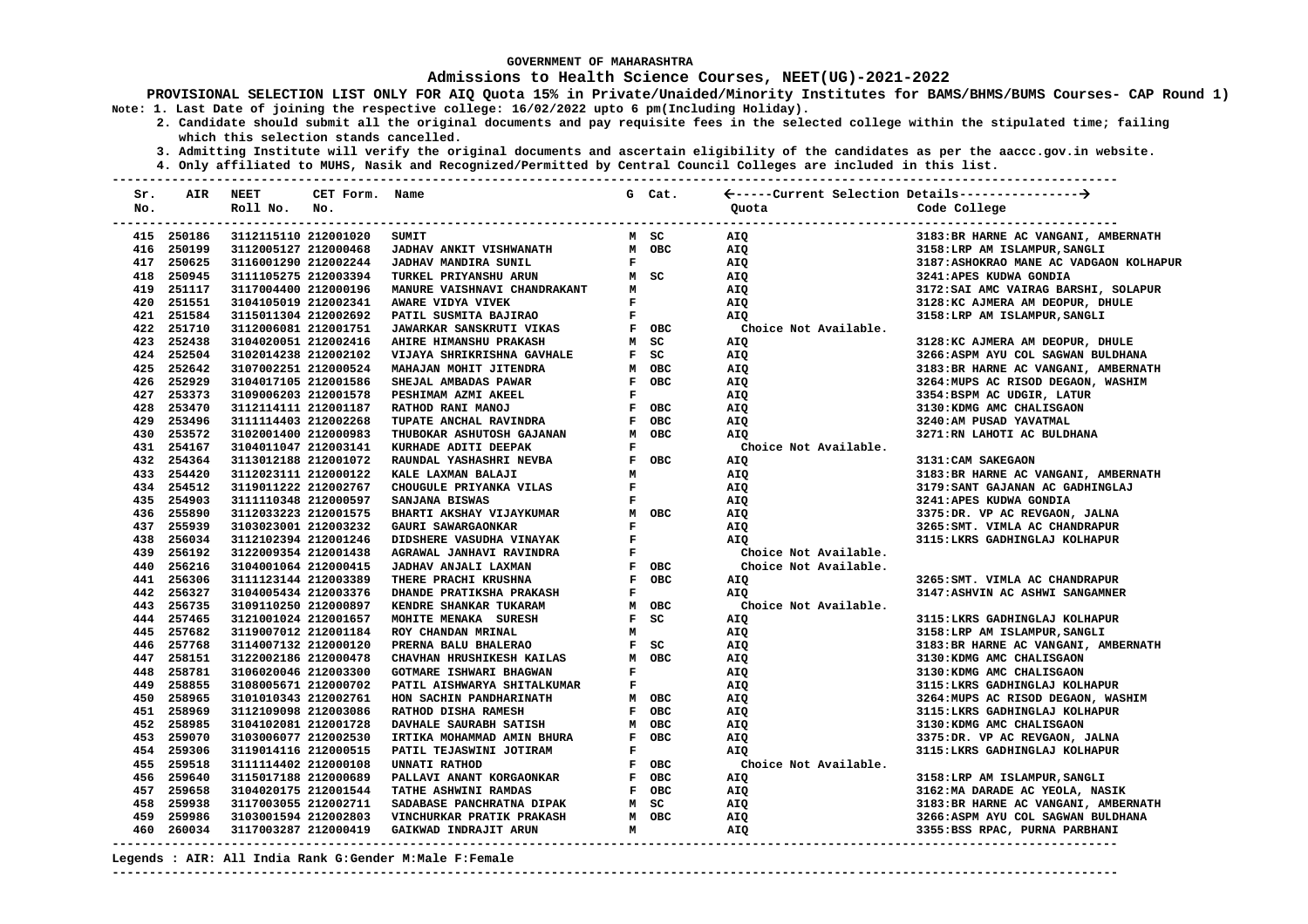### **Admissions to Health Science Courses, NEET(UG)-2021-2022**

**PROVISIONAL SELECTION LIST ONLY FOR AIQ Quota 15% in Private/Unaided/Minority Institutes for BAMS/BHMS/BUMS Courses- CAP Round 1) Note: 1. Last Date of joining the respective college: 16/02/2022 upto 6 pm(Including Holiday).**

 **2. Candidate should submit all the original documents and pay requisite fees in the selected college within the stipulated time; failing which this selection stands cancelled.**

 **3. Admitting Institute will verify the original documents and ascertain eligibility of the candidates as per the aaccc.gov.in website.**

 **4. Only affiliated to MUHS, Nasik and Recognized/Permitted by Central Council Colleges are included in this list.**

| Sr. | AIR        | <b>NEET</b>                             | CET Form. Name |                                |              |        | G Cat.     |                       |                                                         |
|-----|------------|-----------------------------------------|----------------|--------------------------------|--------------|--------|------------|-----------------------|---------------------------------------------------------|
| No. |            | Roll No. No.                            |                |                                |              |        |            | Quota                 | Code College                                            |
|     | 461 260292 | ---------------<br>3113112178 212002151 |                | BHUTADA SAKSHI ANIL            | $\mathbf{F}$ |        | AIQ        |                       | -------------------<br>3176: S.VIVEKANAND AC AHMEDNAGAR |
|     | 462 260340 | 3115016362 212001140                    |                | PATIL SAGAR BALASAHEB          |              | M OBC  | AIQ        |                       | 3158:LRP AM ISLAMPUR, SANGLI                            |
|     | 463 260505 | 3109118073 212002726                    |                | TANPURE SANUJA DIMAKHRAO       |              | F OBC  | AIQ        |                       | 3158:LRP AM ISLAMPUR, SANGLI                            |
|     | 464 260577 | 3115003483 212000525                    |                | KOKARE ROHAN ANKUSH            |              | M OBC  | AIQ        |                       | 3158:LRP AM ISLAMPUR, SANGLI                            |
|     | 465 260641 | 3102001536 212001912                    |                | HADIQUA FARZEEN                | $\mathbf{F}$ |        | AIQ        |                       | 3266:ASPM AYU COL SAGWAN BULDHANA                       |
|     | 466 260687 | 3112002025 212003241                    |                | GAIKWAD SUMIT MADHUKAR         |              | M SC   | AIQ        |                       | 3115:LKRS GADHINGLAJ KOLHAPUR                           |
|     | 467 260978 | 3102003562 212001280                    |                | <b>GHANTE HARSHADA SANTOSH</b> |              | F OBC  | AIQ        |                       | 3354:BSPM AC UDGIR, LATUR                               |
|     | 468 261007 | 3112001308 212000154                    |                | KULKARNI SAKSHI SANTOSHRAO     | $\mathbf{F}$ |        | AIQ        |                       | 3115:LKRS GADHINGLAJ KOLHAPUR                           |
|     | 469 261480 | 3112114173 212001476                    |                | TANZILA MUKHTAR SHAIKH         | F            |        | AIQ        |                       | 3378: ANAND AC VAIJAPUR, ABAD                           |
|     | 470 261544 | 3117006069 212000455                    |                | SHITOLE SHRUTI RAJENDRA        | $\mathbf{F}$ |        | AIQ        |                       | 3158:LRP AM ISLAMPUR, SANGLI                            |
|     | 471 261795 | 3102005643 212001918                    |                | GAURI DONGARE                  |              | F OBC  | AIO        |                       | 3265: SMT. VIMLA AC CHANDRAPUR                          |
|     | 472 261809 | 3107008302 212002831                    |                | DANDAGE SAGAR ARUN             |              | M SC   |            | Choice Not Available. |                                                         |
|     | 473 261834 | 3115026079 212001888                    |                | MARANE SAMRUDDHI SACHIN        | $\mathbf{F}$ |        |            | Choice Not Available. |                                                         |
|     | 474 261928 | 3109103134 212003099                    |                | DHORMARE RUTUJA BALASAHEB      | $\mathbf{F}$ |        | AIQ        |                       | 3354:BSPM AC UDGIR, LATUR                               |
|     | 475 261961 | 3104112230 212002275                    |                | <b>UBALE SNEHAL SHIVAJI</b>    |              | F SC   | AIQ        |                       | 3131: CAM SAKEGAON                                      |
|     | 476 262179 | 3111008160 212001065                    |                | WAGHMARE SAKSHI VIJAY          |              | F SC   | AIQ        |                       | 3241:APES KUDWA GONDIA                                  |
|     | 477 262269 | 3104105161 212003446                    |                | AAKANKSHA MADHAVRAO INGOLE     |              | $F$ SC | AIQ        |                       | 3131: CAM SAKEGAON                                      |
|     | 478 262442 | 3109110007 212001104                    |                | NIRMAL SATISH KALE             | F            |        | AIQ        |                       | 3354:BSPM AC UDGIR, LATUR                               |
|     | 479 262450 | 3103017255 212002799                    |                | DASMALANI SANIYA SANMUKH       | $\mathbf{F}$ |        |            | Choice Not Available. |                                                         |
|     | 480 262858 | 3112003005 212001777                    |                | HAKE NILESH VASANTRAO          |              | M OBC  | AIO        |                       | 3115:LKRS GADHINGLAJ KOLHAPUR                           |
|     | 481 262874 | 3101007336 212001688                    |                | VETHEKAR SAYALI SANTOSH        | $\mathbf{F}$ |        | AIQ        |                       | 3176: S. VIVEKANAND AC AHMEDNAGAR                       |
|     | 482 263014 | 3112002100 212000444                    |                | PAWADE MADHUKAR MUNJAJI        | м            |        | AIQ        |                       | 3160:MES AYU KHED RATNAGIRI                             |
|     | 483 263283 | 3102009169 212002180                    |                | GAWANDE ABHAY PRAMOD           |              | M OBC  | AIQ        |                       | 3162: MA DARADE AC YEOLA, NASIK                         |
|     | 484 263368 | 3112101204 212001581                    |                | BHENDEKAR ABHIJIT BAPURAO      |              | M OBC  | AIQ        |                       | 3240:AM PUSAD YAVATMAL                                  |
|     | 485 263379 | 3112102356 212001094                    |                | KALE MEERA BHAGWAT             | $\mathbf{F}$ |        | AIQ        |                       | 3158:LRP AM ISLAMPUR, SANGLI                            |
|     | 486 263544 | 3105022050 212001470                    |                | MOHAMMED OMER ABDUL WAHEED     |              | M OBC  | AIQ        |                       | 3355:BSS RPAC, PURNA PARBHANI                           |
|     | 487 263567 | 3104011352 212000353                    |                | JANJAL SAGAR GANGADHAR         | М            |        | AIQ        |                       | 3115: LKRS GADHINGLAJ KOLHAPUR                          |
|     | 488 263920 | 2302011309 212002800                    |                | NIKHIL BHARDWAJ                | M            |        | AIQ        |                       | 3115:LKRS GADHINGLAJ KOLHAPUR                           |
|     | 489 263924 | 3117003194 212003065                    |                | <b>JADHAV SWATI MADHAV</b>     | $\mathbf F$  |        | AIQ        |                       | 3172: SAI AMC VAIRAG BARSHI, SOLAPUR                    |
|     | 490 264107 | 3111113006 212001722                    |                | MANASI RAMESH MALAPOLU         |              | $F$ SC |            | Choice Not Available. |                                                         |
|     | 491 264142 | 3109004281 212002623                    |                | SONTAKKE AMIT MURLIDHAR        |              | M OBC  | AIQ        |                       | 3131: CAM SAKEGAON                                      |
|     | 492 264299 | 3109105189 212002812                    |                | SONAWANE SHRUTI VIKAS          |              | $F$ SC | AIQ        |                       | 3172: SAI AMC VAIRAG BARSHI, SOLAPUR                    |
|     | 493 264571 | 3112112290 212002447                    |                | TUPPEKAR VIJAY BAPUSAHEB       | м            |        | AIQ        |                       | 3266:ASPM AYU COL SAGWAN BULDHANA                       |
|     | 494 264844 | 3111112352 212001889                    |                | SOMANKAR RUTUJA SHANKAR        |              | F OBC  | AIQ        |                       | 3241:APES KUDWA GONDIA                                  |
|     | 495 264901 | 3122008106 212001386                    |                | PATIL SHRUSHTI SUDHIR          |              | F OBC  | AIQ        |                       | 3176: S. VIVEKANAND AC AHMEDNAGAR                       |
|     | 496 264913 | 3104107057 212000841                    |                | BHISE PALLAVI VILAS            | $\mathbf{F}$ |        | AIQ        |                       | 3176:S.VIVEKANAND AC AHMEDNAGAR                         |
|     | 497 264966 | 3001006015 212003149                    |                | SANJAY SINGH RAJPUT            | м            |        | <b>AIO</b> |                       | 3131: CAM SAKEGAON                                      |
|     | 498 265096 | 3121006054 212002208                    |                | YADAV YUGANDHARA AMARSINH      | F            |        |            | Choice Not Available. |                                                         |
|     | 499 265234 | 3111110239 212001055                    |                | TITARMARE VAIDARBHI NARENDRA   |              | F OBC  | AIQ        |                       | 3241:APES KUDWA GONDIA                                  |
|     | 500 265502 | 3118001099 212001661                    |                | <b>BHADRI MANGIRISH GANESH</b> | М            |        | AIQ        |                       | 4101: CMP HC MUMBAI                                     |
|     | 501 265575 | 3112036128 212002715                    |                | KADAM SONAL SHAMSUNDAR         | ${\bf F}$    |        | AIQ        |                       | 3354:BSPM AC UDGIR, LATUR                               |
|     | 502 265594 | 3111014399 212000628                    |                | <b>MASKE AYUSHI NARENDRA</b>   |              | F OBC  | AIQ        |                       | 3241:APES KUDWA GONDIA                                  |
|     | 503 265729 | 3103004028 212001034                    |                | PALAKANDWAR YASH SANJAY        |              | M OBC  | AIQ        |                       | 3265: SMT. VIMLA AC CHANDRAPUR                          |
|     | 504 265800 | 3117003026 212002012                    |                | LENDAVE PRAJAKTA GOPAL         | $\mathbf{F}$ |        | AIO        |                       | 3354:BSPM AC UDGIR, LATUR                               |
|     | 505 266077 | 3104002573 212001192                    |                | MANE RUTUJA HANMANT            | $\mathbf{F}$ |        |            | Choice Not Available. |                                                         |
|     | 506 266179 | 3109006356 212001056                    |                | KANKURE PRADNYA GANGADHAR      |              | F OBC  | AIO        |                       | 3160:MES AYU KHED RATNAGIRI                             |
|     |            |                                         |                |                                |              |        |            |                       |                                                         |

#### **Legends : AIR: All India Rank G:Gender M:Male F:Female**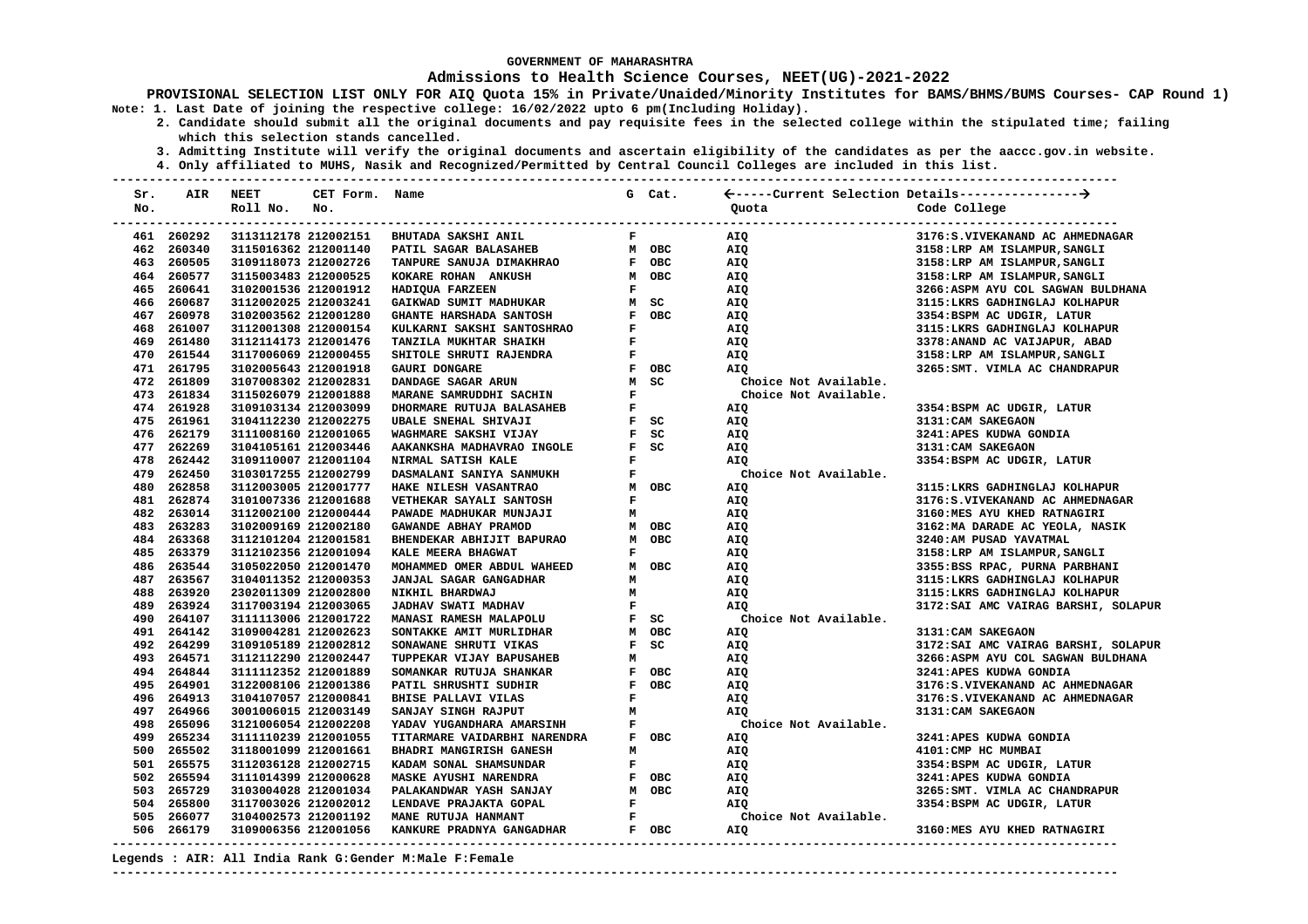### **Admissions to Health Science Courses, NEET(UG)-2021-2022**

**PROVISIONAL SELECTION LIST ONLY FOR AIQ Quota 15% in Private/Unaided/Minority Institutes for BAMS/BHMS/BUMS Courses- CAP Round 1) Note: 1. Last Date of joining the respective college: 16/02/2022 upto 6 pm(Including Holiday).**

 **2. Candidate should submit all the original documents and pay requisite fees in the selected college within the stipulated time; failing which this selection stands cancelled.**

 **3. Admitting Institute will verify the original documents and ascertain eligibility of the candidates as per the aaccc.gov.in website.**

 **4. Only affiliated to MUHS, Nasik and Recognized/Permitted by Central Council Colleges are included in this list.**

| Sr. |            | AIR NEET                                       | CET Form. Name |                                     |                    | G Cat. |                       |                                         |
|-----|------------|------------------------------------------------|----------------|-------------------------------------|--------------------|--------|-----------------------|-----------------------------------------|
| No. |            | Roll No.                                       | No.            |                                     |                    |        | Ouota                 | Code College                            |
|     | 507 266465 | ----------------------<br>3109103695 212003242 |                | PATIL SAKSHI                        | ${\bf F}$          |        | <b>AIO</b>            | 3368:SSVP AC HINGOLI                    |
|     | 508 266631 | 3104002104 212001314                           |                | LONDHE DIPTI KHUSHAL                | F                  |        | AIQ                   | 3147: ASHVIN AC ASHWI SANGAMNER         |
|     | 509 266662 | 3117004243 212000374                           |                | NAGTILAK SHRUTI DADASAHEB           | F                  |        | <b>AIQ</b>            | 3179: SANT GAJANAN AC GADHINGLAJ        |
|     | 510 266819 | 3112003016 212002992                           |                | DHANORKAR NEHA ASHOKAPPA            |                    | F OBC  | <b>AIQ</b>            | 3172: SAI AMC VAIRAG BARSHI, SOLAPUR    |
|     | 511 266965 | 3107013233 212001820                           |                | PATIL SURAJ MANGAL                  |                    | M OBC  | Choice Not Available. |                                         |
|     | 512 266983 | 3109104009 212001610                           |                | GADE MAYURI BALAJI                  | $\mathbf{F}$       |        | AIO                   | 3160:MES AYU KHED RATNAGIRI             |
|     | 513 266995 | 3115021113 212001740                           |                | KHATKE CHAITANYA DINESH             |                    | M OBC  | AIQ                   | 3172: SAI AMC VAIRAG BARSHI, SOLAPUR    |
|     | 514 267262 | 3110021037 212000938                           |                | AACHAL NITIN PATIL                  |                    | F OBC  | <b>AIQ</b>            | 3176: S. VIVEKANAND AC AHMEDNAGAR       |
|     | 515 267279 | 3109107157 212001124                           |                | SAYYAD SAMEER JAHANGIR              | M                  |        | AIQ                   | 3160:MES AYU KHED RATNAGIRI             |
|     | 516 267537 | 2201009223 212000668                           |                | AGRAWAL TEJAL DHIRAJ                | $\mathbf{F}$       |        | AIQ                   | 3176: S. VIVEKANAND AC AHMEDNAGAR       |
|     | 517 267541 | 3106017085 212001291                           |                | GHANGHAV SAINATH RAMESHWAR          | M                  |        | <b>AIQ</b>            | 3375:DR. VP AC REVGAON, JALNA           |
|     | 518 267704 | 1501001119 212000688                           |                | NEHA BHUSHAN PRASAD                 | $\mathbf{F}$       |        | <b>AIO</b>            | 3160:MES AYU KHED RATNAGIRI             |
|     | 519 268068 | 3106002190 212002036                           |                | MUNDHE GANESH SANJAY                |                    | M OBC  | Choice Not Available. |                                         |
|     | 520 268130 | 3112023065 212002987                           |                | PHAD KAJAL GULABRAO                 |                    | F OBC  | <b>AIO</b>            | 3355:BSS RPAC, PURNA PARBHANI           |
|     | 521 268161 | 3110103622 212000113                           |                | ATHARVA DNYANESHWAR KHANDARE        |                    | M SC   | <b>AIQ</b>            | 3176: S.VIVEKANAND AC AHMEDNAGAR        |
|     | 522 268206 | 3105009183 212001007                           |                | DATAL SURYAKANT NARAYAN             | M                  |        | AIQ                   | 3179: SANT GAJANAN AC GADHINGLAJ        |
|     | 523 268221 | 3111111050 212000898                           |                | BHOJSHRI YOGARAJ MESHRAM            |                    | F OBC  | AIQ                   | 3241:APES KUDWA GONDIA                  |
|     | 524 268242 | 3111017418 212000995                           |                | SHEWARE SANIKA ANIL                 |                    | $F$ SC | AIQ                   | 3265: SMT. VIMLA AC CHANDRAPUR          |
|     | 525 268412 | 3104003098 212002465                           |                | GHANGHAV ISHWAR KUNDLIK             | M                  |        | <b>AIQ</b>            | 3266:ASPM AYU COL SAGWAN BULDHANA       |
|     | 526 268507 | 3112026199 212000251                           |                | ZARKAR PRAJKTA PRAVIN               | $\mathbf F$        |        | AIQ                   | 3180:DR D. PATIL AC KOLHAPUR            |
|     | 527 268962 | 3109011075 212000391                           |                | BHISE RICHA NARAYAN                 |                    | F OBC  | <b>AIQ</b>            | 3180:DR D. PATIL AC KOLHAPUR            |
|     | 528 269221 | 3109112171 212002697                           |                | VYAVAHARE VAISHNAVI LAKSHAMAN       | $\mathbf F$        |        | <b>AIQ</b>            | 3179: SANT GAJANAN AC GADHINGLAJ        |
|     | 529 269390 | 3112021174 212001240                           |                | BHALKE SNEHA SANTOSH                |                    | F OBC  | <b>AIQ</b>            | 3147: ASHVIN AC ASHWI SANGAMNER         |
|     | 530 269741 | 3112121200 212002385                           |                | SHINDE ANUJA LAXMIKANT              | $\mathbf F$        |        | <b>AIQ</b>            | 3368:SSVP AC HINGOLI                    |
|     | 531 269832 | 3109116099 212000112                           |                | SAKHARE SAKSHI NAGNATH              |                    | F OBC  | AIQ                   | 3368:SSVP AC HINGOLI                    |
|     | 532 270040 | 3115102279 212002398                           |                | LOKHANDE KHUSHI ANKUSH              |                    | F OBC  | Choice Not Available. |                                         |
|     | 533 270146 | 3111106069 212001691                           |                | NANNAWARE ABOLI BALKRUSHNA          |                    | $F$ ST | <b>AIO</b>            | 3172: SAI AMC VAIRAG BARSHI, SOLAPUR    |
|     | 534 270419 | 3117003092 212001229                           |                | KHANDAGALE SNEHA ANAND              | $\mathbf{F}$       |        | <b>AIO</b>            | 3179: SANT GAJANAN AC GADHINGLAJ        |
|     | 535 270619 | 3118004286 212000746                           |                | BIRANJE RUGVED RAMCHANDRA           | М                  |        | Choice Not Available. |                                         |
|     | 536 270670 | 3113111114 212000624                           |                | GUPTA WAGISH RADHESHYAM             | M                  |        | AIQ                   | 3147: ASHVIN AC ASHWI SANGAMNER         |
|     | 537 271164 | 3111002345 212003092                           |                | SONONE SAMRUDDHI GANESH             |                    | F OBC  | AIQ                   | 3264: MUPS AC RISOD DEGAON, WASHIM      |
|     | 538 271176 | 3106018022 212001884                           |                | WAYKOS DHANASHREE DHANYAKUMAR F OBC |                    |        | <b>AIQ</b>            | 3266:ASPM AYU COL SAGWAN BULDHANA       |
|     | 539 271489 | 3112013006 212000737                           |                | KALE SUPRIYA SANJAY                 |                    | F OBC  | Choice Not Available. |                                         |
|     | 540 271503 | 4411001488 212003410                           |                | SHWETA MISHRA                       | $\mathbf F$        |        | Choice Not Available. |                                         |
|     | 541 271507 | 3111002231 212002113                           |                | MOTHARKAR SAYALI LOKESH             |                    | F OBC  | <b>AIO</b>            | 3172: SAI AMC VAIRAG BARSHI, SOLAPUR    |
|     | 542 271586 | 3111108136 212003213                           |                | AWATHALE ACHAL SUDHAKARRAO          |                    | F OBC  | AIQ                   | 3180:DR D. PATIL AC KOLHAPUR            |
|     | 543 271653 | 3112007128 212002967                           |                | WANKHEDE VAISHNAVI SHANKARRAO       | ${\bf F}$          |        | <b>AIQ</b>            | 3147: ASHVIN AC ASHWI SANGAMNER         |
|     | 544 271749 | 3108003533 212001272                           |                | PATIL PRANJAL KALGONDA              | $\mathbf F$        |        | AIQ                   | 3180:DR D. PATIL AC KOLHAPUR            |
|     | 545 271903 | 3119007166 212001234                           |                | HELAVI JANHAVI ASHOK                |                    | F OBC  | <b>AIO</b>            | 3187: ASHOKRAO MANE AC VADGAON KOLHAPUR |
|     | 546 271946 | 3109008275 212000913                           |                | LANDE SNEHAL SANJAY                 | $\mathbf F$        |        | Choice Not Available. |                                         |
|     | 547 272170 | 3104108083 212000877                           |                | SHINDE ADITI SHAINATH               |                    | F OBC  | AIQ                   | 3375:DR. VP AC REVGAON, JALNA           |
|     | 548 272564 | 3102015225 212002735                           |                | JADHAO JANHAVI SAMADHAN             |                    | F OBC  | AIQ                   | 3172: SAI AMC VAIRAG BARSHI, SOLAPUR    |
|     | 549 272706 | 3104001683 212000508                           |                | PALVE SUREKHA VITTHAL               |                    | F OBC  | AIQ                   | 3147: ASHVIN AC ASHWI SANGAMNER         |
|     | 550 272785 | 3110115265 212000728                           |                | MASAPOGU JUSTINA SAMSON             | $\mathbf{F}% _{0}$ |        | AIQ                   | 4101: CMP HC MUMBAI                     |
|     | 551 273078 | 3112102293 212001277                           |                | JAMGE JAYSHRI PIRAJI                | $\mathbf{F}$       |        | AIQ                   | 3172: SAI AMC VAIRAG BARSHI, SOLAPUR    |
|     | 552 273080 | 3107004149 212001178                           |                | THORAT PRAJAKTA RAMESH              |                    | F SC   | <b>AIO</b>            | 3179: SANT GAJANAN AC GADHINGLAJ        |
|     |            |                                                |                |                                     |                    |        |                       |                                         |

#### **Legends : AIR: All India Rank G:Gender M:Male F:Female**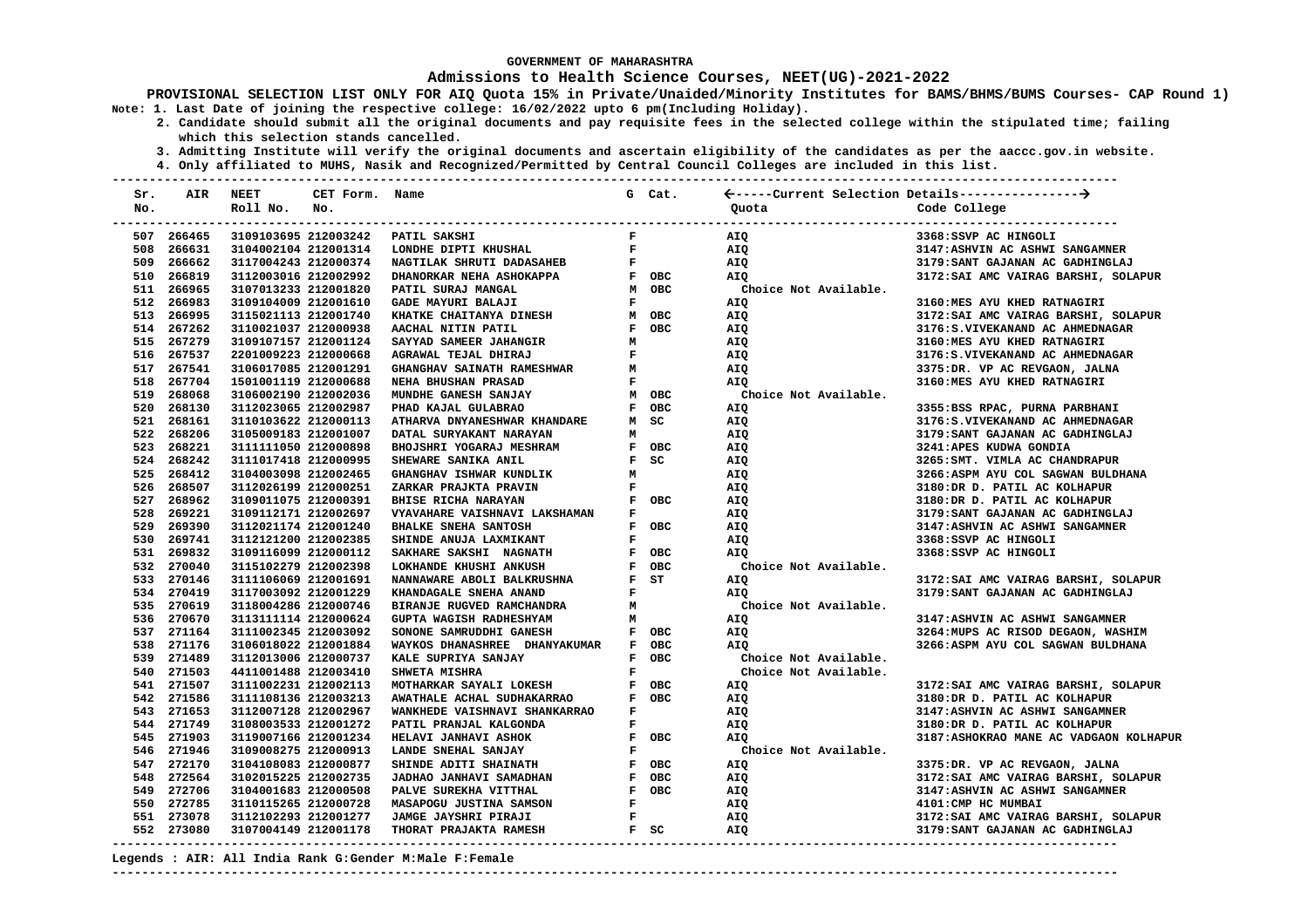#### **Admissions to Health Science Courses, NEET(UG)-2021-2022**

**PROVISIONAL SELECTION LIST ONLY FOR AIQ Quota 15% in Private/Unaided/Minority Institutes for BAMS/BHMS/BUMS Courses- CAP Round 1) Note: 1. Last Date of joining the respective college: 16/02/2022 upto 6 pm(Including Holiday).**

 **2. Candidate should submit all the original documents and pay requisite fees in the selected college within the stipulated time; failing which this selection stands cancelled.**

 **3. Admitting Institute will verify the original documents and ascertain eligibility of the candidates as per the aaccc.gov.in website.**

 **4. Only affiliated to MUHS, Nasik and Recognized/Permitted by Central Council Colleges are included in this list.**

**--------------------------------------------------------------------------------------------------------------------------------------- Sr. AIR NEET CET Form. Name G Cat. -----Current Selection Details---------------- No. Roll No. No. Quota Code College --------------------------------------------------------------------------------------------------------------------------------------- --------------------------------------------------------------------------------------------------------------------------------------- 553 273125 3114013244 212001011 ANSARI SARAH AKRAM F OBC AIQ 3375:DR. VP AC REVGAON, JALNA**  554 273386 3111107299 212000652 SHANTANU BHENDARKAR M OBC Choice Not Available.<br>555 273402 3107001235 212000883 PACHPOL ABHISHEK SUNIL M OBC Choice Not Available.  **555 273402 3107001235 212000883 PACHPOL ABHISHEK SUNIL M OBC Choice Not Available. 556 273566 3112105239 212003041 GHATKAR PALLAVI JAYVANT F OBC AIQ 3179:SANT GAJANAN AC GADHINGLAJ**  557 273866 3111004714 212002067  **558 274257 3106002171 212001994 MANDALKAR AKASH SURESH M OBC AIQ 3368:SSVP AC HINGOLI 559 274307 3122008080 212001540 PATIL DHIRAJ RAVINDRA M OBC AIQ 3271:RN LAHOTI AC BULDHANA**  560 274341 3103001475 212001983 SHARMA PRIYA F B ROSE P BIQ 3265:SMT. VIMLA AC CHANDRAPUR<br>561 274398 3104109281 212000893 KHAKARE SAKSHI GUNVANT F OBC Choice Not Available.  **561 274398 3104109281 212000893 KHAKARE SAKSHI GUNVANT F OBC Choice Not Available. 562 274512 3117022030 212001052 ROHAN SAHEBRAO KSHIRSAGAR M OBC AIQ 3180:DR D. PATIL AC KOLHAPUR 563 274540 3103013229 212001648 SAKSHI KALE F OBC AIQ 3271:RN LAHOTI AC BULDHANA 564 274745 1502011340 212002899 PRITY KUMARI F AIQ 3375:DR. VP AC REVGAON, JALNA 565 274763 3103007181 212002381 PATIL RASHMI VINOD F OBC AIQ AT AT AT AT ALC** BOBC AT ALC 566 274914 3104018174 212000486 DESHMUKH MAHIMA KALIDAS F BAIQ AIQ AIQ 3180:DR D. PATIL AC KOLHAPUR<br>567 275052 3115003191 212001868 SUMIT RAGHUNATH KEDAR M M Choice Not Available. 567 275052 3115003191 212001868 568 275113 3107011270 212002189 YADNESH ANIRUDHA BADGUJAR MOBC AIQ 3271:RN LAHOTI AC BULDHANA ANIRUDHANA ANIRU<br>569 275370 3112011079 212000235 MIRZA MUOSEET BAIG MAN AIO AIO 3368:SSVP AC HINGOLI  **569 275370 3112011079 212000235 MIRZA MUQSEET BAIG M AIQ 3368:SSVP AC HINGOLI F 570 270 270 2764: AIQ 3264: MUPS AC RISOD DEGAON, WASHIM 571 275719 3112003392 212000502 QURESHI MD AMER FARAZ MD KALIM M OBC AIQ 3180:DR D. PATIL AC KOLHAPUR 572 275729 3104111220 212001149 PARKHE RUSHIKESH SANTOSH M AIQ 3271:RN LAHOTI AC BULDHANA**  573 275787 3112105287 212002037 DESHMUKH SANA MAHEEN MUJAHED F **AIQ 574 275823 3116010106 212002421 MANE CHETAN DATTA M OBC AIQ 3147:ASHVIN AC ASHWI SANGAMNER 575 275894 3102005503 212001198 GARKAL VIKAS SAHEBRAO M OBC AIQ 3271:RN LAHOTI AC BULDHANA 576 276013 3112004457 212000961 PATIL ANJALI ANNARAO F OBC AIQ 3180:DR D. PATIL AC KOLHAPUR 577 276087 3116007232 212003077 GHADASHI SHALVI RAMESH F OBC AIQ 3187:ASHOKRAO MANE AC VADGAON KOLHAPUR 578 276432 3109006282 212002139 SHETE AKASH SHESHRAO M AIQ 3355:BSS RPAC, PURNA PARBHANI 579 276433 3112011001 212002089 KASHFIYA NAJMI AFSAR KHAN F Choice Not Available.**  3355:BSS RPAC, PURNA PARBHANI  **581 276441 3104006071 212001255 GORDE VAISHNAVI ANIL F AIQ 3264:MUPS AC RISOD DEGAON, WASHIM 582 276465 3113002616 212000907 HINGADE UNNATI UMESH F AIQ 3187:ASHOKRAO MANE AC VADGAON KOLHAPUR 583 276666 3111111091 212003331 KHADSE KHUSHBOO RAJESH F SC AIQ 3368:SSVP AC HINGOLI 584 584 594 3120 FARKUNDE DIPIKA RAJENDRA FOBC** AIQ 3286:SMT. S MEGHE AC BHILEWADA BHANDARA F OBC<br>PATHAN NEHA ZAREEN SHAHANAVAJ F AIO AIO 4102:YMT HC KHARGHAR NEW MUMBAI  **585 276748 3110112181 212000698 PATHAN NEHA ZAREEN SHAHANAVAJ F AIQ 4102:YMT HC KHARGHAR NEW MUMBAI 586 276779 3108004082 212000234 PATHAN NAJIYA NURMAHAMAD F AIQ 3187:ASHOKRAO MANE AC VADGAON KOLHAPUR 587 587 587 587 587 587 587 587 587 58839 31050 112000352 112000352 SHUBHAM SURESH CHOPADE M** Choice Not Available.  **588 276849 3105010159 212003370 KHOPADE OMKAR BHAUSAHEB M AIQ 3265:SMT. VIMLA AC CHANDRAPUR 589 277196 3112112211 212002544 TUBA AMMARA GAFFAR KHAN F AIQ 3368:SSVP AC HINGOLI 590 3187:ASHOKRAO MANE AC VADGAON KOLHAPUR AIQ 3187:ASHOKRAO MANE AC VADGAON KOLHAPUR M 591 277256 3109107128 212000313 MANE AKSHAY AJINATH M AIQ 3187:ASHOKRAO MANE AC VADGAON KOLHAPUR 592 277345 3104104307 212001006 WAKADE RENUKA ANIL F AIQ 3264:MUPS AC RISOD DEGAON, WASHIM 593 277372 3103010204 212000252 DEVINA SATHE F SC AIQ 3264:MUPS AC RISOD DEGAON, WASHIM**  594 277443 3103002245 212001041 ZODE KOMAL SUDHIR  **595 277628 3109011218 212002065 ZIKRE ASMA ZAFAR F OBC Choice Not Available. 596 277719 3109106205 212003371 DEEPAK KALE M Choice Not Available. 597 277763 3103012294 212003100 MRUNAL CHATUR F OBC Choice Not Available. 598 278078 3112101447 212002374 KALPANA BONGANE F AIQ 3264:MUPS AC RISOD DEGAON, WASHIM** 

**Legends : AIR: All India Rank G:Gender M:Male F:Female**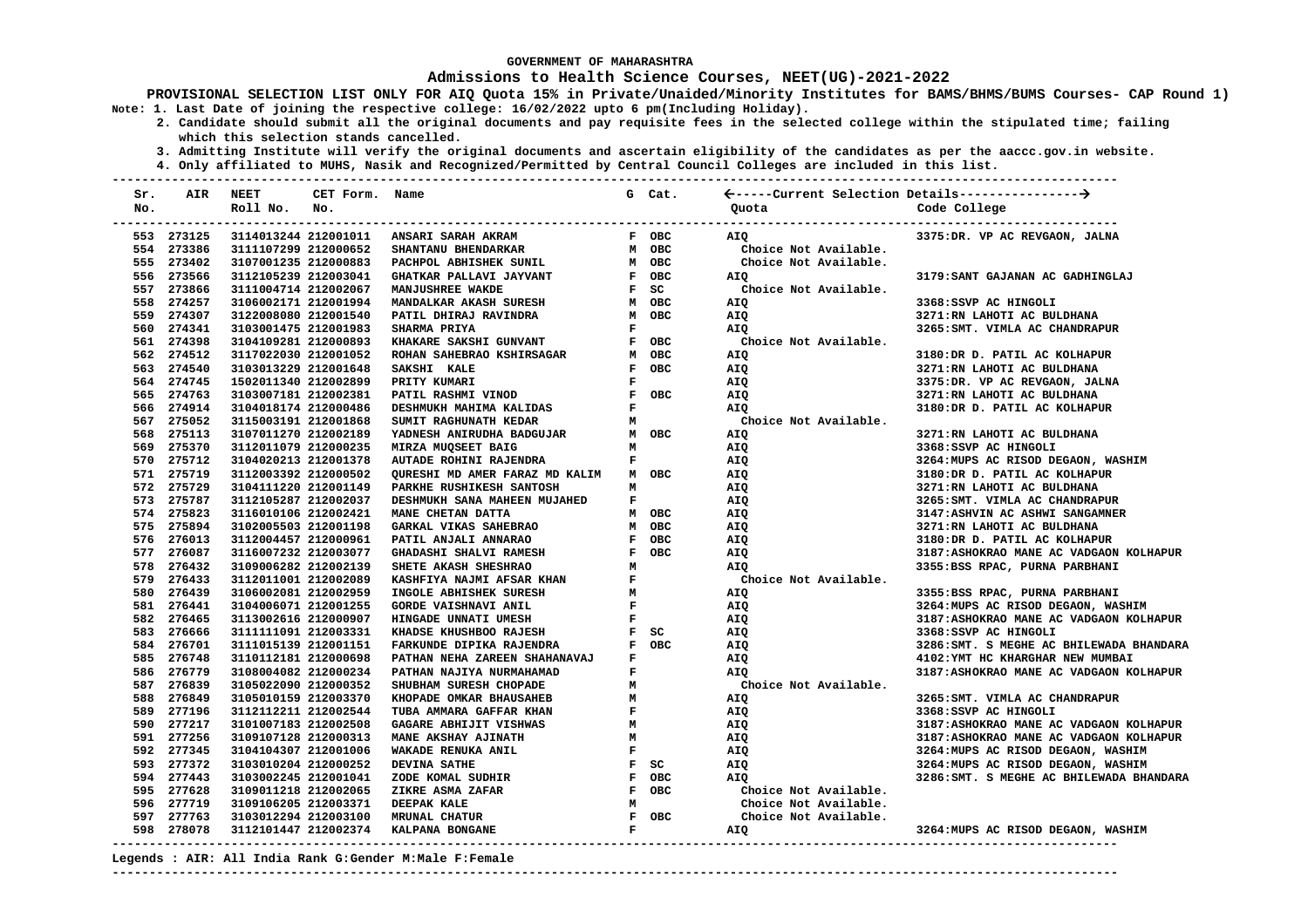#### **Admissions to Health Science Courses, NEET(UG)-2021-2022**

**PROVISIONAL SELECTION LIST ONLY FOR AIQ Quota 15% in Private/Unaided/Minority Institutes for BAMS/BHMS/BUMS Courses- CAP Round 1) Note: 1. Last Date of joining the respective college: 16/02/2022 upto 6 pm(Including Holiday).**

 **2. Candidate should submit all the original documents and pay requisite fees in the selected college within the stipulated time; failing which this selection stands cancelled.**

 **3. Admitting Institute will verify the original documents and ascertain eligibility of the candidates as per the aaccc.gov.in website.**

 **4. Only affiliated to MUHS, Nasik and Recognized/Permitted by Central Council Colleges are included in this list.**

**--------------------------------------------------------------------------------------------------------------------------------------- Sr. AIR NEET CET Form. Name G Cat. -----Current Selection Details---------------- No. Roll No. No. Quota Code College --------------------------------------------------------------------------------------------------------------------------------------- --------------------------------------------------------------------------------------------------------------------------------------- 599 278188 3112003143 212001554 MANE MADHAV MANOHAR M M OBC AIO 600 278403 3101004324 212002480 GAIKWAD OMKAR RAM M OBC Choice Not Available.**<br>
601 278678 3111112013 212002864 YUKTA MANOJ GHODKE R SC AIO  **601 278678 3111112013 212002864 YUKTA MANOJ GHODKE F SC AIQ 3286:SMT. S MEGHE AC BHILEWADA BHANDARA 602 278930 3114003517 212002024 KHOT ARSHIYA NOORULAMIN F OBC AIQ 3286:SMT. S MEGHE AC BHILEWADA BHANDARA 603 603 3286: SMT. S MEGHE AC BHILEWADA BHANDARA 604 279152 3109104418 212001157 THOMBARE APURVA BALASAHEB F OBC Choice Not Available. 605 279179 3103006299 212003167 NANDINI BHOYAR F OBC AIQ 3286:SMT. S MEGHE AC BHILEWADA BHANDARA 606 279503 3108001506 212001901 DASHWANT VAISHNAVI SUBHASH F Choice Not Available. 607 279540 3101014061 212000206 GAGARE SANSKRUTI SURESH F Choice Not Available. 608 279655 3101003094 212001112 UNDE VEDANT RAJENDRAKUMAR M OBC Choice Not Available. 609 279883 3112020009 212002022 MATHPATI VAISHNAVI SANTOSH F OBC AIQ 3286:SMT. S MEGHE AC BHILEWADA BHANDARA 610 279893 2001019197 212000369 DEEPANSHU UTTAM KAMBLE M SC Choice Not Available. 611 279911 4402013426 212000323 ANCHAL GUPTA F OBC AIQ 4224:AHMC NAGPUR**  612 280472 3111016079 212002329 BOBDE NINAD SURESH M OBC Choice Not Available.<br>613 280481 3104101476 212000408 SIMRAN DUMALE **BRANGE R** OBC Choice Not Available.  $613$  280481 3104101476 212000408  **614 280530 3102015213 212001306 FUKE SHRAVANI ONKAR F OBC Choice Not Available. 615 280577 2702025078 212000911 GURAV RUTUJA SURESH F OBC Choice Not Available.**   $616$  280646 3118005401 212002900 617 280659 3103008335 212001328 RATHOD DIVESH VIJAY **M** OBC Choice Not Available.<br>**618 280779 1502309438 212002273 TAHERA MAHMOOD <b>F** AIO 1502309438 212002273 TAHERA MAHMOOD **F** AIQ AIQ 5104:AG UMC NANDURBAR 3ANTAR AT STATES AT STATES AND STATES AT STA<br>References and the state of the state of the state of the state of the state of the state of the state of t  **619 280858 3112115050 212000042 WANKHEDE SNEHA SANJAY F Choice Not Available. 620 281011 3104116169 212000857 SALUNKE APURVA KESHAV F Choice Not Available. 621 281079 3101007374 212001098 SHAHIR SHREYASH SANDESH M OBC Choice Not Available. 622 281105 3114012184 212000370 SABA ANWAR KHOT F Choice Not Available. 623 281393 3112114122 212000086 AUDHUTWAR SHRAVANI AVINASH F OBC Choice Not Available. 624 281542 3112103136 212000649 SALUNKE HRISHIKESH VYANKATRAO M Choice Not Available. 625 281746 3102004062 212001825 SAMIRA KOLHE F OBC Choice Not Available. TARASE GANESH SUBHASH 627 281876 3109009199 212002166 SHINDE PRATIKSHA NAMDEV F Choice Not Available. 628 281964 3112012011 212001709 BAMPALWAR NEHA MANOJ F OBC Choice Not Available. 629 282149 3104102046 212001515 SHEWALE ISHWARI ARUN F OBC AIQ 4335:BHMC AURANGABAD**  630 282162 3111019094 212001676 BHILAWE VEDANT BHAURAO M SC Choice Not Available.<br>**631 282170 3122001632 212000921 SAMUDRE KOMAL RAJU** F SC AIQ  **631 282170 3122001632 212000921 SAMUDRE KOMAL RAJU F SC AIQ 4101:CMP HC MUMBAI 632 282376 3115004031 212001298 JAIWAL PRACHI DEEPAK F OBC Choice Not Available.**  Choice Not Available.  **634 282548 3112017024 212000414 BHOPLE DNYANESHWAR NARAYAN M Choice Not Available. 635 282940 3106001184 212002388 RATHOD JANHAVI PREMCHAND F OBC Choice Not Available. 636 282971 3109110030 212000989 GAVHANE JAYDATTA ASHOK M Choice Not Available. 637 283080 3115101531 212000430 LAWANDE ANKITA KISAN F OBC Choice Not Available. 638 283141 3114015074 212001294 SANKET M Choice Not Available. 639 283497 3112101226 212003309 SURYAWANSHI VAISHNAVI KESHAVRAO F Choice Not Available. 640 283654 3107012042 212000304 MANISH M Choice Not Available. 641 283743 3102019073 212002195 DHAKITE SHRADDHA ARUN F OBC Choice Not Available. 642 283833 3119002324 212000526 CHAVAN ARPITA RAMCHDNARA F Choice Not Available. 643 283952 3103016239 212003283 RATHOD RASHI RAJESH F OBC Choice Not Available. 644 284176 3111004386 212000200 GHAWGHAWE SUJIT CHAKRADHAR M OBC Choice Not Available.** 

#### **Legends : AIR: All India Rank G:Gender M:Male F:Female**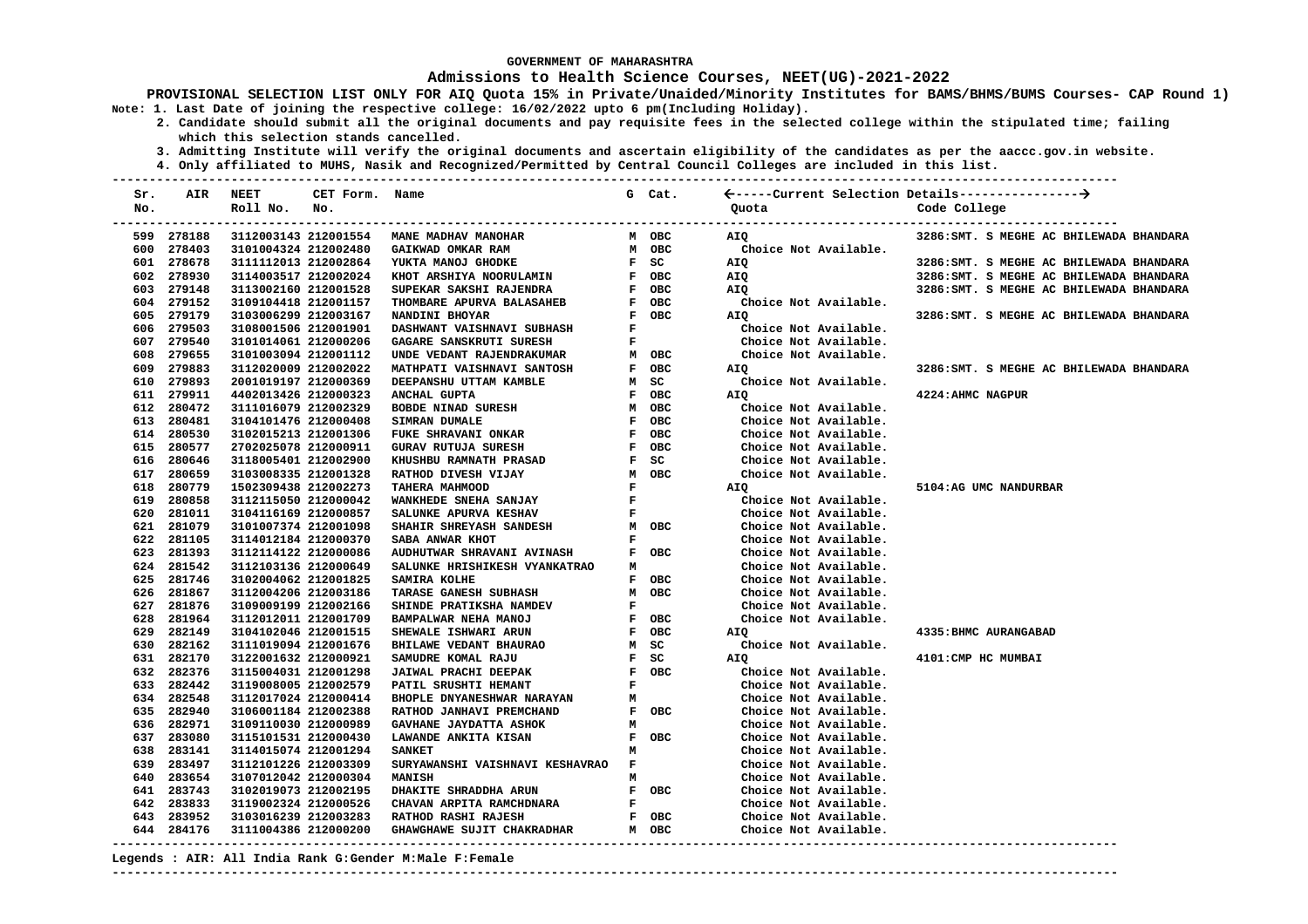### **Admissions to Health Science Courses, NEET(UG)-2021-2022**

**PROVISIONAL SELECTION LIST ONLY FOR AIQ Quota 15% in Private/Unaided/Minority Institutes for BAMS/BHMS/BUMS Courses- CAP Round 1) Note: 1. Last Date of joining the respective college: 16/02/2022 upto 6 pm(Including Holiday).**

 **2. Candidate should submit all the original documents and pay requisite fees in the selected college within the stipulated time; failing which this selection stands cancelled.**

 **3. Admitting Institute will verify the original documents and ascertain eligibility of the candidates as per the aaccc.gov.in website. 4. Only affiliated to MUHS, Nasik and Recognized/Permitted by Central Council Colleges are included in this list.**

| Sr.<br>No. | AIR        | <b>NEET</b><br>Roll No. | CET Form. Name<br>No. |                                     |                                         | G Cat.        | Quota                 | Code College                      |
|------------|------------|-------------------------|-----------------------|-------------------------------------|-----------------------------------------|---------------|-----------------------|-----------------------------------|
|            |            |                         |                       | ----------------------------------  |                                         |               |                       |                                   |
|            | 645 284994 | 3117005069 212001211    |                       | VEER AKANKSHA SANTOSH               | $\mathbf{F}% _{0}$                      |               | Choice Not Available. |                                   |
|            | 646 285065 | 3115003152 212000996    |                       | CHOPADE YOGESH BHIMRAO              |                                         |               | Choice Not Available. |                                   |
|            | 647 285091 | 3104012260 212001656    |                       | WAGHMARE SUMIT ASHOK                |                                         | M OBC<br>M SC | Choice Not Available. |                                   |
|            | 648 285191 | 3106008251 212000107    |                       | SHEWALE ASHAY AMBADAS               |                                         |               | Choice Not Available. |                                   |
|            | 649 285225 | 3111101312 212002146    |                       | <b>BAGADE SAKSHI PREMDAS</b>        |                                         | M OBC<br>F SC | Choice Not Available. |                                   |
|            | 650 285414 | 3102020137 212000986    |                       | GAIKWAD SHREYA HARIHAR              |                                         | F OBC         | Choice Not Available. |                                   |
|            | 651 285454 | 3115002711 212000962    |                       | PANDHARE VAISHNAVI MAHAVIR          |                                         | F OBC         | Choice Not Available. |                                   |
|            | 652 286108 | 3104119075 212000751    |                       | <b>PREKSHA</b>                      | F                                       |               | AIQ                   | 4101: CMP HC MUMBAI               |
|            | 653 286279 | 3104006273 212002844    |                       | BHOSALE NAMITA SANJAY               | $\mathbf{F}$                            |               | Choice Not Available. |                                   |
|            | 654 286335 | 3113103240 212003026    |                       | MAVAL VAIBHAVI MANOJ                |                                         | F OBC         | Choice Not Available. |                                   |
|            | 655 286695 | 3112010131 212000647    |                       | RAUT SHRADHA BALKISHAN              |                                         | F OBC         | Choice Not Available. |                                   |
|            | 656 286734 | 3104014172 212002499    |                       | WAGH SANKET BHAGWAN                 |                                         | м овс         | Choice Not Available. |                                   |
|            | 657 286744 | 2101005022 212000756    |                       | BHAKTI SAMBHAJI DALVI               | F                                       |               | AIQ                   | 4108:DSH PUNE                     |
|            | 658 286869 | 3102001463 212000571    |                       | BHARSAKALE GAYATRI VIJAYKUMAR F OBC |                                         |               | Choice Not Available. |                                   |
|            | 659 286924 | 3103017156 212003075    |                       | CHAUDHARI ADITYA DILIP              |                                         | M OBC         | Choice Not Available. |                                   |
|            | 660 287032 | 3112120228 212000155    |                       | SHAIKH MUSKAN IMAMSAB               | F                                       |               | Choice Not Available. |                                   |
|            | 661 287128 | 3113002501 212002122    |                       | KANNOR VEDANT DAGADU                |                                         | M OBC         | Choice Not Available. |                                   |
|            | 662 287382 | 3111019250 212001794    |                       | MUNIRA RAHEMATULLA KHAN PATHAN F    |                                         |               | AIQ                   | 4224: AHMC NAGPUR                 |
|            | 663 287497 | 3115010006 212000521    |                       | KHORE KSHITIJA SANJAY               | F                                       |               | Choice Not Available. |                                   |
|            | 664 287511 | 3104011147 212001348    |                       | SAYYED AAYESHA AJAS                 |                                         | F OBC         | Choice Not Available. |                                   |
|            | 665 287551 | 3118007019 212003094    |                       | WANKHEDE ARYAN ATMARAM              |                                         | M SC          | Choice Not Available. |                                   |
|            | 666 287760 | 3111006493 212003158    |                       | SEJAL KALAMBE                       |                                         | F OBC         | Choice Not Available. |                                   |
|            | 667 287838 | 3111110271 212001553    |                       | MANTHAN DEWANAND SHENDE             |                                         | M OBC         | Choice Not Available. |                                   |
|            | 668 288009 | 3110115924 212002555    |                       | <b>JHA GAURAV AJAY</b>              | M                                       |               | Choice Not Available. |                                   |
|            | 669 288029 | 3118025118 212001441    |                       | KHAN IBRAHIM ZAFAR SULTAN           | М                                       |               | Choice Not Available. |                                   |
|            | 670 288300 | 3112029059 212001974    |                       | KIRKAN VAISHNAVI BHUJANGRAO         | F                                       |               | Choice Not Available. |                                   |
|            | 671 288499 | 3105006228 212000890    |                       | WAGH VIPUL HANUMANTRAO              | м                                       |               | Choice Not Available. |                                   |
|            | 672 288524 | 3111106483 212003374    |                       | SHREEYA ARVIND SHEWALKAR            | F                                       |               | Choice Not Available. |                                   |
|            | 673 288699 | 4411101170 212002868    |                       | ASTHA KESHARI                       | $\mathbf{F}$                            |               | AIQ                   | 4143: AKHMC ALEPHATA JUNNAR, PUNE |
|            | 674 288727 | 3102011132 212002441    |                       | MALOKAR VAISHNAVI PRAMOD            |                                         | F OBC         | Choice Not Available. |                                   |
|            | 675 288858 | 3106015121 212001782    |                       | NALINDE OM RAMBHARAT                |                                         | M OBC         | Choice Not Available. |                                   |
|            | 676 288924 | 3115002388 212002132    |                       | SHAH HIRAL DINESH                   | F                                       |               | Choice Not Available. |                                   |
|            | 677 289051 | 3112104161 212001090    |                       | DHULGANDE VAIJANATH DEVRAO          |                                         | M OBC         | Choice Not Available. |                                   |
|            | 678 289202 | 3107010044 212003192    |                       | <b>BAVASKAR VIRENDRA VILAS</b>      |                                         | M OBC         | Choice Not Available. |                                   |
|            | 679 289309 | 1502228031 212002873    |                       | <b>RAKESH RANJAN</b>                | M                                       |               | Choice Not Available. |                                   |
|            | 680 289408 | 3117009083 212001261    |                       | <b>JADHAV SAAKSHI SUNIL</b>         |                                         | F OBC         | Choice Not Available. |                                   |
|            | 681 289427 | 3112102098 212002654    |                       | MOHAMMADI BEGUM MEER ASGAR ALI      | F                                       |               | Choice Not Available. |                                   |
|            | 682 289441 | 3111123239 212000230    |                       | RENUKA SUDHIR NILGILWAR             |                                         | F OBC         | Choice Not Available. |                                   |
|            | 683 289651 | 3105001101 212003437    |                       | KAKDE ANKITA ASHOK                  | $\mathbf F$                             |               | Choice Not Available. |                                   |
|            | 684 289724 | 3112119149 212001432    |                       | MOTKULWAR BALAJI NAGESH             |                                         | M OBC         | Choice Not Available. |                                   |
|            | 685 289936 | 3118001283 212001116    |                       | MISHRA VIKRAM SATYAPRAKASH          | м                                       |               | AIQ                   | 4101: CMP HC MUMBAI               |
|            | 686 289949 | 3110017263 212000013    |                       | MACHHI SHRUTIKA AVINASH             | F                                       |               | <b>AIQ</b>            | 4109: HMC CHINCHWAD               |
|            | 687 290138 | 3112010025 212002410    |                       | TAMBAKHE TEJES PRAKASH              | M                                       |               | Choice Not Available. |                                   |
|            | 688 290308 | 3108003524 212002071    |                       | HINGMIRE SHAILESH ANNASO            |                                         |               | Choice Not Available. |                                   |
|            | 689 290325 | 3104006410 212003035    |                       | <b>BHANGE KARTIK BALASAHEB</b>      | $\begin{array}{c}\nM \\ M\n\end{array}$ | M OBC         | Choice Not Available. |                                   |
|            | 690 290477 |                         | 3103012260 212003386  | QUAZI FAIZANUDDIN QUAZI             | м                                       |               | Choice Not Available. |                                   |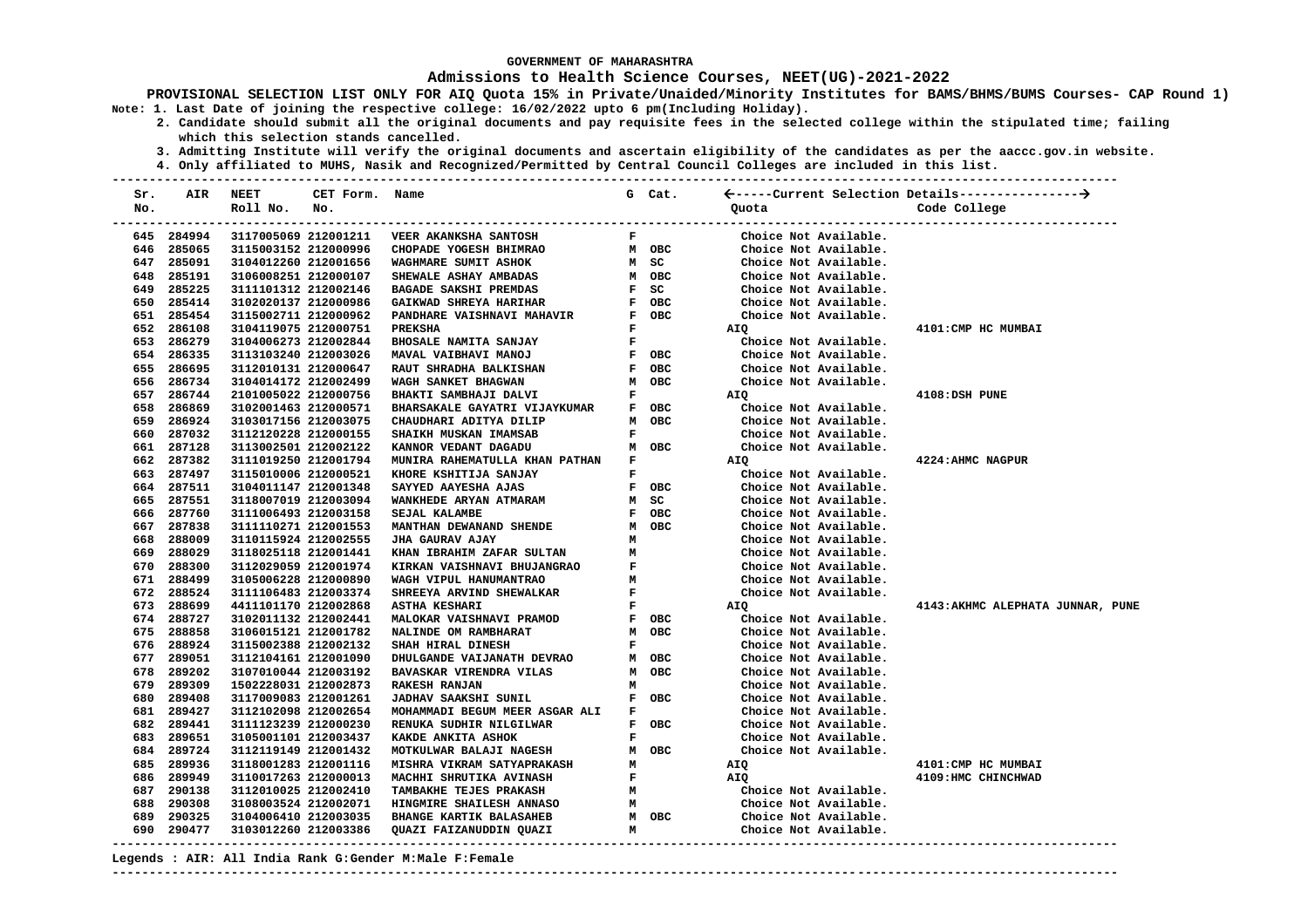### **Admissions to Health Science Courses, NEET(UG)-2021-2022**

**PROVISIONAL SELECTION LIST ONLY FOR AIQ Quota 15% in Private/Unaided/Minority Institutes for BAMS/BHMS/BUMS Courses- CAP Round 1) Note: 1. Last Date of joining the respective college: 16/02/2022 upto 6 pm(Including Holiday).**

 **2. Candidate should submit all the original documents and pay requisite fees in the selected college within the stipulated time; failing which this selection stands cancelled.**

 **3. Admitting Institute will verify the original documents and ascertain eligibility of the candidates as per the aaccc.gov.in website.**

 **4. Only affiliated to MUHS, Nasik and Recognized/Permitted by Central Council Colleges are included in this list.**

| Sr.<br>No. | AIR        | <b>NEET</b><br>Roll No. | CET Form. Name<br>No. |                                                                                                                                                                                                                                          |              |       | Quota                 | Code College<br>--------------- |
|------------|------------|-------------------------|-----------------------|------------------------------------------------------------------------------------------------------------------------------------------------------------------------------------------------------------------------------------------|--------------|-------|-----------------------|---------------------------------|
|            | 691 290491 |                         |                       | 3104103362 212000373 ABHILASHA PATIL                                                                                                                                                                                                     |              | F OBC | <b>AIQ</b>            | 4101: CMP HC MUMBAI             |
|            | 692 290572 | 3116001228 212001854    |                       | SONAVAL AKHILESH PRAMOD<br>LAHARE SAKSHI AJAY                                                                                                                                                                                            |              | м овс | Choice Not Available. |                                 |
|            | 693 290920 | 3113109076 212002004    |                       |                                                                                                                                                                                                                                          | $\mathbf{F}$ |       | Choice Not Available. |                                 |
|            | 694 291358 | 3111012232 212001930    |                       | PUNWATKAR ANGEL AVINASH F SC<br>SONULE KOMAL VIDYADHAR F SC                                                                                                                                                                              |              |       | Choice Not Available. |                                 |
|            | 695 291490 | 3112004413 212002527    |                       |                                                                                                                                                                                                                                          |              |       | Choice Not Available. |                                 |
|            | 696 291605 | 3109101468 212000224    |                       | DAHIPHALE AKSHAY PANDURANG MOBC<br>KANDHARE AMOL BABURANG MOBC<br>SALALKAR ADITYA RAJENDRA MOBC<br>ZARKAR VISHNU SUNIL M<br>PIIRVA MEDHEKAR                                                                                              |              |       | AIQ                   | 4119: MHF HMC SANGAMNER, NAGAR  |
|            | 697 291629 | 3112027060 212001048    |                       |                                                                                                                                                                                                                                          |              |       | Choice Not Available. |                                 |
|            | 698 291676 | 3101010268 212000896    |                       |                                                                                                                                                                                                                                          |              |       | AIQ                   | 4101: CMP HC MUMBAI             |
|            | 699 291713 | 3109012169 212003189    |                       |                                                                                                                                                                                                                                          |              |       | Choice Not Available. |                                 |
|            | 700 292098 | 3115004319 212003434    |                       | PURVA MEDHEKAR                                                                                                                                                                                                                           | $\mathbf{F}$ |       | <b>AIQ</b>            | 4101: CMP HC MUMBAI             |
|            | 701 292157 | 2302012112 212002576    |                       | VISHAKHA PREMDAS INGOLE F SC<br>RAUT MAYURI MAHENDRA F OBC                                                                                                                                                                               |              |       | Choice Not Available. |                                 |
|            | 702 292279 | 3111005052 212001726    |                       |                                                                                                                                                                                                                                          |              | F OBC | Choice Not Available. |                                 |
|            | 703 292400 | 3104001155 212002296    |                       | BAGWAN SOFIYAN BAGWAN SHAHNAWAZ M OBC                                                                                                                                                                                                    |              |       | Choice Not Available. |                                 |
|            | 704 292403 | 3113105161 212001304    |                       | SHELAR AKSHATA LALJI                                                                                                                                                                                                                     |              | F OBC | Choice Not Available. |                                 |
|            | 705 292626 | 3111117182 212001580    |                       | TASKEEN BANO AKBANI<br>PAHILWAN HARSHAL GANESH                                                                                                                                                                                           | F            |       | Choice Not Available. |                                 |
|            | 706 293347 | 3104111001 212001538    |                       |                                                                                                                                                                                                                                          |              | M SC  | Choice Not Available. |                                 |
|            | 707 293427 | 3101015108 212001000    |                       | NARSALE SANIKA KAKASAHEB                                                                                                                                                                                                                 | F            |       | Choice Not Available. |                                 |
|            | 708 293471 | 3104112127 212001038    |                       | <b>NARSALE SANIKA KAKASAHEB<br/>GANORE SURUCHI MANGESH</b>                                                                                                                                                                               |              | F OBC | Choice Not Available. |                                 |
|            | 709 293578 | 3122012174 212001713    |                       |                                                                                                                                                                                                                                          |              |       | Choice Not Available. |                                 |
|            | 710 293663 | 3112005053 212001042    |                       | MARATHE GAURAV SHANTILAL M<br>KHOND SANIKA SUNIL MHT P OBC<br>SHEETAL JADHAV MHT P OBC                                                                                                                                                   |              |       | Choice Not Available. |                                 |
|            | 711 293945 | 2001209047 212000239    |                       |                                                                                                                                                                                                                                          |              |       | Choice Not Available. |                                 |
|            | 712 293966 | 3112001198 212000023    |                       |                                                                                                                                                                                                                                          |              |       | Choice Not Available. |                                 |
|            | 713 293979 | 3108003047 212002773    |                       |                                                                                                                                                                                                                                          |              |       | Choice Not Available. |                                 |
|            | 714 294212 | 3117007347 212002996    |                       |                                                                                                                                                                                                                                          |              |       | Choice Not Available. |                                 |
|            | 715 294249 | 3108007143 212003348    |                       | EMITANKASTURE VISHAL BHASKAR MOBC<br>KALTANKASTURE VISHAL BHASKAR MOBC<br>NALAVADE PRATIKSHA SANJAY FOBC<br>DONE SHRAVANI APPASHA F<br>KOLI DIVYA RAJU FOBC<br>PAWAR AJIT SURESHRAO M<br>AHIRRAO KAPIL MANOJ MOBC<br>DIXIT URVI MILIND F |              |       | Choice Not Available. |                                 |
|            | 716 294312 | 3109101486 212001259    |                       |                                                                                                                                                                                                                                          |              |       | Choice Not Available. |                                 |
|            | 717 294658 | 3122012220 212002971    |                       |                                                                                                                                                                                                                                          |              |       | Choice Not Available. |                                 |
|            | 718 294686 | 3113001582 212002919    |                       |                                                                                                                                                                                                                                          |              |       | Choice Not Available. |                                 |
|            | 719 294757 | 3104111091 212001976    |                       |                                                                                                                                                                                                                                          | м            |       | Choice Not Available. |                                 |
|            | 720 294854 | 3112004335 212000416    |                       | SHAIKH FAISAL AHMED MOHD<br>VINKARE SAURABH SATWAJI                                                                                                                                                                                      |              | M SC  | Choice Not Available. |                                 |
|            | 721 295046 | 3119014094 212002813    |                       |                                                                                                                                                                                                                                          |              |       | Choice Not Available. |                                 |
|            | 722 295080 | 3107001154 212001005    |                       |                                                                                                                                                                                                                                          |              |       | Choice Not Available. |                                 |
|            | 723 295098 | 3101005037 212002278    |                       |                                                                                                                                                                                                                                          |              |       | Choice Not Available. |                                 |
|            | 724 295289 | 3111108341 212002921    |                       |                                                                                                                                                                                                                                          |              |       | Choice Not Available. |                                 |
|            | 725 295667 | 1506002777 212000403    |                       | <b>SAURABH KUMAR</b>                                                                                                                                                                                                                     |              | M SC  | Choice Not Available. |                                 |
|            | 726 296534 | 3101021057 212001927    |                       |                                                                                                                                                                                                                                          |              | F OBC | Choice Not Available. |                                 |
|            | 727 296658 | 3111004374 212001014    |                       | KARWAR RAJASHRI ANIL<br>RENUKA                                                                                                                                                                                                           |              | F SC  | Choice Not Available. |                                 |
|            | 728 296680 | 3102004168 212003085    |                       |                                                                                                                                                                                                                                          |              | M OBC | Choice Not Available. |                                 |
|            | 729 296734 | 3112108125 212000690    |                       | SONONE PAWAN BALKRUSHNA<br>SHINDE SHWETA JAYWANT                                                                                                                                                                                         | $\mathbf{F}$ |       | Choice Not Available. |                                 |
|            | 730 296940 | 3122006461 212003051    |                       | MORE BHUSHAN SANJAY                                                                                                                                                                                                                      |              | M OBC | Choice Not Available. |                                 |
|            | 731 297313 | 3112002215 212000497    |                       | RATHOD PRITI ANKUSH                                                                                                                                                                                                                      |              | F OBC | Choice Not Available. |                                 |
|            | 732 297522 | 3105009069 212000968    |                       | SHAIKH ADNAN HUSSAIN ASAD AHMED M                                                                                                                                                                                                        |              |       | Choice Not Available. |                                 |
|            | 733 297626 | 3107011171 212001550    |                       |                                                                                                                                                                                                                                          |              | F OBC | Choice Not Available. |                                 |
|            | 734 297647 | 3114011337 212001019    |                       |                                                                                                                                                                                                                                          |              | м овс | Choice Not Available. |                                 |
|            | 735 297662 | 3102001604 212002981    |                       |                                                                                                                                                                                                                                          |              | м овс | Choice Not Available. |                                 |
|            | 736 297980 | 3104003185 212000957    |                       | PIHUL SRUSHTI SATISH<br>KODALKAR ANIKET ARVIND<br>SABLE DIPAK JORSING<br>INGLE DHANASHRI SHARADRAO                                                                                                                                       |              | F OBC | Choice Not Available. |                                 |
|            |            |                         |                       | Legends : AIR: All India Rank G:Gender M:Male F:Female                                                                                                                                                                                   |              |       |                       |                                 |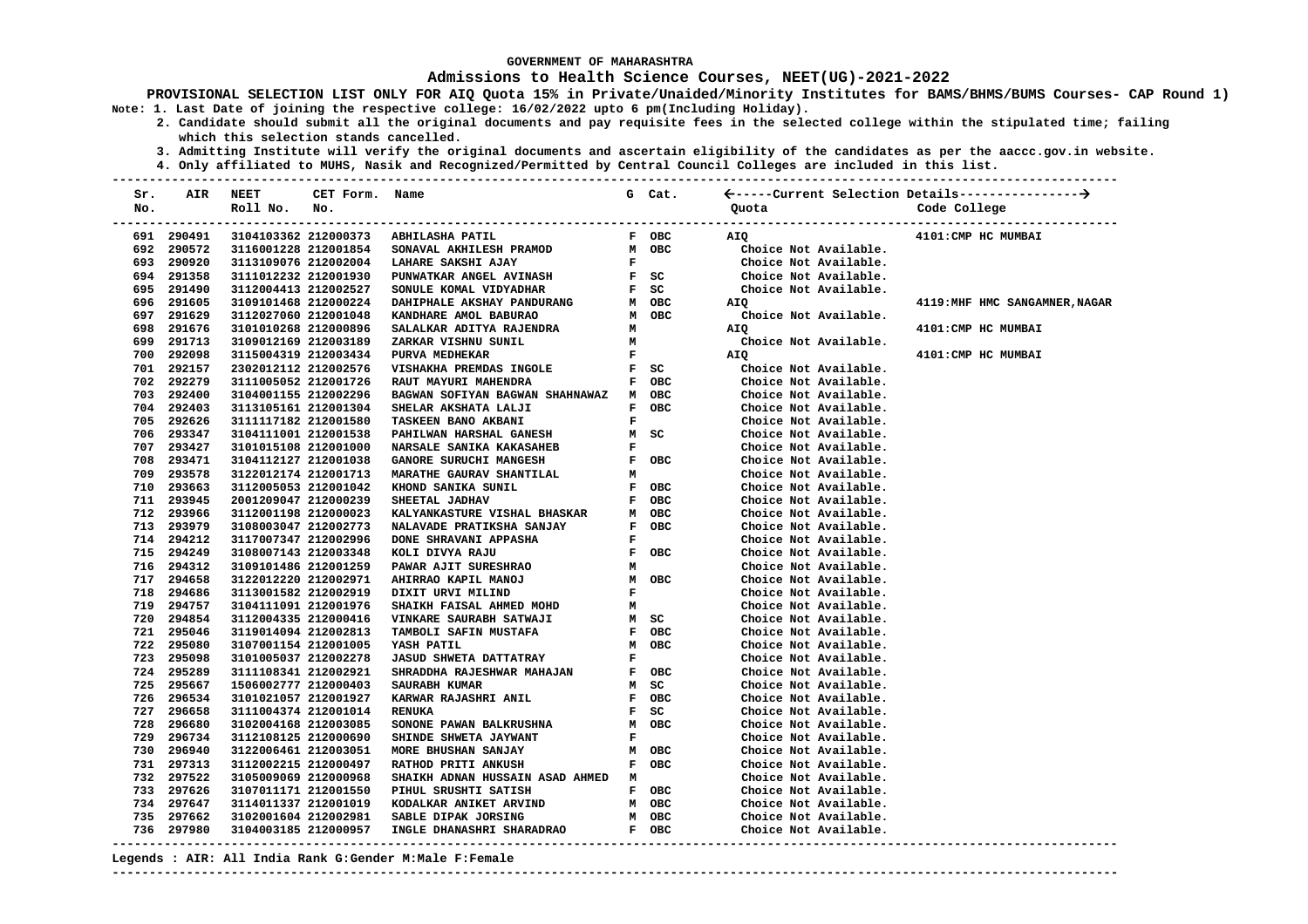### **Admissions to Health Science Courses, NEET(UG)-2021-2022**

**PROVISIONAL SELECTION LIST ONLY FOR AIQ Quota 15% in Private/Unaided/Minority Institutes for BAMS/BHMS/BUMS Courses- CAP Round 1) Note: 1. Last Date of joining the respective college: 16/02/2022 upto 6 pm(Including Holiday).**

 **2. Candidate should submit all the original documents and pay requisite fees in the selected college within the stipulated time; failing which this selection stands cancelled.**

 **3. Admitting Institute will verify the original documents and ascertain eligibility of the candidates as per the aaccc.gov.in website.**

 **4. Only affiliated to MUHS, Nasik and Recognized/Permitted by Central Council Colleges are included in this list.**

| Sr.<br>No. | AIR        | <b>NEET</b><br>Roll No. | CET Form. Name<br>No. |                                                                                                                                                                                                                         |              |                               | Quota                 | Code College                     |
|------------|------------|-------------------------|-----------------------|-------------------------------------------------------------------------------------------------------------------------------------------------------------------------------------------------------------------------|--------------|-------------------------------|-----------------------|----------------------------------|
|            | 737 298077 | 3111014462 212003143    |                       | WANKHEDE SANSKRUTI SUKHDEV                                                                                                                                                                                              |              | F OBC                         | Choice Not Available. |                                  |
|            | 738 298260 | 3115011275 212001658    |                       | PRIYANKA KUMAR                                                                                                                                                                                                          |              | $\mathbf{F}$ and $\mathbf{F}$ | AIQ                   | 4102: YMT HC KHARGHAR NEW MUMBAI |
|            | 739 298311 | 3104011313 212001815    |                       | RENUKA RAMESHWAR SHAHANE                                                                                                                                                                                                |              | F OBC                         | Choice Not Available. |                                  |
|            | 740 298331 | 3111003274 212001081    |                       | MANDAPE SHREYA PRAVIN                                                                                                                                                                                                   |              | F SC                          | Choice Not Available. |                                  |
|            | 741 298352 | 4201101351 212001101    |                       | RAMAVATH JAGADISH                                                                                                                                                                                                       |              | M ST                          | Choice Not Available. |                                  |
|            | 742 298381 | 3112037148 212002553    |                       |                                                                                                                                                                                                                         |              |                               | Choice Not Available. |                                  |
|            | 743 298502 | 3117014046 212000852    |                       |                                                                                                                                                                                                                         |              |                               | Choice Not Available. |                                  |
|            | 744 298661 | 3104005277 212002105    |                       | GANJKAR RUTUJA ANNA                                                                                                                                                                                                     |              | F OBC                         | Choice Not Available. |                                  |
|            | 745 298691 | 3104017228 212002601    |                       | <b>JAGTAP PRITI YOGIRAJ</b>                                                                                                                                                                                             |              | $\mathbf{F}$ and $\mathbf{F}$ | AIQ                   | 4334: FOSTER AURANGABAD          |
|            | 746 299062 | 3102020052 212002881    |                       | PATIL ISHA GAJANAN                                                                                                                                                                                                      |              | $F$ OBC                       | Choice Not Available. |                                  |
|            |            |                         |                       |                                                                                                                                                                                                                         |              |                               |                       |                                  |
|            | 747 299176 | 3115035021 212001445    |                       | <b>ADESH NALKANDE</b>                                                                                                                                                                                                   |              | M OBC                         | Choice Not Available. |                                  |
|            | 748 299374 | 3102002352 212002613    |                       | MAT FOBC<br>M<br>GAIKWAD SANDHYA BHAGWAT                                                                                                                                                                                |              |                               | Choice Not Available. |                                  |
|            | 749 299545 | 3101004222 212003114    |                       |                                                                                                                                                                                                                         |              |                               | Choice Not Available. |                                  |
|            | 750 299710 | 3108002413 212001347    |                       |                                                                                                                                                                                                                         |              |                               | Choice Not Available. |                                  |
|            | 751 299824 | 3115016161 212000901    |                       |                                                                                                                                                                                                                         |              |                               | AIQ                   | 4108:DSH PUNE                    |
|            | 752 300094 | 3119014022 212002218    |                       | SHRIDHAR SANTOSH JADHAV<br>M                                                                                                                                                                                            |              |                               | Choice Not Available. |                                  |
|            | 753 300108 | 3104007285 212000570    |                       | ANDHALE YOGESH VISHNU                                                                                                                                                                                                   |              | M OBC                         | Choice Not Available. |                                  |
|            | 754 300152 | 3112013015 212002407    |                       | DAKE SAURABH RAMCHANDRA                                                                                                                                                                                                 |              | M OBC                         | Choice Not Available. |                                  |
|            | 755 300198 | 3101015032 212000217    |                       |                                                                                                                                                                                                                         |              |                               | Choice Not Available. |                                  |
|            | 756 300275 | 3117019099 212000754    |                       |                                                                                                                                                                                                                         |              |                               | Choice Not Available. |                                  |
|            | 757 300364 | 3111025044 212001672    |                       |                                                                                                                                                                                                                         |              |                               | Choice Not Available. |                                  |
|            | 758 300424 | 3121001377 212003256    |                       | GAYKAR PRATHAMESH SHASHIKANT M OBC<br>CHAITANYA SANJIV PATIL M OBC                                                                                                                                                      |              |                               | Choice Not Available. |                                  |
|            | 759 300611 | 3122001428 212001519    |                       |                                                                                                                                                                                                                         |              |                               | Choice Not Available. |                                  |
|            | 760 300623 | 3104102426 212002187    |                       | SIDDIQUI MUNAZZA MANZOOR SIDDIQUI F                                                                                                                                                                                     |              |                               | AIQ                   | 4335: BHMC AURANGABAD            |
|            | 761 300671 | 3112007014 212000519    |                       | TUTURWAD SUDARSHAN GANPATI                                                                                                                                                                                              |              | м овс                         | Choice Not Available. |                                  |
|            | 762 300975 | 3110111175 212000081    |                       | YADAV MITESH MANOJ                                                                                                                                                                                                      | м            |                               | Choice Not Available. |                                  |
|            | 763 301198 | 3122009033 212002493    |                       | PAWAR SUSHIL SHYAM                                                                                                                                                                                                      |              | M OBC                         | Choice Not Available. |                                  |
|            | 764 301348 | 3112017184 212000617    |                       | LINGAYAT SHARDA NAMDEV                                                                                                                                                                                                  |              | F OBC                         | Choice Not Available. |                                  |
|            | 765 301354 | 3112112068 212000024    |                       | PATIL RANGNATH RAJKUMAR MOBC<br>LAWATE DIPAK DASHARATH MOBC<br>SHENDAGE SANGRAM RAJSHEKHAR MOBC<br>KENDRE KIRAN GURUNATH MOBC<br>PHAND SHRAVANI MUKESH FOBC<br>WAGH SAGAR NANDKISHOR MOBC<br>WAGH SAGAR NANDKISHOR MOBC |              |                               | Choice Not Available. |                                  |
|            | 766 301491 | 3117010090 212003134    |                       |                                                                                                                                                                                                                         |              |                               | Choice Not Available. |                                  |
|            | 767 301529 | 3117020149 212000922    |                       |                                                                                                                                                                                                                         |              |                               | Choice Not Available. |                                  |
|            | 768 301563 | 3104001577 212000832    |                       |                                                                                                                                                                                                                         |              |                               | Choice Not Available. |                                  |
|            | 769 301635 | 3101016158 212002561    |                       |                                                                                                                                                                                                                         |              |                               | Choice Not Available. |                                  |
|            | 770 301638 | 3106013124 212002188    |                       |                                                                                                                                                                                                                         |              |                               | Choice Not Available. |                                  |
|            | 771 301641 | 3104009103 212001264    |                       | SOLANKAR PRANAV ASHOK                                                                                                                                                                                                   |              | M OBC                         | Choice Not Available. |                                  |
|            | 772 301690 | 3112013189 212001340    |                       | <b>BHOPALE SAKSHI SATISH</b>                                                                                                                                                                                            |              | F OBC                         | Choice Not Available. |                                  |
|            | 773 301810 | 3111004097 212003450    |                       | <b>MUSKAN RAMANI</b>                                                                                                                                                                                                    | $\mathbf{F}$ |                               | Choice Not Available. |                                  |
|            | 774 301953 | 3118004392 212001197    |                       | SABLE CHAITANYA NANDKISHOR                                                                                                                                                                                              |              | M SC                          | Choice Not Available. |                                  |
|            | 775 302057 | 3102001232 212001721    |                       | <b>BADARKHE ADITYA RAJENDRA</b>                                                                                                                                                                                         |              | м овс                         | Choice Not Available. |                                  |
|            | 776 302309 | 3119001155 212001313    |                       | VHANMANE PRADNESH DAMU                                                                                                                                                                                                  |              | M OBC                         | Choice Not Available. |                                  |
|            | 777 302596 | 3116004253 212000088    |                       | PATIL SIDDHARTH KIRAN                                                                                                                                                                                                   |              | M                             | Choice Not Available. |                                  |
|            | 778 302830 | 3105015240 212002365    |                       | M OBC<br>RAJPUT VARAD SANTOSHSINGH                                                                                                                                                                                      |              |                               | Choice Not Available. |                                  |
|            | 779 302947 | 3104105188 212001963    |                       | MIRZA SOHEL ISMAIL                                                                                                                                                                                                      | м            |                               | Choice Not Available. |                                  |
|            | 780 303035 | 3104014033 212001839    |                       |                                                                                                                                                                                                                         |              |                               | Choice Not Available. |                                  |
|            | 781 303099 | 3112003506 212000395    |                       |                                                                                                                                                                                                                         |              |                               | Choice Not Available. |                                  |
|            | 782 303211 | 3122006035 212001858    |                       | SHAIKH MOHAMMAD SAAD SHAIKH AHMED M                                                                                                                                                                                     |              |                               | Choice Not Available. |                                  |
|            |            |                         |                       | . ath. all todis hould didended Minels Riponels.                                                                                                                                                                        |              |                               |                       |                                  |

#### **Legends : AIR: All India Rank G:Gender M:Male F:Female**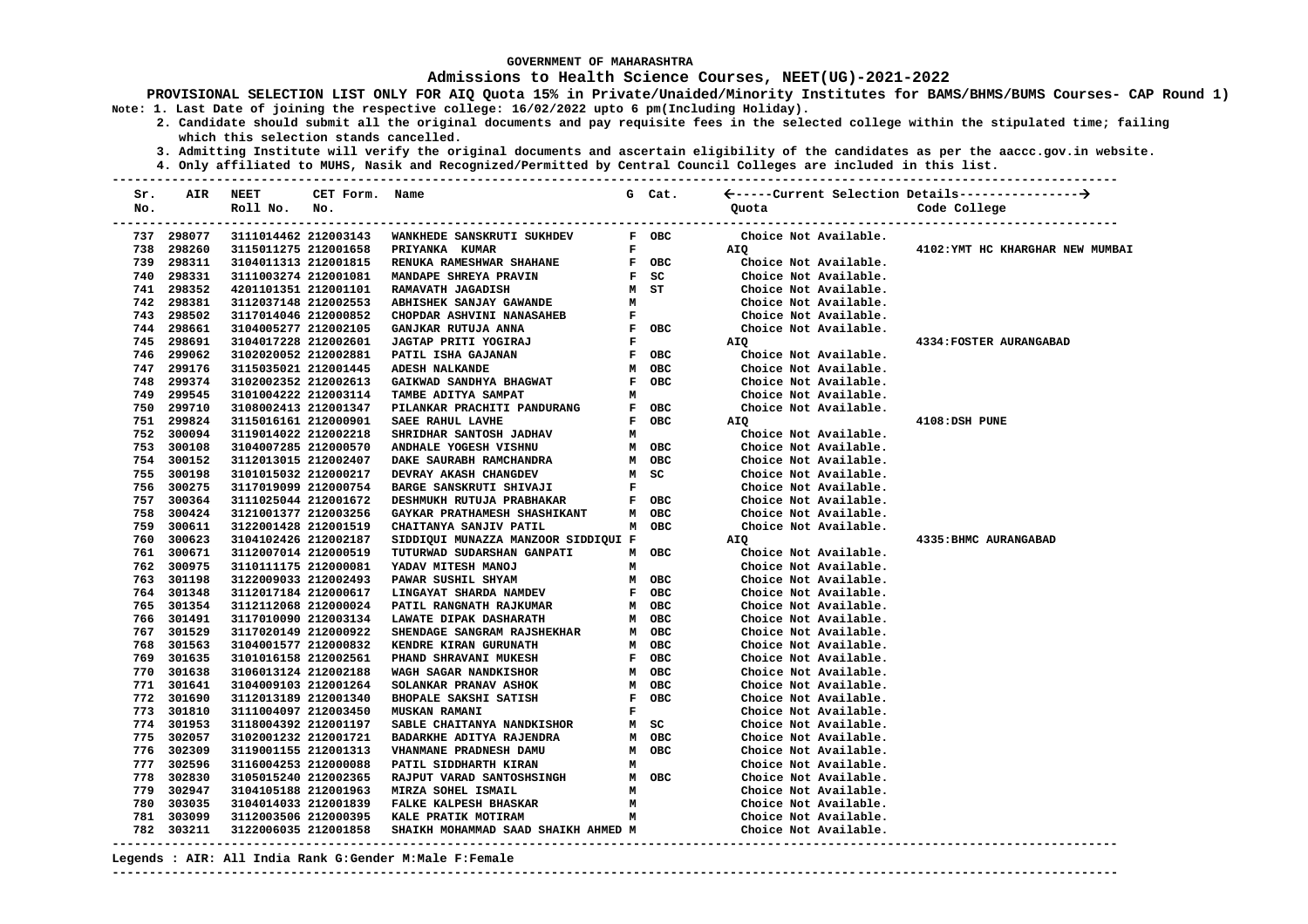### **Admissions to Health Science Courses, NEET(UG)-2021-2022**

**PROVISIONAL SELECTION LIST ONLY FOR AIQ Quota 15% in Private/Unaided/Minority Institutes for BAMS/BHMS/BUMS Courses- CAP Round 1) Note: 1. Last Date of joining the respective college: 16/02/2022 upto 6 pm(Including Holiday).**

 **2. Candidate should submit all the original documents and pay requisite fees in the selected college within the stipulated time; failing which this selection stands cancelled.**

 **3. Admitting Institute will verify the original documents and ascertain eligibility of the candidates as per the aaccc.gov.in website.**

 **4. Only affiliated to MUHS, Nasik and Recognized/Permitted by Central Council Colleges are included in this list.**

| Sr.<br>No. | AIR        | <b>NEET</b><br>Roll No. No. | CET Form. Name |                                                                                                                                                                                                                                                   |              |                                      | Quota                 | Code College                     |
|------------|------------|-----------------------------|----------------|---------------------------------------------------------------------------------------------------------------------------------------------------------------------------------------------------------------------------------------------------|--------------|--------------------------------------|-----------------------|----------------------------------|
|            | 783 303355 | 3112003491 212001665        |                | SALUNKE AVINASH KESHAVRAO                                                                                                                                                                                                                         | $\mathbf{M}$ |                                      | Choice Not Available. |                                  |
|            | 784 303428 | 3110016029 212002645        |                | $\mathbf{F}$ and $\mathbf{F}$ are the set of $\mathbf{F}$<br>KHAN SAULEHA SHAHALAM                                                                                                                                                                |              |                                      | AIQ                   | 4102: YMT HC KHARGHAR NEW MUMBAI |
|            | 785 303631 | 3104119069 212001529        |                |                                                                                                                                                                                                                                                   |              |                                      | Choice Not Available. |                                  |
|            | 786 303635 | 3112012106 212003156        |                |                                                                                                                                                                                                                                                   |              |                                      | Choice Not Available. |                                  |
|            | 787 303691 | 3114001173 212000935        |                |                                                                                                                                                                                                                                                   |              |                                      | AIQ                   | 4102: YMT HC KHARGHAR NEW MUMBAI |
|            | 788 303795 | 3117020596 212001080        |                |                                                                                                                                                                                                                                                   |              |                                      | Choice Not Available. |                                  |
|            | 789 303981 | 3104106239 212002632        |                |                                                                                                                                                                                                                                                   |              |                                      | Choice Not Available. |                                  |
|            | 790 304049 | 3101022046 212000932        |                | EXAMPLE PRATTIK RAMESH MARINE SURAJ RAMESH MARINE SURAJ GHEWARI RUSHIKESH BHALCHANDRA MOBC<br>GHEWARI RUSHIKESH BHALCHANDRA MOBC<br>MAHAJIAN HEWANT FIGUOR                                                                                        |              |                                      | Choice Not Available. |                                  |
|            | 791 304548 | 3108004421 212000824        |                |                                                                                                                                                                                                                                                   |              |                                      | Choice Not Available. |                                  |
|            | 792 304593 | 3122002013 212002003        |                | F OBC<br>F OBC<br>F OBC<br>F OBC<br>MAHAJAN HEMANI KISHOR                                                                                                                                                                                         |              |                                      | Choice Not Available. |                                  |
|            | 793 304692 | 3109012181 212003270        |                | DHAGUDE TIRTHA BHARAT                                                                                                                                                                                                                             |              |                                      | Choice Not Available. |                                  |
|            | 794 304835 | 3102022008 212002765        |                | KUTE VAISHNAVI KISAN                                                                                                                                                                                                                              |              |                                      | Choice Not Available. |                                  |
|            | 795 304953 | 3111009590 212002093        |                |                                                                                                                                                                                                                                                   |              |                                      | Choice Not Available. |                                  |
|            | 796 305061 | 3111002485 212001837        |                | KUTE VALSHAAVL KLSAN FRASHANT FROEC<br>LAKHAPATI VALSHANAT PRASHANT FROEC<br>GRACY DHARMENDRA TAGADE F SC<br>ATREYA ASHUTOSH JOSHI M<br>KAYARKAR GUNJAN GAJANAN F OBC<br>BAGWAN JABEER JILANI M OBC<br>JASKIRAT KAUR F<br>JASKIRAT KAUR F         |              |                                      | Choice Not Available. |                                  |
|            | 797 305254 | 3111001092 212000860        |                |                                                                                                                                                                                                                                                   |              |                                      | Choice Not Available. |                                  |
|            | 798 305617 | 3103004181 212001524        |                |                                                                                                                                                                                                                                                   |              |                                      | Choice Not Available. |                                  |
|            | 799 305623 | 3111106422 212003125        |                |                                                                                                                                                                                                                                                   |              |                                      | Choice Not Available. |                                  |
|            | 800 305690 | 3112117166 212003152        |                |                                                                                                                                                                                                                                                   |              |                                      | Choice Not Available. |                                  |
|            | 801 305854 | 3114015039 212000660        |                |                                                                                                                                                                                                                                                   |              |                                      | Choice Not Available. |                                  |
|            | 802 305935 | 3114003167 212000354        |                | F<br>MD ARSHAD MD SHAKEEL SHAIKH MOBC<br>KALE SANKET RAVINDRA MOBC<br>PATIL NEHA SUKUMAR<br>PATIL GEETA ARUN FOBC<br>NEHA ASHOK WAGHAMAPF<br>TOBC<br>NEHA ASHOK WAGHAMAPF                                                                         |              |                                      | Choice Not Available. |                                  |
|            | 803 306156 | 3107007190 212001462        |                |                                                                                                                                                                                                                                                   |              |                                      | Choice Not Available. |                                  |
|            | 804 306269 | 3112033205 212001075        |                |                                                                                                                                                                                                                                                   |              |                                      | Choice Not Available. |                                  |
|            | 805 306319 | 3108001254 212000318        |                |                                                                                                                                                                                                                                                   |              |                                      | Choice Not Available. |                                  |
|            | 806 306361 | 3109116141 212002522        |                |                                                                                                                                                                                                                                                   |              |                                      | Choice Not Available. |                                  |
|            | 807 306398 | 3802004289 212002395        |                | NEHA ASHOK WAGHAMARE                                                                                                                                                                                                                              |              |                                      | Choice Not Available. |                                  |
|            | 808 306455 | 3108001222 212000905        |                | SHRINJALSHRIDHAR KURALE                                                                                                                                                                                                                           |              | $\overline{F}$ OBC<br>$\overline{F}$ | Choice Not Available. |                                  |
|            | 809 306880 | 3111030028 212003238        |                | <b>VISMAY TELRANDHE</b>                                                                                                                                                                                                                           |              | M OBC                                | AIQ                   | 4108:DSH PUNE                    |
|            | 810 306964 | 3102007083 212002217        |                | CHAUTHMAL SAMIKSHA PRASHANT F SC<br>DESHMUKH IBRAHIM NABIMIYA M                                                                                                                                                                                   |              |                                      | Choice Not Available. |                                  |
|            | 811 307537 | 3104103458 212000177        |                |                                                                                                                                                                                                                                                   |              |                                      | Choice Not Available. |                                  |
|            | 812 307566 | 3111007282 212000072        |                | AMRITKAR WRUTUJA CHANDRASHEKHAR F OBC                                                                                                                                                                                                             |              |                                      | Choice Not Available. |                                  |
|            | 813 307811 | 3107001290 212003420        |                |                                                                                                                                                                                                                                                   |              |                                      | Choice Not Available. |                                  |
|            | 814 307851 | 3112121184 212000543        |                |                                                                                                                                                                                                                                                   |              |                                      | Choice Not Available. |                                  |
|            | 815 307958 | 3101016213 212003329        |                |                                                                                                                                                                                                                                                   |              |                                      | Choice Not Available. |                                  |
|            | 816 307994 | 3112001324 212002995        |                |                                                                                                                                                                                                                                                   |              |                                      | Choice Not Available. |                                  |
|            | 817 308019 | 3108005726 212002338        |                |                                                                                                                                                                                                                                                   |              |                                      | Choice Not Available. |                                  |
|            | 818 308030 | 3119014010 212000692        |                |                                                                                                                                                                                                                                                   |              |                                      | Choice Not Available. |                                  |
|            | 819 308088 | 3004008306 212001167        |                |                                                                                                                                                                                                                                                   |              |                                      | Choice Not Available. |                                  |
|            | 820 308161 | 3122012005 212002823        |                |                                                                                                                                                                                                                                                   |              |                                      | Choice Not Available. |                                  |
|            | 821 308176 | 3112032172 212000643        |                |                                                                                                                                                                                                                                                   |              |                                      | Choice Not Available. |                                  |
|            | 822 308248 | 3110017118 212002918        |                | AMRITKAR WRUTUJA CHANDRASHEKHAR F OBC<br>ADNAN JAKIR BAGWAN<br>DAYMA ASHISH MUNNALAL M<br>M OBC<br>DAYMA ASHISH MUNNALAL M<br>M OBC<br>F OBC<br>SONAR RAHUL NIVRUTTI M OBC<br>SONAR RAHUL NIVRUTTI M OBC<br>KOLEKAR ANUJA SHANKAR F OBC<br>SAKSHI |              |                                      | Choice Not Available. |                                  |
|            | 823 308638 | 3115003114 212002011        |                | GAURI                                                                                                                                                                                                                                             |              | F OBC                                | Choice Not Available. |                                  |
|            | 824 308754 | 3112105067 212000033        |                |                                                                                                                                                                                                                                                   |              |                                      | Choice Not Available. |                                  |
|            | 825 308770 | 3117006359 212002129        |                |                                                                                                                                                                                                                                                   |              |                                      | Choice Not Available. |                                  |
|            | 826 308851 | 3118016142 212003178        |                |                                                                                                                                                                                                                                                   |              |                                      | Choice Not Available. |                                  |
|            | 827 308938 | 3110120146 212001031        |                |                                                                                                                                                                                                                                                   |              |                                      | Choice Not Available. |                                  |
|            | 828 309005 | 3112105138 212001712        |                | GAURI<br>WAGHMARE PRABHUTWAKUMAR M SC<br>KAMBLE NIKET BABASAHEB M SC<br>BOROLE NIDHI YOGESH F<br>LAXMI KUMARI CHOUDHARY F<br>INDURKAR SAKSHI RAJU F OBC<br>INDURKAR SAKSHI RAJU                                                                   |              |                                      | Choice Not Available. |                                  |
|            |            |                             |                |                                                                                                                                                                                                                                                   |              |                                      |                       |                                  |

**Legends : AIR: All India Rank G:Gender M:Male F:Female**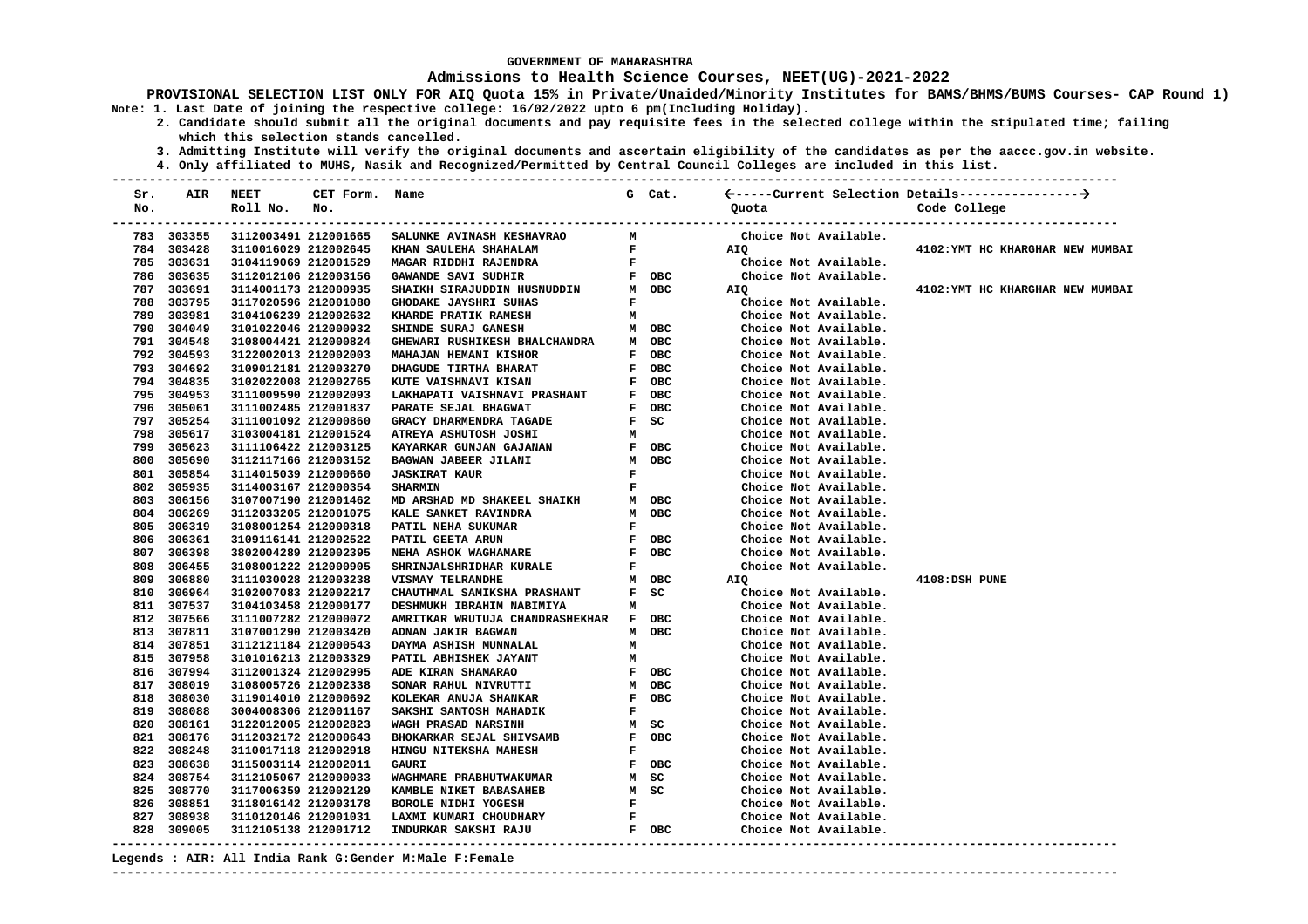### **Admissions to Health Science Courses, NEET(UG)-2021-2022**

**PROVISIONAL SELECTION LIST ONLY FOR AIQ Quota 15% in Private/Unaided/Minority Institutes for BAMS/BHMS/BUMS Courses- CAP Round 1) Note: 1. Last Date of joining the respective college: 16/02/2022 upto 6 pm(Including Holiday).**

 **2. Candidate should submit all the original documents and pay requisite fees in the selected college within the stipulated time; failing which this selection stands cancelled.**

 **3. Admitting Institute will verify the original documents and ascertain eligibility of the candidates as per the aaccc.gov.in website.**

 **4. Only affiliated to MUHS, Nasik and Recognized/Permitted by Central Council Colleges are included in this list.**

| Sr.<br>No. | AIR        | <b>NEET</b><br>Roll No. | CET Form. Name<br>No. |                                   |                               | G Cat.                                    | Quota                 | Code College                     |
|------------|------------|-------------------------|-----------------------|-----------------------------------|-------------------------------|-------------------------------------------|-----------------------|----------------------------------|
|            | 829 309465 | 3111025114 212001066    |                       | SEJAL YERGUDE                     |                               | F OBC                                     | Choice Not Available. |                                  |
|            | 830 309723 | 3109101802 212001499    |                       | <b>JANGALE SWARANJALI SATISH</b>  |                               | $\mathbf{F}$ and $\mathbf{F}$             | Choice Not Available. |                                  |
|            | 831 309764 | 3103022001 212002006    |                       | <b>BHASME SHRAWANI SHAILESH</b>   | F SC                          |                                           | Choice Not Available. |                                  |
|            | 832 310141 | 3112006097 212003140    |                       | SHINDE RUTUJA ASHOK               | <b>Experience</b>             |                                           | Choice Not Available. |                                  |
|            | 833 310204 | 3107004225 212002986    |                       | DHIRAJ ANIL KHANDARE              | M OBC                         |                                           | Choice Not Available. |                                  |
|            | 834 310339 | 3104005420 212001641    |                       | GARUD SURBHI GANESH               |                               |                                           | Choice Not Available. |                                  |
|            | 835 310534 | 3101001710 212003004    |                       | WABLE RITIKA EKNATH               | F SC<br>F OBC                 | F OBC                                     | AIO                   | 4102: YMT HC KHARGHAR NEW MUMBAI |
|            | 836 311318 | 3113111293 212002412    |                       | <b>AUTADE SHUBHAM DADASAHEB</b>   | M                             |                                           | Choice Not Available. |                                  |
|            | 837 311324 | 3104001263 212001353    |                       | SEJAL                             | $\mathbf{F}$                  |                                           | AIQ                   | 4108:DSH PUNE                    |
|            | 838 311479 | 3115104222 212002240    |                       | DONGARE ASMITA UTTAM              | F OBC                         |                                           | Choice Not Available. |                                  |
|            | 839 311619 | 3112114139 212000401    |                       | KIRTANKAR ANJALI SONAYYA          | F OBC                         |                                           | Choice Not Available. |                                  |
|            | 840 311765 | 3116006157 212001033    |                       | KARANDE ASHWINI DATTATRAY         | F OBC                         |                                           | Choice Not Available. |                                  |
|            | 841 311791 | 3108001019 212001110    |                       | NIKAM AMRUTA VIJAY                |                               |                                           | Choice Not Available. |                                  |
|            | 842 311820 | 3116002179 212000364    |                       | SURYAWANSHI SUJIT MANOHAR         | M                             | $\frac{F}{M}$                             | Choice Not Available. |                                  |
|            | 843 311823 | 3103013025 212002298    |                       | NIKAM ATHARV VIJAY                |                               | M OBC                                     | Choice Not Available. |                                  |
|            | 844 311879 | 3104101280 212003080    |                       | SHAIKH AYESHA KHALEEL             | $\mathbf{F}$                  |                                           | AIQ                   | 4335: BHMC AURANGABAD            |
|            | 845 312081 | 3110012187 212002666    |                       | GANDHI PRAKRUTI JINENDRA          | $\mathbf{F}$ and $\mathbf{F}$ |                                           | Choice Not Available. |                                  |
|            | 846 312201 | 3117005144 212002710    |                       | GADE PRIYANKA YASHAWANT           |                               | $\mathbf{F}$ and $\mathbf{F}$             | Choice Not Available. |                                  |
|            | 847 312237 | 3111015002 212000409    |                       | PRANJALI AMBADAS THAWKAR          |                               | F OBC                                     | Choice Not Available. |                                  |
|            | 848 312245 | 3107007291 212002270    |                       | PRASAD SUBHASHCHANDRA PATIL       | м                             |                                           | Choice Not Available. |                                  |
|            | 849 312378 | 3111103259 212003498    |                       | SHAAN IQBAL AHMED NIZAMI          | M                             |                                           | Choice Not Available. |                                  |
|            | 850 312679 | 3112117239 212002656    |                       | KOTALWAR ADITI GOVINDRAO          |                               | $\mathbf{F}^{(n)}$ and $\mathbf{F}^{(n)}$ | Choice Not Available. |                                  |
|            | 851 312964 | 3109103626 212002994    |                       | <b>GURAV SAURABH SANTOSH</b>      |                               | м овс                                     | Choice Not Available. |                                  |
|            | 852 313094 | 3109017119 212002442    |                       |                                   |                               |                                           | Choice Not Available. |                                  |
|            | 853 313175 | 3106012171 212000425    |                       |                                   |                               |                                           | Choice Not Available. |                                  |
|            | 854 313475 | 3109104248 212000579    |                       | KENDRE SONALI BALAJI              |                               |                                           | Choice Not Available. |                                  |
|            | 855 313486 | 3116008283 212002310    |                       | MASAL ADITI SURESH                | F OBC<br>F OBC                |                                           | Choice Not Available. |                                  |
|            | 856 313649 | 3112102272 212003424    |                       | KANGULKAR HARSH SHIVAJI           | M OBC                         |                                           | Choice Not Available. |                                  |
|            | 857 313657 | 3117003275 212002370    |                       | PRERNA KARIMUNGI                  |                               | F OBC                                     | AIQ                   | 4145: CHAMUNDA HMC JALGAON       |
|            | 858 313659 | 3122012196 212002394    |                       | KAVYA YOGESH SURYAWANSHI          |                               | F OBC                                     | AIQ                   | 4108:DSH PUNE                    |
|            | 859 313831 | 3103014062 212000861    |                       | MAHALLE YASH RAMCHANDRA           |                               | M OBC                                     | Choice Not Available. |                                  |
|            | 860 313909 | 3103017023 212002592    |                       | KHADE MANISH VINOD                |                               | M OBC                                     | Choice Not Available. |                                  |
|            | 861 314078 | 3115011326 212001260    |                       | THOPATE GAURI GANESH              | $\mathbf{F}$                  |                                           | Choice Not Available. |                                  |
|            | 862 314300 | 3105001439 212002990    |                       | BADADE SHRADDHA NANDKUKMAR        | $\mathbf{F}$                  |                                           | Choice Not Available. |                                  |
|            | 863 314416 | 3105001836 212002911    |                       | GIRI PRASHANT RAJENDRAKUMAR M OBC |                               |                                           | Choice Not Available. |                                  |
|            | 864 314765 | 3122005463 212002340    |                       | RAJPUT DEVYANI BHATESING          |                               | F OBC                                     | Choice Not Available. |                                  |
|            | 865 314812 | 3106001005 212000891    |                       | DUKARE JYOTI VISHNU               |                               | F OBC                                     | Choice Not Available. |                                  |
|            | 866 314813 | 3109003122 212000475    |                       | GHULE RAJSHREE RAMHARI            | F OBC                         |                                           | Choice Not Available. |                                  |
|            | 867 314938 | 3112028124 212001350    |                       | SAWANT SHWETA TUKARAM             | $\mathbf{F}$ and $\mathbf{F}$ |                                           | Choice Not Available. |                                  |
|            | 868 315008 | 3115106247 212002660    |                       | ZAGADE PRATIKSHA HANUMANT         | F OBC                         |                                           | Choice Not Available. |                                  |
|            | 869 315044 | 3111008217 212001274    |                       | NISHA OMPRAKASH WADHAI            |                               | F OBC                                     | Choice Not Available. |                                  |
|            | 870 315127 | 3115006092 212003393    |                       | PATIL VAISHNAVI ANIL              | F OBC                         |                                           | Choice Not Available. |                                  |
|            | 871 315339 | 3112101041 212001718    |                       |                                   |                               |                                           | Choice Not Available. |                                  |
|            | 872 315546 | 3109113033 212002633    |                       |                                   |                               |                                           | Choice Not Available. |                                  |
|            | 873 315635 | 3111007590 212000215    |                       |                                   |                               |                                           | Choice Not Available. |                                  |
|            | 874 315862 | 3108003309 212001448    |                       |                                   |                               |                                           | Choice Not Available. |                                  |
|            |            |                         |                       |                                   |                               |                                           |                       |                                  |

#### **Legends : AIR: All India Rank G:Gender M:Male F:Female**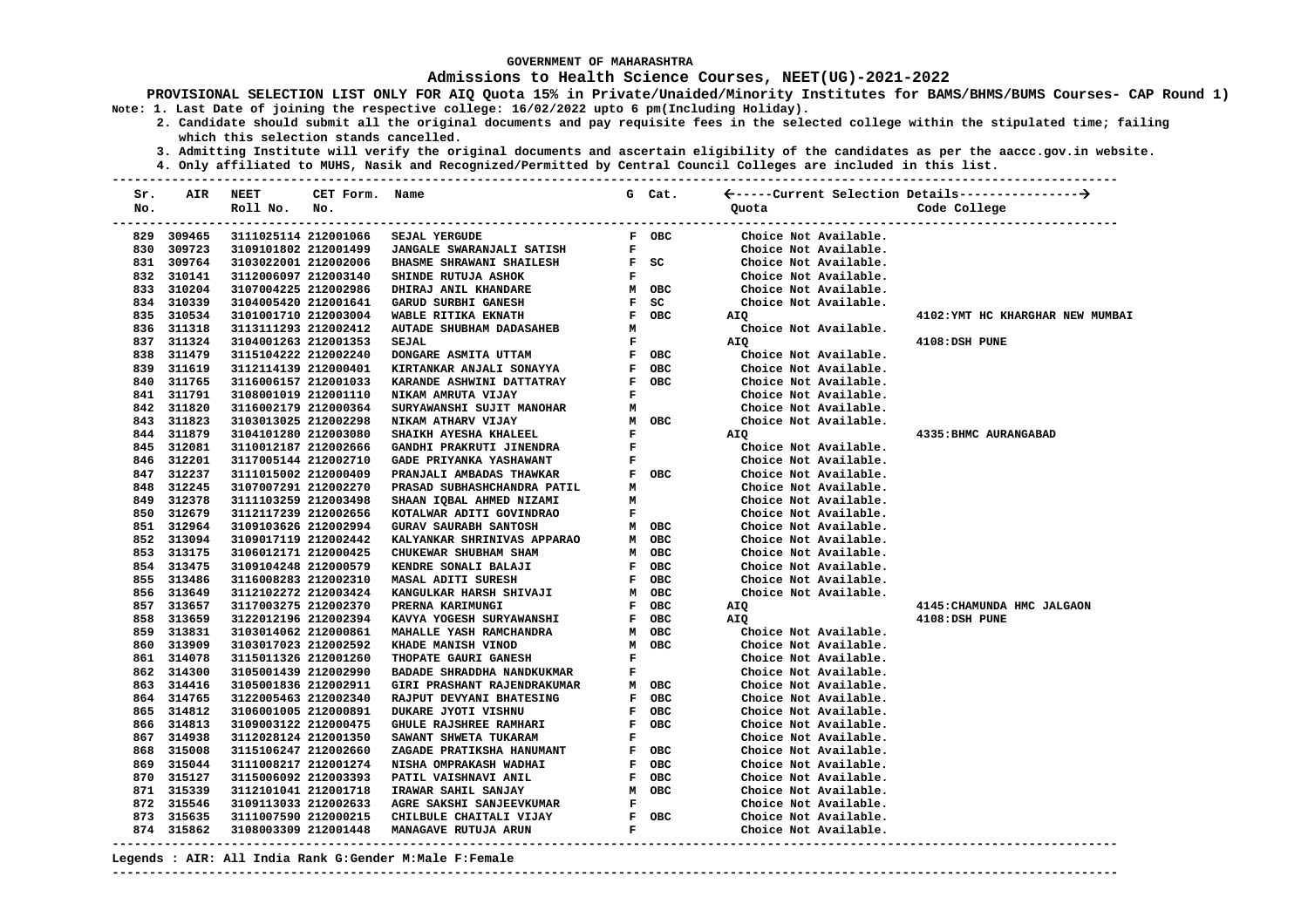### **Admissions to Health Science Courses, NEET(UG)-2021-2022**

**PROVISIONAL SELECTION LIST ONLY FOR AIQ Quota 15% in Private/Unaided/Minority Institutes for BAMS/BHMS/BUMS Courses- CAP Round 1) Note: 1. Last Date of joining the respective college: 16/02/2022 upto 6 pm(Including Holiday).**

 **2. Candidate should submit all the original documents and pay requisite fees in the selected college within the stipulated time; failing which this selection stands cancelled.**

 **3. Admitting Institute will verify the original documents and ascertain eligibility of the candidates as per the aaccc.gov.in website.**

 **4. Only affiliated to MUHS, Nasik and Recognized/Permitted by Central Council Colleges are included in this list.**

| Sr. |            | <b>AIR NEET</b>      | CET Form. Name       |                                                    |              |                               |                       |                                  |
|-----|------------|----------------------|----------------------|----------------------------------------------------|--------------|-------------------------------|-----------------------|----------------------------------|
| No. |            | Roll No. No.         |                      |                                                    |              |                               | Quota                 | Code College                     |
|     | 875 316307 | 3104023396 212002016 |                      | SHAIKH MOBILA MUSAIF                               |              | F OBC                         | Choice Not Available. |                                  |
|     | 876 316387 | 3112120149 212001564 |                      | PATHAN SAMEER NAGRAJU                              |              | $\mathbf{M}$                  | Choice Not Available. |                                  |
|     | 877 316424 | 3118002354 212002196 |                      | RIDDHI                                             |              | F OBC                         | Choice Not Available. |                                  |
|     | 878 316436 | 3107007114 212001122 |                      | GADDAM KASHMIRA PURUSHOTTAM                        |              | F OBC                         | AIQ                   | 4145: CHAMUNDA HMC JALGAON       |
|     | 879 316518 | 3107003269 212000382 |                      | <b>BHAGAT ANIKET KAILAS</b>                        |              | M OBC                         | Choice Not Available. |                                  |
|     | 880 316668 | 3122008343 212001886 |                      | MARATHE APARNA AADHAR                              | $\mathbf{F}$ |                               | Choice Not Available. |                                  |
|     | 881 316980 | 3111113195 212001915 |                      | CHANDANKHEDE MONALI LAXMANRAO                      |              | F OBC                         | Choice Not Available. |                                  |
|     | 882 316984 | 3112020213 212002622 |                      | SHUNUZIYA IRRAM SAMEER AHMAD                       | $\mathbf{F}$ |                               | Choice Not Available. |                                  |
|     | 883 317264 | 3106015201 212001223 |                      | GADE VAISHNAVI VITTHAL                             |              | F OBC                         | Choice Not Available. |                                  |
|     | 884 317488 | 3105021058 212000943 |                      | CHAVAN KARAN ARVIND                                |              | M OBC                         | Choice Not Available. |                                  |
|     | 885 317571 | 3111102516 212002213 |                      | URADE VAISHNAVI SATISH                             |              | F OBC                         | AIO                   | 4228: GHMC GONDIA                |
|     | 886 317770 | 3117001560 212001560 |                      | SHINDE SANKET SHIVAJI                              | M            |                               | Choice Not Available. |                                  |
|     | 887 318023 | 3104022256 212003106 |                      | <b>VAISHNAVI SIRSATH</b>                           |              | F OBC                         | AIQ                   | 4335: BHMC AURANGABAD            |
|     | 888 318089 | 3112117069 212001133 |                      | $F$ OBC<br>$M$<br>BEHERE SAYALI SUHAS              |              |                               | Choice Not Available. |                                  |
|     | 889 318167 | 3101023064 212002602 |                      | <b>SHAIKH ARBAZ</b>                                |              |                               | Choice Not Available. |                                  |
|     | 890 318200 | 3110015237 212000282 |                      | DEV POONAM SAMBHAJI                                |              | $F$ SC                        | Choice Not Available. |                                  |
|     | 891 318629 | 3106005328 212000461 |                      | SHE NAJIM SHE TAUFIK                               | $\mathbf{M}$ |                               | Choice Not Available. |                                  |
|     | 892 318736 | 3117010192 212001134 |                      | ANKITA NAGANE                                      | F            |                               | Choice Not Available. |                                  |
|     | 893 318810 | 3101017228 212001249 |                      | BODAKHE SHRADDHA TATYASAHEB                        |              | F OBC                         | Choice Not Available. |                                  |
|     | 894 319105 | 3104007229 212003097 |                      | CHAUDHARI GAYATRI DNYANESHWAR                      |              | F OBC                         | Choice Not Available. |                                  |
|     | 895 319112 | 3113106112 212001841 |                      | SHINDE PRIYADARSHANI SANJAY                        |              | $F$ SC                        | Choice Not Available. |                                  |
|     | 896 319181 | 3122004322 212000261 |                      | SHINDE PRANAV VISHWANATH                           |              | M SC                          | Choice Not Available. |                                  |
|     | 897 319220 | 3115007263 212000682 |                      | SHINDE SEJAL                                       | $\mathbf F$  |                               | Choice Not Available. |                                  |
|     | 898 319474 | 3112104102 212001415 |                      | KALSAITKAR PRATIK NANDKUMAR<br>JADHAV SANIKA VIJAY |              | M OBC                         | Choice Not Available. |                                  |
|     | 899 319555 | 3119005094 212003177 |                      | <b>JADHAV SANIKA VIJAY</b>                         | F            |                               | Choice Not Available. |                                  |
|     | 900 319915 | 3110010134 212000302 |                      | SAWANT SANIKA RAJU                                 | $\mathbf{F}$ |                               | AIQ                   | 4102: YMT HC KHARGHAR NEW MUMBAI |
|     | 901 320038 | 3107010054 212001051 |                      | PATIL VAIBHAV RAVINDRA                             |              | M OBC                         | Choice Not Available. |                                  |
|     | 902 320185 | 3102022057 212002470 |                      | POLKE DIKSHA DILIP                                 |              | $F$ SC                        | Choice Not Available. |                                  |
|     | 903 320605 | 3101024028 212000075 |                      |                                                    |              |                               | AIQ                   | 4108:DSH PUNE                    |
|     | 904 321038 | 3112119109 212002712 |                      |                                                    |              |                               | Choice Not Available. |                                  |
|     | 905 321413 | 3111117023 212002629 |                      | APURVA SURENDRA RAUT                               |              | F OBC                         | Choice Not Available. |                                  |
|     | 906 321552 | 3111003157 212002620 |                      | DERKAR VAISHNAVI RAMDAS                            |              | F OBC                         | Choice Not Available. |                                  |
|     | 907 321576 | 3104003502 212002694 |                      | <b>JADHAWAR MADHURI SUBHASH</b>                    |              | F OBC                         | Choice Not Available. |                                  |
|     | 908 321586 | 3104008036 212002358 |                      | CHONDHE POOJA VIJAY                                | $\mathbf{F}$ |                               | Choice Not Available. |                                  |
|     | 909 321676 | 3119005013 212003121 |                      | WALEKAR PRATIK RAJARAM                             |              | M OBC<br>F OBC                | Choice Not Available. |                                  |
|     | 910 321708 | 3111111458 212000665 |                      | GAIDHANI SHREYA SANJAY                             |              |                               | Choice Not Available. |                                  |
|     | 911 321936 | 3111025297 212001012 |                      | MANDURKAR SAMEER MANGALMURTI                       |              | M OBC                         | Choice Not Available. |                                  |
|     | 912 322124 | 3111115192 212000420 |                      | <b>LABHANE TEJAS MAHENDRA</b>                      |              | M SC                          | Choice Not Available. |                                  |
|     | 913 322316 | 3115020125 212002909 |                      | DAVE VANSHIKA JAYANT                               |              | $\mathbf{F}$ and $\mathbf{F}$ | Choice Not Available. |                                  |
|     | 914 322318 | 3103003172 212001776 |                      | SANIYA MARYAM AHFAZ UR RAHEEM F                    |              |                               | Choice Not Available. |                                  |
|     | 915 322335 | 3111018098 212001673 |                      | PRACHI BAGDE                                       |              | $F$ SC                        | AIQ                   | 4102: YMT HC KHARGHAR NEW MUMBAI |
|     | 916 322366 | 3105003415 212001278 |                      | KANDE SAMADHAN MANOHAR                             |              | M OBC                         | Choice Not Available. |                                  |
|     | 917 323149 | 3119012010 212001230 |                      | MALI SWARADA ANIL                                  |              | F OBC                         | AIO                   | 4116: GPHMC SANGLI               |
|     | 918 323172 | 3111017324 212003274 |                      | CHAFEKAR SANKET SUDHAKAR M SC                      |              |                               | Choice Not Available. |                                  |
|     | 919 323284 | 3111001358 212002096 |                      | TASMIYA SADAF MAQSOOD AHEMAD F                     |              |                               | Choice Not Available. |                                  |
|     | 920 323296 |                      | 3102016117 212002511 | ABDUL SUFIYAN                                      | м            |                               | Choice Not Available. |                                  |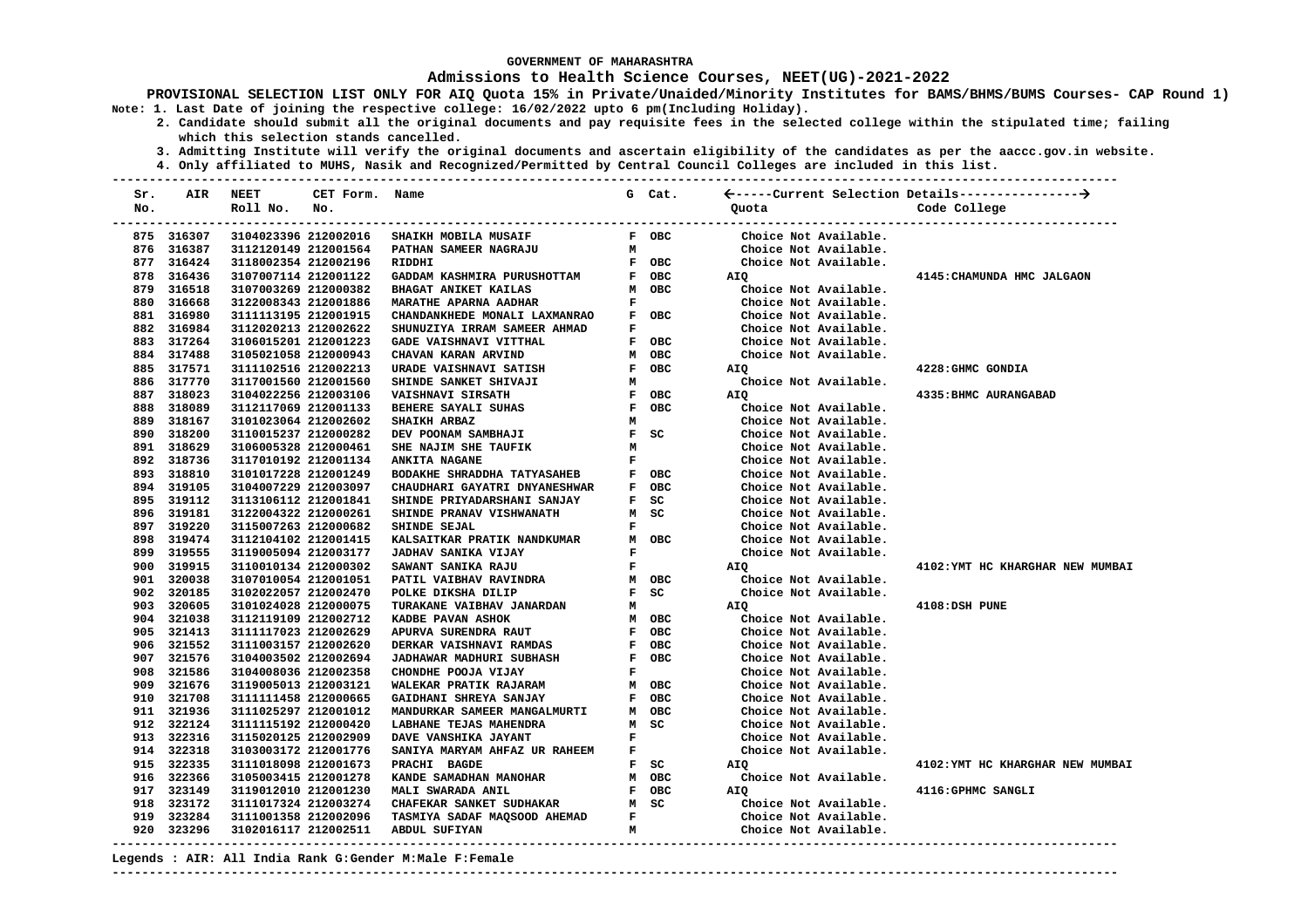### **Admissions to Health Science Courses, NEET(UG)-2021-2022**

**PROVISIONAL SELECTION LIST ONLY FOR AIQ Quota 15% in Private/Unaided/Minority Institutes for BAMS/BHMS/BUMS Courses- CAP Round 1) Note: 1. Last Date of joining the respective college: 16/02/2022 upto 6 pm(Including Holiday).**

 **2. Candidate should submit all the original documents and pay requisite fees in the selected college within the stipulated time; failing which this selection stands cancelled.**

 **3. Admitting Institute will verify the original documents and ascertain eligibility of the candidates as per the aaccc.gov.in website.**

 **4. Only affiliated to MUHS, Nasik and Recognized/Permitted by Central Council Colleges are included in this list.**

| Sr.<br>No. | AIR        | <b>NEET</b><br>Roll No.                           | CET Form. Name<br>No. |                                                                |                               | G Cat.                        | Quota                 | Code College                     |
|------------|------------|---------------------------------------------------|-----------------------|----------------------------------------------------------------|-------------------------------|-------------------------------|-----------------------|----------------------------------|
|            | 921 323311 | -------------------------<br>3112111214 212000965 |                       | KALE GANGADHAR SUBHASHRAO                                      | М                             |                               | Choice Not Available. |                                  |
|            | 922 323609 | 3106009090 212001845                              |                       | KOLSE SANIKA ATUL                                              |                               | F OBC                         | Choice Not Available. |                                  |
|            | 923 323680 | 3120002231 212000053                              |                       | KASHALIKAR AARYA SUBODHAN                                      | <b>Example 19</b>             |                               | Choice Not Available. |                                  |
|            | 924 324283 | 3101006070 212000741                              |                       | WADHAVANE MADHURI SHIVAJI                                      | F OBC                         |                               | AIQ                   | 4108:DSH PUNE                    |
|            | 925 324312 | 3108007144 212002131                              |                       | RAJPUT AKANKSHA AMARSINGH                                      |                               | $\mathbf{F}$ and $\mathbf{F}$ | AIQ                   | 4157:L.HOUSABAI HMC KOLHAPUR     |
|            | 926 324325 | 3104001061 212000449                              |                       | SHINDE DATTA NARAYAN                                           |                               |                               | Choice Not Available. |                                  |
|            | 927 324612 | 3117010290 212002727                              |                       | KOLEKAR DIVYA SADHU                                            | $M$<br>$F$ OBC                |                               | Choice Not Available. |                                  |
|            | 928 324847 | 3113111104 212003284                              |                       | <b>JADHAV YASH RAVINDRA</b>                                    |                               | M OBC                         | Choice Not Available. |                                  |
|            | 929 324866 | 3112113247 212002926                              |                       | GAJBHARE PRANOTI PRABHU                                        | $F$ SC                        |                               | Choice Not Available. |                                  |
|            | 930 324910 | 3102013236 212000985                              |                       | WAYAL ROHIT SHIVKUMAR                                          | M OBC                         |                               | Choice Not Available. |                                  |
|            | 931 324952 | 3104007127 212001597                              |                       | WAKADE PARTH DATTA                                             | M                             |                               | Choice Not Available. |                                  |
|            | 932 325113 | 3111011139 212001161                              |                       | PRAJWAL MANOJ SHIVARKAR                                        | M OBC                         |                               | Choice Not Available. |                                  |
|            | 933 325293 | 3118019171 212000661                              |                       | SAPLE SAKSHI RAMESH                                            |                               | F OBC                         | Choice Not Available. |                                  |
|            | 934 325359 | 3105001453 212000758                              |                       | BHOSALE VAISHNAVI PRABHAKAR F                                  |                               |                               | Choice Not Available. |                                  |
|            | 935 325361 | 2705020155 212000303                              |                       | <b>NAVEEN PAWAR</b>                                            |                               | M SC                          | Choice Not Available. |                                  |
|            | 936 325503 | 3108004349 212001410                              |                       | SIDDHI VINAY KORE                                              | $\mathbf{F}$                  |                               | Choice Not Available. |                                  |
|            | 937 325769 | 3107013102 212002952                              |                       | <b>GORE KETKI PRASHANT</b>                                     | <b>Example 19</b>             |                               | Choice Not Available. |                                  |
|            | 938 326198 | 3108006439 212001989                              |                       | PATIL ANIKET AJIT                                              | M                             |                               | Choice Not Available. |                                  |
|            | 939 326467 | 3115009323 212000872                              |                       | ROMAKUMARI VISHWAKARMA                                         |                               | $\mathbf{F}$ and $\mathbf{F}$ | Choice Not Available. |                                  |
|            | 940 326524 | 3111034056 212001130                              |                       | PRASHANT S VAIDYA                                              | M OBC                         |                               | Choice Not Available. |                                  |
|            | 941 326532 | 3101023015 212000385                              |                       | SHINDE SHUBHAM UMESH                                           | M OBC                         |                               | Choice Not Available. |                                  |
|            | 942 326605 | 3110110051 212002476                              |                       | PRARTHANA VINOD RAJBHAR                                        | $\mathbf{F}$ and $\mathbf{F}$ |                               | AIO                   | 4102: YMT HC KHARGHAR NEW MUMBAI |
|            | 943 326747 | 3118023127 212000868                              |                       | PATIL VAIBHAVI                                                 | $F$ OBC                       |                               | Choice Not Available. |                                  |
|            | 944 326826 | 3112009139 212000059                              |                       | SHAIKH MD QIZAR ABDUL GAFFAR                                   | M OBC                         |                               | AIQ                   | 4102: YMT HC KHARGHAR NEW MUMBAI |
|            | 945 327067 | 3104101667 212000528                              |                       | WADTE TANVI SUNIL                                              | F OBC                         |                               | Choice Not Available. |                                  |
|            | 946 327070 | 3116002247 212003218                              |                       | <b>BAJARE APURVA SURYAKANT</b>                                 |                               | F OBC                         | Choice Not Available. |                                  |
|            | 947 327250 | 3112009295 212000581                              |                       | KIRATWAD PRADEEP KASHINATH                                     |                               | M OBC                         | Choice Not Available. |                                  |
|            | 948 327303 | 3102024140 212002750                              |                       | GHUGE SIDDHANT DILIP                                           |                               | M SC                          | AIQ                   | 4102: YMT HC KHARGHAR NEW MUMBAI |
|            | 949 327441 | 3112109318 212002763                              |                       | KU MATHPATI SHIVANI MANMATH                                    |                               | $\mathbf{F}$ and $\mathbf{F}$ | Choice Not Available. |                                  |
|            | 950 327459 | 3115019151 212002018                              |                       | YEDE AVANTI ANANT                                              |                               | F OBC                         | Choice Not Available. |                                  |
|            | 951 327498 | 3115020277 212001830                              |                       | SALUNKE ROHAN MILIND                                           | M                             |                               | Choice Not Available. |                                  |
|            | 952 327806 | 3102001395 212002948                              |                       | DESHPANDE SAMRUDHI SANJAY                                      | $\mathbf{F}$                  |                               | Choice Not Available. |                                  |
|            | 953 327909 | 3104019079 212001245                              |                       | SHANKARPELLI PRITI MAHESH                                      | F OBC                         |                               | AIQ                   | 4108:DSH PUNE                    |
|            | 954 328009 | 3110102565 212000267                              |                       | SHUBHAM RAJESH DHAVALE                                         |                               |                               | Choice Not Available. |                                  |
|            | 955 328091 | 3113102501 212003414                              |                       | LAHANE SHUBHANGI SHIVAJI                                       |                               |                               | Choice Not Available. |                                  |
|            | 956 328345 | 3101024074 212002575                              |                       | ANIKET APPASAHEB GAME                                          | M SC<br>F OBC<br>M OBC        |                               | Choice Not Available. |                                  |
|            | 957 328411 | 3104004445 212000614                              |                       | MAHAJAN VARAD VISHWAS                                          | M OBC                         |                               | Choice Not Available. |                                  |
|            | 958 328424 | 3104019240 212001923                              |                       | LOKHANDE VAIBHAV DINKAR                                        | M                             |                               | Choice Not Available. |                                  |
|            | 959 328458 | 3107003058 212001309                              |                       | PATIL PIYUSH MADHUKAR                                          |                               | M OBC                         | Choice Not Available. |                                  |
|            | 960 328503 | 3122004156 212002968                              |                       | <b>BORSE SHARVARI JAGDISH</b>                                  | M OBC<br>M OBC                |                               | Choice Not Available. |                                  |
|            | 961 328660 | 3112031205 212000542                              |                       | LOHKARE SIDDHANT ATMARAM                                       | M SC<br>F OBC                 |                               | Choice Not Available. |                                  |
|            | 962 328945 | 3103004421 212002827                              |                       | TITARE TANAYA PRABHAKAR                                        |                               |                               | Choice Not Available. |                                  |
|            | 963 329113 | 3111025045 212001361                              |                       | DHOLGE PRAJAKTA VIJAY                                          | F SC                          |                               | Choice Not Available. |                                  |
|            | 964 329214 | 3103017091 212001987                              |                       | CHAVHAN SAMIKSHA BALDEV F OBC<br>KAKNATE SAKSHI DINKARRAO F SC |                               |                               | Choice Not Available. |                                  |
|            | 965 329364 | 3109105264 212001302                              |                       | KAKNATE SAKSHI DINKARRAO                                       |                               |                               | Choice Not Available. |                                  |
|            | 966 329661 | 3109004133 212002399                              |                       | SHINDE SHITAL SANJAY                                           |                               | F OBC                         | Choice Not Available. |                                  |
|            |            |                                                   |                       |                                                                |                               |                               |                       |                                  |

**Legends : AIR: All India Rank G:Gender M:Male F:Female**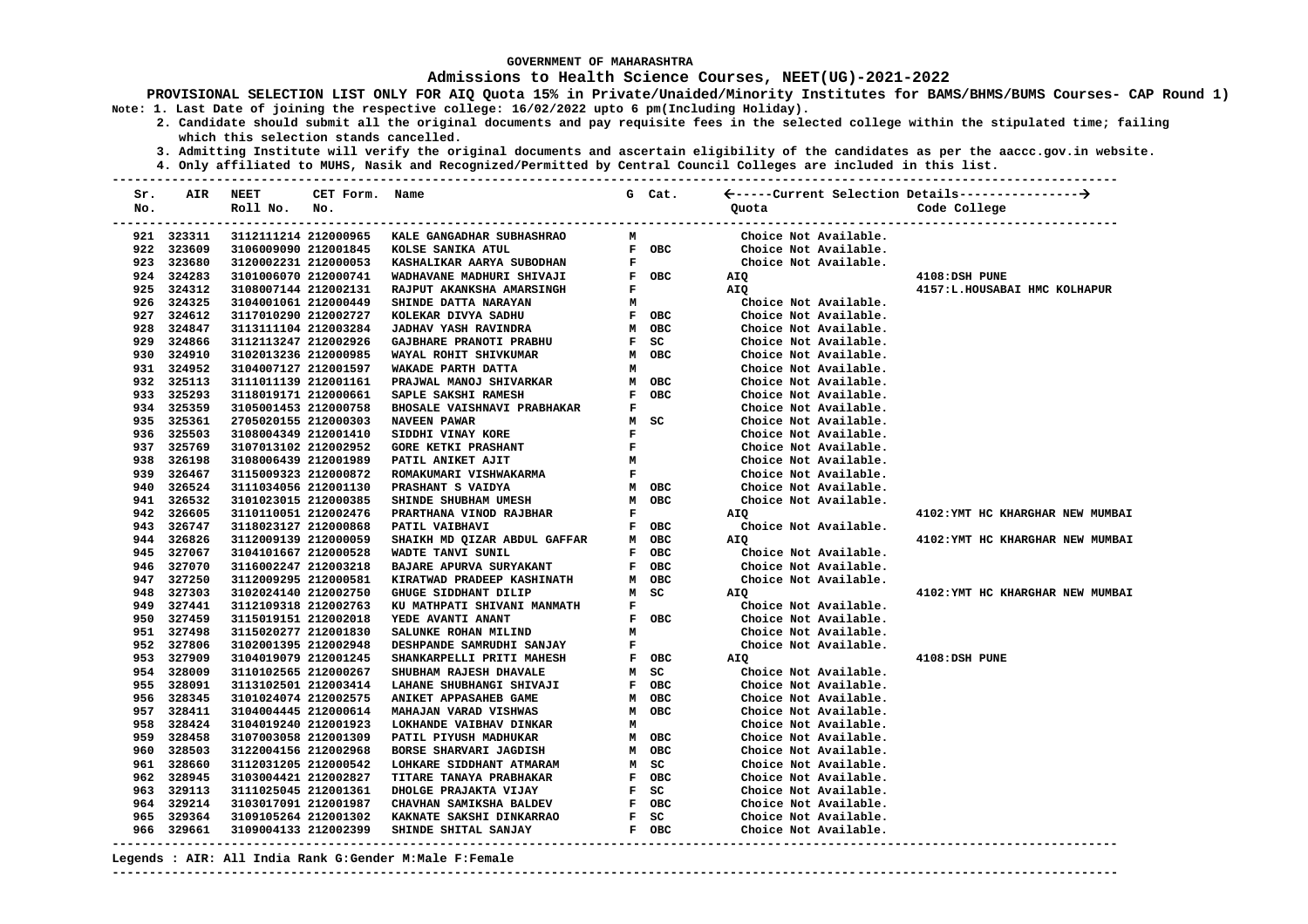### **Admissions to Health Science Courses, NEET(UG)-2021-2022**

**PROVISIONAL SELECTION LIST ONLY FOR AIQ Quota 15% in Private/Unaided/Minority Institutes for BAMS/BHMS/BUMS Courses- CAP Round 1) Note: 1. Last Date of joining the respective college: 16/02/2022 upto 6 pm(Including Holiday).**

 **2. Candidate should submit all the original documents and pay requisite fees in the selected college within the stipulated time; failing which this selection stands cancelled.**

 **3. Admitting Institute will verify the original documents and ascertain eligibility of the candidates as per the aaccc.gov.in website.**

 **4. Only affiliated to MUHS, Nasik and Recognized/Permitted by Central Council Colleges are included in this list.**

| Sr.<br>No. |             | AIR NEET<br>Roll No. No. | CET Form. Name |                                                                                                                        |              |                               | Quota                 | Code College                     |
|------------|-------------|--------------------------|----------------|------------------------------------------------------------------------------------------------------------------------|--------------|-------------------------------|-----------------------|----------------------------------|
|            |             |                          |                |                                                                                                                        |              |                               |                       |                                  |
|            | 967 330089  | 3110103150 212003378     |                | ALLAUDDIN LABIBA                                                                                                       | $\mathbf{F}$ |                               | Choice Not Available. |                                  |
|            | 968 330108  | 3105002413 212001343     |                | RATHOD RUSHIKESH MOHAN                                                                                                 |              | M OBC                         | Choice Not Available. |                                  |
|            | 969 330110  | 3104001900 212001823     |                | <b>JADHAV RUTUJA RAGHUNATH</b>                                                                                         |              | F OBC                         | Choice Not Available. |                                  |
|            | 970 330252  | 3112001309 212002956     |                | THORAT FULAJI ARJUN                                                                                                    | M            |                               | Choice Not Available. |                                  |
|            | 971 330354  | 3110016013 212000814     |                | ALGUNDGI ANISHA CHANDRASHEKHAR                                                                                         |              | $\mathbf{F}$ and $\mathbf{F}$ | AIQ                   | 4108:DSH PUNE                    |
|            | 972 330470  | 3109105098 212000389     |                | PRATIK SOPAN KHALKAR                                                                                                   | M            |                               | Choice Not Available. |                                  |
|            | 973 330708  | 3117006314 212002475     |                | CHAVAN SANIKA SUNIL                                                                                                    |              | $\mathbf{F}^{(n)}$            | Choice Not Available. |                                  |
|            | 974 330912  | 3117020320 212002771     |                | MALALE SHRUTIKA PUSHPAKANT                                                                                             |              | $F$ SC                        | Choice Not Available. |                                  |
|            | 975 331272  | 3105020092 212002038     |                | NAVALE KIRTI MOTIRAM                                                                                                   |              | $\mathbf{F}$ and $\mathbf{F}$ | Choice Not Available. |                                  |
|            | 976 331397  | 3117007310 212001895     |                | KSHIRSAGAR SAYALI GAJENDRA                                                                                             |              | F OBC                         | AIQ                   | 4108:DSH PUNE                    |
|            | 977 331414  | 3115005328 212000105     |                | UMMESALMA ZOYAB GHEEWALA                                                                                               |              | $\mathbf{F}$ and $\mathbf{F}$ | AIQ                   | 4108:DSH PUNE                    |
|            | 978 331942  | 3101015268 212002127     |                | <b>JADHAV PRATIK SHIVAJI</b>                                                                                           |              | M OBC                         | Choice Not Available. |                                  |
|            | 979 331996  | 3103019014 212000963     |                | CHAVHAN PANKAJ PRUTHVIRAJ                                                                                              |              | M OBC                         | Choice Not Available. |                                  |
|            | 980 332160  | 3108006748 212001466     |                | GAIKWAD DISHA DEELIP                                                                                                   |              | $\mathbf{F}$ and $\mathbf{F}$ | Choice Not Available. |                                  |
|            | 981 332249  | 3122012287 212002053     |                | PATIL BHAGYESH DEVIDAS                                                                                                 |              |                               | AIO                   | 4102: YMT HC KHARGHAR NEW MUMBAI |
|            | 982 332300  | 3104120022 212000876     |                | PATIL BHAGYESH DEVIDAS M OBC PATIL BHAVIKA YOGESH F OBC SANDEEP KUMAR ARVIND YADAV M OBC VYAWHARE SHARAYU SHARAD F OBC |              |                               | Choice Not Available. |                                  |
|            | 983 332325  | 3114006365 212002673     |                |                                                                                                                        |              |                               | Choice Not Available. |                                  |
|            | 984 332435  | 3115034133 212003310     |                |                                                                                                                        |              |                               | Choice Not Available. |                                  |
|            | 985 332491  | 3112104208 212002615     |                | KHANDARE ISHA RAMPRASAD                                                                                                |              | F SC                          | Choice Not Available. |                                  |
|            | 986 332499  | 3111006163 212000413     |                | RUPALI PHAD                                                                                                            |              | F OBC                         | Choice Not Available. |                                  |
|            | 987 332616  | 3102007033 212000117     |                | TAYADE DEVYANI NILKANTH                                                                                                |              | F OBC                         | Choice Not Available. |                                  |
|            | 988 332621  | 3119002111 212002850     |                | <b>BHOSALE SARAH MANSING</b>                                                                                           |              | $F$ SC                        | AIO                   | 4102: YMT HC KHARGHAR NEW MUMBAI |
|            | 989 333083  | 3115104292 212001173     |                | SAMRUDDHI PRADEEP DODMISE                                                                                              |              | F OBC                         | Choice Not Available. |                                  |
|            | 990 333549  | 3105014119 212002642     |                | MULE ADITYA SHRIKRISHNA                                                                                                |              |                               | Choice Not Available. |                                  |
|            | 991 333591  | 3112120086 212001482     |                | TEKALE YASH CHANDRAO                                                                                                   |              | M<br>M OBC<br>M OBC           | Choice Not Available. |                                  |
|            | 992 333601  | 3115007200 212000723     |                | CHINMAY MAHIND                                                                                                         |              |                               | Choice Not Available. |                                  |
|            | 993 333680  | 3110023140 212000630     |                | <b>IFFAT BANU SHAIKH</b>                                                                                               |              | $\mathbf{F}$ and $\mathbf{F}$ | AIO                   | 4102: YMT HC KHARGHAR NEW MUMBAI |
|            | 994 333798  | 3113002825 212002344     |                | PAWAR NIKITA GORAKHNATH                                                                                                |              | $\mathbf{F}$ and $\mathbf{F}$ | Choice Not Available. |                                  |
|            | 995 333839  | 3103013042 212003130     |                | SHAH FARIN KADIR                                                                                                       |              | F OBC                         | Choice Not Available. |                                  |
|            | 996 333845  | 3117010110 212001459     |                | ANURADHA SAWALKAR                                                                                                      |              | F SC                          | Choice Not Available. |                                  |
|            | 997 334165  | 3109010269 212001292     |                | JAMADAR VAISHNAVI DILIP                                                                                                |              | $F$ $ST$                      | Choice Not Available. |                                  |
|            | 998 334244  | 3110003405 212000582     |                | YASH WRITURAJ VYAS                                                                                                     |              | M                             | Choice Not Available. |                                  |
|            | 999 334517  | 3108004885 212000577     |                | KULKARNI SHRIRAM SHIVPRASAD                                                                                            |              | M                             | Choice Not Available. |                                  |
|            | 1000 334678 | 3111103598 212003451     |                | LADE SIDDHI RAJENDRA                                                                                                   |              | F OBC                         | Choice Not Available. |                                  |
|            | 1001 335019 | 3117002304 212002816     |                | CHORGHADE SRUSHTI SHANKAR                                                                                              |              | $\mathbf{F}$ and $\mathbf{F}$ | Choice Not Available. |                                  |
|            | 1002 335472 | 3112010108 212000034     |                | KOLAMBIKAR SNEHA SANJAY                                                                                                |              | $F$ SC                        | Choice Not Available. |                                  |
|            | 1003 335526 | 3110022183 212003043     |                | <b>ISHA</b>                                                                                                            |              | F OBC                         | Choice Not Available. |                                  |
|            | 1004 335543 | 3115033196 212002458     |                | JAMDADE PRATIBHA DHANANJAY                                                                                             |              | F OBC                         | Choice Not Available. |                                  |
|            | 1005 335588 | 3104014011 212001045     |                | DEOKAR SANIKA HIRALAL                                                                                                  |              | F SC<br>F OBC                 | AIQ                   | 4141: ITHAPE HMC SANGAMNER       |
|            | 1006 335599 | 3115003470 212003350     |                | HARNAWAL POOJA SANJAY                                                                                                  |              |                               | Choice Not Available. |                                  |
|            | 1007 335636 | 3109104140 212003222     |                | GITTE AKANKSHA BABASAHEB F OBC<br>HASHMI FARAH SYED RAFEEQUE F                                                         |              |                               | Choice Not Available. |                                  |
|            | 1008 335859 | 3112004263 212000936     |                |                                                                                                                        |              |                               | Choice Not Available. |                                  |
|            | 1009 335898 | 3111102082 212001877     |                | ANUJ KAYARKAR                                                                                                          |              | M OBC                         | Choice Not Available. |                                  |
|            | 1010 335992 | 3117001117 212001037     |                | F OBC<br>GHADAGE RAJESHWARI SANJAY                                                                                     |              |                               | Choice Not Available. |                                  |
|            | 1011 336077 | 3118021005 212002700     |                | <b>EIFA</b>                                                                                                            |              | <b>Example 19</b>             | Choice Not Available. |                                  |
|            | 1012 336338 | 3111007473 212002578     |                | <b>F</b> SC<br>TULKANE PRATIKSHA DEWANAND                                                                              |              |                               | AIQ                   | 4105: CHKH ALIBAG                |
|            |             |                          |                |                                                                                                                        |              |                               |                       |                                  |

#### **Legends : AIR: All India Rank G:Gender M:Male F:Female**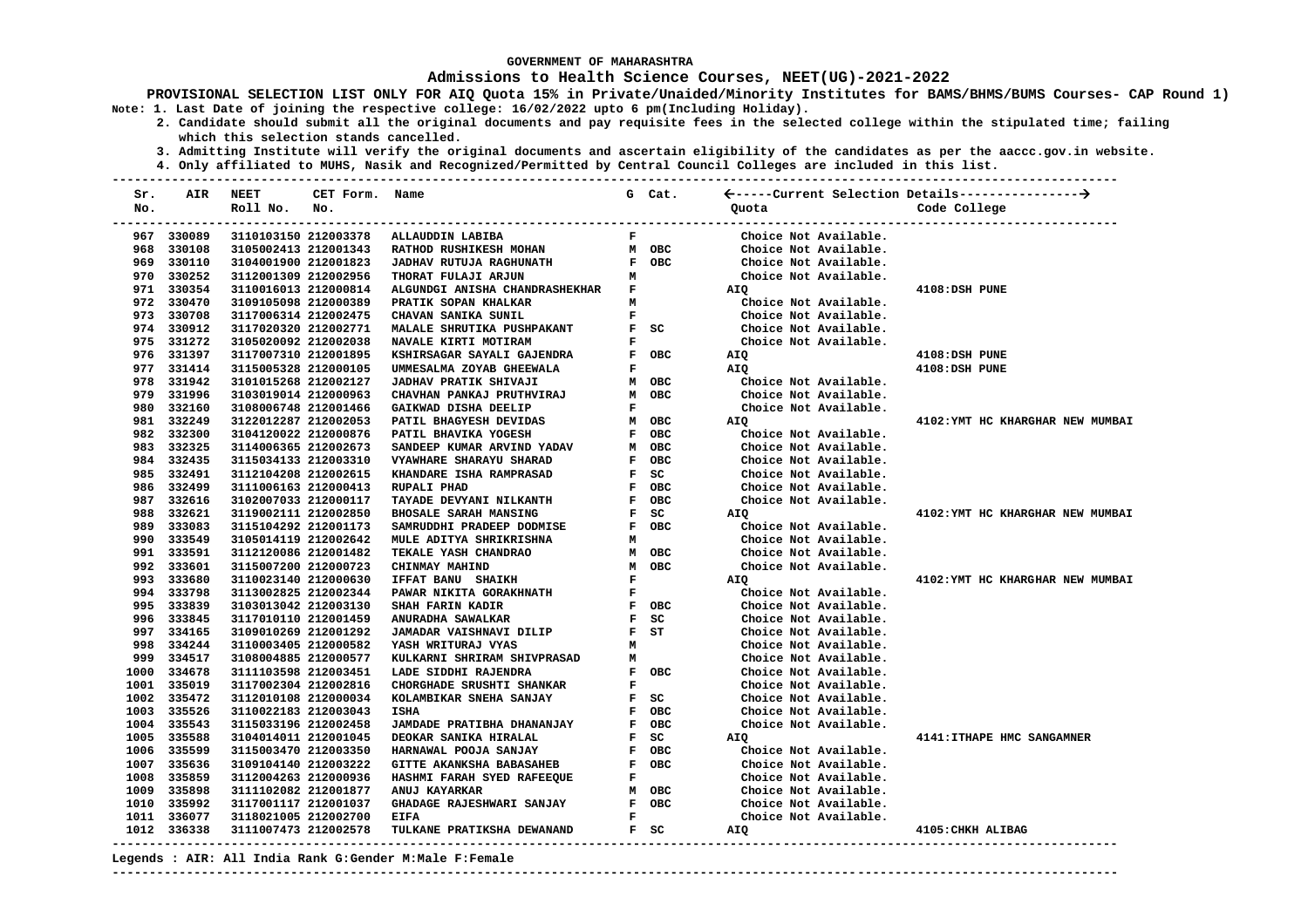### **Admissions to Health Science Courses, NEET(UG)-2021-2022**

**PROVISIONAL SELECTION LIST ONLY FOR AIQ Quota 15% in Private/Unaided/Minority Institutes for BAMS/BHMS/BUMS Courses- CAP Round 1) Note: 1. Last Date of joining the respective college: 16/02/2022 upto 6 pm(Including Holiday).**

 **2. Candidate should submit all the original documents and pay requisite fees in the selected college within the stipulated time; failing which this selection stands cancelled.**

 **3. Admitting Institute will verify the original documents and ascertain eligibility of the candidates as per the aaccc.gov.in website.**

 **4. Only affiliated to MUHS, Nasik and Recognized/Permitted by Central Council Colleges are included in this list.**

| Sr.<br>No. |             | AIR NEET<br>Roll No. No. | CET Form. Name       |                                         |                    | G Cat. | Quota                 | Code College                     |
|------------|-------------|--------------------------|----------------------|-----------------------------------------|--------------------|--------|-----------------------|----------------------------------|
|            |             |                          |                      |                                         |                    |        |                       |                                  |
|            | 1013 336391 | 3112112247 212002352     |                      | SHIDHESHWARE SHWETA SURYAKANT           |                    | F OBC  | Choice Not Available. |                                  |
|            | 1014 336459 | 3104012162 212000696     |                      | <b>JADHAV OMKAR SHANKAR</b>             | м                  |        | Choice Not Available. |                                  |
|            | 1015 336782 | 3114001740 212001279     |                      | SIDDIQUE MOHAMMED SADIQ AIJAZ           | м                  |        | Choice Not Available. |                                  |
|            | 1016 337105 | 3110101537 212002350     |                      | SARVESH SATISH PAWAR                    |                    | M SC   | Choice Not Available. |                                  |
|            | 1017 337331 | 3104006329 212003444     |                      | SHAIKH MUZAMMIL BHIKAN                  | м                  |        | Choice Not Available. |                                  |
|            | 1018 337461 | 3112121158 212000198     |                      | SANGLE RAMDAS SANTOSH                   |                    | M OBC  | Choice Not Available. |                                  |
|            | 1019 337563 | 3111113172 212000144     |                      | DHARGAVE SHREYASH MAHENDRA<br>JUI DHOLE |                    | M SC   | Choice Not Available. |                                  |
|            | 1020 337716 | 3115010312 212002731     |                      |                                         |                    | F OBC  | Choice Not Available. |                                  |
|            | 1021 337824 | 3119001392 212003200     |                      | DHUMALE SAGAR SATISH                    |                    | M SC   | Choice Not Available. |                                  |
|            | 1022 337856 | 3102002004 212002136     |                      | SHREYASH JAYANT PATIL                   |                    | M OBC  | Choice Not Available. |                                  |
|            | 1023 337898 | 3101013013 212003118     |                      | PAWAR GORAKSH NAVANATH                  |                    | M OBC  | <b>AIQ</b>            | 4102: YMT HC KHARGHAR NEW MUMBAI |
|            | 1024 337910 | 3115006179 212000770     |                      | THAKKAR SHRUTI DEEPAK                   | ${\bf F}$          |        | AIQ                   | 4108:DSH PUNE                    |
|            | 1025 337990 | 3109013054 212000218     |                      | SUDARSHAN DHAS                          | M                  |        | Choice Not Available. |                                  |
|            | 1026 338922 | 3107014171 212002681     |                      | PATIL ATUL DATTATRAY                    |                    | M OBC  | Choice Not Available. |                                  |
|            | 1027 339052 | 3104001329 212003355     |                      | JADHAV SNEHAL PRAMOD                    | $\mathbf{F}$       |        | AIO                   | 4335: BHMC AURANGABAD            |
|            | 1028 339056 | 3117005207 212001818     |                      | SADIYA                                  |                    | F OBC  | Choice Not Available. |                                  |
|            | 1029 339290 | 3104013117 212001071     |                      | KURHADE PALLAVI BALASAHEB               | F                  |        | AIQ                   | 4335: BHMC AURANGABAD            |
|            | 1030 339325 | 3102001626 212003185     |                      | PAIGHAN PALLAVI SANJAY                  |                    | F OBC  | Choice Not Available. |                                  |
|            | 1031 339421 | 3115034279 212002039     |                      | <b>MULANI SAJEDA</b>                    | F                  |        | Choice Not Available. |                                  |
|            | 1032 339570 | 3111009032 212001909     |                      | NIDHI SURYAWANSHI                       |                    | $F$ SC | Choice Not Available. |                                  |
|            | 1033 339594 | 3116001491 212002324     |                      | PAWAR SANSKRUTI PANKAJ                  | $\mathbf{F}$       |        | Choice Not Available. |                                  |
|            | 1034 339894 | 3115006333 212002739     |                      | <b>JADHAV NEHA SANJAY</b>               | $\mathbf{F}$       |        | Choice Not Available. |                                  |
|            | 1035 339907 | 3104105058 212002372     |                      | <b>MAIRAL PRATIKSHA PRAKASH</b>         | $\mathbf{F}% _{0}$ |        | Choice Not Available. |                                  |
|            | 1036 340018 | 3115030218 212001969     |                      | SARTHAK NARAYAN ZAGADE                  |                    | M OBC  | Choice Not Available. |                                  |
|            | 1037 340125 | 3107007337 212001678     |                      | PATIL NIKHIL ASHOK                      |                    | м овс  | Choice Not Available. |                                  |
|            | 1038 340207 | 3109003396 212002086     |                      | PAWAR ASAWARI RAMESH<br>$\mathbf{F}$    |                    |        | Choice Not Available. |                                  |
|            | 1039 340289 | 3113109080 212003160     |                      | KHAIRE AISHWARYA GULAB                  |                    | $F$ SC | AIQ                   | 4122: KBA HMC CHANDWAD           |
|            | 1040 340657 | 3118008080 212002378     |                      | PRACHI PRADIP GAIKWAD                   |                    | $F$ SC | Choice Not Available. |                                  |
|            | 1041 340808 | 3105015034 212001956     |                      | <b>JADHAV SNEHA BABASAHEB</b>           |                    | $F$ SC | Choice Not Available. |                                  |
|            | 1042 340820 | 3112026001 212001032     |                      | WANKHEDE JAYGOPAL NIVRUTTI              | м                  |        | Choice Not Available. |                                  |
|            | 1043 340926 | 3115030282 212001625     |                      | KHANSA                                  |                    | F OBC  | Choice Not Available. |                                  |
|            | 1044 340992 | 3107002260 212000826     |                      | LOKESH BHARATKUMAR SONTAKKE             |                    | M OBC  | Choice Not Available. |                                  |
|            | 1045 341279 | 3101003028 212001429     |                      | LANDE GANESH BHAUSAHEB                  |                    | M OBC  | Choice Not Available. |                                  |
|            | 1046 341452 | 3122012205 212001890     |                      | BADGUJAR SAAKSHI KAMLESH                |                    | F OBC  | Choice Not Available. |                                  |
|            | 1047 341856 | 3104117010 212000738     |                      | THORAT SAKSHI SUBHASH                   | $\mathbf F$        |        | Choice Not Available. |                                  |
|            | 1048 342010 | 3114003072 212002910     |                      | THENGIL UDAY DNYANESHWAR                |                    | M OBC  | AIQ                   | 4102: YMT HC KHARGHAR NEW MUMBAI |
|            | 1049 342060 | 3106001235 212003194     |                      | AYESHA AARA MOHAMMED AZIZ               | F                  |        | Choice Not Available. |                                  |
|            | 1050 342110 | 3108005733 212002758     |                      | CHOUGULE SWAPNALI PRADIP                |                    | F OBC  | Choice Not Available. |                                  |
|            | 1051 342329 | 3104001022 212000973     |                      | JADHAV SHUBHAM KALYAN                   |                    | M OBC  | Choice Not Available. |                                  |
|            | 1052 342356 | 3112105204 212003172     |                      | GORE KALYANI KHANDERAO                  |                    | F OBC  | Choice Not Available. |                                  |
|            | 1053 342359 | 3117021252 212002640     |                      | KUMBHARE PRATIKSHA GENSIDDHA            |                    | F OBC  | Choice Not Available. |                                  |
|            | 1054 342383 | 3112114028 212001367     |                      | SOLANKE VAIBHAV KRISHNA                 | м                  |        | Choice Not Available. |                                  |
|            | 1055 342456 | 3116007152 212003049     |                      | YEWALE PRAJAKTA SUDAM                   | ${\bf F}$          |        | AIQ                   | 4108:DSH PUNE                    |
|            | 1056 342522 | 3112022149 212003227     |                      | SYED MUZZAMMIL SYED WAJID HUSAIN M      |                    |        | Choice Not Available. |                                  |
|            | 1057 342775 | 3117008290 212000855     |                      | RANDIVE PRADNYA SHIVANAND               | $\mathbf{F}$       |        | Choice Not Available. |                                  |
|            | 1058 342933 |                          | 3122003397 212000513 | MANJIRI PANKAJ BHADANE                  |                    | F OBC  | Choice Not Available. |                                  |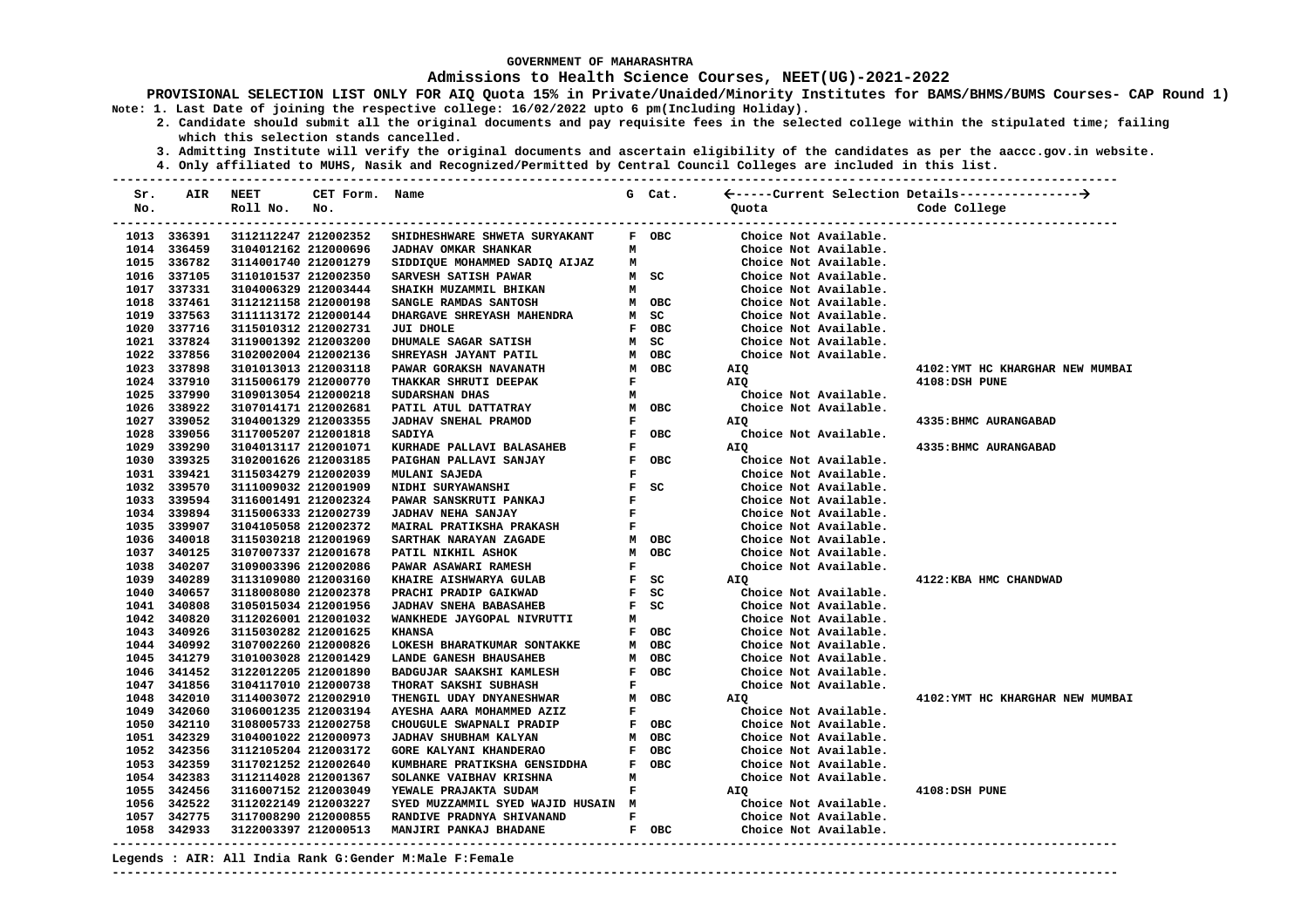#### **Admissions to Health Science Courses, NEET(UG)-2021-2022**

**PROVISIONAL SELECTION LIST ONLY FOR AIQ Quota 15% in Private/Unaided/Minority Institutes for BAMS/BHMS/BUMS Courses- CAP Round 1) Note: 1. Last Date of joining the respective college: 16/02/2022 upto 6 pm(Including Holiday).**

 **2. Candidate should submit all the original documents and pay requisite fees in the selected college within the stipulated time; failing which this selection stands cancelled.**

 **3. Admitting Institute will verify the original documents and ascertain eligibility of the candidates as per the aaccc.gov.in website.**

 **4. Only affiliated to MUHS, Nasik and Recognized/Permitted by Central Council Colleges are included in this list.**

**--------------------------------------------------------------------------------------------------------------------------------------- Sr. AIR NEET CET Form. Name G Cat. -----Current Selection Details---------------- No. Roll No. No. Quota Code College --------------------------------------------------------------------------------------------------------------------------------------- --------------------------------------------------------------------------------------------------------------------------------------- 1059 343060 3102016004 212002744 IDHOLE NEHA DATTA F OBC Choice Not Available. 1060 343135 3122001747 212002031 ATAL AVISHI MANOJKUMAR F Choice Not Available.**  SIDDIOUI MOHAMMED MUNEEB MOHAMMED M  **1062 343305 3105001572 212002128 SALUNKE RUPALI SHIVNARAYAN F OBC Choice Not Available.**  1063 343378 3109006036 212001222 KHARE REVATI RAMESH  **1064 343549 3112116179 212002353 KASHTE ANIKET UTTAMRAO M OBC Choice Not Available. 1065 343614 3115003269 212000297 PRAJAKTA DESHMUKH F AIQ 4109:HMC CHINCHWAD 1066 343629 3111017138 212001064 SAKSHI RAMESH BONDARE F OBC Choice Not Available.**  1067 343635 3111023084 212002116  **1068 344141 3121004109 212001241 SHIVALI F Choice Not Available. 1069 344399 3106003008 212002223 PANCHAL ANUJA KISHOR F OBC Choice Not Available. 1070 344409 3108001798 212002722 PATIL PRADISHA GORAKH F Choice Not Available. 1071 344505 3117020168 212000590 MISAL SWAPNALI DATTATRAY F Choice Not Available. 1072 344564 3112113259 212000030 DHAWALE KARANKUMAR BHAGWANRAO M SC Choice Not Available. 1073 344687 3101001657 212003288 SHAIKH NISHAD YUSUF F Choice Not Available. 1074 344692 3106015001 212000941 GADEKAR GOPAL VINOD M OBC Choice Not Available. 1075 344710 3104119168 212001857 SHAIKH SANA NASIR F AIQ 4335:BHMC AURANGABAD 1076 345004 3114007309 212001715 AADITI F Choice Not Available. 1077 345693 3111002119 212003485 KHUSHI LALIT SONARE F Choice Not Available. 1078 345826 3101001230 212000950 BALID AKANKSHA GAVAJI F SC Choice Not Available. 1079 345876 3108006328 212001371 INGAWALE ADITYARAJ ANIL M Choice Not Available. 1080 346038 3111019358 212002738 PATIL PRAGATI SATISH F OBC AIQ 4224:AHMC NAGPUR**  1081 346045 3106013035 212001727 THORAT OMKAR GAJANAN M OBC Choice Not Available.<br>1082 346142 3116005090 212001573 NIMBALKAR RIYA DHANANJAY F Choice Not Available.  **1082 346142 3116005090 212001573 NIMBALKAR RIYA DHANANJAY F Choice Not Available. 1083 346355 3109016173 212000612 BACHEWAD MAITHILI GOVINDRAO F Choice Not Available. 1084 346362 3112008074 212003082 SOLANKAR VAISHNAVI SANJAY F OBC Choice Not Available. 1085 346485 3104106350 212001001 PALLOD SALONI SANJAY F AIQ 4335:BHMC AURANGABAD**  1086 346487 3101020143 212001736  **1087 346519 3114010241 212002199 SYED SANA PARVEEN WASIF ALI F AIQ 4108:DSH PUNE 1088 346631 3108006210 212002865 DESAI MANASI RAJENDRA F Choice Not Available. 1089 346636 3111110353 212002635 TANAYA ABHAY PATTIWAR F AIQ 4224:AHMC NAGPUR 1090 346653 3111112100 212002862 MESHRAM JANHVI LOBHIWANT F SC Choice Not Available. 1091 346755 3112120124 212000400 SURYAWANSHI AISHWARYA TUKARAM F Choice Not Available. 1092 346767 3108003053 212002103 MOMIN MAHEK SHABBIR F Choice Not Available. 1093 346948 3109115202 212003074 KAPSE RACHANA LINGAPPA F Choice Not Available. 1094 346973 3122011245 212001296 PAWAR GAURAV ASHOK M OBC Choice Not Available. 1095 347579 3111001369 212003096 VARUN RADHESHYAM GADHAWE M OBC Choice Not Available. 1096 347789 3112002488 212002503 MITALI VILAS DHAWALE F SC Choice Not Available.**  1097 347814 3112008122 212003408  **1098 347840 3104108005 212000642 YASH SANJAY THAKUR M ST Choice Not Available. 1099 347973 2701013097 212003440 PATIL VINAY RAWAT M Choice Not Available. 1100 348027 3109102527 212001351 RAKHUNDE RUSHIKESH MAHADEV M Choice Not Available. 1101 348300 3102004704 212002772 DESHMUKH GAURI VITTHALRAO F Choice Not Available. 1102 348310 3115102096 212001667 MALI MANSI RAOSAHEB F OBC Choice Not Available. 1103 348379 3113102245 212003278 SAKSHI RAMDAS WADEKAR F OBC Choice Not Available. 1104 348387 3103010241 212002568 JAWLEKAR SAMIKSHA ASHOK F SC Choice Not Available.** 

#### **Legends : AIR: All India Rank G:Gender M:Male F:Female**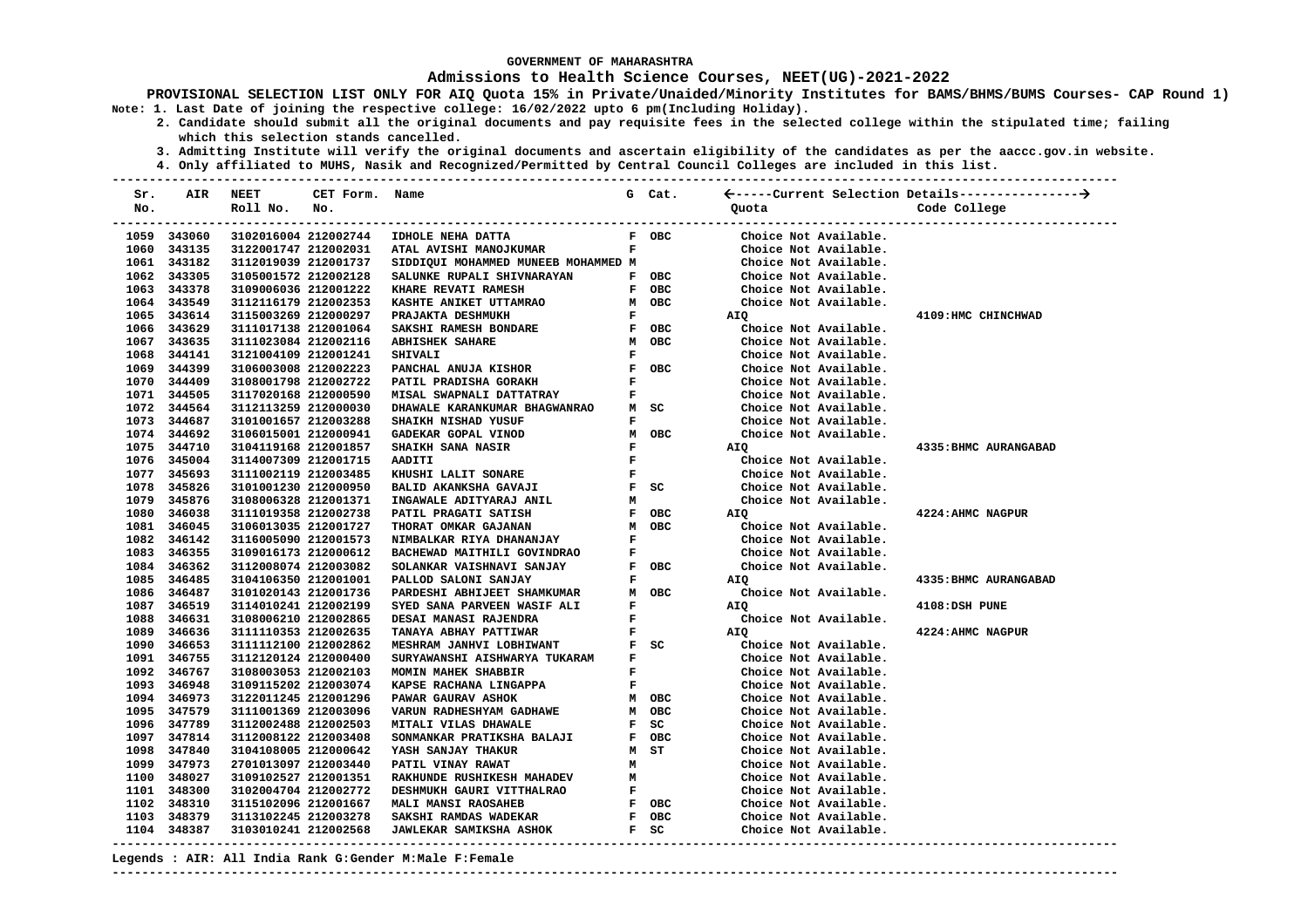### **Admissions to Health Science Courses, NEET(UG)-2021-2022**

**PROVISIONAL SELECTION LIST ONLY FOR AIQ Quota 15% in Private/Unaided/Minority Institutes for BAMS/BHMS/BUMS Courses- CAP Round 1) Note: 1. Last Date of joining the respective college: 16/02/2022 upto 6 pm(Including Holiday).**

 **2. Candidate should submit all the original documents and pay requisite fees in the selected college within the stipulated time; failing which this selection stands cancelled.**

 **3. Admitting Institute will verify the original documents and ascertain eligibility of the candidates as per the aaccc.gov.in website.**

 **4. Only affiliated to MUHS, Nasik and Recognized/Permitted by Central Council Colleges are included in this list.**

| Sr.<br>No. |             | AIR NEET<br>Roll No. | CET Form. Name<br>No. |                                                                                                                                                                                                                                                                                                                                                                                                                                                     |              | G Cat. | Quota                 | Code College                 |
|------------|-------------|----------------------|-----------------------|-----------------------------------------------------------------------------------------------------------------------------------------------------------------------------------------------------------------------------------------------------------------------------------------------------------------------------------------------------------------------------------------------------------------------------------------------------|--------------|--------|-----------------------|------------------------------|
|            | 1105 348545 | 3104113048 212001870 |                       | <b>TAMBEKAR YASHWANT VIJAY</b>                                                                                                                                                                                                                                                                                                                                                                                                                      |              | M OBC  | Choice Not Available. |                              |
|            | 1106 348735 | 3114004008 212002318 |                       | PATIL SAHIL SUSHIL M OBC<br>SHENDGE PRITEE PRADEEP F OBC<br>SWAMI SURUCHI RAMESH F SC<br>NAGPURE RIDDHI MADHUSUDAN F OBC                                                                                                                                                                                                                                                                                                                            |              |        | Choice Not Available. |                              |
|            | 1107 348848 | 3101008319 212002541 |                       |                                                                                                                                                                                                                                                                                                                                                                                                                                                     |              |        | Choice Not Available. |                              |
|            | 1108 348864 | 3112011076 212001865 |                       |                                                                                                                                                                                                                                                                                                                                                                                                                                                     |              |        | Choice Not Available. |                              |
|            | 1109 349444 | 3111020351 212000454 |                       |                                                                                                                                                                                                                                                                                                                                                                                                                                                     |              |        | Choice Not Available. |                              |
|            | 1110 349478 | 3108006579 212001583 |                       |                                                                                                                                                                                                                                                                                                                                                                                                                                                     |              |        | Choice Not Available. |                              |
|            | 1111 349485 | 3112012126 212001755 |                       |                                                                                                                                                                                                                                                                                                                                                                                                                                                     |              |        | Choice Not Available. |                              |
|            | 1112 349856 | 3112006025 212002425 |                       |                                                                                                                                                                                                                                                                                                                                                                                                                                                     |              |        | Choice Not Available. |                              |
|            | 1113 350123 | 3109006055 212002972 |                       | NAGPURE RIDDHI MADHUSUDAN $\begin{array}{lllllllllllll} & \multicolumn{3}{l}{{\small \textbf{M}}}\text{NAGFURE RIDDH} & \multicolumn{3}{l}{{\small \textbf{M}}}\text{NCGIEKAR SANIKA AVINASH} & \multicolumn{3}{l}{{\small \textbf{F}}} & \multicolumn{3}{l}{{\small \textbf{S}C}}\\ \text{PUND PRAVIN SAHEBRAO} & \multicolumn{3}{l}{{\small \textbf{M}}}& \multicolumn{3}{l}{{\small \textbf{D}}}\text{B} & \multicolumn{3}{l}{{\small \textbf{S$ |              |        | Choice Not Available. |                              |
|            | 1114 350166 | 3104014111 212000727 |                       |                                                                                                                                                                                                                                                                                                                                                                                                                                                     |              |        | Choice Not Available. |                              |
|            | 1115 350220 | 3112007201 212001904 |                       |                                                                                                                                                                                                                                                                                                                                                                                                                                                     |              |        | Choice Not Available. |                              |
|            | 1116 350286 | 3114006475 212000295 |                       |                                                                                                                                                                                                                                                                                                                                                                                                                                                     |              |        | Choice Not Available. |                              |
|            | 1117 350473 | 3111106057 212001988 |                       |                                                                                                                                                                                                                                                                                                                                                                                                                                                     |              |        | Choice Not Available. |                              |
|            | 1118 350825 | 3106001385 212003126 |                       |                                                                                                                                                                                                                                                                                                                                                                                                                                                     |              |        | AIQ                   | 4108:DSH PUNE                |
|            | 1119 351065 | 3102005534 212001981 |                       |                                                                                                                                                                                                                                                                                                                                                                                                                                                     |              |        | Choice Not Available. |                              |
|            | 1120 351117 | 3112104305 212001390 |                       |                                                                                                                                                                                                                                                                                                                                                                                                                                                     |              |        | Choice Not Available. |                              |
|            | 1121 351264 | 3119006300 212002677 |                       |                                                                                                                                                                                                                                                                                                                                                                                                                                                     |              |        | Choice Not Available. |                              |
|            | 1122 351435 | 3112027173 212001224 |                       | BHAGWAI DIGNINI SHANKAR FRANCH THAKUR SARVESH SUHAS M<br>THAKUR SARVESH SUHAS M<br>AYUSHI PATIL FRANCH SANJANA DATTATRAY FRANCH SANJANA DATTATRAY FRANCH SANJANA DATTATRAY FRANCH RAMBLE THE ANURADHA BALAJI FRANCH SANDIPRAMENT FRA                                                                                                                                                                                                                |              |        | Choice Not Available. |                              |
|            | 1123 351651 | 3117022101 212002021 |                       |                                                                                                                                                                                                                                                                                                                                                                                                                                                     |              |        | Choice Not Available. |                              |
|            | 1124 351686 | 3113011232 212002489 |                       |                                                                                                                                                                                                                                                                                                                                                                                                                                                     |              |        | Choice Not Available. |                              |
|            | 1125 351724 | 3116008330 212003499 |                       | PRACHI PATIL                                                                                                                                                                                                                                                                                                                                                                                                                                        | $\mathbf{F}$ |        | Choice Not Available. |                              |
|            | 1126 352095 | 3110114209 212001398 |                       | MAKANDAR ZOHEB ABDUL AZIZ                                                                                                                                                                                                                                                                                                                                                                                                                           | м            |        | AIQ                   | 4105: CHKH ALIBAG            |
|            | 1127 352183 | 3111017249 212001863 |                       | NAGARARE MAYURI SUDHAKAR                                                                                                                                                                                                                                                                                                                                                                                                                            |              | F SC   | Choice Not Available. |                              |
|            | 1128 352230 | 3110107215 212002680 |                       | SHELKE JAGRUTI JANARDHAN                                                                                                                                                                                                                                                                                                                                                                                                                            |              | F OBC  | Choice Not Available. |                              |
|            | 1129 352614 | 3112009051 212003136 |                       | SHINDE SARVESH VISHWANATH                                                                                                                                                                                                                                                                                                                                                                                                                           |              | M SC   | Choice Not Available. |                              |
|            | 1130 352687 | 3118020121 212002834 |                       | AGIVALE SIDDHESH SHIVAJI                                                                                                                                                                                                                                                                                                                                                                                                                            |              | M OBC  | Choice Not Available. |                              |
|            | 1131 352943 | 3105001335 212002845 |                       | JAYBHAY SACHIN SANTOSH                                                                                                                                                                                                                                                                                                                                                                                                                              |              | M OBC  | AIQ                   | 4109:HMC CHINCHWAD           |
|            | 1132 353182 | 3112012029 212003165 |                       | KADAM SHRIKANT DEVANAND                                                                                                                                                                                                                                                                                                                                                                                                                             | M            |        | Choice Not Available. |                              |
|            | 1133 353262 | 3109009292 212001407 |                       | KULKARNI SAKSHI VIKAS                                                                                                                                                                                                                                                                                                                                                                                                                               | $\mathbf{F}$ |        | Choice Not Available. |                              |
|            | 1134 353299 | 3108004729 212001455 |                       | MAGDUM SAURBH SURESH                                                                                                                                                                                                                                                                                                                                                                                                                                | M            |        | Choice Not Available. |                              |
|            | 1135 353310 | 3102021064 212002985 |                       |                                                                                                                                                                                                                                                                                                                                                                                                                                                     |              |        | Choice Not Available. |                              |
|            | 1136 353330 | 3112034234 212003398 |                       |                                                                                                                                                                                                                                                                                                                                                                                                                                                     |              |        | Choice Not Available. |                              |
|            | 1137 353579 | 3104120097 212001747 |                       |                                                                                                                                                                                                                                                                                                                                                                                                                                                     |              |        | Choice Not Available. |                              |
|            | 1138 353731 | 3109102569 212003150 |                       |                                                                                                                                                                                                                                                                                                                                                                                                                                                     |              |        | Choice Not Available. |                              |
|            | 1139 354040 | 3111106285 212000098 |                       |                                                                                                                                                                                                                                                                                                                                                                                                                                                     |              |        | Choice Not Available. |                              |
|            | 1140 354210 | 3109004064 212002417 |                       |                                                                                                                                                                                                                                                                                                                                                                                                                                                     |              |        | Choice Not Available. |                              |
|            | 1141 354249 | 3111116216 212001416 |                       | GUPTA SHRUTI BANSILAL<br>$F$ $SC$                                                                                                                                                                                                                                                                                                                                                                                                                   |              |        | Choice Not Available. |                              |
|            | 1142 354326 | 3101004329 212002905 |                       | SASANE SAYALI VISHWAS                                                                                                                                                                                                                                                                                                                                                                                                                               |              |        | Choice Not Available. |                              |
|            | 1143 354503 | 3112026072 212001800 |                       | DESHMUKH SADANAND BHUJANGRAO                                                                                                                                                                                                                                                                                                                                                                                                                        | м            |        | Choice Not Available. |                              |
|            | 1144 354789 | 3110118090 212001493 |                       | ANSARI MOHD KAIF                                                                                                                                                                                                                                                                                                                                                                                                                                    | M            |        | Choice Not Available. |                              |
|            | 1145 354945 | 3112101171 212000476 |                       | PATIL SHIVANI NAGNATHRAO                                                                                                                                                                                                                                                                                                                                                                                                                            | $\mathbf{F}$ |        | Choice Not Available. |                              |
|            | 1146 354980 | 3112115144 212003216 |                       | WANKHADE SHASHANK PARMANAND                                                                                                                                                                                                                                                                                                                                                                                                                         |              | M OBC  | Choice Not Available. |                              |
|            | 1147 355016 | 3102012042 212000243 |                       |                                                                                                                                                                                                                                                                                                                                                                                                                                                     |              |        | Choice Not Available. |                              |
|            | 1148 355024 | 3117013046 212003467 |                       |                                                                                                                                                                                                                                                                                                                                                                                                                                                     |              |        | Choice Not Available. |                              |
|            | 1149 355544 | 3104021233 212002366 |                       |                                                                                                                                                                                                                                                                                                                                                                                                                                                     |              |        | AIQ                   | 4147:DR U. PATIL HMC JALGAON |
|            | 1150 355608 | 3112006304 212002830 |                       |                                                                                                                                                                                                                                                                                                                                                                                                                                                     |              |        | Choice Not Available. |                              |
|            |             |                      |                       |                                                                                                                                                                                                                                                                                                                                                                                                                                                     |              |        |                       |                              |

#### **Legends : AIR: All India Rank G:Gender M:Male F:Female**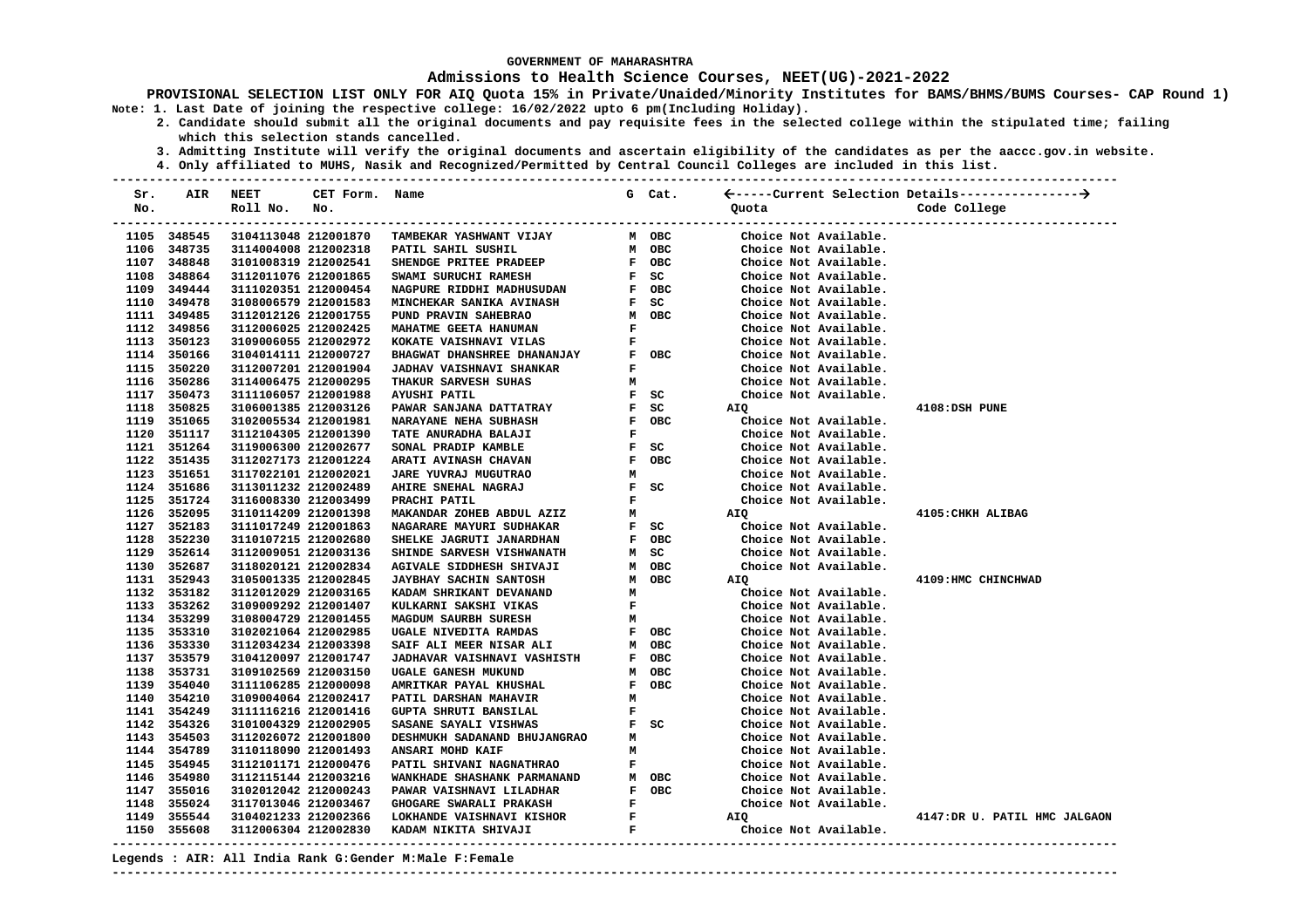### **Admissions to Health Science Courses, NEET(UG)-2021-2022**

**PROVISIONAL SELECTION LIST ONLY FOR AIQ Quota 15% in Private/Unaided/Minority Institutes for BAMS/BHMS/BUMS Courses- CAP Round 1) Note: 1. Last Date of joining the respective college: 16/02/2022 upto 6 pm(Including Holiday).**

 **2. Candidate should submit all the original documents and pay requisite fees in the selected college within the stipulated time; failing which this selection stands cancelled.**

 **3. Admitting Institute will verify the original documents and ascertain eligibility of the candidates as per the aaccc.gov.in website. 4. Only affiliated to MUHS, Nasik and Recognized/Permitted by Central Council Colleges are included in this list.**

| Sr. |                            | AIR NEET                                     | CET Form. Name |                                                  |              | G Cat.       |                                                |                                 |
|-----|----------------------------|----------------------------------------------|----------------|--------------------------------------------------|--------------|--------------|------------------------------------------------|---------------------------------|
| No. |                            | Roll No. No.                                 |                |                                                  |              |              | Quota                                          | Code College                    |
|     | 1151 355726                | 3122012083 212001627                         |                | KOLHE DEVIKA MANOJKUMAR                          | $\mathbf F$  |              | Choice Not Available.                          |                                 |
|     | 1152 355991                | 3103010029 212002422                         |                | TELMORE ASMI RAJESH                              |              | $F$ SC       | Choice Not Available.                          |                                 |
|     | 1153 356316                | 3111103333 212000484                         |                | ARYA SHYAM NAGARKAR                              |              | M SC         | Choice Not Available.                          |                                 |
|     | 1154 356608                | 3107008028 212002753                         |                | CHIMANKAR PRANAV NARAYAN                         |              | M SC         | Choice Not Available.                          |                                 |
|     | 1155 356792                | 3102001686 212000680                         |                | PANDEY ANJALI MAHENDRA                           | $\mathbf{F}$ |              | Choice Not Available.                          |                                 |
|     | 1156 356797                | 3117003387 212000220                         |                | SWARAJ VASANT SAPTALE                            |              | M SC         | Choice Not Available.                          |                                 |
|     | 1157 357142                | 3106009196 212002051                         |                | MHASKE CHETAN ACHYUTRAO                          |              | M OBC        | Choice Not Available.                          |                                 |
|     | 1158 357224                | 3117010268 212001317                         |                | INAMDAR RASHMI CHANGEJKHAN                       |              | F OBC        | Choice Not Available.                          |                                 |
|     | 1159 357227                | 3115024324 212002359                         |                | SHINDE BHAGYASHRI KRUSHNA                        |              | F OBC        | Choice Not Available.                          |                                 |
|     | 1160 357230                | 3115012272 212002155                         |                | KARANI RASHMI JAWAHAR                            | $\mathbf F$  |              | Choice Not Available.                          |                                 |
|     | 1161 357377                | 3114002508 212002368                         |                | SHAIKH ADIBA LUKMAN                              | $\mathbf{F}$ |              | Choice Not Available.                          |                                 |
|     | 1162 357431                | 3112011326 212001655                         |                | POUL MUKTA SHIVAJI                               | $\mathbf{F}$ |              | AIQ                                            | 4334: FOSTER AURANGABAD         |
|     | 1163 357740                | 3109107294 212003308                         |                | LONDHE KOUSTUBH DINANATH                         | M            |              | Choice Not Available.                          |                                 |
|     | 1164 357882                | 3101010202 212002382                         |                | JADHAV ROHIT BHAURAO                             |              | M OBC        | Choice Not Available.                          |                                 |
|     | 1165 357895                | 3114002243 212003419                         |                | JOSHI SHARVARI MANOJ                             | F            |              | Choice Not Available.                          |                                 |
|     | 1166 358091                | 3102008074 212003001                         |                | SHAIKH IFHAM MALIK ABDUL AQUEEL M                |              |              | Choice Not Available.                          |                                 |
|     | 1167 358214                | 3109110112 212002165                         |                | TUTAKE FARIDA KASIM                              | $\mathbf{F}$ |              | AIQ                                            | 4118: AHMC SAVEDI RD AHMEDNAGAR |
|     | 1168 358295                | 3104111271 212002718                         |                | NAKSHATRA DHAVALE                                | $\mathbf{F}$ |              | Choice Not Available.                          |                                 |
|     | 1169 358374                | 3111114239 212001735                         |                | <b>GOTE DIPALI ASHOK</b>                         |              | $F$ SC       | Choice Not Available.                          |                                 |
|     | 1170 358501                | 3110001835 212001444                         |                | TALAT AYESHA ERAM MOHD MUSAB                     | F            |              | Choice Not Available.                          |                                 |
|     | 1171 358552                | 3117019170 212001621                         |                | MANE VYANKATESH RAJKUMAR                         |              | M OBC        | Choice Not Available.                          |                                 |
|     | 1172 358561                | 3103010276 212002860                         |                | MORE PRACHI CHANDANRAO                           |              | F OBC        | Choice Not Available.                          |                                 |
|     | 1173 358786                | 3117012273 212002792                         |                | POTABATTI GEETA SHRIHARI                         |              | F OBC        | AIQ                                            | 4117: GNR HMC SOLAPUR           |
|     | 1174 359252                | 3112010208 212000463                         |                | UMATE SNEHAL SHRIRAM                             | F            |              | Choice Not Available.                          |                                 |
|     | 1175 359262                | 3117010246 212002169                         |                | GAIKWAD AKANKSHA DATTATRAYA                      | $\mathbf{F}$ |              | Choice Not Available.                          |                                 |
|     | 1176 359409                | 3111030067 212001046                         |                | MAHAKULKAR PRAJAKTA NARENDRA                     |              | F OBC        | Choice Not Available.                          |                                 |
|     | 1177 359475                | 3116008092 212001684                         |                | WAYAL ANUSHKA SAKHARAM                           |              | F ST         | Choice Not Available.                          |                                 |
|     | 1178 359875<br>1179 360225 | 3112014205 212002066                         |                | BAJGIRE OMKAR HANMANTRAO                         | м            | M OBC        | Choice Not Available.                          |                                 |
|     |                            | 3115007406 212000212                         |                | FAKHRUDDIN HASAN RAZA                            |              |              | Choice Not Available.                          |                                 |
|     | 1180 360269                | 3108004685 212001965                         |                | DHANAWADE ARATI BALASO                           |              | $F$ SC       | Choice Not Available.                          |                                 |
|     | 1181 360296<br>1182 360340 | 3112104041 212001920<br>3103002151 212002801 |                | KAMBLE PRASHANT PANDHARI<br><b>RUTIKA TAYADE</b> |              | M SC<br>F SC | Choice Not Available.<br>Choice Not Available. |                                 |
|     | 1183 360632                | 3103009118 212001419                         |                | RUMAISA AEMAN MUJAHID SIDDIQUI                   | $\mathbf F$  |              | AIQ                                            | 4230:THMC AMARAVATI             |
|     | 1184 360681                | 3104120015 212002537                         |                | SAKSHI RAMESH PAWAR                              | F            |              | <b>AIQ</b>                                     | 4109: HMC CHINCHWAD             |
|     | 1185 360766                | 3110005152 212001440                         |                | <b>SONAM</b>                                     |              | $F$ SC       | Choice Not Available.                          |                                 |
|     | 1186 360800                | 3113003487 212002737                         |                | SHEWALE CHETANA TATYASAHEB                       |              | F OBC        | Choice Not Available.                          |                                 |
|     | 1187 360959                | 3111019222 212003039                         |                | RAHANGDALE HIMANITAI LAXMAN                      |              | F OBC        | Choice Not Available.                          |                                 |
|     | 1188 361122                | 3109118195 212002117                         |                | CHAVAN ADITYA APPASAHEB                          | м            |              | Choice Not Available.                          |                                 |
|     | 1189 361203                | 3111005298 212002828                         |                | SHREYA ZODAPE                                    |              | $F$ SC       | Choice Not Available.                          |                                 |
|     | 1190 361314                | 3112104012 212000160                         |                | MANSURIYA OM ASHWIN                              | M            |              | Choice Not Available.                          |                                 |
|     | 1191 361328                | 3104120178 212000706                         |                | KOTHARI VANSHIKA AMIT                            | $\mathbf{F}$ |              | Choice Not Available.                          |                                 |
|     | 1192 361395                | 3112101081 212002209                         |                | TAWHEED AHMAD                                    | м            |              | Choice Not Available.                          |                                 |
|     | 1193 361560                | 3109116082 212000359                         |                | SURYAWANSHI ASHWINI INDRAJIT                     |              | F OBC        | Choice Not Available.                          |                                 |
|     | 1194 361604                | 3118006191 212000322                         |                | KALUDI MOHAMMED AZEEM                            | M            |              | AIQ                                            | 4118:AHMC SAVEDI RD AHMEDNAGAR  |
|     | 1195 362036                | 3112018157 212002478                         |                | GAIKWAD ADITYA MAROTIRAO                         |              | M SC         | Choice Not Available.                          |                                 |
|     | 1196 362196                | 3112010165 212000580                         |                | <b>JADHAV PRAVIN RAOSAHEB</b>                    |              | M OBC        | Choice Not Available.                          |                                 |
|     |                            |                                              |                |                                                  |              |              |                                                |                                 |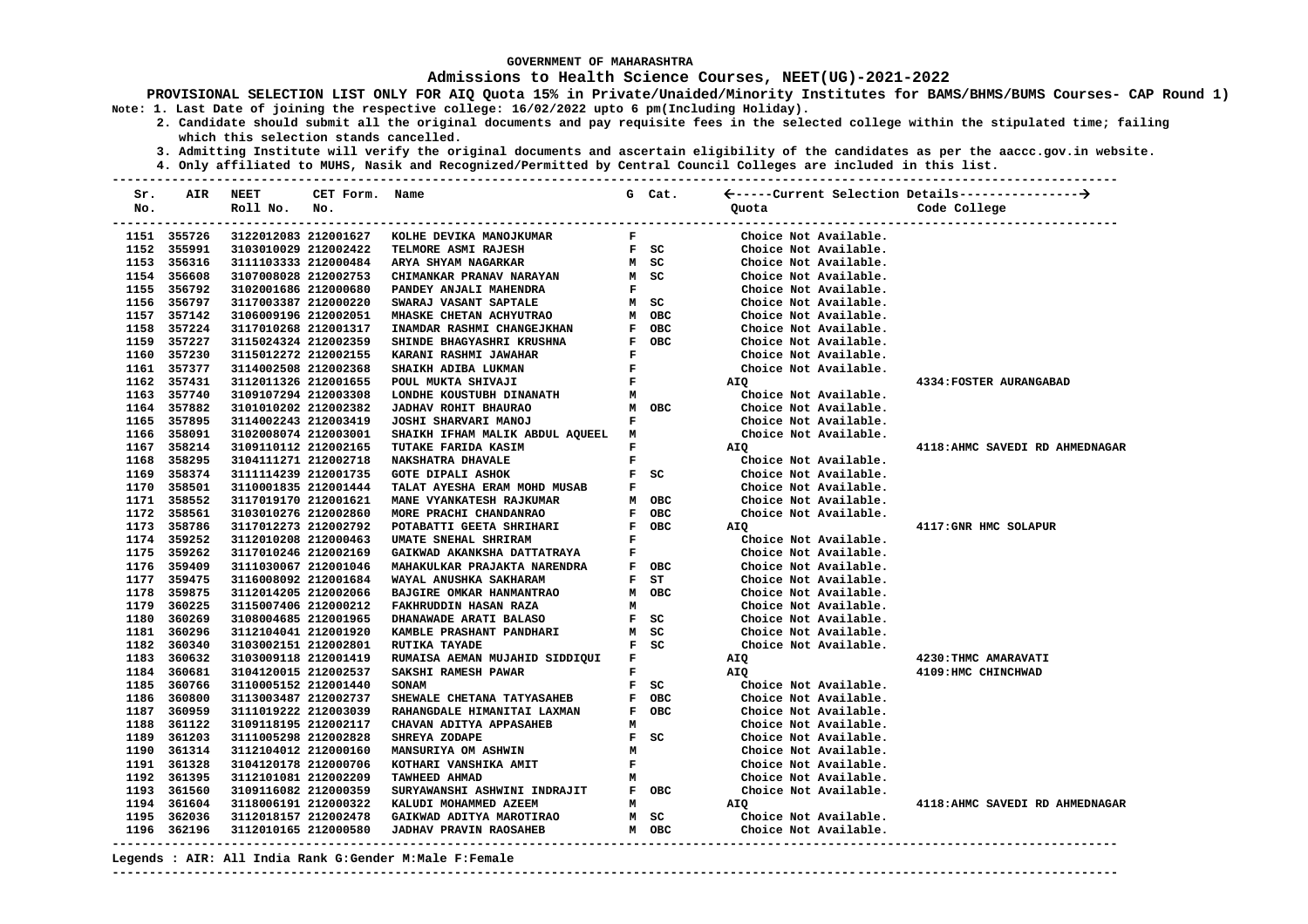#### **Admissions to Health Science Courses, NEET(UG)-2021-2022**

**PROVISIONAL SELECTION LIST ONLY FOR AIQ Quota 15% in Private/Unaided/Minority Institutes for BAMS/BHMS/BUMS Courses- CAP Round 1) Note: 1. Last Date of joining the respective college: 16/02/2022 upto 6 pm(Including Holiday).**

 **2. Candidate should submit all the original documents and pay requisite fees in the selected college within the stipulated time; failing which this selection stands cancelled.**

 **3. Admitting Institute will verify the original documents and ascertain eligibility of the candidates as per the aaccc.gov.in website.**

 **4. Only affiliated to MUHS, Nasik and Recognized/Permitted by Central Council Colleges are included in this list.**

**--------------------------------------------------------------------------------------------------------------------------------------- Sr. AIR NEET CET Form. Name G Cat. -----Current Selection Details---------------- No. Roll No. No. Quota Code College --------------------------------------------------------------------------------------------------------------------------------------- --------------------------------------------------------------------------------------------------------------------------------------- 1197 362215 3116002070 212001731 PAWAR ADITI SANTOSH F OBC AIO 1198 362335 3122001062 212002509 JADHAV SNEHAL SURESH F OBC Choice Not Available.**  1199 362361 3109107328 212000533  **1200 362639 3112103054 212002034 SUMAYYA SADAF AJAZ KHAN F AIQ 5106:IQRA UMC JALGAON 1201 362763 3119013003 212000664 CHAVAN SHIVANI SHANKAR F Choice Not Available. 1202 362803 3112112251 212001379 PADOLE DHANASHREE BAPURAO F AIQ 4336:SMPKHMC NANDED 1203 363646 3112011052 212000045 INGOLE MOHINI ASHOK F SC AIQ 4230:THMC AMARAVATI 1204 363648 3117008134 212000713 SHIVSHARAN AKANKSHA PANDURANG F SC Choice Not Available. 1205 363968 3112109230 212001683 KADAM PRACHI DIGAMBAR F Choice Not Available. 1206 364073 3117014115 212000288 GAVALI NISARGA SANTOSH F SC Choice Not Available. 1207 364182 3111011378 212001869 KADAM ASAWARI SANJAY F AIQ 4109:HMC CHINCHWAD 1208 364219 3115029178 212001620 BHASKAR PRATIKSHA RAMESH F OBC Choice Not Available. 1209 364485 3103002337 212003368 CHIDE JAYANT BHASKAR M OBC Choice Not Available. 1210 364488 3113010089 212002538 SONAR SHRADDHA DHANANJAY F OBC Choice Not Available.**  1211 365011 3109116007 212000653  **1212 365047 3101007190 212002674 GHULE SAKSHI RADHAKISAN F Choice Not Available. 1213 365096 3110115159 212002149 KIRTI F SC Choice Not Available.**  1214 365300 3107010234 212003405  **1215 365516 3102018241 212001905 SAHEJWANI NIKHIL MAHESH M Choice Not Available.**  PURANIK SHUBHAM RAJESH<br>TUPE RUTWIK SUNIL  **1217 365826 3105021027 212000881 TUPE RUTWIK SUNIL M Choice Not Available. 1218 365862 3102005538 212002757 BAGATE PRATIKSHA PRAKASH F SC Choice Not Available.**  1219 366002 3117020720 212002319 PALANGE ATHARVA KISHOR M SC Choice Not Available.<br>1220 366021 3119012153 212001414 KHADE NIKITA NIVRUTTI M F OBC Choice Not Available. 1220 366021 3119012153 212001414  **1221 366084 3111112187 212000724 KUMBHARE AHINSA MANOHAR F SC Choice Not Available. 1222 366232 3102001535 212001938 BURUKALE PRAJWAL ASHOK M OBC Choice Not Available. 1223 366736 3114013174 212001619 SAYALI SANTOSH WADKAR F OBC Choice Not Available.**  1224 366803 3105010237 212002059  **1225 366955 3112034064 212003447 KENDRE ABHISHEK WAMANRAO M OBC Choice Not Available. 1226 367452 3115022086 212000708 KULKARNI SHEETAL GOVIND F Choice Not Available. 1227 367932 3102015189 212000811 MOHD FAIZAL SK RAUF M OBC AIQ 4105:CHKH ALIBAG 1228 367977 3111106575 212000286 SHEIKH SHIFA F Choice Not Available. 1229 368071 3104007195 212003452 KATKAR BHARGAVI VIJAYKUMAR F SC Choice Not Available. 1230 368121 3104003631 212002200 VISHWAJEET KHEDKAR M Choice Not Available. KOLHE DHANASHRI HARIHAR 1232 368204 1701005104 212001590 SHRUTI SHRIVASTAVA F Choice Not Available. 1233 368252 3104009143 212003014 BHANDARE AARTI SUDAM F OBC Choice Not Available. 1234 368367 3117007128 212000063 SALUNKE SANDHYA NAMDEV F OBC Choice Not Available. 1235 368481 3105019036 212002940 JADHAV VIJAY KANHU M OBC AIQ 4334:FOSTER AURANGABAD 1236 368880 3119010005 212002887 BHOSALE ASMITA NANASO F SC Choice Not Available. 1237 368983 2802005041 212001507 ANIL GORAKHANATH KADAM M OBC AIQ 4142:DHANWANTARI HC NASIK**  1238 369266 3111009050 212000305  **1239 369495 3111001773 212002683 THAWARE TEJASWINI BHIMRAO F SC Choice Not Available. 1240 369620 3106003171 212002360 HINGE SEJAL NARESH F OBC Choice Not Available. 1241 369858 3115013223 212002534 DOLAS PRIYANKA SUBHASH F ST Choice Not Available. 1242 370038 3117015104 212000908 PRANALI SHANKAR BAGAL F Choice Not Available.** 

#### **Legends : AIR: All India Rank G:Gender M:Male F:Female**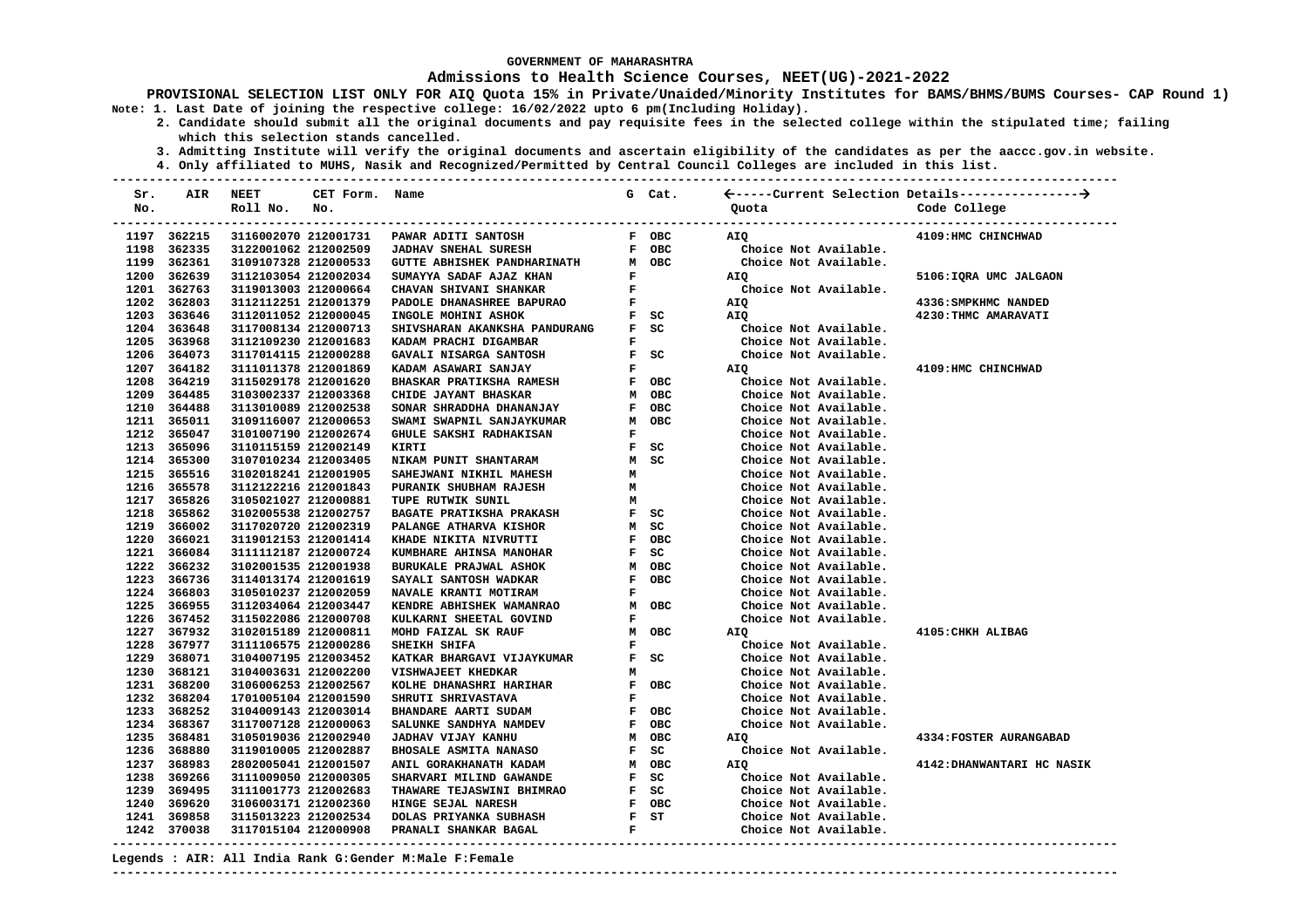#### **Admissions to Health Science Courses, NEET(UG)-2021-2022**

**PROVISIONAL SELECTION LIST ONLY FOR AIQ Quota 15% in Private/Unaided/Minority Institutes for BAMS/BHMS/BUMS Courses- CAP Round 1) Note: 1. Last Date of joining the respective college: 16/02/2022 upto 6 pm(Including Holiday).**

 **2. Candidate should submit all the original documents and pay requisite fees in the selected college within the stipulated time; failing which this selection stands cancelled.**

 **3. Admitting Institute will verify the original documents and ascertain eligibility of the candidates as per the aaccc.gov.in website.**

 **4. Only affiliated to MUHS, Nasik and Recognized/Permitted by Central Council Colleges are included in this list.**

**--------------------------------------------------------------------------------------------------------------------------------------- Sr. AIR NEET CET Form. Name G Cat. -----Current Selection Details---------------- No. Roll No. No. Quota Code College --------------------------------------------------------------------------------------------------------------------------------------- --------------------------------------------------------------------------------------------------------------------------------------- 1243 370295 3104116197 212000646 LAGAD SAMIKSHA KHANDU F AIQ 4334:FOSTER AURANGABAD 1244 370451 3112009100 212000915 KALYANKASTURE AMARNATH PANDIT M OBC Choice Not Available. 1245 370513 3104005328 212002872 ALIYA FEROZ SHAIKH F AIQ 4334:FOSTER AURANGABAD 1246 370572 3112034020 212003388 THORAT VIKAS SHAMSUNDAR M SC Choice Not Available. 1247 370578 3109001888 212003059 KADAM SNEHAL GANESH F Choice Not Available. 1248 370585 3107002073 212003117 DHUNDALE KHUSHI BABURAO F OBC Choice Not Available. 1249 370598 3109010165 212000636 NAKHATE AMISHA DAJIBA F Choice Not Available. 1250 370777 3111121081 212002364 PRANAY PRAKASH AWASARE M SC Choice Not Available.**  1251 370830 3105019097 212002306  **1252 370980 3104006471 212002631 KULKARNI DISHA DNYANESH F AIQ 4109:HMC CHINCHWAD 1253 371092 3111020116 212002295 MRUNAL YUWRAJ HUKARE F OBC Choice Not Available. 1254 371407 3111120263 212001289 SORTE KRUTADHNYA NARESH F SC Choice Not Available. 1255 371431 3110013268 212000510 HUSSAIN SHIFA AFAQUE F Choice Not Available. 1256 371510 3102002145 212003263 REVATI PATIL F OBC Choice Not Available. 1257 371518 3113110268 212001088 CHAVAN MRUNMAYEE SACHIN F Choice Not Available. 1258 371526 3112104408 212003468 MARKANI TOHID M Choice Not Available.**  1259 372417 3108003232 212001329 BHISE KRANTIVIR RAMESH M OBC Choice Not Available.<br>1260 372616 3105018284 212002829 CHOURE SUYASH MADHUKAR M OBC Choice Not Available. 1260 372616 3105018284 212002829  **1261 373050 3109106231 212001536 ZARE PRATIKSHA SHRIKRISHNA F AIQ 4109:HMC CHINCHWAD**  SHINDE CHAITANYA SHIVAJI  **1263 373348 3108004480 212002822 CHAVAN SHRADHA HANMANTARAO F Choice Not Available. 1264 373387 3112014286 212000028 WADIKAR APURVA DINKAR F Choice Not Available. 1265 373439 3108002511 212000386 JADHAV RUGWEDA SANJAY F Choice Not Available. 1266 373513 3109001173 212000005 GARJE AMOL JAGANNATH M OBC Choice Not Available. 1267 373524 3103002048 212000956 ADEEBA SAROSH FIROZ KHAN F AIQ 4230:THMC AMARAVATI 1268 373899 3108005776 212003005 PATIL RUTUJA SANJAY F Choice Not Available. 1269 374085 3109108015 212001100 THAKUR RENUKA SHIVAJISINGH F OBC Choice Not Available. 1270 374680 3118029014 212001805 SWAR ARYA VASUDEO F OBC AIQ 4105:CHKH ALIBAG 1271 375001 3118010323 212001208 WARGHADE RUTUJA NARESH F OBC Choice Not Available. 1272 375155 3110023148 212002311 ANSARI RUKSAR PARVEEN F OBC AIQ 4105:CHKH ALIBAG 1273 375245 3101003214 212001638 LOLAGE GAYATRI PRAVIN F OBC AIQ 4122:KBA HMC CHANDWAD 1274 375328 3112103378 212002518 POLE BHUSHAN SUBHASHRAO M OBC Choice Not Available. 1275 375541 3112116058 212000925 KANTHALE GOVIND ATMARAM M OBC Choice Not Available. 1276 375616 3110015307 212000578 JADHAV PUNAM DHANANJAY F OBC Choice Not Available. 1277 375663 3113104222 212003019 BORSE PRATHAMESH RAM M OBC Choice Not Available. 1278 375685 3113001639 212001008 SAYYED NAMISH TARIQ F Choice Not Available. 1279 375912 3109114171 212002205 GORE SAKSHI SUDHAKAR F OBC Choice Not Available. 1280 376282 3119005187 212001300 GANGADHARE ANURADHA VIJAY F OBC AIQ 4112:SJPES KOLHAPUR 1281 377085 3122002421 212001833 MAMTA RAJENDRA PANCHARIYA F Choice Not Available. 1282 377240 3104003659 212001973 KATHOTE ANKITA HIRALAL F SC Choice Not Available. 1283 377511 3112002325 212000437 DEWALE SANDHYARANI DATTATRAY F SC Choice Not Available. 1284 377628 3111008597 212001696 CHARLIKAR KHUSHBU HARIDAS F OBC Choice Not Available. 1285 377770 3106005281 212002219 GAWANDE SHRUTI GAJANAN F OBC Choice Not Available. 1286 378098 3118008303 212003418 PATHARE VINIT SANDEEP M SC Choice Not Available. 1287 378595 3111002456 212002934 NAWAZISH F KHAN M Choice Not Available. 1288 378802 3111001846 212003266 AKSHAY ROHIDAS RATHOD M AIQ 4105:CHKH ALIBAG** 

#### **Legends : AIR: All India Rank G:Gender M:Male F:Female**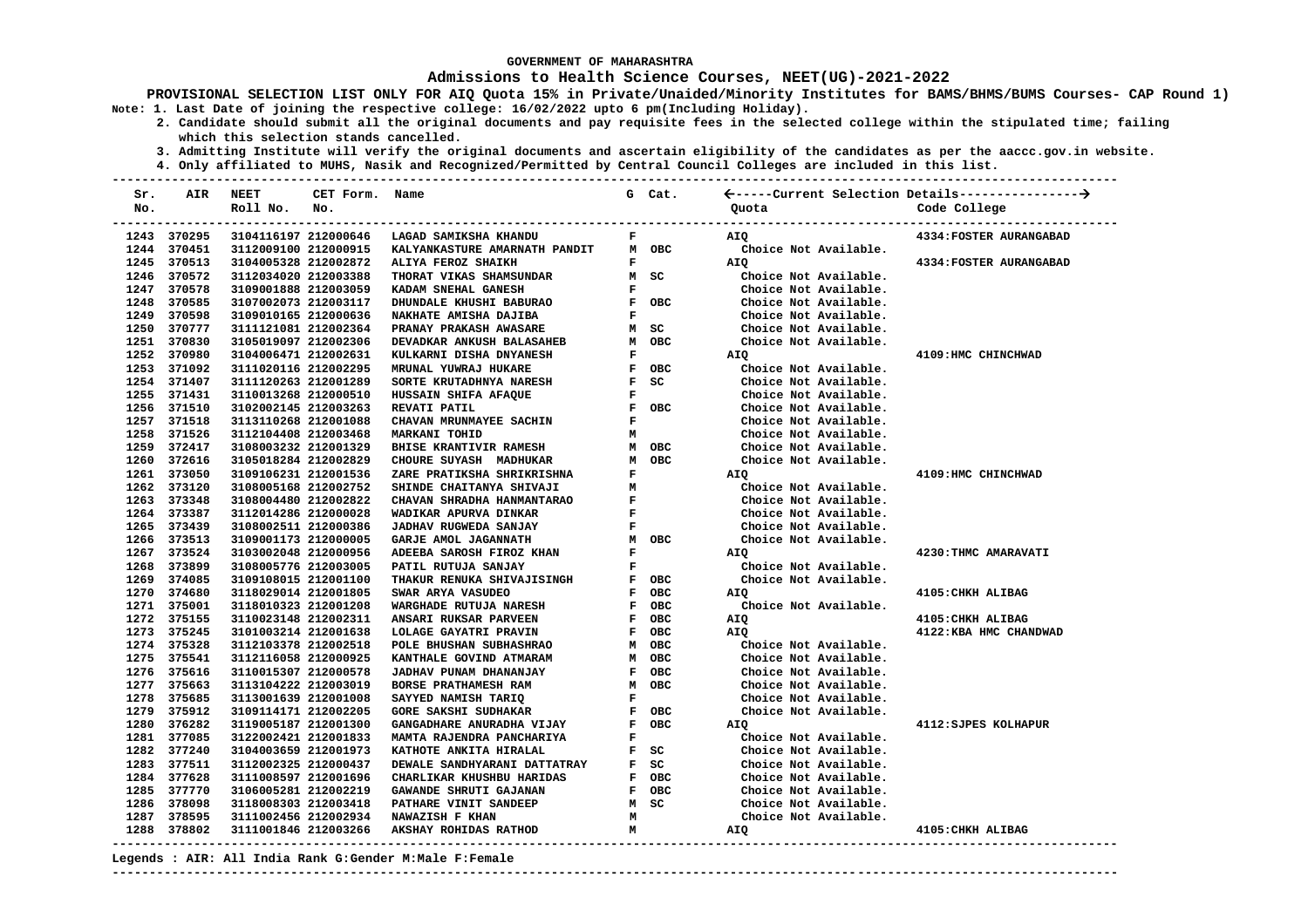### **Admissions to Health Science Courses, NEET(UG)-2021-2022**

**PROVISIONAL SELECTION LIST ONLY FOR AIQ Quota 15% in Private/Unaided/Minority Institutes for BAMS/BHMS/BUMS Courses- CAP Round 1) Note: 1. Last Date of joining the respective college: 16/02/2022 upto 6 pm(Including Holiday).**

 **2. Candidate should submit all the original documents and pay requisite fees in the selected college within the stipulated time; failing which this selection stands cancelled.**

 **3. Admitting Institute will verify the original documents and ascertain eligibility of the candidates as per the aaccc.gov.in website. 4. Only affiliated to MUHS, Nasik and Recognized/Permitted by Central Council Colleges are included in this list.**

| Sr. | AIR         | <b>NEET</b>                              | CET Form. Name |                                                         |              | G Cat.                        |                       |                                                    |
|-----|-------------|------------------------------------------|----------------|---------------------------------------------------------|--------------|-------------------------------|-----------------------|----------------------------------------------------|
| No. |             | Roll No.<br>---------------------------- | No.            |                                                         |              |                               | Quota                 | Code College<br>---------------------------------- |
|     | 1289 378811 | 3104004477 212003203                     |                | <b>UBARHANDE VIVEK VILAS</b>                            |              | м овс                         | Choice Not Available. |                                                    |
|     | 1290 378822 | 3112107049 212001095                     |                | <b>JAISWAL RAJESH PARMESHWAR</b>                        |              | M OBC                         | Choice Not Available. |                                                    |
|     | 1291 379069 | 3119003334 212002564                     |                | SHINDE SHRADDHA NARENDRA                                | $\mathbf{F}$ |                               | Choice Not Available. |                                                    |
|     | 1292 379149 | 3104009121 212002558                     |                | $M$ OBC<br><b>BHOJANE ABHISHEK NARAYAN</b>              |              |                               | Choice Not Available. |                                                    |
|     | 1293 379357 | 4409021035 212002973                     |                | VISHAL KUMAR                                            |              | M OBC                         | Choice Not Available. |                                                    |
|     | 1294 379428 | 3104017216 212002276                     |                | LAHANE SHWETA VISHNU                                    |              |                               | AIQ                   | 4334: FOSTER AURANGABAD                            |
|     | 1295 379447 | 3115003605 212002211                     |                | KHATEGHARE ADITEE DILEEP                                |              | F SC<br>F OBC                 | Choice Not Available. |                                                    |
|     | 1296 379480 | 3104011004 212002614                     |                | JADHAV KUNAL DAGDU                                      |              | M SC                          | Choice Not Available. |                                                    |
|     | 1297 379556 | 3104107260 212002977                     |                | PAITHANE RUTUJA RAJKUMAR                                |              | F SC                          | Choice Not Available. |                                                    |
|     | 1298 379769 | 3101017017 212003007                     |                | SALVE SAURABH SANJIVAN                                  |              | M SC                          | Choice Not Available. |                                                    |
|     | 1299 379835 | 3106012123 212001792                     |                | PRATIK MOHAN RATHOD                                     |              | M OBC                         | Choice Not Available. |                                                    |
|     | 1300 380104 | 3104014162 212000495                     |                | <b>ACHAL MAHER</b>                                      |              | F OBC                         | AIQ                   | 4334: FOSTER AURANGABAD                            |
|     | 1301 380280 | 3113002442 212002811                     |                | KUSHARE SARVESH SAHEBRAO                                |              | M OBC                         | Choice Not Available. |                                                    |
|     | 1302 380651 | 3112102096 212002109                     |                | IFRAH TAHREEM AFROZ KHAN                                | F            |                               | AIQ                   | 5106: IQRA UMC JALGAON                             |
|     | 1303 381795 | 3112123093 212002143                     |                | SAFIYA SADAF                                            | F            |                               | <b>AIQ</b>            | 4336: SMPKHMC NANDED                               |
|     | 1304 381863 | 3111103531 212001468                     |                | PRIYANKA KAILASH MESHRAM                                |              | F ST                          | Choice Not Available. |                                                    |
|     | 1305 381903 | 3105002628 212001997                     |                | BAHIR DNYANESHWARI SHARAD                               |              | $\mathbf{F}$ and $\mathbf{F}$ | Choice Not Available. |                                                    |
|     | 1306 382753 | 3122010101 212001599                     |                | <b>JAYDEEP DINESH AHIRE</b>                             |              |                               | Choice Not Available. |                                                    |
|     | 1307 382863 | 3106004122 212001729                     |                | M SC<br>F SC<br>SAKSHI MOREY                            |              |                               | Choice Not Available. |                                                    |
|     | 1308 383156 | 3102005541 212001546                     |                | F SC<br>F OBC<br>GADDAM SANSKRUTI UJJWAL                |              |                               | Choice Not Available. |                                                    |
|     | 1309 383265 | 3117002402 212001797                     |                | PATIL CHAITALI SANTOSH                                  | $\mathbf{F}$ |                               | Choice Not Available. |                                                    |
|     | 1310 383416 | 3108004794 212000821                     |                | KINEKAR TANAYA SHEKHAR                                  |              | F OBC                         | AIQ                   | 4110: JJM HMC JAYSINGPUR                           |
|     | 1311 383966 | 3110014235 212002000                     |                | TANVEER KAUR SAINI                                      | $\mathbf{F}$ |                               | <b>AIQ</b>            | 4109:HMC CHINCHWAD                                 |
|     | 1312 384498 | 3119001476 212001446                     |                | PACHORE AISHWARYA ABHAYKUMAR                            | F            |                               | Choice Not Available. |                                                    |
|     | 1313 384793 | 3107002220 212000835                     |                | PATIL YOGINI MACHHINDRA                                 |              | F OBC                         | AIQ                   | 4109: HMC CHINCHWAD                                |
|     | 1314 385046 | 3112005121 212002463                     |                | DEGAONKAR JANHAVI ANANDA                                |              | $F$ SC                        | Choice Not Available. |                                                    |
|     | 1315 385086 | 3117021243 212003373                     |                | GAIKWAD SNEHAL MARUTI                                   |              | $F$ SC                        | AIO                   | 4109:HMC CHINCHWAD                                 |
|     | 1316 385180 | 3117004163 212000705                     |                | MORE MOHIT RANJIT                                       | м            |                               | Choice Not Available. |                                                    |
|     | 1317 385499 | 3118002600 212001525                     |                | DONGARE PRERNA PANDHARINATH                             |              | F OBC                         | AIQ                   | 4109: HMC CHINCHWAD                                |
|     | 1318 385560 | 3102019090 212001195                     |                | SAMRUDDHI DILIPRAO APTURKAR                             |              | F OBC                         | <b>AIQ</b>            | 4227: PHC KHAMGAON                                 |
|     | 1319 385577 | 3113102289 212002424                     |                | AHIRRAO ISHA SHAILESH                                   |              | F OBC                         | <b>AIO</b>            | 4335: BHMC AURANGABAD                              |
|     | 1320 386433 | 3111030108 212002512                     |                |                                                         |              | F OBC                         | Choice Not Available. |                                                    |
|     | 1321 386552 | 3111116125 212001083                     |                | NIMBEKAR MITALI MADHUKAR<br>SNEHAL MAHENDRA NANDAGAWALI |              | $F$ SC                        | Choice Not Available. |                                                    |
|     | 1322 386589 | 3107009139 212003148                     |                | CHETAN PATIL                                            |              | M OBC                         | Choice Not Available. |                                                    |
|     | 1323 386756 | 3119005121 212001332                     |                | SHIRSAT TANVI RAJENDRA                                  |              | F OBC                         | <b>AIO</b>            | 4116: GPHMC SANGLI                                 |
|     | 1324 386779 | 3102020099 212001375                     |                | PHAFAT HARSHA JAYPRAKASH                                | F            |                               | Choice Not Available. |                                                    |
|     | 1325 386867 | 3104114172 212003110                     |                | MAHAJAN SAURABH DNYANESHWAR                             | M            |                               | Choice Not Available. |                                                    |
|     | 1326 386871 | 3113003429 212002661                     |                | HOLKAR JUILY ASHOK                                      |              | F OBC                         | Choice Not Available. |                                                    |
|     | 1327 387096 | 3112029058 212001807                     |                | NARE SHUBHAM GOPINATH                                   |              | M OBC                         | Choice Not Available. |                                                    |
|     | 1328 387526 | 3102023012 212000603                     |                | DNYANESHWARI ROTHE                                      |              | $F$ OBC                       | Choice Not Available. |                                                    |
|     | 1329 387845 | 3110012043 212001209                     |                | RAIBA KIRAN SAMI                                        | $\mathbf{F}$ |                               | Choice Not Available. |                                                    |
|     | 1330 387904 | 3115101228 212000423                     |                |                                                         |              |                               | AIQ                   | 4109: HMC CHINCHWAD                                |
|     | 1331 388366 | 3115102393 212003073                     |                |                                                         |              |                               | AIQ                   | 4109: HMC CHINCHWAD                                |
|     | 1332 388434 | 3102023034 212000620                     |                | BHANGDIYA VAISHNAV SUSHILKUMAR M                        |              |                               | Choice Not Available. |                                                    |
|     | 1333 388451 | 3109111218 212002413                     |                | MUNDE DHANANJAY VYANKATI                                |              | M OBC                         | Choice Not Available. |                                                    |
|     | 1334 388452 | 3103007197 212001739                     |                | SK WIQUAR AHMAD SK ISMAIL                               | M            |                               | Choice Not Available. |                                                    |
|     |             |                                          |                |                                                         |              |                               |                       |                                                    |

#### **Legends : AIR: All India Rank G:Gender M:Male F:Female**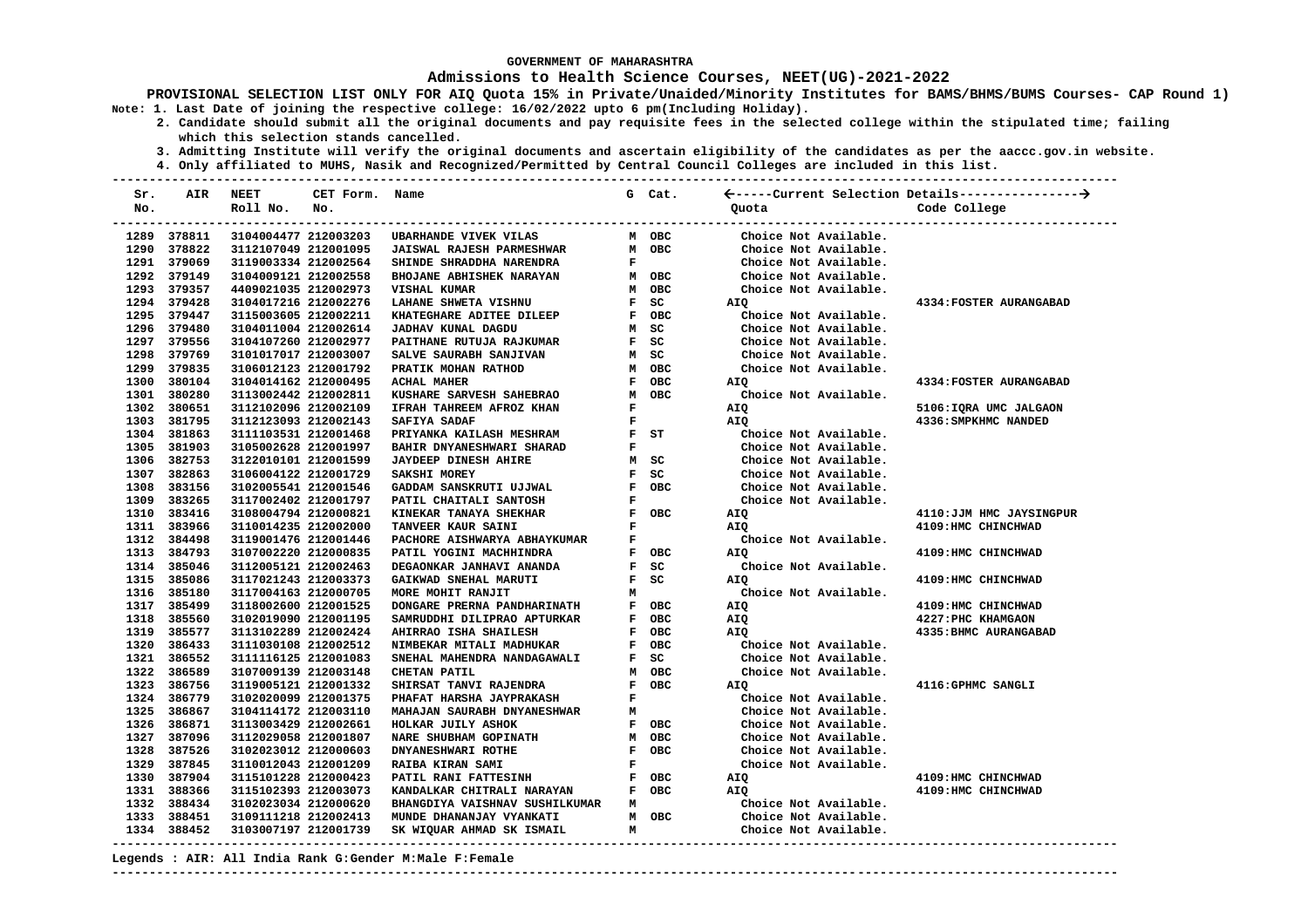### **Admissions to Health Science Courses, NEET(UG)-2021-2022**

**PROVISIONAL SELECTION LIST ONLY FOR AIQ Quota 15% in Private/Unaided/Minority Institutes for BAMS/BHMS/BUMS Courses- CAP Round 1) Note: 1. Last Date of joining the respective college: 16/02/2022 upto 6 pm(Including Holiday).**

 **2. Candidate should submit all the original documents and pay requisite fees in the selected college within the stipulated time; failing which this selection stands cancelled.**

 **3. Admitting Institute will verify the original documents and ascertain eligibility of the candidates as per the aaccc.gov.in website.**

 **4. Only affiliated to MUHS, Nasik and Recognized/Permitted by Central Council Colleges are included in this list.**

| Sr. |             | AIR NEET             | CET Form. Name |                                                                                   |              | G Cat. |                       |                                   |
|-----|-------------|----------------------|----------------|-----------------------------------------------------------------------------------|--------------|--------|-----------------------|-----------------------------------|
| No. |             | Roll No.             | No.            | -----------------------------------                                               |              |        | Quota                 | Code College                      |
|     | 1335 388525 | 2706006036 212002158 |                | VIJAYLAXMI CHARANTAYYA HIREMATH F                                                 |              |        | AIQ                   | 4335: BHMC AURANGABAD             |
|     | 1336 388584 | 3112101022 212001635 |                | SUROSHE PRIYANKA HARIBHAU                                                         |              | F OBC  | Choice Not Available. |                                   |
|     | 1337 388866 | 3113107389 212001009 |                | YASH BHARATSING PARDESHI                                                          |              | M OBC  | Choice Not Available. |                                   |
|     | 1338 388952 | 3104007166 212001939 |                | MULE NIVEDITA ASHOK<br>$\mathbf{F}$<br>M OBC                                      |              |        | Choice Not Available. |                                   |
|     | 1339 389037 | 3112033169 212003058 |                | <b>GORE BALAJI DATTARAO</b>                                                       |              |        | Choice Not Available. |                                   |
|     | 1340 389230 | 3109117010 212001054 |                | FUGATE RUTUJA BALAJI                                                              | $\mathbf{F}$ |        | Choice Not Available. |                                   |
|     | 1341 389484 | 3112031235 212003240 |                | RANER PALLAVI PRABHAKAR                                                           | $\mathbf{F}$ |        | AIQ                   | 4109: HMC CHINCHWAD               |
|     | 1342 390567 | 3104113064 212001995 |                | <b>JADHAV SAKSHI ANIL</b>                                                         | $\mathbf{F}$ |        | Choice Not Available. |                                   |
|     | 1343 390624 | 3110023012 212002760 |                | JIYA SANJAY RATHOD                                                                |              | F OBC  | AIQ                   | 4105: CHKH ALIBAG                 |
|     | 1344 391177 | 3109104047 212000399 |                | MORE MAYURI MADHUKAR                                                              | F            |        | Choice Not Available. |                                   |
|     | 1345 391409 | 3111018137 212000763 |                | JAISWAL SACHCHITA SANTOSH<br>F OBC<br>F SC                                        |              |        | Choice Not Available. |                                   |
|     | 1346 391520 | 3101001713 212003174 |                | WAGHMARE AISHWARYA SUNIL                                                          |              |        | Choice Not Available. |                                   |
|     | 1347 391601 | 3107003193 212001752 |                | CHAUDHARI MANGESH VIVEK                                                           |              | M OBC  | Choice Not Available. |                                   |
|     | 1348 391734 | 3104105213 212001496 |                | $M$ OBC<br>PANKAJ SAMBHAJI KANDHARE                                               |              |        | Choice Not Available. |                                   |
|     | 1349 391790 | 3109109041 212000204 |                | $$\mathbf{F}$$<br>M<br>SARWADE RADHIKA SURESH                                     |              | SC     | Choice Not Available. |                                   |
|     | 1350 392285 | 3119012208 212002097 |                | JADHAV SURAJ SOMNATH                                                              |              | M OBC  | Choice Not Available. |                                   |
|     | 1351 392541 | 3102015204 212003295 |                | SHADMAN FAISAL KHAN JAMEEL AHMED M                                                |              |        | Choice Not Available. |                                   |
|     | 1352 392734 | 3105022016 212001276 |                | GARAD SHRUTIKA PANDURANG                                                          | F            |        | Choice Not Available. |                                   |
|     | 1353 392773 | 3109101057 212003395 |                | KHARAT PRADNYA BALU                                                               | $\mathbf{F}$ | sc     | Choice Not Available. |                                   |
|     | 1354 393149 | 3112009158 212000150 |                | LONE MAYURI RAJENDRAKUMAR<br>LONE MAYURI RAJENDRAKUMAR<br>BHOGE AISHWARYA SHRIRAM | $\mathbf{F}$ | SC     | Choice Not Available. |                                   |
|     | 1355 393185 | 3104004207 212003460 |                |                                                                                   |              | F SC   | Choice Not Available. |                                   |
|     | 1356 393342 | 3104116200 212000966 |                | LAMBE ANANYA MILIND<br>$\mathbf{F}$                                               |              |        | Choice Not Available. |                                   |
|     | 1357 393551 | 3117005273 212001947 |                | <b>AVANTIKA</b>                                                                   |              | F OBC  | Choice Not Available. |                                   |
|     | 1358 394411 | 3115004102 212000929 |                | SIDDIQUI NIGAR NIYAZ                                                              | $\mathbf{F}$ |        | Choice Not Available. |                                   |
|     | 1359 394495 | 3118002105 212001568 |                | <b>GEEDH YASHI PRASHANT</b>                                                       | $\mathbf{F}$ |        | AIQ                   | 4121: MHMC GANGAPUR NASIK         |
|     | 1360 394509 | 3112023063 212000043 |                | UMRAJKAR MUKESH KESHAVRAO                                                         |              | M SC   | Choice Not Available. |                                   |
|     | 1361 394535 | 3118024077 212002535 |                | <b>TIWARI TANU ASHOK</b>                                                          | $\mathbf{F}$ |        | Choice Not Available. |                                   |
|     | 1362 394580 | 3104014118 212001880 |                | <b>SANIYA</b>                                                                     | $\mathbf{F}$ |        | AIQ                   | 4335: BHMC AURANGABAD             |
|     | 1363 394595 | 3112031229 212000507 |                | MILMILE SRUSHTI BHIMRAO                                                           |              | F OBC  | Choice Not Available. |                                   |
|     | 1364 394628 | 3112005290 212002570 |                | PAWAR SHWETA ANIL                                                                 | $\mathbf{F}$ |        | Choice Not Available. |                                   |
|     | 1365 394661 | 3113110317 212002510 |                | MANDALIK MAYUR KAILAS                                                             |              |        | Choice Not Available. |                                   |
|     | 1366 394673 | 3119013176 212002698 |                | HONMANE VIKRAM RATAN                                                              |              |        | Choice Not Available. |                                   |
|     | 1367 394997 | 3112004003 212000601 |                | PARSURE SRUSHTI NAGNATH                                                           |              |        | Choice Not Available. |                                   |
|     | 1368 395337 | 3111116315 212002469 |                | M OBC<br>M OBC<br>F OBC<br>F OBC<br>M OBC<br>NIMBEKAR SANIKA BHASKAR              |              |        | Choice Not Available. |                                   |
|     | 1369 395530 | 3106013084 212002820 |                | CHAVAN YASHRAJ RAM                                                                |              |        | Choice Not Available. |                                   |
|     | 1370 395615 | 2209001066 212002835 |                | NAJUKA INGALE                                                                     | $\mathbf{F}$ |        | Choice Not Available. |                                   |
|     | 1371 395688 | 3107007144 212002591 |                |                                                                                   |              |        | Choice Not Available. |                                   |
|     | 1372 396312 | 3109105458 212002355 |                |                                                                                   |              |        | Choice Not Available. |                                   |
|     | 1373 396454 | 3113104003 212000916 |                |                                                                                   |              |        | Choice Not Available. |                                   |
|     | 1374 396578 | 3110102239 212000599 |                | SAYYED HUMA FAYAJ                                                                 | $\mathbf{F}$ |        | Choice Not Available. |                                   |
|     | 1375 396646 | 3116002132 212003304 |                | MULANI SANIYA RAPHIK                                                              |              | F OBC  | AIQ                   | 4112: SJPES KOLHAPUR              |
|     | 1376 396957 | 3104102477 212002328 |                | MALI ANUSHKA SHRAVAN                                                              |              | F OBC  | AIQ                   | 4147:DR U. PATIL HMC JALGAON      |
|     | 1377 397077 | 3106014228 212002764 |                | F OBC<br>PADGHAN TANVI VASANTRAO                                                  |              |        | Choice Not Available. |                                   |
|     | 1378 397219 | 4402001232 212001808 |                | KAPIL DEV YADAV                                                                   | M            |        | AIQ                   | 4106:KES ADV D PATIL HMC VENGURLA |
|     | 1379 397231 | 3105003327 212002048 |                |                                                                                   |              |        | <b>AIQ</b>            | 4120: KM HMC AHMEDNAGAR           |
|     | 1380 397232 | 3109009084 212001089 |                | SOMWANSHI SURAJ SANDIPAN                                                          |              |        | Choice Not Available. |                                   |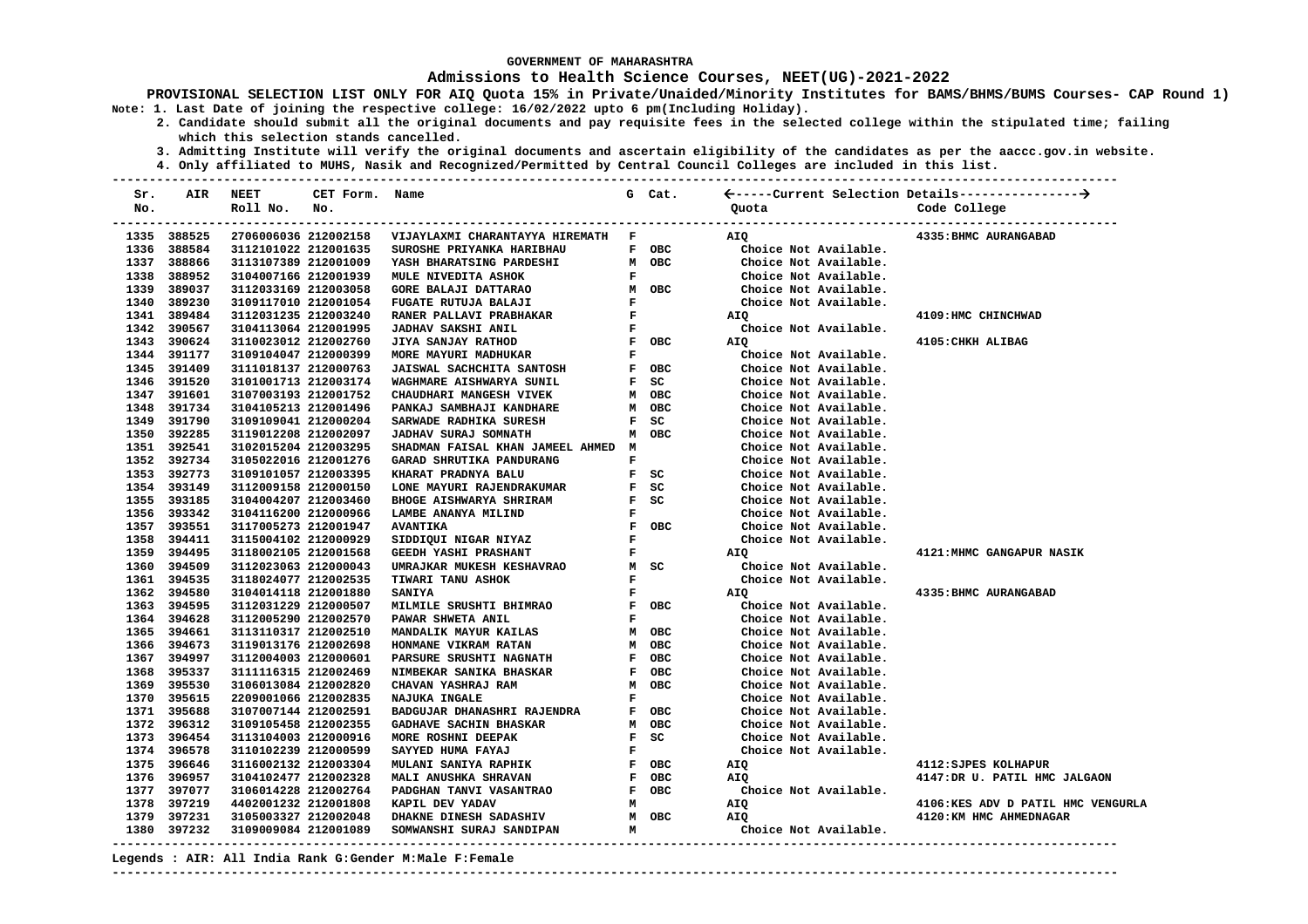### **Admissions to Health Science Courses, NEET(UG)-2021-2022**

**PROVISIONAL SELECTION LIST ONLY FOR AIQ Quota 15% in Private/Unaided/Minority Institutes for BAMS/BHMS/BUMS Courses- CAP Round 1) Note: 1. Last Date of joining the respective college: 16/02/2022 upto 6 pm(Including Holiday).**

 **2. Candidate should submit all the original documents and pay requisite fees in the selected college within the stipulated time; failing which this selection stands cancelled.**

 **3. Admitting Institute will verify the original documents and ascertain eligibility of the candidates as per the aaccc.gov.in website.**

 **4. Only affiliated to MUHS, Nasik and Recognized/Permitted by Central Council Colleges are included in this list.**

| Sr.<br>No. |              | AIR NEET<br>Roll No. No. | CET Form. Name       |                                                                     |                               |                               | Quota                 | Code College                          |
|------------|--------------|--------------------------|----------------------|---------------------------------------------------------------------|-------------------------------|-------------------------------|-----------------------|---------------------------------------|
|            | ------------ |                          |                      |                                                                     |                               |                               |                       |                                       |
|            | 1381 397246  | 3119011085 212000777     |                      | SHAIKH MUMTAJ SHABBIR                                               |                               | F OBC                         | Choice Not Available. |                                       |
|            | 1382 397611  | 3109106264 212003400     |                      | SHAIKH MAHEKAMBRIN WAHEEDAHMED F                                    |                               |                               | Choice Not Available. |                                       |
|            | 1383 397835  | 3106014231 212000700     |                      | WAYAL SOHAM RAJESH                                                  |                               | M OBC                         | Choice Not Available. |                                       |
|            | 1384 398437  | 3116001523 212001576     |                      | UMESH KISAN MORE<br>MAHORE SAKSHI NANDKISHOR                        |                               | м овс                         | Choice Not Available. |                                       |
|            | 1385 398487  | 3102004565 212003112     |                      |                                                                     |                               | F OBC                         | Choice Not Available. |                                       |
|            | 1386 398494  | 3101005052 212001502     |                      | BHUKAN SHWETA SUDAM                                                 |                               | F OBC                         | AIQ                   | 4120:KM HMC AHMEDNAGAR                |
|            | 1387 398523  | 3121002058 212002315     |                      | MANDAVKAR MAYURI JAYRAJ                                             |                               | F OBC                         | Choice Not Available. |                                       |
|            | 1388 398558  | 3104117038 212003349     |                      | <b>JAGTAP DURGA KAILAS</b>                                          |                               | F OBC                         | AIQ                   | 4333: DKMMHMC AURANGABAD              |
|            | 1389 398625  | 3104111211 212002015     |                      | <b>SHAHANE SAKSHI SANJAY</b>                                        |                               | F OBC                         | AIQ                   | 4335: BHMC AURANGABAD                 |
|            | 1390 398713  | 3107010298 212001316     |                      | MAHAJAN ADITYA SURESH                                               |                               |                               | Choice Not Available. |                                       |
|            | 1391 398999  | 3104001436 212001205     |                      | SAKSHI BHANUSE                                                      |                               |                               | Choice Not Available. |                                       |
|            | 1392 399026  | 3103004304 212002529     |                      | M OBC<br>F OBC<br>F OBC<br>F OBC<br>-<br><b>GADGE SAKSHI SUDHIR</b> |                               |                               | Choice Not Available. |                                       |
|            | 1393 399176  | 3111105203 212002833     |                      | DEVYANI MANDAVGADE                                                  |                               |                               | Choice Not Available. |                                       |
|            | 1394 399179  | 3115001062 212001954     |                      | GHODEKAR RUTIKA LAHU                                                |                               |                               | AIQ                   | 4152:AB VAJPEYEE HMC JALKE AHMEDNAGAR |
|            | 1395 399804  | 3115002574 212001336     |                      | ISHIKA DWIVEDI                                                      |                               | $\mathbf{F}$ and $\mathbf{F}$ | Choice Not Available. |                                       |
|            | 1396 400079  | 3113002743 212000947     |                      | WADGHULE SHLOK NAVNATH                                              |                               | M OBC                         | AIQ                   | 4122: KBA HMC CHANDWAD                |
|            | 1397 400106  | 3109003084 212001842     |                      | RAUT SAURABH ANIL                                                   |                               | M OBC                         | Choice Not Available. |                                       |
|            | 1398 400201  | 3111126123 212002520     |                      | HARSHAL DHOBLE                                                      |                               | M OBC                         | Choice Not Available. |                                       |
|            | 1399 400304  | 3117004055 212001421     |                      | KAMBLE PRADNYA CHANDRAKANT                                          |                               | $F$ SC                        | Choice Not Available. |                                       |
|            | 1400 400482  | 3106004151 212000712     |                      | DESHMUKH DARSHANA MOHANRAO                                          |                               | F OBC                         | AIQ                   | 4335: BHMC AURANGABAD                 |
|            | 1401 400662  | 3101015124 212003312     |                      | <b>JOGADE ATHARV JAYPRAKASH</b>                                     |                               | M <sub>N</sub>                | Choice Not Available. |                                       |
|            | 1402 400763  | 3104104305 212003208     |                      | KOLE ARPITA GAUTAM                                                  |                               |                               | Choice Not Available. |                                       |
|            | 1403 401177  | 3115019141 212002464     |                      | DE F<br>DE F<br>AY F<br>AY F<br>SAMRUDDHI BIPIN PAHADE              |                               |                               | Choice Not Available. |                                       |
|            | 1404 401620  | 3115023170 212003351     |                      | <b>ANURAG</b>                                                       |                               |                               | Choice Not Available. |                                       |
|            | 1405 401881  | 3116008012 212000440     |                      | SALUNKHE SWARUPA VIJAY                                              |                               |                               | Choice Not Available. |                                       |
|            | 1406 401916  | 3115009086 212000123     |                      | THAKUR KHUSHI AJITSING                                              |                               | F OBC                         | Choice Not Available. |                                       |
|            | 1407 402256  | 3104019117 212001832     |                      | NAREWAD SNEHA RAJU                                                  |                               | $\mathbf{F}$ and $\mathbf{F}$ | AIQ                   | 4334: FOSTER AURANGABAD               |
|            | 1408 402317  | 3111013252 212000279     |                      | F SC<br>TEMBHURNE KUNIKA VILAS                                      |                               |                               | AIQ                   | 4226: PBHMC CHANDRAPUR                |
|            | 1409 402382  | 4201103724 212001801     |                      | PATHAN TASNEEM BANO YUSUF KHAN F                                    |                               |                               | Choice Not Available. |                                       |
|            | 1410 402390  | 3107012068 212001199     |                      | MORE NIRAJ VIJAY                                                    |                               | M SC                          | Choice Not Available. |                                       |
|            | 1411 402506  | 3110007311 212000924     |                      |                                                                     |                               | $\mathbf{F}$ and $\mathbf{F}$ | Choice Not Available. |                                       |
|            | 1412 402595  | 3109109279 212000954     |                      | KUDAV RUCHI UMESH<br>SURYAVANSHI DIVYA SUNIL                        |                               | $\mathbf{F}$ and $\mathbf{F}$ | Choice Not Available. |                                       |
|            | 1413 402618  | 3117002337 212001091     |                      | TAMBAVE SARASWATI SANTOSH F OBC                                     |                               |                               | Choice Not Available. |                                       |
|            | 1414 402866  | 3118018050 212000290     |                      | <b>UBALE NEHA HARILAL</b>                                           |                               | F SC                          | Choice Not Available. |                                       |
|            | 1415 403138  | 3115007213 212000565     |                      | <b>SHARVARI</b>                                                     | $\mathbf{F}$ and $\mathbf{F}$ |                               | Choice Not Available. |                                       |
|            | 1416 403180  | 3112002465 212002249     |                      | SAKSHI TAKE                                                         |                               | F OBC                         | Choice Not Available. |                                       |
|            | 1417 404114  | 3112025129 212001786     |                      | <b>JADHAV VAIBHAV SAHEBRAO</b>                                      | M                             |                               | Choice Not Available. |                                       |
|            | 1418 404509  | 3104017101 212001036     |                      | SHAIKH AQSAA IFFAT                                                  |                               | $\mathbf{F}$ and $\mathbf{F}$ | Choice Not Available. |                                       |
|            | 1419 404630  | 3103003347 212003471     |                      | KALMEGH SHRAVANI DINESHRAO                                          |                               | F OBC                         | Choice Not Available. |                                       |
|            | 1420 404817  | 3111124029 212001851     |                      | MAIND VASUDHA KHEMRAJ                                               |                               | F OBC                         | Choice Not Available. |                                       |
|            | 1421 404891  | 3121001307 212000801     |                      | LOKHANDE TANVI CHANDRAKANT                                          |                               | F OBC                         | Choice Not Available. |                                       |
|            | 1422 405110  | 3104103252 212001985     |                      | SORMARE SATYAM ANIL                                                 |                               | м овс                         | Choice Not Available. |                                       |
|            | 1423 405450  | 3113001818 212003489     |                      | KANGANE PRACHI SHIVAJI                                              |                               | F OBC                         | Choice Not Available. |                                       |
|            | 1424 405599  | 3101016108 212001092     |                      | SHRUTI KHANDERAO MANDLIK                                            |                               | F OBC                         | Choice Not Available. |                                       |
|            | 1425 406021  |                          | 3109003027 212000095 | <b>JADHAVAR SANKET MANOHAR</b>                                      |                               | M OBC                         | Choice Not Available. |                                       |
|            | 1426 406080  |                          |                      | 3102002611 212002514 MISBAH UL ISLAM KHAN AHSANULLAH M OBC          |                               |                               | Choice Not Available. |                                       |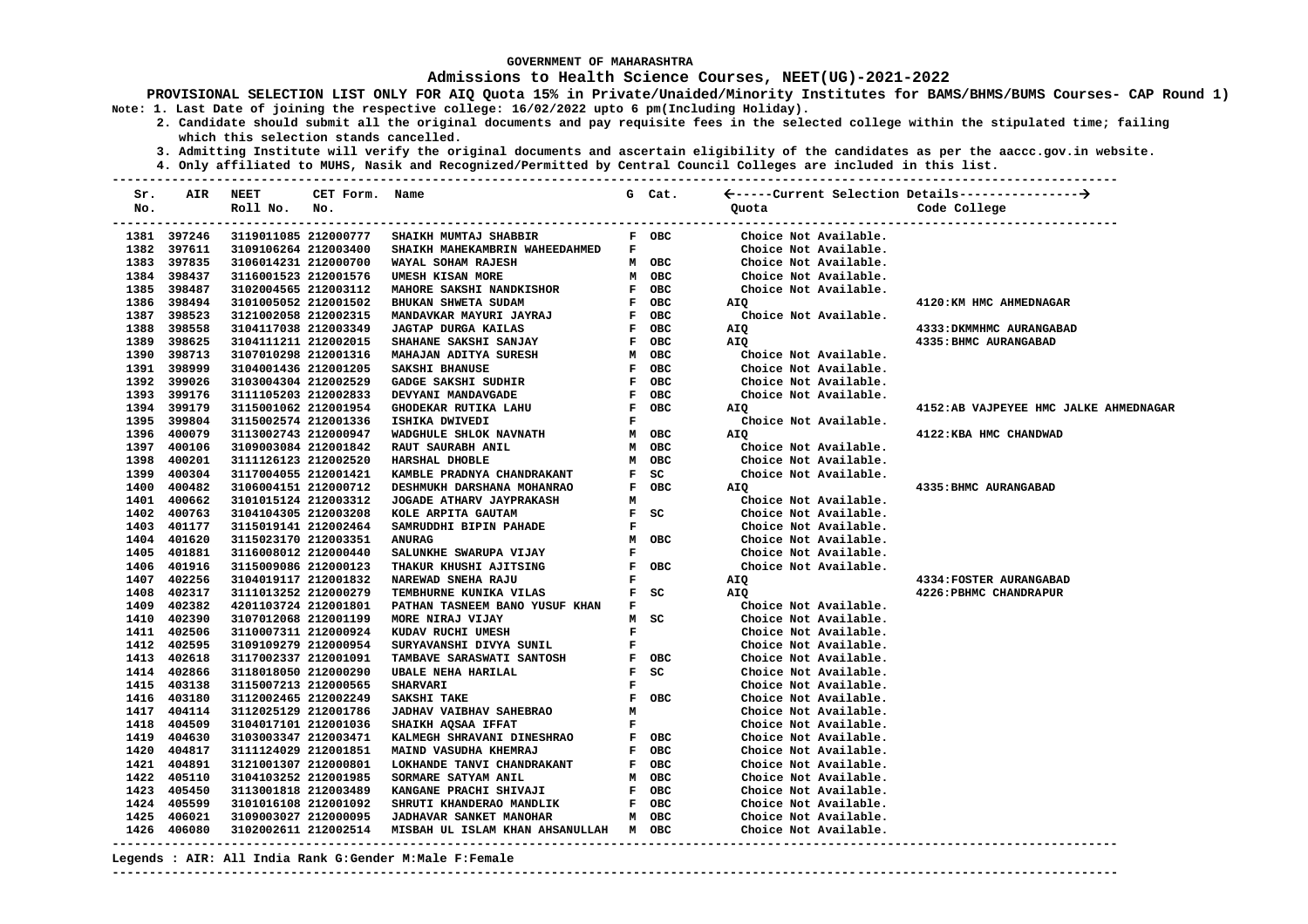### **Admissions to Health Science Courses, NEET(UG)-2021-2022**

**PROVISIONAL SELECTION LIST ONLY FOR AIQ Quota 15% in Private/Unaided/Minority Institutes for BAMS/BHMS/BUMS Courses- CAP Round 1) Note: 1. Last Date of joining the respective college: 16/02/2022 upto 6 pm(Including Holiday).**

 **2. Candidate should submit all the original documents and pay requisite fees in the selected college within the stipulated time; failing which this selection stands cancelled.**

 **3. Admitting Institute will verify the original documents and ascertain eligibility of the candidates as per the aaccc.gov.in website.**

 **4. Only affiliated to MUHS, Nasik and Recognized/Permitted by Central Council Colleges are included in this list.**

| Sr.  | AIR         | <b>NEET</b>          | CET Form. Name |                                            |              | G Cat.     |                       |                                   |
|------|-------------|----------------------|----------------|--------------------------------------------|--------------|------------|-----------------------|-----------------------------------|
| No.  |             | Roll No.             | No.            |                                            |              |            | Quota                 | Code College                      |
|      | 1427 406169 | 3104001425 212001562 |                | -----------------------<br><b>PRAJAKTA</b> | F            |            | AIO                   | 4121: MHMC GANGAPUR NASIK         |
| 1428 | 406185      | 3112107323 212001592 |                | <b>JADHAV ASMITA ASHOK</b>                 | F            | <b>OBC</b> | Choice Not Available. |                                   |
| 1429 | 406222      | 3112032215 212002248 |                | KAMBLE ANKUSH MADAN                        | м            | SC         | Choice Not Available. |                                   |
| 1430 | 406509      | 3111106298 212000613 |                | SHAHARE MANSI NARENDRA                     | $\mathbf{F}$ | SC         | Choice Not Available. |                                   |
|      | 1431 406598 | 3115019210 212002114 |                | ABHA JITENDRA MARATHE                      | F            |            | Choice Not Available. |                                   |
|      | 1432 406679 | 3111034131 212000465 |                | AKARE PRANAY ARVIND                        | м            | <b>OBC</b> | <b>AIQ</b>            | 4110: JJM HMC JAYSINGPUR          |
| 1433 | 406718      | 3102003675 212002888 |                | DAHATRE PAWAN SANTOSH                      | м            | <b>OBC</b> | Choice Not Available. |                                   |
|      | 1434 406917 | 3112115044 212001749 |                | BULBULE SHARYU GANESHRAO                   | F            | <b>OBC</b> | Choice Not Available. |                                   |
|      | 1435 407052 | 3102018096 212003120 |                | PIYUSH PRAKASH CHATARE                     | м            |            | Choice Not Available. |                                   |
|      | 1436 407470 | 3116006092 212000079 |                | KOLWADKAR PRANAV POPAT                     | М            | <b>OBC</b> | Choice Not Available. |                                   |
|      | 1437 407557 | 3117003036 212001418 |                | BHALWANKAR SUDIP SUDHIR                    | M            |            | Choice Not Available. |                                   |
| 1438 | 408009      | 3108005159 212003249 |                | NADAF ABDULMUHEET AMANULLA                 | м            |            | Choice Not Available. |                                   |
|      | 1439 408456 | 3101001477 212002550 |                | SHIRSAT NIKITA NAMDEO                      | $\mathbf{F}$ | овс        | <b>AIQ</b>            | 4118: AHMC SAVEDI RD AHMEDNAGAR   |
|      | 1440 408525 | 3109115066 212002672 |                | SURVASE NIKHIL DEEPAK                      | м            | <b>OBC</b> | Choice Not Available. |                                   |
|      | 1441 408528 | 3105020136 212002082 |                | DONGRE JAGDISH JIVAN                       | м            |            | <b>AIO</b>            | 4110: JJM HMC JAYSINGPUR          |
|      | 1442 408660 | 3110112089 212002373 |                | <b>KHAN SANA</b>                           | $\mathbf F$  |            | Choice Not Available. |                                   |
|      | 1443 408695 | 3114004516 212002546 |                | MRUNALI GHANASHAM GHARAT                   | F            | <b>OBC</b> | Choice Not Available. |                                   |
|      | 1444 409032 | 3119007018 212000432 |                | LIGADE NANDINI MARUTI                      | F            |            | Choice Not Available. |                                   |
|      | 1445 409280 | 4407018441 212000547 |                | ZEESHAN ANSARI                             | F            | <b>OBC</b> | <b>AIQ</b>            | 5106: IQRA UMC JALGAON            |
|      | 1446 409946 | 3104017213 212001170 |                | SHIRSAT PRADNYA PRAKASH                    | ${\bf F}$    | SC         | <b>AIQ</b>            | 4335: BHMC AURANGABAD             |
| 1447 | 410126      | 3105002017 212000971 |                | ANWANE BALAJI BHASKAR                      | M            |            | Choice Not Available. |                                   |
| 1448 | 410660      | 3110020034 212001875 |                | <b>GOONJ</b>                               | $\mathbf F$  |            | <b>AIQ</b>            | 4116: GPHMC SANGLI                |
| 1449 | 411372      | 3117006148 212003272 |                | SHENDE SAKSHI MAHESH                       | F            | <b>OBC</b> | Choice Not Available. |                                   |
| 1450 | 411744      | 3104004143 212002675 |                | NIMRAT PRIYANKA SANJAYSING                 | $\mathbf{F}$ | <b>OBC</b> | Choice Not Available. |                                   |
|      | 1451 412097 | 3104102032 212002236 |                | THORAT RUTUJA KALYAN                       | F            | SC         | AIQ                   | 4335: BHMC AURANGABAD             |
|      | 1452 412235 | 3107002201 212003137 |                | PATIL PUJA SATYAWAN                        | F            | <b>OBC</b> | Choice Not Available. |                                   |
|      | 1453 412679 | 3117017086 212003313 |                | RAUT KRUNAL KASHINATH                      | м            | <b>OBC</b> | <b>AIO</b>            | 4106:KES ADV D PATIL HMC VENGURLA |
|      | 1454 412831 | 3116001026 212002457 |                | <b>MANE PRATIK DILIP</b>                   | м            | OBC        | Choice Not Available. |                                   |
|      | 1455 413409 | 3109017149 212003291 |                | SANGANGIRE SUVIDHA MAHADEV                 | F            | <b>OBC</b> | Choice Not Available. |                                   |
|      | 1456 413489 | 3108004801 212001921 |                | POWAR SAURABH KRISHNAT                     | M            | <b>OBC</b> | <b>AIQ</b>            | 4112: SJPES KOLHAPUR              |
|      | 1457 413642 | 3107005032 212001967 |                | SAKSHI NILKANTH CHAUDHARI                  | $\mathbf{F}$ | <b>OBC</b> | Choice Not Available. |                                   |
|      | 1458 413751 | 3115029285 212001027 |                | MUSALE MEGHA PRAKASH                       | $\mathbf{F}$ | OBC        | Choice Not Available. |                                   |
|      | 1459 413957 | 3905106205 212001644 |                | PAWAR GAYATRI SUNIL                        | F            | <b>OBC</b> | Choice Not Available. |                                   |
|      | 1460 414062 | 3108006511 212002874 |                | CHOUGALE BHAUSAHEB PARASU                  | М            |            | AIQ                   | 4112: SJPES KOLHAPUR              |
|      | 1461 414156 | 3110016245 212002396 |                | SAKSHI PRAJAPATI                           | F            |            | <b>AIQ</b>            | 4123: KDMGHMC SHIRPUR DHULE       |
|      | 1462 414351 | 3117009074 212002515 |                | GUNJAL RUTUJA RAGHUNATH                    | F            |            | Choice Not Available. |                                   |
|      | 1463 414502 | 3114014125 212001569 |                | KHUDE ADESH DATTATRAY                      | М            |            | Choice Not Available. |                                   |
|      | 1464 414516 | 3101017144 212001975 |                | CHITALE NITIN SHIVAJI                      | м            | <b>OBC</b> | Choice Not Available. |                                   |
| 1465 | 414668      | 3905008199 212003332 |                | MD SAIF ALI                                | м            |            | Choice Not Available. |                                   |
|      | 1466 414745 | 3105003123 212003016 |                | GHUGE RADHIKA ASHOKRAO                     | $\mathbf{F}$ | <b>OBC</b> | Choice Not Available. |                                   |
|      | 1467 414811 | 3110109156 212001023 |                | SINGH ANKUSH JANARDHAN                     | м            |            | Choice Not Available. |                                   |
|      | 1468 414906 | 3108004321 212002017 |                | KAMBLE SAMARPIKA SUDHIR                    |              | F SC       | Choice Not Available. |                                   |
| 1469 | 414966      | 3112108344 212000638 |                | KODGIRWAR TANAYA SUDARSHAN                 | F            |            | Choice Not Available. |                                   |
|      | 1470 415045 | 3119012121 212003204 |                | AMRUTSAGAR SAKSHI SARJERAO                 | $\mathbf{F}$ | SC         | Choice Not Available. |                                   |
|      | 1471 415508 | 3104109186 212002284 |                | DEORE SNEHAL BAPU                          | $\mathbf F$  |            | AIQ                   | 4334: FOSTER AURANGABAD           |
|      |             |                      |                |                                            |              |            |                       |                                   |

#### **Legends : AIR: All India Rank G:Gender M:Male F:Female**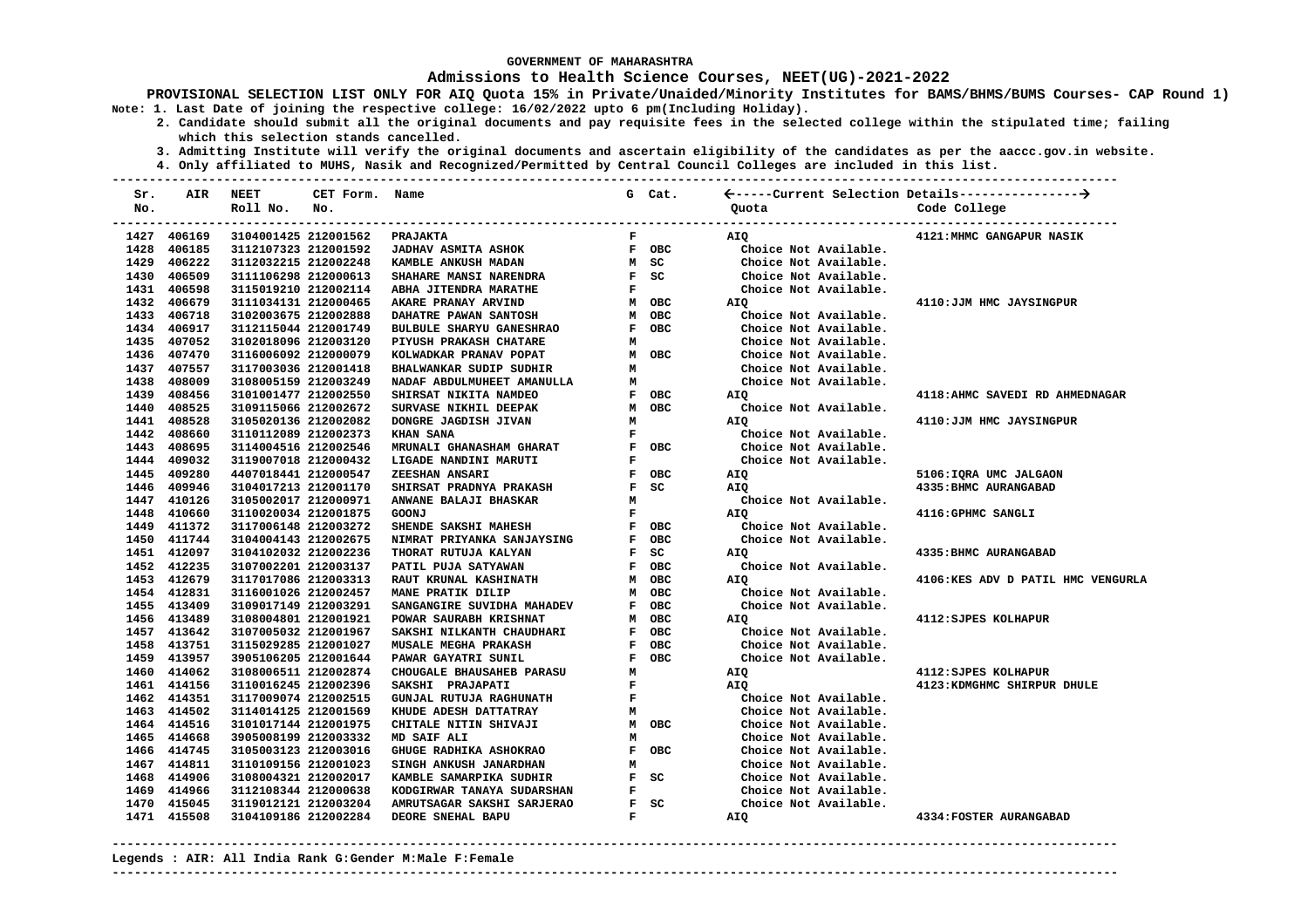### **Admissions to Health Science Courses, NEET(UG)-2021-2022**

**PROVISIONAL SELECTION LIST ONLY FOR AIQ Quota 15% in Private/Unaided/Minority Institutes for BAMS/BHMS/BUMS Courses- CAP Round 1) Note: 1. Last Date of joining the respective college: 16/02/2022 upto 6 pm(Including Holiday).**

 **2. Candidate should submit all the original documents and pay requisite fees in the selected college within the stipulated time; failing which this selection stands cancelled.**

 **3. Admitting Institute will verify the original documents and ascertain eligibility of the candidates as per the aaccc.gov.in website. 4. Only affiliated to MUHS, Nasik and Recognized/Permitted by Central Council Colleges are included in this list.**

| Sr. |             | AIR NEET             | CET Form. Name       |                              |              | G Cat. |                       |                                   |
|-----|-------------|----------------------|----------------------|------------------------------|--------------|--------|-----------------------|-----------------------------------|
| No. |             | Roll No.             | No.                  |                              |              |        | Quota                 | Code College                      |
|     | 1472 415810 | 3111108417 212002123 |                      | TAYWADE ANKITA VISHNU        |              | F OBC  | Choice Not Available. |                                   |
|     | 1473 415812 | 3101018099 212002090 |                      | CHAUDHARI NIKITA SHIVAJI     | $\mathbf{F}$ |        | AIQ                   | 4141: ITHAPE HMC SANGAMNER        |
|     | 1474 415966 | 4202002101 212000417 |                      | NEHA BISWAS                  | F            |        | AIQ                   | 4224: AHMC NAGPUR                 |
|     | 1475 416021 | 3104013208 212000594 |                      | YESHWANTE ISHA PRAVIN        |              | $F$ SC | Choice Not Available. |                                   |
|     | 1476 416404 | 3115007209 212003470 |                      | <b>QURESHI ANAM FARUKH</b>   | $\mathbf{F}$ |        | AIO                   | 4143: AKHMC ALEPHATA JUNNAR, PUNE |
|     | 1477 416473 | 3111118342 212002289 |                      | RUTUJA DINESH DESHMUKH       | F OBC        |        | Choice Not Available. |                                   |
|     | 1478 416753 | 3107005013 212000607 |                      | PATIL POOJA NITIN            |              | F OBC  | AIQ                   | 4122: KBA HMC CHANDWAD            |
|     | 1479 417258 | 3103006403 212002748 |                      | RAUT AKSHATA PRAFULL         | F OBC        |        | AIQ                   | 4227: PHC KHAMGAON                |
|     | 1480 417348 | 3112103226 212001972 |                      | RAUT SRUSHTI RAJESH          |              | F OBC  | Choice Not Available. |                                   |
|     | 1481 417434 | 3109102206 212001756 |                      | PATIL MAYURI SATYAJIT        | F            |        | Choice Not Available. |                                   |
|     | 1482 417477 | 3108003733 212002496 |                      | MOHIT                        | м            |        | AIQ                   | 4106:KES ADV D PATIL HMC VENGURLA |
|     | 1483 418012 | 3112003509 212002392 |                      | WANKHEDE PALLAVI NANDKUMAR   | F            |        | Choice Not Available. |                                   |
|     | 1484 418029 | 3105006088 212001330 |                      | GHADGE SAURABH RAJENDRAKUMAR | м            |        | Choice Not Available. |                                   |
|     | 1485 418076 | 3109010162 212003293 |                      | JADHAV SUVARNA PRABHAKAR     | $\mathbf{F}$ |        | Choice Not Available. |                                   |
|     | 1486 418386 | 3106018162 212001247 |                      | WERULKAR ADITI BABURAO       |              | F OBC  | AIQ                   | 4227: PHC KHAMGAON                |
|     | 1487 418702 | 3104101692 212001900 |                      | KUDKE PRATIKSHA SATYAWAN     | F            |        | AIQ                   | 4334: FOSTER AURANGABAD           |
|     | 1488 418842 | 3122009262 212001366 |                      | ANSARI UMME HANI MOHAMMAD    |              | F OBC  | Choice Not Available. |                                   |
|     | 1489 418896 | 3111107181 212001460 |                      | VARSHANI UZMA AFROZ          | $\mathbf F$  |        | AIQ                   | 4224: AHMC NAGPUR                 |
|     | 1490 418944 | 3109001956 212000977 |                      | SURYAWANSHI RUTVIK MADHUKAR  |              | M OBC  | Choice Not Available. |                                   |
|     | 1491 419128 | 3110116174 212002134 |                      | SINGH ANISHA KUMARI GAJRAJ   |              | F OBC  | AIQ                   | 4142: DHANWANTARI HC NASIK        |
|     | 1492 419262 | 3106018199 212003345 |                      | WARGHANE ABHIJEET SURESH     |              | M OBC  | Choice Not Available. |                                   |
|     | 1493 420529 | 3103003263 212001892 |                      | MARYAM JAMILA SHEIKH         | $\mathbf F$  |        | Choice Not Available. |                                   |
|     | 1494 420539 | 3112106163 212001704 |                      | TAKEY SHASHANK SHIVAJI       | $\mathbf{M}$ |        | Choice Not Available. |                                   |
|     | 1495 420850 | 3113106120 212001867 |                      | <b>MAITHILI SHAHARE</b>      | $\mathbf{F}$ |        | Choice Not Available. |                                   |
|     | 1496 421385 | 3111113030 212002945 |                      | SANSKRUTI PUSDEKAR           | F OBC        |        | Choice Not Available. |                                   |
|     | 1497 421530 | 3117001453 212000141 |                      | SARAF AMIT MADHAV            | M            |        | AIQ                   | 4339: KSPM VASANTRAO KALE LATUR   |
|     | 1498 421838 | 3111003653 212002751 |                      | BHUTE HIMANGI ATUL           |              | F OBC  | Choice Not Available. |                                   |
|     | 1499 422195 | 3119014011 212002391 |                      | KOLI SNEHAL SANJIV           |              | F OBC  | AIQ                   | 4159: VENUTAI YC HMC KOLHAPUR     |
|     | 1500 422578 | 3111010201 212001358 |                      | BULKUNDE SAANCHI MANOJ       |              | $F$ SC | Choice Not Available. |                                   |
|     | 1501 422735 | 3110110263 212000657 |                      | <b>SUZANNE</b>               | $\mathbf{F}$ |        | Choice Not Available. |                                   |
|     | 1502 422762 | 3115003093 212001203 |                      | SIDDHESH KURUMKAR            | м            |        | Choice Not Available. |                                   |
|     | 1503 422807 | 3103009023 212001299 |                      | LOHAKAR KHUSHI GAJANAN       |              | F OBC  | Choice Not Available. |                                   |
|     | 1504 422991 | 3110002012 212002885 |                      | SIDDIQUE AYSHA KHATOON ABRAR | $\mathbf{F}$ |        | Choice Not Available. |                                   |
|     | 1505 423322 | 3112107217 212001308 |                      | JAGTAP SHUBHANGI SUNIL       | $\mathbf{F}$ |        | Choice Not Available. |                                   |
|     | 1506 423752 | 3116010318 212000869 |                      | BENDRE SANSKRUTI DEVANAND    |              | F OBC  | Choice Not Available. |                                   |
|     | 1507 423757 | 3117009334 212001770 |                      | WAGH SUHAS BHARAT            | м            |        | AIQ                   | 4339: KSPM VASANTRAO KALE LATUR   |
|     | 1508 424299 | 3116001482 212000294 |                      | GURAV ROHAN MAHADEV          | M OBC        |        | Choice Not Available. |                                   |
|     | 1509 424331 | 3109102377 212001561 |                      | AWACHAR ADITYA GAJANAN       |              | M OBC  | Choice Not Available. |                                   |
|     | 1510 424455 | 2603019029 212003159 |                      | KUMUD KUNAL                  |              | M OBC  | Choice Not Available. |                                   |
|     | 1511 424493 | 3104007178 212003369 |                      | AGHADI AKMAL NAEEM           | м            |        | AIQ                   | 4334: FOSTER AURANGABAD           |
|     | 1512 424506 | 3109109099 212000552 |                      | DESHMUKH PRAGATI RUKMANGAD   | F            |        | Choice Not Available. |                                   |
|     | 1513 424535 | 3115013213 212002100 |                      | MAHADIK AKANKSHA RAJENDRA    | $\mathbf{F}$ |        | Choice Not Available. |                                   |
|     | 1514 424559 | 3104011322 212001955 |                      | GADEKAR TANVI RAMESH         | $\mathbf{F}$ |        | Choice Not Available. |                                   |
|     | 1515 424579 | 3102004291 212000473 |                      | CHANDAK SOMESH LALIT         | M            |        | Choice Not Available. |                                   |
|     | 1516 424656 | 3104020114 212001196 |                      | VAISHNAVI MULEY              |              | F OBC  | Choice Not Available. |                                   |
|     | 1517 424699 |                      | 3118002243 212001594 | BHANDARKAR SIDDHI ANIL       |              | F OBC  | AIQ                   | 4159: VENUTAI YC HMC KOLHAPUR     |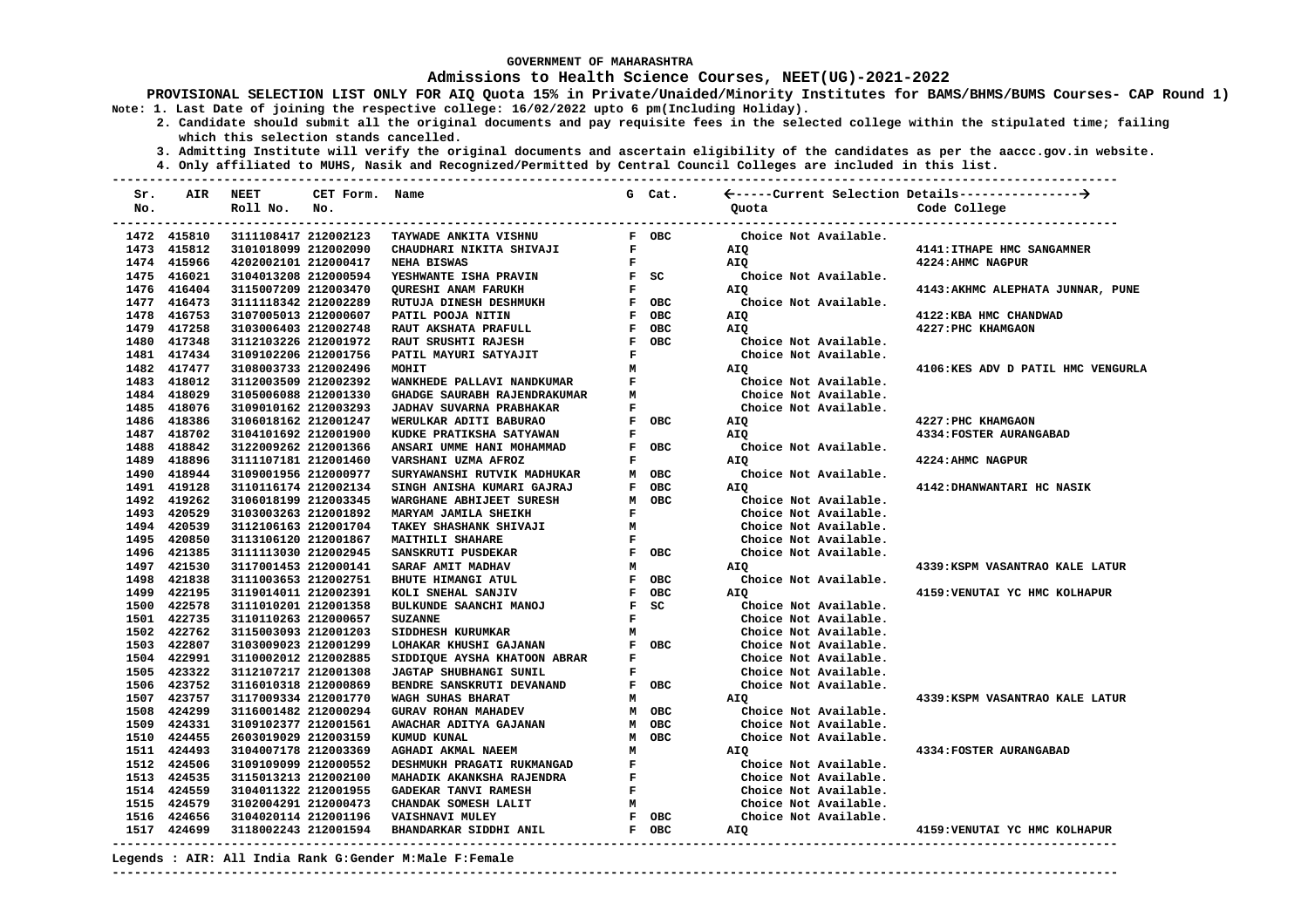### **Admissions to Health Science Courses, NEET(UG)-2021-2022**

**PROVISIONAL SELECTION LIST ONLY FOR AIQ Quota 15% in Private/Unaided/Minority Institutes for BAMS/BHMS/BUMS Courses- CAP Round 1) Note: 1. Last Date of joining the respective college: 16/02/2022 upto 6 pm(Including Holiday).**

 **2. Candidate should submit all the original documents and pay requisite fees in the selected college within the stipulated time; failing which this selection stands cancelled.**

 **3. Admitting Institute will verify the original documents and ascertain eligibility of the candidates as per the aaccc.gov.in website.**

 **4. Only affiliated to MUHS, Nasik and Recognized/Permitted by Central Council Colleges are included in this list.**

| Sr. | AIR         | <b>NEET</b>          | CET Form. Name |                                         |              | G Cat. |                       |                                 |
|-----|-------------|----------------------|----------------|-----------------------------------------|--------------|--------|-----------------------|---------------------------------|
| No. |             | Roll No.             | No.            |                                         |              |        | Quota                 | Code College                    |
|     | 1518 425407 | 3102002621 212000634 |                | INGLE ANIKET GAJANAN                    |              | M OBC  | Choice Not Available. |                                 |
|     | 1519 425626 | 3114005466 212003342 |                | CHOUDHARY DEEPAK CHHAGANARAM            |              | M OBC  | Choice Not Available. |                                 |
|     | 1520 425836 | 3105016165 212003495 |                | KULKARNI CHAITALI SANTOSH               | F            |        | Choice Not Available. |                                 |
|     | 1521 425906 | 3105002202 212002548 |                | SYED ABDUL BASET SYED ABDUL BAQUI M OBC |              |        | Choice Not Available. |                                 |
|     | 1522 425928 | 3108003151 212001864 |                | PATIL PRAJAKTA VISHWAS                  | F            |        | AIQ                   | 4112: SJPES KOLHAPUR            |
|     | 1523 426176 | 3104022095 212001226 |                | RAMTEKE RUTUJA RAMESH                   |              | $F$ SC | Choice Not Available. |                                 |
|     | 1524 426179 | 3104010006 212001374 |                | MUBASHIRA SHAIKH QAYYUM                 | $\mathbf F$  |        | Choice Not Available. |                                 |
|     | 1525 426333 | 3104107250 212000748 |                | KHARAT SHARAYU DATTA                    | F            |        | Choice Not Available. |                                 |
|     | 1526 426345 | 3101004257 212001321 |                | SOFIYA DASTAGIR JAHAGIRDAR              | F            |        | AIQ                   | 4118: AHMC SAVEDI RD AHMEDNAGAR |
|     | 1527 426422 | 3102001206 212001695 |                | KASHWANI RIYA VIJAY                     | F            |        | AIQ                   | 4227: PHC KHAMGAON              |
|     | 1528 426496 | 3112112089 212002897 |                | MUSHFIQUE AHMAD                         | м            |        | Choice Not Available. |                                 |
|     | 1529 426848 | 3109103551 212000678 |                | MASKE SHRADDHA ASARAM                   | $\mathbf{F}$ |        | <b>AIQ</b>            | 4334: FOSTER AURANGABAD         |
|     | 1530 427289 | 3112007161 212002095 |                | DESHPANDE PRAJAKTA DEEPAK               | F            |        | <b>AIQ</b>            | 4333: DKMMHMC AURANGABAD        |
|     | 1531 427290 | 3108003610 212001431 |                | KHARADE SAMRUDDHI SUNIL                 | $\mathbf{F}$ |        | Choice Not Available. |                                 |
|     | 1532 428072 | 3112119171 212003022 |                | AZKA SHADMEEN SHAIKH ILIYAS             |              | F OBC  | Choice Not Available. |                                 |
|     | 1533 428109 | 3102008276 212001408 |                | PUSLEKAR VEDANT PRAKASH                 |              | M OBC  | Choice Not Available. |                                 |
|     | 1534 428194 | 3122008100 212001705 |                | PATIL HEMANGI VISHWANATH                |              | F OBC  | Choice Not Available. |                                 |
|     | 1535 428565 | 3119009012 212001396 |                | PUJARI PRERNA TUKARAM                   | F            | OBC    | Choice Not Available. |                                 |
|     | 1536 429559 | 3110022055 212003459 |                | VARTAK SANSKRUTI DHIRAJ                 |              | F OBC  | Choice Not Available. |                                 |
|     | 1537 430187 | 3117002290 212003151 |                | TAMBOLI MUZZAMIL MAHAMMADSHRIF          |              | M OBC  | Choice Not Available. |                                 |
|     | 1538 430264 | 3104112023 212001866 |                | JAGTAP PALLAVI SANJAY                   | F            |        | <b>AIQ</b>            | 4121: MHMC GANGAPUR NASIK       |
|     | 1539 430295 | 3117007088 212001285 |                | RANDIVE KULDEEP MUKUND                  | М            |        | Choice Not Available. |                                 |
|     | 1540 430412 | 3115013362 212001393 |                | SARODE DHANANJAY KISHOR                 |              | M OBC  | Choice Not Available. |                                 |
|     | 1541 430802 | 3106006109 212002023 |                | RAUT PUNAM PARASHRAM                    |              | F OBC  | <b>AIQ</b>            | 4356:SSVP HMC HATTA HINGOLI     |
|     | 1542 430945 | 3112020024 212000955 |                | PANDE NEHA MUKUND                       | F            |        | AIO                   | 4224: AHMC NAGPUR               |
|     | 1543 431011 | 3118021054 212002321 |                | <b>DURGESH TORASKAR</b>                 | м            |        | Choice Not Available. |                                 |
|     | 1544 431057 | 3116010296 212001547 |                | WAGH ANKITA KISAN                       |              | F OBC  | Choice Not Available. |                                 |
|     | 1545 431065 | 3117020117 212002491 |                | <b>BADAVE MAHAJAN VAIDEHI AVINASH</b>   | F            |        | Choice Not Available. |                                 |
|     | 1546 431160 | 3104103248 212000514 |                | PACHRANDE VAISHNAVI GOVINDRAO           |              | F ST   | Choice Not Available. |                                 |
|     | 1547 431317 | 3112116181 212002556 |                | PATIL ASHUTOSH AMRATRAO                 |              | M OBC  | <b>AIQ</b>            | 4333: DKMMHMC AURANGABAD        |
|     | 1548 432002 | 3106008033 212003057 |                | GHULE SHRADDHA JITENDRA                 |              | F OBC  | Choice Not Available. |                                 |
|     | 1549 432518 | 3114015186 212002993 |                | BHUMIKA RAVINDRA KOLI                   |              | F ST   | Choice Not Available. |                                 |
|     | 1550 432595 | 3119014091 212000981 |                | KADAM PRATIK RAJESH                     | м            |        | Choice Not Available. |                                 |
|     | 1551 432652 | 3109001891 212002050 |                | DOIPHODE VIKAS SUBHASH                  |              | M OBC  | Choice Not Available. |                                 |
|     | 1552 432784 | 3115006395 212000360 |                | <b>GORE APURVA ASHOK</b>                | F            | овс    | Choice Not Available. |                                 |
|     | 1553 432888 | 3109103704 212003317 |                | ROHINI BIBHISHAN KALE                   | F            |        | AIQ                   | 4112: SJPES KOLHAPUR            |
|     | 1554 433054 | 3105012018 212002309 |                | SATVADHAR ASHWINI ASHOKRAO              |              | F OBC  | <b>AIO</b>            | 4121: MHMC GANGAPUR NASIK       |
|     | 1555 433131 | 3109106290 212003032 |                | YADAV AJAY VIKAS                        | м            |        | Choice Not Available. |                                 |
|     | 1556 433294 | 3117012106 212002070 |                | CHAVAN PRADNYA PRAMOD                   |              | $F$ SC | Choice Not Available. |                                 |
|     | 1557 433442 | 3111101127 212000626 |                | <b>GARGEE MANKE</b>                     |              | $F$ SC | <b>AIQ</b>            | 4118: AHMC SAVEDI RD AHMEDNAGAR |
|     | 1558 433504 | 3118019161 212000563 |                | MIRZA SHIFA BANO ATEEQUE BAIG           | F            |        | <b>AIQ</b>            | 5109:AL-AMEEN UMC MALEGAON      |
|     | 1559 433608 | 3115005135 212000771 |                | MANASI VIJAY PARDESHI                   | F            |        | Choice Not Available. |                                 |
|     | 1560 433647 | 3102011096 212002490 |                | RAUT SUJIT PRAKASH                      |              | M OBC  | Choice Not Available. |                                 |
|     | 1561 433891 | 3111110133 212002843 |                | DEVSHREE TAMBE                          | $\mathbf{F}$ |        | Choice Not Available. |                                 |
|     | 1562 434606 | 3112113287 212000462 |                | FAKIHA TAQDEES MOHAMMAD AYUB            | $\mathbf{F}$ |        | AIQ                   | 5104:AG UMC NANDURBAR           |
|     | 1563 434647 | 3115024050 212002201 |                | KUMBHAR APURVA SHANKAR                  | F            |        | Choice Not Available. |                                 |
|     |             |                      |                |                                         |              |        |                       |                                 |

**<sup>---------------------------------------------------------------------------------------------------------------------------------------</sup>**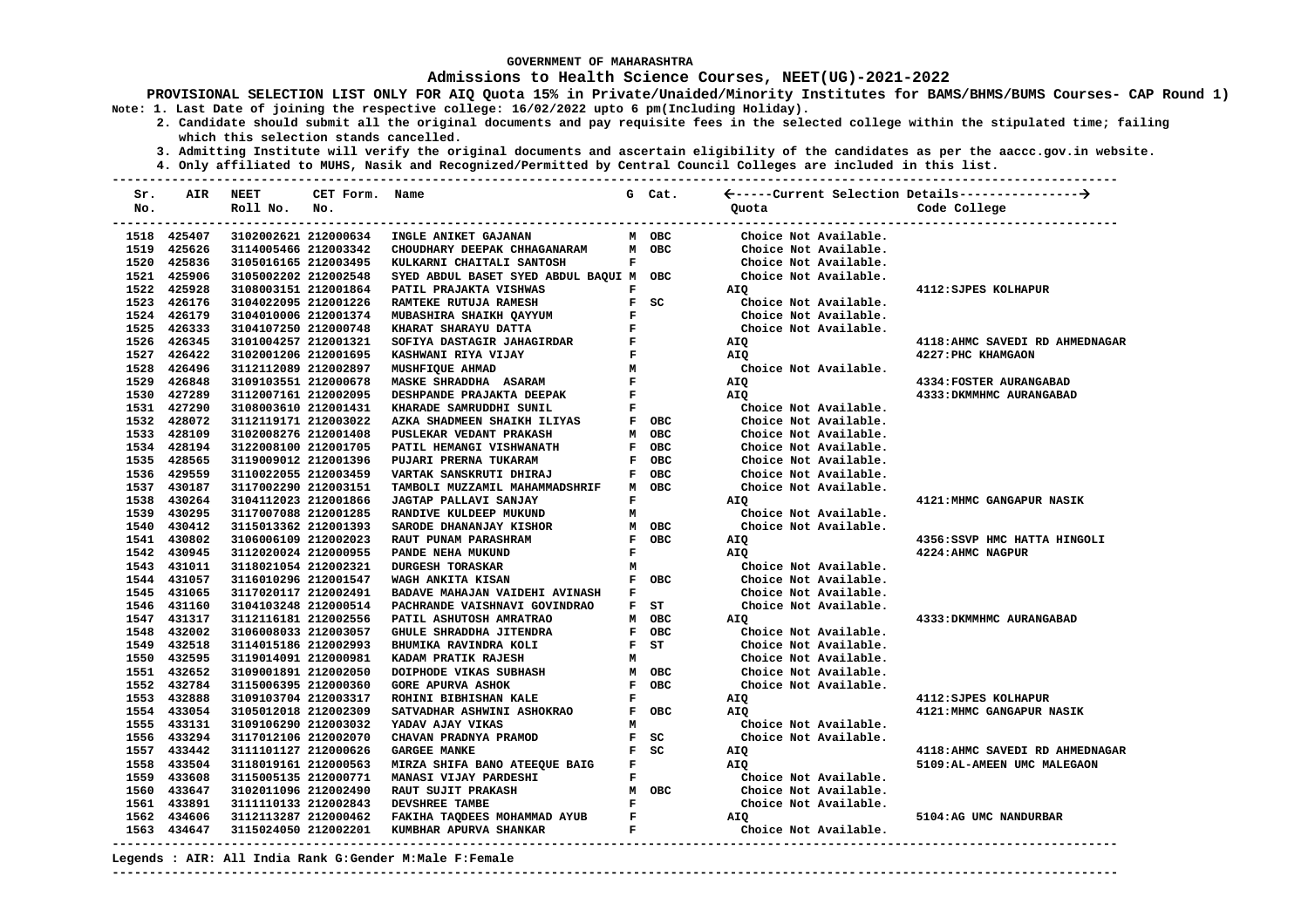#### **Admissions to Health Science Courses, NEET(UG)-2021-2022**

**PROVISIONAL SELECTION LIST ONLY FOR AIQ Quota 15% in Private/Unaided/Minority Institutes for BAMS/BHMS/BUMS Courses- CAP Round 1) Note: 1. Last Date of joining the respective college: 16/02/2022 upto 6 pm(Including Holiday).**

 **2. Candidate should submit all the original documents and pay requisite fees in the selected college within the stipulated time; failing which this selection stands cancelled.**

 **3. Admitting Institute will verify the original documents and ascertain eligibility of the candidates as per the aaccc.gov.in website.**

 **4. Only affiliated to MUHS, Nasik and Recognized/Permitted by Central Council Colleges are included in this list.**

**--------------------------------------------------------------------------------------------------------------------------------------- Sr. AIR NEET CET Form. Name G Cat. -----Current Selection Details---------------- No. Roll No. No. Quota Code College --------------------------------------------------------------------------------------------------------------------------------------- --------------------------------------------------------------------------------------------------------------------------------------- 1564 434856 3109003025 212001533 DOIPHODE PRAVIN RAMESHWAR M OBC Choice Not Available. 1565 434964 3104101482 212003147 THOMBRE VARSHA SHIVAJI F Choice Not Available.**  1566 436402 3112112036 212002984  **1567 436427 3104007267 212001990 CHAVAN SAURABH KISAN M OBC AIQ 4147:DR U. PATIL HMC JALGAON 1568 437675 3112036085 212002153 PATHAN SADAF BEGUM PATHAN AZIZ F Choice Not Available. 1569 438178 3101005403 212000822 PABALE SANGRAM SHIVAJIRAO M OBC Choice Not Available.**  1570 438378 3113102427 212002164 DIWATE ANURADHA DEEPAK M AIQ AIO 4121:MHMC GANGAPUR NASIK  **1571 438444 3113007195 212001188 DIGHE GAYATRI SANJAY F AIQ 4119:MHF HMC SANGAMNER,NAGAR 1572 438636 3104112200 212002519 TAMBE SNEHAL SURESH F Choice Not Available. 1573 438715 3119001256 212001354 VAISHNAVI RAJAN MALI F OBC AIQ 4116:GPHMC SANGLI 1574 438808 3112110008 212000992 DAKHORE AKASH MAROTI M AIQ 4337:SKHMC BEED 1575 438921 3111108334 212000527 NIKITA VINAYAK KOSARE F OBC Choice Not Available. 1576 439257 3110113269 212002976 ANIKET RAI M AIQ 4122:KBA HMC CHANDWAD 1577 439304 3109001049 212003260 SHINDE VAISHNAVI LAXMAN F OBC Choice Not Available.**  1578 439553 3109005506 212002420 1579 439588 3102006344 212002433 AKSHAYKUMAR GHULE MOBC MOBC Choice Not Available.<br>1580 440427 3105001741 212001193 PATOLE AKANKSHA ANNASAHEB FSC Choice Not Available. **1580 440427 3105001741 212001193 PATOLE AKANKSHA ANNA**<br>1581 440888 4201101417 212003422 SYEDA MUNAZA FATIMA 1581 440888 4201101417 212003422 SYEDA MUNAZA FATIMA F F F Choice Not Available.  **1582 441247 3118002511 212002047 KATHOLE CHETANA SUNIL F OBC Choice Not Available. 1583 441270 3115014071 212001117 KHILARI MAYURI SUNIL F OBC AIQ 4116:GPHMC SANGLI 1584 441286 3114016039 212001131 GHARAT RIDDHI PRAMOD F OBC Choice Not Available. 1585 441434 3115107135 212000753 NANNOR SUSHANT BALASAHEB M OBC Choice Not Available. 1586 442643 3122006450 212000383 CHINCHORE KETAN LOTAN M OBC Choice Not Available.**  1587 442951 3109104054 212003135  **1588 443029 3101023150 212003083 ANDURE VEDANT DNYANESHWAR M OBC Choice Not Available. 1589 443214 3115001093 212000807 SHRADDHA SANJAY DAHAPUTE F OBC Choice Not Available. 1590 443434 3102012180 212003196 PAYAL VIJAY JADHAO F OBC Choice Not Available. AIO 1591 1493:AKHMC ALEPHATA JUNNAR, PUNE 1592 443542 3110008287 212000736 KAWADE SHRADDHA RAMDAS F Choice Not Available. 1593 443590 3111119243 212001283 BARASKAR MANSI DHANRAJ F OBC Choice Not Available. 1594 443598 3114004355 212000271 TEJASWI MANOHAR MOHITE F SC Choice Not Available. 1595 443650 3111012151 212003195 DEODHE PURVA PADMAKAR F OBC Choice Not Available. 1596 443671 3115006174 212003341 KSHITIJA SHAILENDRA SATHE F SC AIQ 4112:SJPES KOLHAPUR 1597 443686 3111101009 212001068 DAKHALE TEJASWINI MORESHWAR F OBC AIQ 4143:AKHMC ALEPHATA JUNNAR, PUNE**  1598 443819 3113006131 212002794  **1599 444128 3115004584 212000490 INGALE SAI GORKSHNATH F Choice Not Available. 1600 444220 3118015111 212000333 MESTRY DIKSHA SUNIL F OBC Choice Not Available. 1601 444946 3119014154 212001882 BORGAVE ABHISHEK BHARAT M Choice Not Available. 1602 445020 3115017109 212003474 SAHI HIRAMAN AGALE F SC AIQ 4143:AKHMC ALEPHATA JUNNAR, PUNE 1603 445239 3101001081 212002543 CHOUGULE GAURI BALASAHEB F OBC AIQ 4143:AKHMC ALEPHATA JUNNAR, PUNE 1604 446352 3104118155 212003340 MUNDHE RUTUJA VIJAYKUMAR F OBC Choice Not Available.**  1605 447411 3110002313 212003500  **1606 447454 3111004117 212000969 GAURKAR TANUSHREE ANIL F OBC AIQ 4106:KES ADV D PATIL HMC VENGURLA 1607 447496 3115019349 212002788 YADAV RUTUJA SATISH F OBC Choice Not Available. 1608 447728 3109001162 212002274 KAKADE AKSHAY ASHOKRAO M AIQ 4334:FOSTER AURANGABAD 1609 447784 4201103660 212000684 MUDAVATH VINOD NAIK M ST Choice Not Available.** 

#### **Legends : AIR: All India Rank G:Gender M:Male F:Female**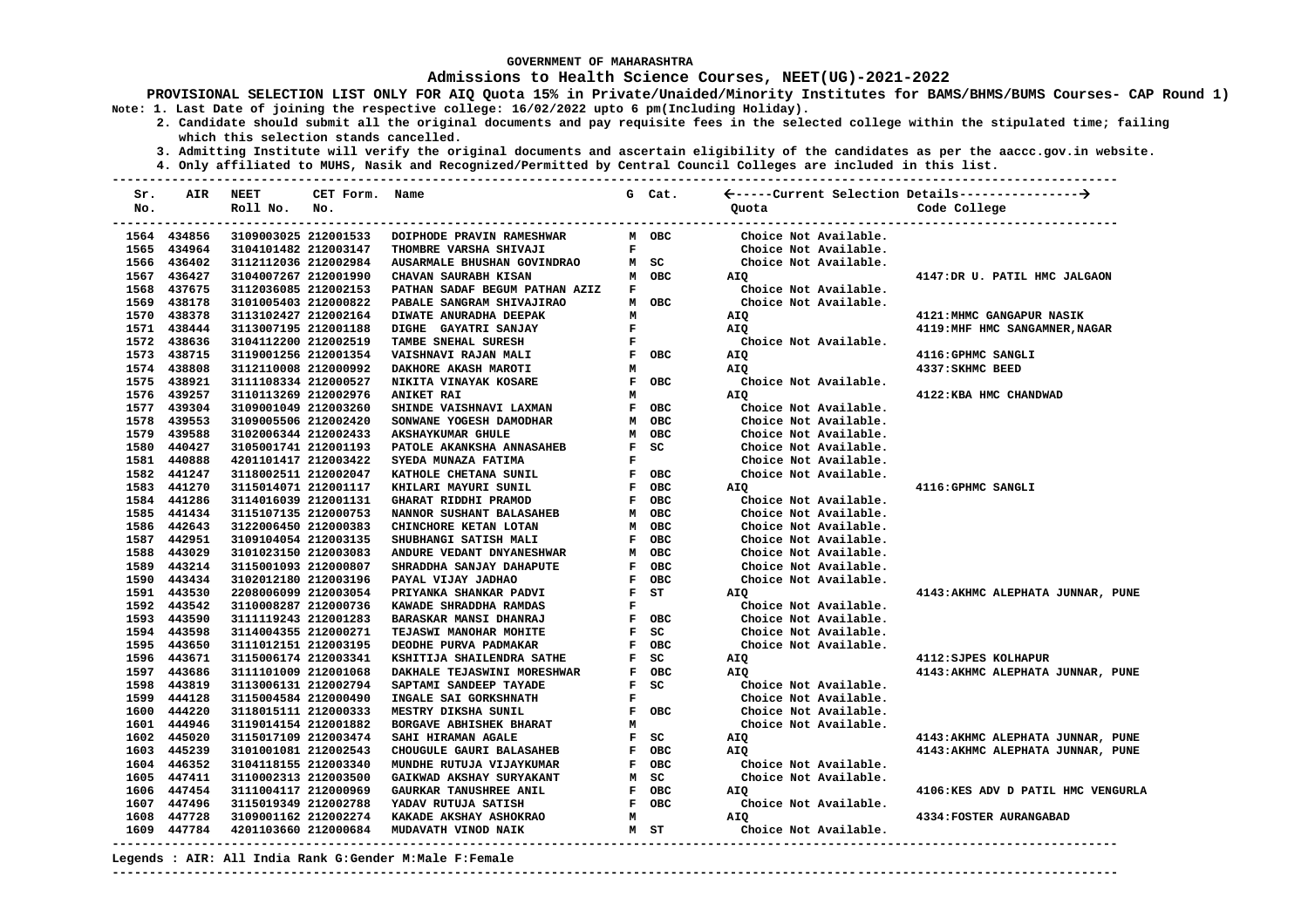### **Admissions to Health Science Courses, NEET(UG)-2021-2022**

**PROVISIONAL SELECTION LIST ONLY FOR AIQ Quota 15% in Private/Unaided/Minority Institutes for BAMS/BHMS/BUMS Courses- CAP Round 1) Note: 1. Last Date of joining the respective college: 16/02/2022 upto 6 pm(Including Holiday).**

 **2. Candidate should submit all the original documents and pay requisite fees in the selected college within the stipulated time; failing which this selection stands cancelled.**

 **3. Admitting Institute will verify the original documents and ascertain eligibility of the candidates as per the aaccc.gov.in website.**

 **4. Only affiliated to MUHS, Nasik and Recognized/Permitted by Central Council Colleges are included in this list.**

| Sr.<br>No. | AIR         | <b>NEET</b><br>Roll No. | CET Form. Name<br>No. |                                    |              | G Cat.     | Quota                 | Code College                      |
|------------|-------------|-------------------------|-----------------------|------------------------------------|--------------|------------|-----------------------|-----------------------------------|
|            |             |                         |                       |                                    |              |            |                       |                                   |
|            | 1610 447851 | 3101014008 212000394    |                       | SHENDE DHANANJAY DILIP             |              | M SC       | AIQ                   | 4120: KM HMC AHMEDNAGAR           |
|            | 1611 447917 | 3115027159 212002228    |                       | DONGARE JIDNYESHA SANTOSH          |              | F OBC      | Choice Not Available. |                                   |
|            | 1612 447968 | 3113107278 212001811    |                       | BORSE SNEHA KHEMRAJ                |              | F OBC      | Choice Not Available. |                                   |
|            | 1613 448035 | 3111113133 212002685    |                       | DHANASHREE INDAL PAWAR             |              | F OBC      | Choice Not Available. |                                   |
|            | 1614 448166 | 3115013186 212003131    |                       | JAGTAP SAKSHI FAKKAD               | F            |            | Choice Not Available. |                                   |
|            | 1615 448265 | 3106010128 212001058    |                       | INAMDAR DANIYAL MALIK NISAR        | м            |            | Choice Not Available. |                                   |
|            | 1616 448837 | 3111005043 212002785    |                       | NANDINI YEWLE                      | $\mathbf{F}$ | овс        | Choice Not Available. |                                   |
|            | 1617 449006 | 3101003245 212001423    |                       | KSHETRE RITU ANTWAN                | F            | - sc       | Choice Not Available. |                                   |
|            | 1618 449010 | 3107004240 212001799    |                       | PATIL VAIBHAV MANOJ                |              | M OBC      | AIQ                   | 4121: MHMC GANGAPUR NASIK         |
|            | 1619 449064 | 3115002455 212001812    |                       | DALVI SANKET SATISH                |              | M SC       | Choice Not Available. |                                   |
|            | 1620 449095 | 3112119127 212002042    |                       | PAWAR NIKHIL KESHAV                |              | M OBC      | Choice Not Available. |                                   |
|            | 1621 449098 | 3104101121 212002961    |                       | PRATHMESH CHAVHAN                  |              | M OBC      | AIQ                   | 4121: MHMC GANGAPUR NASIK         |
|            | 1622 449191 | 3122008273 212001984    |                       | AHIRE PRATIKSHA GOPICHAND          | F            | SC         | <b>AIQ</b>            | 4121: MHMC GANGAPUR NASIK         |
|            | 1623 449321 | 3104101694 212001392    |                       | SHAIKH REHAN IRFAN                 | м            |            | <b>AIQ</b>            | 4334: FOSTER AURANGABAD           |
|            | 1624 449477 | 3117013231 212000899    |                       | JADHAV SAYALI BALIRAM              | F            |            | Choice Not Available. |                                   |
|            | 1625 449708 | 3109010275 212001612    |                       | MANE DIVYA SANJAY                  | F            |            | Choice Not Available. |                                   |
|            | 1626 449725 | 3108002154 212001630    |                       | ANUJA PATIL                        | F            |            | <b>AIQ</b>            | 4110: JJM HMC JAYSINGPUR          |
|            | 1627 449995 | 3103004231 212000372    |                       | WIRKHADE ANUJA WAMANRAO            | F            |            | <b>AIQ</b>            | 4230: THMC AMARAVATI              |
|            | 1628 450026 | 3119012236 212002848    |                       | SHENDAGE VAISHNAVI DADASAHEB       | F            | OBC        | Choice Not Available. |                                   |
|            | 1629 450067 | 3110001473 212002229    |                       | SHAIKH KULSUM MUSABBIR             | F            |            | AIQ                   | 4121: MHMC GANGAPUR NASIK         |
|            | 1630 450224 | 3109118048 212000208    |                       | <b>GODSE SANGHARSH SHELARMAMA</b>  | м            |            | <b>AIO</b>            | 4337: SKHMC BEED                  |
|            | 1631 450896 | 3104006085 212002498    |                       | BORUDE ABHISHEK BABANRAO           | м            |            | Choice Not Available. |                                   |
|            | 1632 451041 | 3117005165 212003084    |                       | GAVANDI SAMARTH PARATAREDDI        |              | M OBC      | Choice Not Available. |                                   |
|            | 1633 451248 | 3114008088 212002145    |                       | RAHUL K JAISWAR                    |              | M SC       | Choice Not Available. |                                   |
|            | 1634 451364 | 3111015069 212002594    |                       | TRUPTI THAWARE                     |              | $F$ SC     | Choice Not Available. |                                   |
|            | 1635 451475 | 3109007159 212001040    |                       | TELE ABHIJEET RAJENDRA             |              | M OBC      | Choice Not Available. |                                   |
|            | 1636 451501 | 3115106006 212003036    |                       | HIPPARKAR GAJANAN DILIP            |              | M OBC      | Choice Not Available. |                                   |
|            | 1637 451930 | 3101012197 212001650    |                       | <b>GORE PRIYANKA ASHOK</b>         | F            | овс        | Choice Not Available. |                                   |
|            | 1638 453423 | 3111011198 212000018    |                       | SHEIKH ZEBA ATHER MISREEN SHEIKH F |              |            | Choice Not Available. |                                   |
|            | 1639 453677 | 3115019012 212000057    |                       | LANDGE MANASI TUKARAM              | F            | SC.        | AIQ                   | 4143: AKHMC ALEPHATA JUNNAR, PUNE |
|            | 1640 453740 | 3110021172 212000128    |                       | <b>INSIYA</b>                      | F            |            | AIQ                   | 4143: AKHMC ALEPHATA JUNNAR, PUNE |
|            | 1641 453971 | 3104012323 212002301    |                       | SAKSHI KHEDKAR                     | F            | OBC        | Choice Not Available. |                                   |
|            | 1642 453988 | 3112033078 212000494    |                       | BHERE SHRADDHA SHANKAR             | $\mathbf{F}$ | <b>OBC</b> | Choice Not Available. |                                   |
|            | 1643 454010 | 3117020245 212001634    |                       | MORE SHWETA KALYAN                 | F            | SC.        | Choice Not Available. |                                   |
|            | 1644 454765 | 3117002227 212002719    |                       | SHIVALI KANADE                     | F            |            | Choice Not Available. |                                   |
|            | 1645 455174 | 3117005016 212000410    |                       | CHAVAN GAURI AMARSINH              | $\mathbf F$  |            | Choice Not Available. |                                   |
|            | 1646 455443 | 3103018032 212001992    |                       | PATIL TEJASWINI LAXMAN             |              | $F$ SC     | Choice Not Available. |                                   |
|            | 1647 455451 | 3108005301 212000285    |                       | DHOTARE PRANAV SACHIN              |              | M OBC      | AIQ                   | 4149:RR PATIL HMC SANGLI          |
|            | 1648 455742 | 3112032153 212003044    |                       | KHANDARE LALIT PANDURANG           |              | M OBC      | Choice Not Available. |                                   |
|            | 1649 455783 | 3110023199 212001495    |                       | SNEHA YADAV                        | M            |            | <b>AIQ</b>            | 4143: AKHMC ALEPHATA JUNNAR, PUNE |
|            | 1650 456053 | 3112108211 212001806    |                       | INGOLE SRUSHTI ARVIND              |              | F SC       | Choice Not Available. |                                   |
|            | 1651 456088 | 3117018007 212003385    |                       | WAGHAMARE RITESH RAJARAM           |              | M SC       | Choice Not Available. |                                   |
|            | 1652 456156 | 3106020052 212001945    |                       | SONUNE SAKSHI ARUN                 |              | F OBC      | Choice Not Available. |                                   |
|            | 1653 456345 | 3107006042 212000219    |                       | SONANI SHANTANU RAJENDRA           |              | м овс      | Choice Not Available. |                                   |
|            | 1654 456541 | 3115019083 212002261    |                       | MAHARNAVAR PUJA MAHADEV            |              | F OBC      | Choice Not Available. |                                   |
|            | 1655 456592 | 3106004277 212002851    |                       | WAGH JEEVAN UTTAM                  |              | M OBC      | Choice Not Available. |                                   |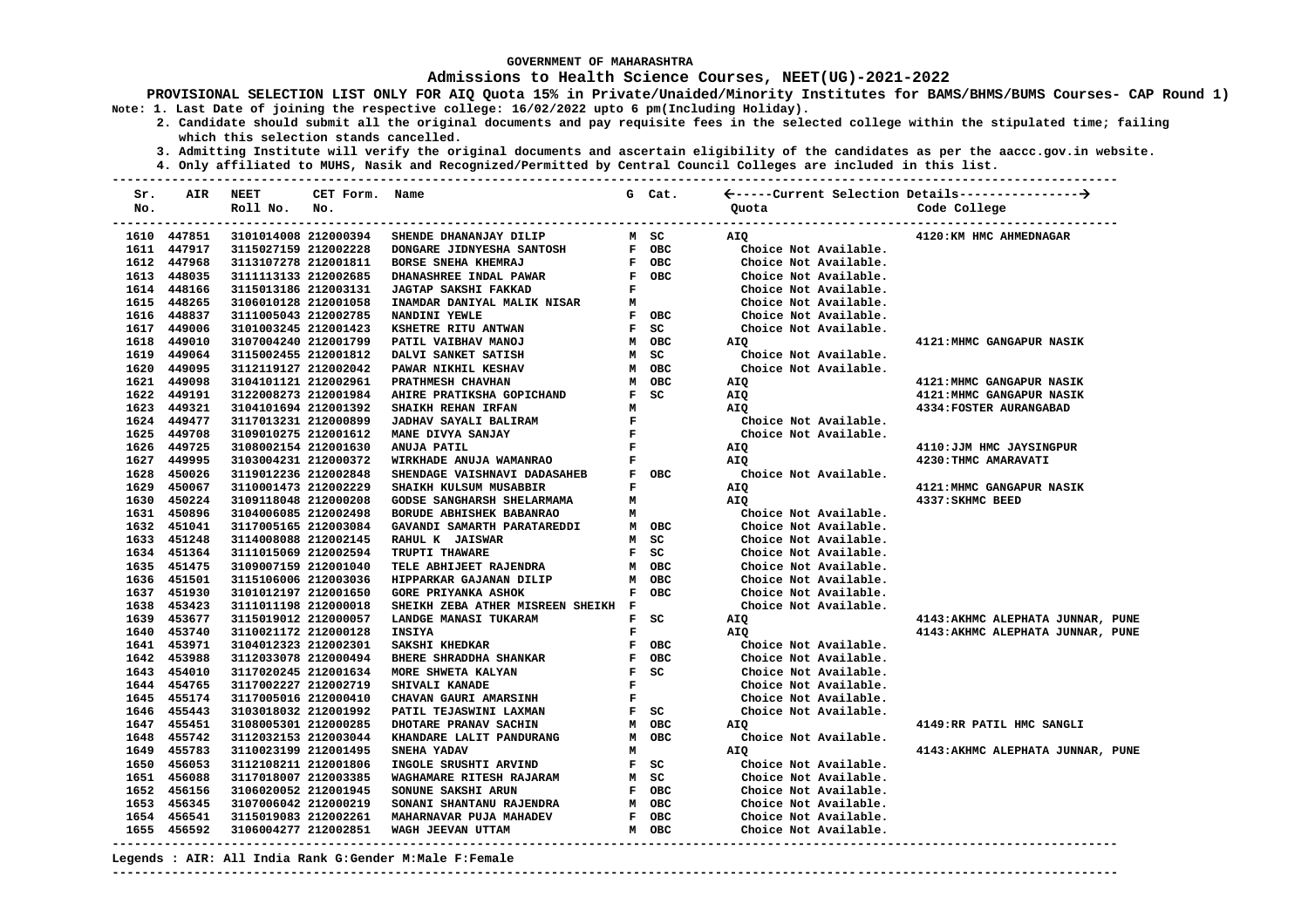#### **Admissions to Health Science Courses, NEET(UG)-2021-2022**

**PROVISIONAL SELECTION LIST ONLY FOR AIQ Quota 15% in Private/Unaided/Minority Institutes for BAMS/BHMS/BUMS Courses- CAP Round 1) Note: 1. Last Date of joining the respective college: 16/02/2022 upto 6 pm(Including Holiday).**

 **2. Candidate should submit all the original documents and pay requisite fees in the selected college within the stipulated time; failing which this selection stands cancelled.**

 **3. Admitting Institute will verify the original documents and ascertain eligibility of the candidates as per the aaccc.gov.in website.**

 **4. Only affiliated to MUHS, Nasik and Recognized/Permitted by Central Council Colleges are included in this list.**

**--------------------------------------------------------------------------------------------------------------------------------------- Sr. AIR NEET CET Form. Name G Cat. -----Current Selection Details---------------- No. Roll No. No. Quota Code College --------------------------------------------------------------------------------------------------------------------------------------- --------------------------------------------------------------------------------------------------------------------------------------- 1656 457385 3104009100 212002908 LANDGE PRASAD SUBHASH M SC Choice Not Available. 1657 457413 3110106312 212001618 MAHEK FATIMA QURESHI F AIQ 5109:AL-AMEEN UMC MALEGAON 1658 457469 3101008381 212000815 KARANDE SWAPNIL BABURAO M OBC Choice Not Available. 1659 457674 3109011206 212000236 JADHAV CHAITANYA NANASAHEB M OBC Choice Not Available. 1660 457822 3116011086 212002878 KARALE NIKHIL DIPAK M OBC AIQ 4107:DHM DAPOLI RATNAGIRI 1661 457937 3113102529 212002524 KAMBALE VAISHNAVI SHARAD F SC AIQ 4121:MHMC GANGAPUR NASIK 1662 458040 3115027088 212001434 PURVA DINESH KATARIYA F Choice Not Available. 1663 458105 3112101328 212002170 KHAN MARIYA YAKEEN ULLAH KHAN F AIQ 4336:SMPKHMC NANDED 1664 458117 3111115053 212002133 BARDE SHUBHADA YUVRAJ F OBC Choice Not Available. 1665 458235 3110102068 212002605 KIRAN F OBC Choice Not Available. 1666 458836 3118008248 212002252 SHRAVANI PRASAD PADHYE F Choice Not Available. 1667 459426 3107005082 212002871 ACHAL RAJU JAIN F AIQ 4142:DHANWANTARI HC NASIK**  1668 459558 3121005081 212002379  **1669 459753 3111003267 212000557 VANSHEETA PRADEEP WAGHMARE F OBC Choice Not Available. 1670 459887 3105005232 212002705 RAKH SIDDHI MOTIRAM F OBC Choice Not Available. 1671 460225 3114013188 212003333 ANJALI MISHRA F Choice Not Available. 1672 460286 3111001238 212002587 KATARE PRERNA SANJAY F SC**<br>1673 460607 3101020111 212000541 JAGDALE SHUBHAM SANTOSH M OBC  **1673 460607 3101020111 212000541 JAGDALE SHUBHAM SANTOSH M OBC AIQ 4334:FOSTER AURANGABAD 1674 460894 3108004673 212000851 KORAVI JANAKI SURESH F OBC Choice Not Available. 1675 461811 3111102457 212001617 KALE SAKSHI DIWAKAR F OBC Choice Not Available.**  1676 461883 3112013003 212000311 RANVIR PRANAY VIJAY  **1677 462197 3108003561 212002595 PATIL SAYALI JALINDAR F AIQ 4116:GPHMC SANGLI 1678 462218 3101016184 212002437 KHEDKAR PUJA NANDU F OBC Choice Not Available. 1679 462310 3104021159 212000846 LAVANGE PRATIKSHA HARIBHAU F OBC Choice Not Available. 1680 462388 3101015181 212001207 SAKSHI MACHINDRA LOKHANDE F SC Choice Not Available. 1681 462539 3109114088 212002741 SABNE VISHAKHA NAGENDRA F SC Choice Not Available. 1682 462761 3111112082 212001828 CHAUDHARI ANJALI RAMBHAU F OBC Choice Not Available. 1683 463096 3119009226 212002500 WAGHMARE MRUNAL MANIK F SC Choice Not Available. 1684 463524 3119002355 212003415 BALAGE HARSHITA SANJIV F AIQ 4149:RR PATIL HMC SANGLI**  1685 464158 3104120101 212002588 BHOLANE SHYAM PRABHAKAR M OBC Choice Not Available.<br>1686 464290 1507003217 212001287 PALAK RANI NATI PRIMERY ROBOT Choice Not Available. **1686 464290 1507003217 212001287 PALAK RANI AVAILABLE RANDRASHEKHAR AVAILABLE POBC AVAILABLE POBC AVAILABLE POBC 1687 464423 3113110142 212001165 SHELAR RIYA CHANDRASHEKHAR F OBC Choice Not Available. 1688 464433 3115022326 212001961 GOPHANE VAISHNAVI ATMARAM F OBC AIQ 4106:KES ADV D PATIL HMC VENGURLA 1689 465076 3101021231 212002891 GORE ANUSHKA BALASAHEB F OBC Choice Not Available. 1690 465503 3119009159 212001385 PAWAR SHRUTI PRAKASH F AIQ 4116:GPHMC SANGLI 1691 466256 3104021185 212001601 UMM E HAANI IQBAL KHAN F AIQ 4333:DKMMHMC AURANGABAD 1692 466266 3122002435 212003409 QURAISHI UBED AHMED NEHAL AHMED M OBC AIQ 5104:AG UMC NANDURBAR 1693 466885 3115005444 212000849 SAYYED NAZIYA PARVEEN F Choice Not Available.**  1694 468406 3104005411 212001652 INDRARAJ SHASHIKANT KALE  **1695 468420 3119008205 212002781 MOGALI ANUSHKA SHIVANAND F Choice Not Available. 1696 468888 3116009306 212001044 GULAVE SHREYA SANTOSH F OBC AIQ 4110:JJM HMC JAYSINGPUR 1697 468906 3101013236 212000405 NARENDRA ABHINAV M SC Choice Not Available. 1698 468984 3104021054 212000820 WAYKOS RUTUJA SANJAY F OBC Choice Not Available. MOHAMMAD SHOEB MOHAMMAD SHAFIOUE M**  $A10$  and  $A227$ : PHC KHAMGAON  **1700 470446 3112003184 212001148 NANDEDKAR PREMKUMAR GANESH M OBC Choice Not Available. 1701 470447 3111106240 212000886 PUDKE SHIVANI RAJKUMAR F SC Choice Not Available.** 

#### **Legends : AIR: All India Rank G:Gender M:Male F:Female**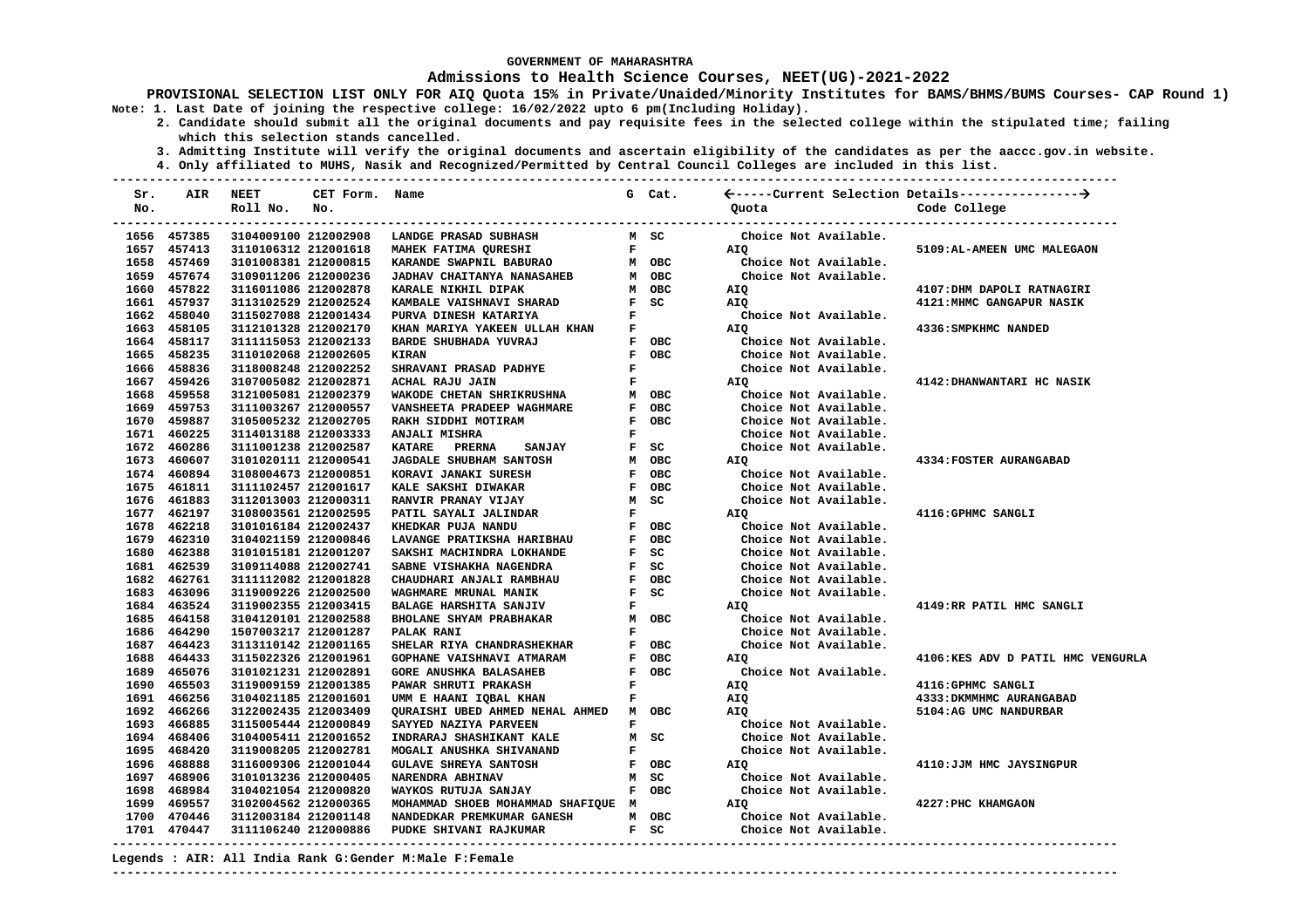### **Admissions to Health Science Courses, NEET(UG)-2021-2022**

**PROVISIONAL SELECTION LIST ONLY FOR AIQ Quota 15% in Private/Unaided/Minority Institutes for BAMS/BHMS/BUMS Courses- CAP Round 1) Note: 1. Last Date of joining the respective college: 16/02/2022 upto 6 pm(Including Holiday).**

 **2. Candidate should submit all the original documents and pay requisite fees in the selected college within the stipulated time; failing which this selection stands cancelled.**

 **3. Admitting Institute will verify the original documents and ascertain eligibility of the candidates as per the aaccc.gov.in website.**

 **4. Only affiliated to MUHS, Nasik and Recognized/Permitted by Central Council Colleges are included in this list.**

| Sr. | AIR         | <b>NEET</b>                                  | CET Form. Name |                                                             |              | G Cat.     |                       |                                   |
|-----|-------------|----------------------------------------------|----------------|-------------------------------------------------------------|--------------|------------|-----------------------|-----------------------------------|
| No. |             | Roll No.                                     | No.            |                                                             |              |            | Quota                 | Code College                      |
|     | 1702 470560 | 3122009150 212001147                         |                | PATIL GAURAV SAMBHAJI                                       |              | M OBC      | Choice Not Available. |                                   |
|     | 1703 470695 | 3110108166 212002251                         |                | QURESHI AISHA ARSAD MOHMED                                  | $\mathbf{F}$ |            | AIQ                   | 5104:AG UMC NANDURBAR             |
|     | 1704 470797 | 3104007155 212003197                         |                | BAWLA NAZIYA IDRIS                                          | $\mathbf{F}$ |            | Choice Not Available. |                                   |
|     | 1705 470995 | 3116004065 212002507                         |                | PAWAR ANUJA RAMCHANDRA                                      | F            |            | AIQ                   | 4154: MAHALAXMI HMC SATARA        |
|     | 1706 472771 | 3110004205 212002438                         |                | <b>RAUT RAJAS AJAY</b>                                      |              | M OBC      | Choice Not Available. |                                   |
|     | 1707 472807 | 3112107211 212001137                         |                | KAMBLE ROHIT UTTAM                                          | M SC         |            | Choice Not Available. |                                   |
|     | 1708 472881 | 3111004148 212002002                         |                | PRATIMA V KUSHNURE                                          | $\mathbf{F}$ |            | Choice Not Available. |                                   |
|     | 1709 473028 | 1502212513 212003469                         |                | <b>RAJNIKANT KUMAR</b>                                      | M OBC        |            | Choice Not Available. |                                   |
|     | 1710 473167 | 3101005200 212002337                         |                | F OBC<br>SHIROLE PRANITA JAGESH                             |              |            | Choice Not Available. |                                   |
|     | 1711 473180 | 3106013233 212002157                         |                | SAWADATKAR MAHESH SHIVNARAYAN M OBC                         |              |            | Choice Not Available. |                                   |
|     | 1712 473304 | 3117010154 212001233                         |                | SAKSHI RAJU SHIVSHARAN                                      | <b>E</b> SC  |            | AIQ                   | 4117: GNR HMC SOLAPUR             |
|     | 1713 473439 | 3114009149 212002569                         |                | KETHAVATH ROOPSINGH                                         |              | M ST       | AIQ                   | 4107:DHM DAPOLI RATNAGIRI         |
|     | 1714 473503 | 3104109275 212001996                         |                | <b>MAGAR DISHA NARESH</b>                                   | $\mathbf{F}$ |            | Choice Not Available. |                                   |
|     | 1715 473804 | 3111005302 212002147                         |                | SANJIVANI K DAF                                             |              | F OBC      | Choice Not Available. |                                   |
|     | 1716 474335 | 3110105034 212001743                         |                | BEES DEVIKA SHRINIVAS                                       | $\mathbf{F}$ | <b>OBC</b> | Choice Not Available. |                                   |
|     | 1717 475301 | 3117005065 212002393                         |                | LALE JANHAVI DATTAKUMAR                                     | м            |            | Choice Not Available. |                                   |
|     | 1718 475625 | 3116006254 212001142                         |                | JADHAV ANKITA GORAKHNATH                                    | ${\bf F}$    |            | Choice Not Available. |                                   |
|     | 1719 475766 | 3109114188 212001937                         |                | PANDIT SHUBHAM RAJENDRA                                     |              | M OBC      | AIQ                   | 4339: KSPM VASANTRAO KALE LATUR   |
|     | 1720 476116 | 3110005439 212000337                         |                | VAISHNAVI AKASH SARODE                                      |              | F OBC      | AIQ                   | 4143: AKHMC ALEPHATA JUNNAR, PUNE |
|     | 1721 476160 | 3107007036 212001708                         |                | NEHA RAJESH KOLATE                                          | F OBC        |            | <b>AIO</b>            | 4346: GM HOM MED COL JALNA        |
|     | 1722 476672 | 3112115199 212002624                         |                | WAGHMARE ROHIT UTTAMRAO                                     | M SC         |            | Choice Not Available. |                                   |
|     | 1723 477062 | 3112032194 212002487                         |                | DAREKAR KARTIK GORAKH                                       | M OBC        |            | AIQ                   | 4106:KES ADV D PATIL HMC VENGURLA |
|     | 1724 477197 | 3103018200 212002930                         |                | NARSING PARTH RAHUL                                         |              | M OBC      | Choice Not Available. |                                   |
|     | 1725 477598 | 3101004079 212002178                         |                | VAHADANE ADITI MANOHAR                                      | F OBC        |            | Choice Not Available. |                                   |
|     | 1726 477660 | 3111103336 212000238                         |                | GAURAV WANKHEDE                                             |              | M SC       | Choice Not Available. |                                   |
|     | 1727 477734 | 3121004040 212001548                         |                | JAMADAR SARFARAJ ALIP                                       | M            |            | Choice Not Available. |                                   |
|     | 1728 477972 | 3112015289 212000548                         |                | BHALERAO USHA SANTOSH                                       | F OBC        |            | Choice Not Available. |                                   |
|     | 1729 478089 | 3117004321 212003072                         |                | SUTAR SHIVANI ANIL                                          | F OBC        |            | Choice Not Available. |                                   |
|     | 1730 478692 | 3113009095 212002505                         |                | <b>GORE SHRUTIKA RAJENDRA</b>                               | <b>F</b> OBC |            | Choice Not Available. |                                   |
|     | 1731 478778 | 3115105149 212002528                         |                | GHAYTADAKE SUSHRITA SHRIDHAR                                | F            | SC         | AIQ                   | 4143: AKHMC ALEPHATA JUNNAR, PUNE |
|     | 1732 479102 | 3104017040 212001764                         |                | JAGTAP ABHISHEK SANJAY                                      | M            |            | AIO                   | 4121: MHMC GANGAPUR NASIK         |
|     | 1733 479790 | 3117002355 212001190                         |                | JADHAV AMRUTA RAVINDRA                                      | $\mathbf{F}$ |            | Choice Not Available. |                                   |
|     | 1734 479909 | 1801002158 212000184                         |                | SAYALI THENGIL                                              | $\mathbf{F}$ |            | Choice Not Available. |                                   |
|     | 1735 479989 | 3109103374 212002264                         |                | BALKATE GAYATRI BALAJI                                      |              | F ST       | Choice Not Available. |                                   |
|     | 1736 480009 | 3111107274 212001521                         |                | MESHRAM KALESHA BRAHMANAND                                  |              | F SC       | AIQ                   | 4230:THMC AMARAVATI               |
|     | 1737 480377 | 3121003035 212001716                         |                | THARVAL SHRIYA RAJESH                                       | $\mathbf{F}$ | OBC        | AIQ                   | 4143: AKHMC ALEPHATA JUNNAR, PUNE |
|     | 1738 480412 | 3110023206 212000769                         |                | SURTI NEHA BHUPENDRA                                        | F            |            | <b>AIO</b>            | 4121: MHMC GANGAPUR NASIK         |
|     | 1739 481147 | 3104020240 212002347                         |                | SAMRUDHI KSHIRSAGAR                                         | F            |            | <b>AIQ</b>            | 4333: DKMMHMC AURANGABAD          |
|     | 1740 481515 | 3111002551 212002283                         |                | PAYAL DINDAYAL LOGADE                                       |              | F OBC      | Choice Not Available. |                                   |
|     | 1741 481967 | 3107003417 212003002                         |                | SACHIN SURESH POL                                           | м            |            | AIO                   | 4145: CHAMUNDA HMC JALGAON        |
|     | 1742 482067 | 3113108083 212001486                         |                | MIRZA JAID MOBIN                                            | M            |            | <b>AIQ</b>            | 4121: MHMC GANGAPUR NASIK         |
|     | 1743 482068 | 3108001213 212002080                         |                | KAMBLE PRANIT SARJERAO                                      | M SC         |            | Choice Not Available. |                                   |
|     | 1744 482097 | 3102010035 212001218                         |                | <b>GUDADE HARSHAL KADU</b>                                  | M SC         |            | Choice Not Available. |                                   |
|     | 1745 482138 | 3104001191 212003259                         |                | JADHAV SANCHI RAJU                                          | F SC         |            | Choice Not Available. |                                   |
|     | 1746 482178 |                                              |                |                                                             |              | F OBC      | Choice Not Available. |                                   |
|     | 1747 482387 | 3112122057 212000819<br>3104104019 212001952 |                | <b>BASSI NEETA PACHUSING</b><br>SAINDANE DHANASHREE SUBHASH |              | F OBC      |                       |                                   |
|     |             |                                              |                |                                                             |              |            | <b>AIQ</b>            | 4333: DKMMHMC AURANGABAD          |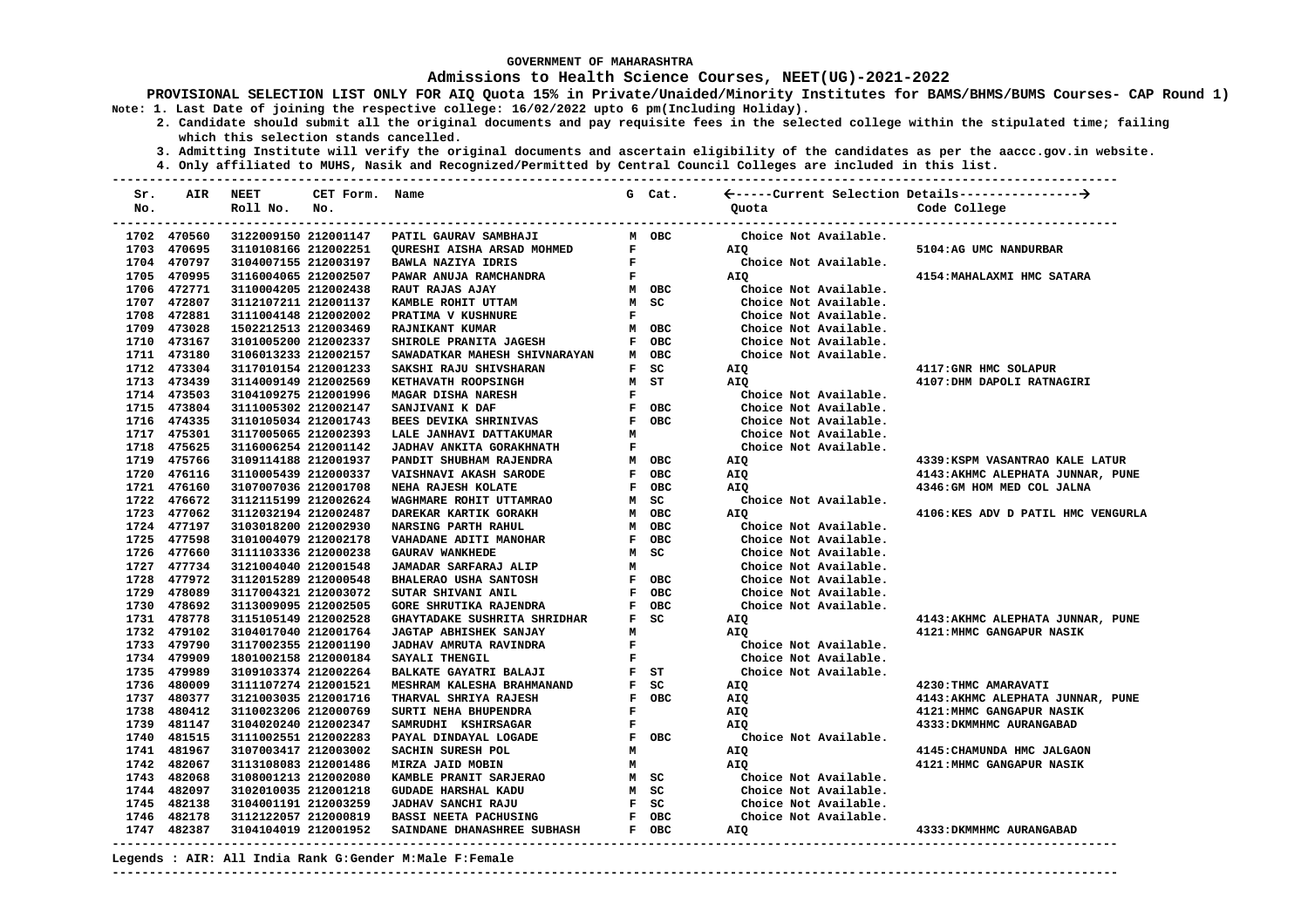### **Admissions to Health Science Courses, NEET(UG)-2021-2022**

**PROVISIONAL SELECTION LIST ONLY FOR AIQ Quota 15% in Private/Unaided/Minority Institutes for BAMS/BHMS/BUMS Courses- CAP Round 1) Note: 1. Last Date of joining the respective college: 16/02/2022 upto 6 pm(Including Holiday).**

 **2. Candidate should submit all the original documents and pay requisite fees in the selected college within the stipulated time; failing which this selection stands cancelled.**

 **3. Admitting Institute will verify the original documents and ascertain eligibility of the candidates as per the aaccc.gov.in website.**

 **4. Only affiliated to MUHS, Nasik and Recognized/Permitted by Central Council Colleges are included in this list.**

| Sr. | AIR         | <b>NEET</b>          | CET Form. Name       |                                                       |              |                                 |                       |                                       |
|-----|-------------|----------------------|----------------------|-------------------------------------------------------|--------------|---------------------------------|-----------------------|---------------------------------------|
| No. |             | Roll No.             | No.                  |                                                       |              |                                 | Quota                 | Code College                          |
|     | 1748 482526 | 3111029165 212000561 |                      | MADAVI KHUSHI RAJU                                    |              | F ST                            | Choice Not Available. |                                       |
|     | 1749 482815 | 3109016179 212001155 |                      | <b>GHULE AKANKSHA POPAT</b>                           |              | F OBC                           | Choice Not Available. |                                       |
|     | 1750 483459 | 3109002394 212000844 |                      | <b>JADHAV KRUSHNA RAOSAHEB</b>                        | M            |                                 | AIQ                   | 4143: AKHMC ALEPHATA JUNNAR, PUNE     |
|     | 1751 484225 | 3117013174 212000889 |                      | DOKE YOGESH GAUTAM                                    |              |                                 | Choice Not Available. |                                       |
|     | 1752 484300 | 1402001198 212002780 |                      | PARASHMITA MONDAL                                     |              | $M$ $F$ $SC$                    | Choice Not Available. |                                       |
|     | 1753 484344 | 3102021131 212002648 |                      | SAHIL SARDAR                                          |              | M SC                            | Choice Not Available. |                                       |
|     | 1754 484785 | 3110101233 212001428 |                      | M SC<br>F<br>KHAN IRAM ZAKIR HUSSAIN                  |              |                                 | AIQ                   | 4356:SSVP HMC HATTA HINGOLI           |
|     | 1755 485047 | 1801002181 212001022 |                      | <b>ATHARVA BHOSALE</b>                                | M            |                                 | AIQ                   | 4106:KES ADV D PATIL HMC VENGURLA     |
|     | 1756 485378 | 3104002501 212001115 |                      | <b>RUTUJA ATKAR</b>                                   |              | $\mathbf{F}$ and $\mathbf{F}$   | Choice Not Available. |                                       |
|     | 1757 485723 | 3107015172 212001861 |                      | TAYADE JAGRUTI MILIND                                 |              | $F$ SC                          | Choice Not Available. |                                       |
|     | 1758 486756 | 3110114255 212001504 |                      | KULAPKAR DIKSHANT NANDAKUMAR                          |              | M OBC                           | Choice Not Available. |                                       |
|     | 1759 486987 | 3119001402 212002766 |                      | PATIL SHRIJAL RAHUL                                   | $\mathbf{F}$ |                                 | Choice Not Available. |                                       |
|     | 1760 487072 | 3119005117 212002869 |                      | PATIL DURGA UTTAM                                     |              | $\mathbf{F}$ and $\mathbf{F}$   | AIQ                   | 4116: GPHMC SANGLI                    |
|     | 1761 487130 | 3103017077 212001126 |                      | <b>BHELE JANHAVI UMESH</b>                            |              | F OBC                           | Choice Not Available. |                                       |
|     | 1762 487245 | 3101002281 212002913 |                      | <b>JADHAV DEEPTI KASHINATH</b>                        |              | F OBC                           | Choice Not Available. |                                       |
|     | 1763 488052 | 3111106092 212002064 |                      | <b>BARVE SHREYA RAMESHWAR</b>                         |              | F OBC                           | Choice Not Available. |                                       |
|     | 1764 488365 | 3114003002 212000892 |                      | KHOT ABID ZAMEER                                      | M            |                                 | Choice Not Available. |                                       |
|     | 1765 489092 | 3108007048 212003122 |                      | NAIK AKSHATA PANDURANG                                |              | $\mathbf{F}$ and $\mathbf{F}$   | Choice Not Available. |                                       |
|     | 1766 489122 | 3112001466 212000817 |                      | SONI RAGHUNANDAN SHYAMSUNDER                          | M            |                                 | Choice Not Available. |                                       |
|     | 1767 489217 | 3101014152 212001125 |                      | PAGARE PRACHI BATHUWELL                               |              | $F$ SC                          | Choice Not Available. |                                       |
|     | 1768 489556 | 3115010259 212003030 |                      | CHAVAN TANVEE VIJAY                                   |              | F OBC                           | Choice Not Available. |                                       |
|     | 1769 489749 | 3105023040 212001774 |                      | TALEKAR SHRUTI SURESH                                 |              | $\mathbf{F}$ and $\mathbf{F}$   | Choice Not Available. |                                       |
|     | 1770 489856 | 3105001787 212000919 |                      | WAGHMARE AISHWARYA CHANDRAKANT                        |              | F SC                            | Choice Not Available. |                                       |
|     | 1771 490017 | 3111009534 212000674 |                      | <b>NUPUR HUME</b>                                     |              | F SC                            | AIQ                   | 4228: GHMC GONDIA                     |
|     | 1772 490166 | 3103014197 212000671 |                      | LOCHANA KISHOR WAGH                                   |              | F OBC                           | Choice Not Available. |                                       |
|     | 1773 490273 | 3116005004 212000342 |                      | GUJAR AKANKSHA SADASHIV                               | $\mathbf{F}$ |                                 | Choice Not Available. |                                       |
|     | 1774 490369 | 3112004176 212001549 |                      | SUROSHE PRATHAMESH PANJABRAO                          |              | M OBC                           | Choice Not Available. |                                       |
|     | 1775 490922 | 3112024230 212002628 |                      | NARWADE PRATIKSHA PANDURANG                           | $\mathbf{F}$ |                                 | AIQ                   | 4152:AB VAJPEYEE HMC JALKE AHMEDNAGAR |
|     | 1776 490990 | 3113103449 212002998 |                      | RITU ANIL KOCHAR                                      |              | $\mathbf{F}$ and $\mathbf{F}$   | AIQ                   | 4121: MHMC GANGAPUR NASIK             |
|     | 1777 491499 | 3117020680 212000662 |                      | LOKHANDE MADHAVI MARUTI                               |              | F SC                            | AIQ                   | 4115: SET'S SAWKAR HMC SATARA         |
|     | 1778 491584 | 3108004585 212000457 |                      | BOJGAR AMAAN MEHBOOB                                  |              | M                               | Choice Not Available. |                                       |
|     | 1779 491794 | 3102003621 212002732 |                      | MUNAZZA FATEMA                                        |              | M OBC                           | Choice Not Available. |                                       |
|     | 1780 491817 | 3103001473 212003169 |                      | GAWANDE SHARYU SUNILRAO                               |              | F OBC                           | AIO                   | 4230: THMC AMARAVATI                  |
|     | 1781 491844 | 3105004218 212002663 |                      | SONAWANE DIMPAL MADAN                                 |              | F SC                            | Choice Not Available. |                                       |
|     | 1782 492031 | 3101014225 212002856 |                      | PAWAR KOMAL MOHAN                                     |              | F OBC                           | AIO                   | 4112: SJPES KOLHAPUR                  |
|     | 1783 492304 | 3109107188 212002699 |                      | WAVARE PRIYANKA DHANANJAY                             |              | F OBC                           | Choice Not Available. |                                       |
|     | 1784 492731 | 3113001242 212003193 |                      | SHAIKH AQSA JAMIL                                     | $\mathbf{F}$ |                                 | AIO                   | 4121: MHMC GANGAPUR NASIK             |
|     | 1785 492791 | 3113104058 212002072 |                      | DIVATE BHAKTI BALBHIM                                 |              | $\mathbf{F}$ , and $\mathbf{F}$ | Choice Not Available. |                                       |
|     | 1786 493033 | 3101013221 212002286 |                      | AVHAD YOGESH MAHADEV                                  |              | M OBC                           | AIQ                   | 4107: DHM DAPOLI RATNAGIRI            |
|     | 1787 493547 | 3112101052 212000448 |                      | SHAIKH MAHIN RAJESAB                                  |              | F OBC                           | Choice Not Available. |                                       |
|     | 1788 494255 | 3106006039 212001331 |                      | <b>GOSAVI SHIVAM SUNIL</b>                            |              | M OBC                           | Choice Not Available. |                                       |
|     | 1789 494520 | 3104012353 212000336 |                      | AUTI PARTH MOHAN                                      |              | м овс                           | AIQ                   | 4147:DR U. PATIL HMC JALGAON          |
|     | 1790 494663 | 3112111254 212000586 |                      | PARSURE SHUBHAM LALU                                  |              | M OBC                           | Choice Not Available. |                                       |
|     | 1791 495788 | 3103021064 212002779 |                      | MANWAR DHAMMAPRAKASH GAUTAM<br>SHINDE PRANESH SHIVAJI |              | M SC                            | Choice Not Available. |                                       |
|     | 1792 495935 | 3115009392 212001932 |                      |                                                       |              | M SC                            | Choice Not Available. |                                       |
|     | 1793 496002 |                      | 3107004061 212003175 | PARDESHI SNEHAL RAVINDRA                              |              | F OBC                           | Choice Not Available. |                                       |
|     |             |                      |                      |                                                       |              |                                 |                       |                                       |

**Legends : AIR: All India Rank G:Gender M:Male F:Female**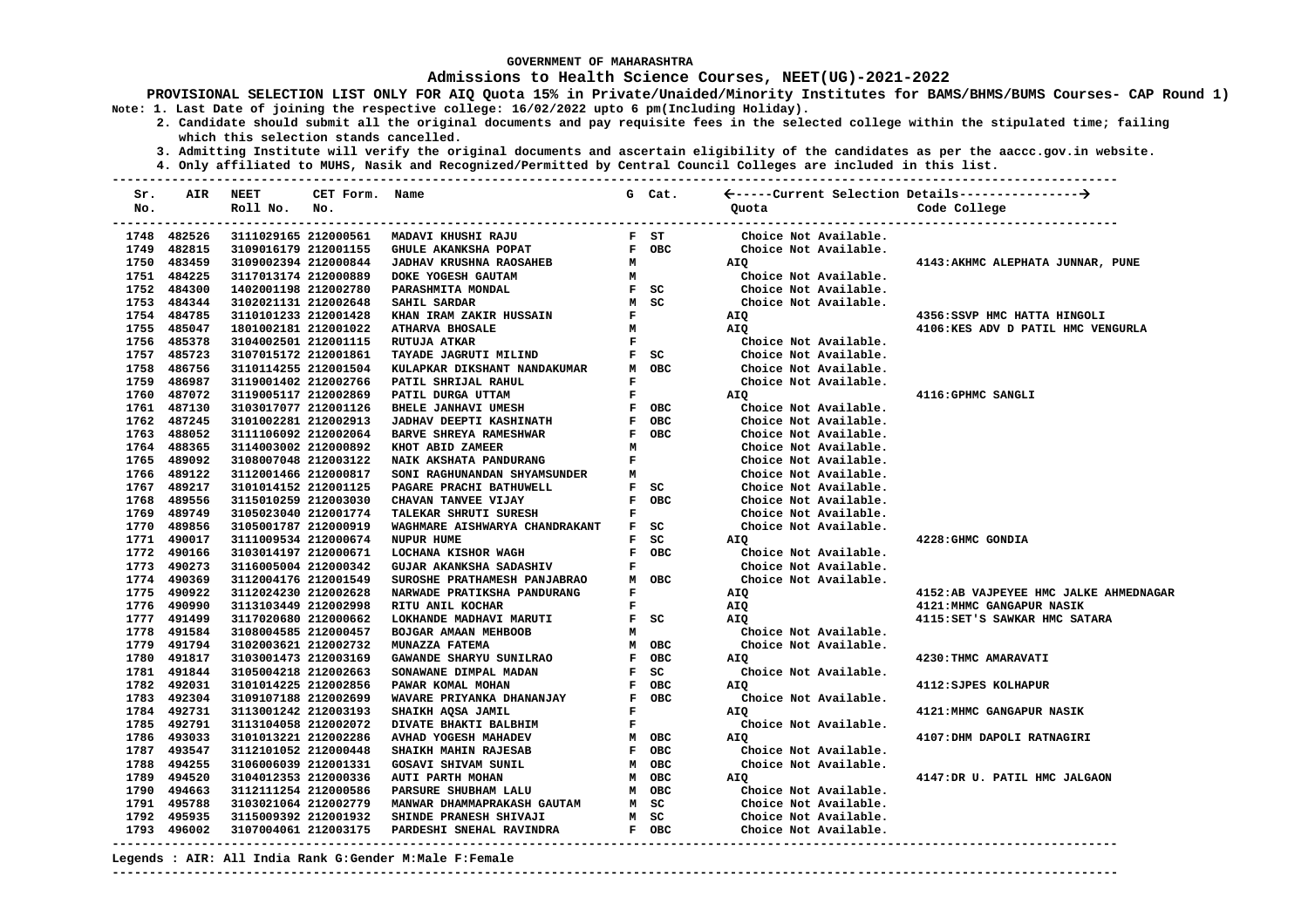### **Admissions to Health Science Courses, NEET(UG)-2021-2022**

**PROVISIONAL SELECTION LIST ONLY FOR AIQ Quota 15% in Private/Unaided/Minority Institutes for BAMS/BHMS/BUMS Courses- CAP Round 1) Note: 1. Last Date of joining the respective college: 16/02/2022 upto 6 pm(Including Holiday).**

 **2. Candidate should submit all the original documents and pay requisite fees in the selected college within the stipulated time; failing which this selection stands cancelled.**

 **3. Admitting Institute will verify the original documents and ascertain eligibility of the candidates as per the aaccc.gov.in website. 4. Only affiliated to MUHS, Nasik and Recognized/Permitted by Central Council Colleges are included in this list.**

| Sr.<br>No. |             | AIR NEET<br>Roll No. | CET Form. Name<br>No. |                                    |              | G Cat.                                                                           | Quota                 | Code College<br>--------------  |
|------------|-------------|----------------------|-----------------------|------------------------------------|--------------|----------------------------------------------------------------------------------|-----------------------|---------------------------------|
|            | 1794 496218 | 3104008150 212002759 |                       | KADAM VAISHALI KACHRUBA            |              | $F$ SC                                                                           | Choice Not Available. |                                 |
|            | 1795 496446 | 3103021252 212001096 |                       | TADAS SHRAVANI SHAMKANT            |              | F OBC                                                                            | Choice Not Available. |                                 |
|            | 1796 496638 | 3104008146 212003448 |                       | HIWARALE SNEHAL UMESH              |              | F SC                                                                             | Choice Not Available. |                                 |
|            | 1797 496710 | 3106013132 212001171 |                       | ANIL PURUSHOTTAM ATOLE             |              | M OBC                                                                            | AIQ                   | 4227: PHC KHAMGAON              |
|            | 1798 496725 | 3122003262 212001107 |                       | PATHAN SAIMA AMINKHAN              |              | <b>Figure</b>                                                                    | AIQ                   | 5104:AG UMC NANDURBAR           |
|            | 1799 496823 | 3111014122 212003056 |                       | HOLANI MAHAK RAMESH                |              | $\mathbf{F}$ and $\mathbf{F}$                                                    | Choice Not Available. |                                 |
|            | 1800 496900 | 3110105039 212001357 |                       | UNNATI AVINASH SANKHE              |              | F OBC                                                                            | Choice Not Available. |                                 |
|            | 1801 497133 | 3115102184 212000970 |                       | SINGH NUTAN UMESH                  | $\mathbf{F}$ |                                                                                  | AIO                   | 4118: AHMC SAVEDI RD AHMEDNAGAR |
|            | 1802 498360 | 3116005051 212002983 |                       | MISAL ASHLESHA JAGANNATH           |              | F OBC                                                                            | Choice Not Available. |                                 |
|            | 1803 498627 | 3117020486 212002334 |                       | RAJGUDE DIVYA BALASAHEB            | $\mathbf{F}$ |                                                                                  | AIO                   | 4144: PSPM MHMC SOLAPUR         |
|            | 1804 498706 | 3122010156 212000422 |                       | AHIRRAO SAKSHI ANANT               |              | F OBC                                                                            | Choice Not Available. |                                 |
|            | 1805 498718 | 3115022114 212002988 |                       | DALVI YASHWANT NANDKISHOR          |              | M OBC                                                                            | AIO                   | 4115: SET'S SAWKAR HMC SATARA   |
|            | 1806 498879 | 3111016258 212002825 |                       | <b>AYUSHI RAMTEKE</b>              |              | F SC                                                                             | Choice Not Available. |                                 |
|            | 1807 498889 | 3116003051 212002292 |                       | PAWAR PRATIKSHA BHAYYASAHEB        | F            |                                                                                  | AIQ                   | 4112: SJPES KOLHAPUR            |
|            | 1808 499014 | 3112005331 212000130 |                       | MUNDE SUDHANSHU YUVRAJ             |              | M OBC                                                                            | AIQ                   | 4230: THMC AMARAVATI            |
|            | 1809 499109 | 3104105344 212000641 |                       | <b>JAGIRDAR ANUD</b>               | F            |                                                                                  | AIQ                   | 4333: DKMMHMC AURANGABAD        |
|            | 1810 499312 | 3110011273 212003281 |                       | NADAR KOKILA KAMARAJ               | $\mathbf{F}$ |                                                                                  | AIQ                   | 4149:RR PATIL HMC SANGLI        |
|            | 1811 499344 | 3104108183 212001016 |                       | KHAN AZIZUL RAHEMAN NIYAMATULLAH M |              |                                                                                  | AIO                   | 5104:AG UMC NANDURBAR           |
|            | 1812 500549 | 3111008195 212002061 |                       | DIPTI SHAHU                        |              | $\begin{array}{lll} \texttt{M} & \\ \texttt{F} & \\ \texttt{F} & \\ \end{array}$ | Choice Not Available. |                                 |
|            | 1813 501008 | 3108003437 212002140 |                       | MANE NEHA DHONDIRAM                |              |                                                                                  | AIO                   | 4116: GPHMC SANGLI              |
|            | 1814 501039 | 3102005505 212000090 |                       | DESHMUKH LAVESH RAMRAO             |              | $M$ and $M$                                                                      | Choice Not Available. |                                 |
|            | 1815 501367 | 3108001589 212002380 |                       | ROHAN HANABAR                      |              | M                                                                                | Choice Not Available. |                                 |
|            | 1816 501871 | 3115101059 212000133 |                       | RASAL CHINMAYI SADANAND            |              | F OBC                                                                            | Choice Not Available. |                                 |
|            | 1817 501938 | 3118011219 212000879 |                       | SALONY SATISH MUNDHE               |              | F OBC                                                                            | Choice Not Available. |                                 |
|            | 1818 501943 | 3111128135 212000148 |                       | RUSHIKESH ARUN KAMBLE              |              | M OBC                                                                            | AIO                   | 4107: DHM DAPOLI RATNAGIRI      |
|            | 1819 502005 | 3115027096 212002267 |                       | NISHAD AKHILESH HIRALAL            |              | M OBC                                                                            | Choice Not Available. |                                 |
|            | 1820 503150 | 3118007199 212001442 |                       | USHIRE ROHIT WAMANRAO              |              | M SC                                                                             | AIO                   | 4107: DHM DAPOLI RATNAGIRI      |
|            | 1821 503155 | 3117020338 212001127 |                       | DOIFODE NILESH RAMESH              |              | M OBC                                                                            | AIQ                   | 4118: AHMC SAVEDI RD AHMEDNAGAR |
|            | 1822 503439 | 3111013019 212000368 |                       | BHUTE SANKET NANDKISHOR            |              | M OBC                                                                            | AIQ                   | 4115:SET'S SAWKAR HMC SATARA    |
|            | 1823 503662 | 3109006303 212002877 |                       | NETKE SHREYAS RAMLING              |              | M SC                                                                             | Choice Not Available. |                                 |
|            | 1824 503960 | 3110116170 212002159 |                       | <b>ATHARVA SANKHE</b>              |              | M OBC                                                                            | Choice Not Available. |                                 |
|            | 1825 504812 | 3110102095 212001388 |                       | <b>SHAIKH SUFYAN IRSHAD</b>        | м            |                                                                                  | Choice Not Available. |                                 |
|            | 1826 505120 | 3112107232 212002440 |                       | <b>GORE HARIKESH MADHUKAR</b>      |              | M OBC                                                                            | Choice Not Available. |                                 |
|            | 1827 505420 | 3115004647 212000974 |                       | PISAL AMRUTA DILIP                 | $\mathbf{F}$ |                                                                                  | AIQ                   | 4115: SET'S SAWKAR HMC SATARA   |
|            | 1828 505576 | 3109112262 212003413 |                       | <b>GODASE SHUBHAM VISHNU</b>       | M            |                                                                                  | Choice Not Available. |                                 |
|            | 1829 505944 | 3105008018 212001537 |                       | BHILGUDE ARPITA ARJUNRAO           | $\mathbf{F}$ |                                                                                  | AIO                   | 4337: SKHMC BEED                |
|            | 1830 505976 | 3110003175 212002861 |                       | MISHRA MONIKA MADHUSUDAN           | $\mathbf{F}$ |                                                                                  | Choice Not Available. |                                 |
|            | 1831 506288 | 3101020201 212001788 |                       | KALE GITANJALI DIVYANAM            |              | F OBC                                                                            | Choice Not Available. |                                 |
|            | 1832 506357 | 3111003149 212003344 |                       | VAIDHYA ADITI MAHESHKUMAR          |              | F OBC                                                                            | Choice Not Available. |                                 |
|            | 1833 506488 | 3118028082 212001097 |                       | PALAK AKHILESH SHARMA              | F            |                                                                                  | AIQ                   | 4118: AHMC SAVEDI RD AHMEDNAGAR |
|            | 1834 506764 | 3115105033 212000717 |                       | PHARATE TEJASWINI NAMDEO           | F            |                                                                                  | AIQ                   | 4117: GNR HMC SOLAPUR           |
|            | 1835 507505 | 3122004122 212001891 |                       | MANSURI SUMER KHALIL               |              | M OBC                                                                            | Choice Not Available. |                                 |
|            | 1836 507635 | 3103015149 212001758 |                       | SUVIDHA GAWAI                      |              | $F$ SC                                                                           | Choice Not Available. |                                 |
|            | 1837 507697 | 3104008060 212001397 |                       | NASHIT BAIG WASEEM BAIG MIRZA      | M            |                                                                                  | AIQ                   | 4333: DKMMHMC AURANGABAD        |
|            | 1838 507975 | 3118019208 212002183 |                       | KHAN NAMRAH                        | $\mathbf{F}$ |                                                                                  | AIQ                   | 5109:AL-AMEEN UMC MALEGAON      |
|            | 1839 508381 | 3112012070 212001787 |                       | THAKUR NANDITA                     |              | F OBC                                                                            | <b>AIO</b>            | 4107: DHM DAPOLI RATNAGIRI      |
|            |             |                      |                       |                                    |              |                                                                                  |                       |                                 |

#### **Legends : AIR: All India Rank G:Gender M:Male F:Female**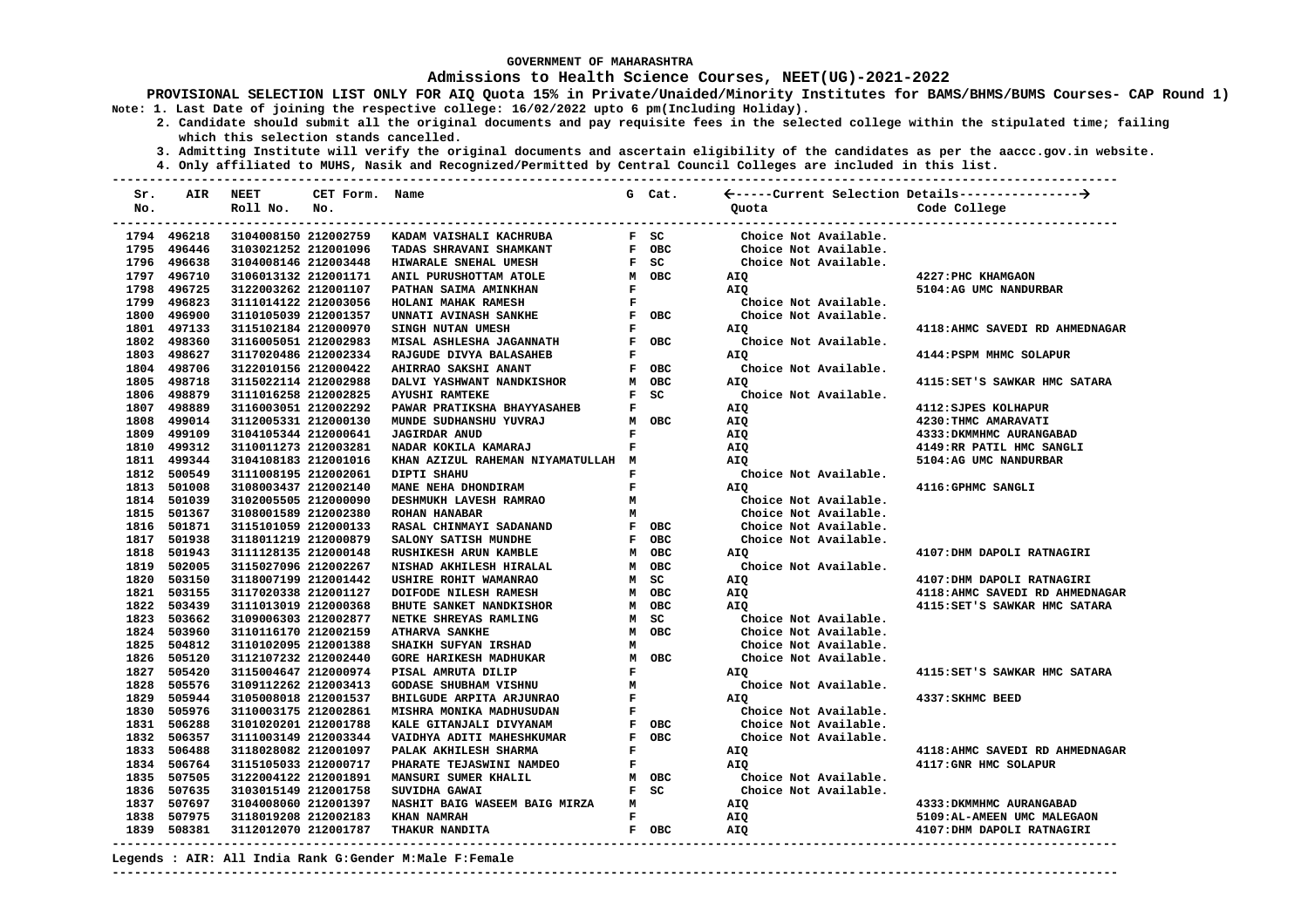### **Admissions to Health Science Courses, NEET(UG)-2021-2022**

**PROVISIONAL SELECTION LIST ONLY FOR AIQ Quota 15% in Private/Unaided/Minority Institutes for BAMS/BHMS/BUMS Courses- CAP Round 1) Note: 1. Last Date of joining the respective college: 16/02/2022 upto 6 pm(Including Holiday).**

 **2. Candidate should submit all the original documents and pay requisite fees in the selected college within the stipulated time; failing which this selection stands cancelled.**

 **3. Admitting Institute will verify the original documents and ascertain eligibility of the candidates as per the aaccc.gov.in website.**

 **4. Only affiliated to MUHS, Nasik and Recognized/Permitted by Central Council Colleges are included in this list.**

| Sr. |                            | AIR NEET                                     | CET Form. Name |                                                        |              |                               |                                                |                                 |
|-----|----------------------------|----------------------------------------------|----------------|--------------------------------------------------------|--------------|-------------------------------|------------------------------------------------|---------------------------------|
| No. |                            | Roll No.                                     | No.            |                                                        |              |                               | Quota                                          | Code College                    |
|     |                            |                                              |                |                                                        |              |                               |                                                |                                 |
|     | 1840 509393                | 3103003510 212002069                         |                | ARISHA MAHEEN NASEEB AHMAD KHAN F                      |              | F OBC                         | Choice Not Available.                          |                                 |
|     | 1841 510268                | 3105017030 212002186                         |                | MUNDE POONAM ARJUN                                     |              |                               | Choice Not Available.                          |                                 |
|     | 1842 510343<br>1843 510524 | 3109001319 212003038                         |                | MULANI PALASH SHABBIR                                  | м            |                               | Choice Not Available.                          |                                 |
|     | 1844 510567                | 3115035189 212000511<br>3112112041 212000146 |                |                                                        |              |                               | Choice Not Available.<br>AIQ                   | 4336: SMPKHMC NANDED            |
|     | 1845 510571                | 3107005246 212001320                         |                | CHAUDHARI CHETAN DINESH                                |              |                               |                                                | 4145: CHAMUNDA HMC JALGAON      |
|     | 1846 511040                | 3110112124 212000639                         |                | M OBC<br><b>SHAMA KAMAR</b>                            |              | $\mathbf{F}$ and $\mathbf{F}$ | AIQ                                            |                                 |
|     | 1847 511169                | 3103002066 212003088                         |                | KALE VEDANT VILASRAO                                   |              |                               | Choice Not Available.<br>Choice Not Available. |                                 |
|     | 1848 511337                | 3110002612 212000730                         |                | SINGH AMAN SUNIL                                       |              | M OBC<br>M                    | AIQ                                            | 4110: JJM HMC JAYSINGPUR        |
|     | 1849 511490                | 3101005396 212001567                         |                | AGRE SAKSHI RAJARAM                                    |              | F OBC                         | Choice Not Available.                          |                                 |
|     | 1850 511699                | 3117020796 212001623                         |                | <b>ANIKET</b>                                          |              | M OBC                         | Choice Not Available.                          |                                 |
|     | 1851 512366                | 3109001597 212001435                         |                | CHAURE GAYATRI DEVIDAS                                 |              | F OBC                         | Choice Not Available.                          |                                 |
|     | 1852 512559                | 3111004310 212002449                         |                | SAYARE PRATIK LILAKRUSHNA                              |              | M OBC                         | AIQ                                            | 4228: GHMC GONDIA               |
|     | 1853 512564                | 3104012232 212003107                         |                | SHINDE SAKSHI SANJAY                                   |              | F SC                          | Choice Not Available.                          |                                 |
|     | 1854 512930                | 3102004199 212001959                         |                |                                                        |              | F OBC                         | AIQ                                            | 4230:THMC AMARAVATI             |
|     | 1855 513452                | 3101010293 212002119                         |                | PATIL RADHIKA DATTATRAY<br>DHANDUKE VAISHNAVI RAVINDRA | $\mathbf{F}$ |                               | Choice Not Available.                          |                                 |
|     | 1856 513572                | 3112103041 212000213                         |                | TAWAR SNEHA YASHWANT                                   |              |                               | Choice Not Available.                          |                                 |
|     | 1857 514627                | 3103002326 212003425                         |                | <b>SHRIRAJSING</b>                                     | м            | $\frac{F}{M}$                 | Choice Not Available.                          |                                 |
|     | 1858 515241                | 3115029266 212000233                         |                | SOLANKAR BHAGYASHRI GANESH                             |              | F OBC                         | AIQ                                            | 4117: GNR HMC SOLAPUR           |
|     | 1859 515252                | 3115003076 212001646                         |                | PANDAV ANISHA NAVNATH                                  |              | $F$ SC                        | Choice Not Available.                          |                                 |
|     | 1860 515514                | 3118005135 212000242                         |                | ANIKET JADHAV                                          |              | M OBC                         | AIQ                                            | 4122: KBA HMC CHANDWAD          |
|     | 1861 515693                | 3104105140 212002434                         |                | CHAVHAN SHARWARY RAGHUNATH                             |              | F OBC                         | AIO                                            | 4333: DKMMHMC AURANGABAD        |
|     | 1862 515840                | 3109111001 212003090                         |                | LAWAND HARSHADA RAMKRUSHNA                             | $\mathbf{F}$ |                               | Choice Not Available.                          |                                 |
|     | 1863 515973                | 3111101252 212002461                         |                | PRANJAL NARESH SHENDE                                  |              | $F$ OBC                       | Choice Not Available.                          |                                 |
|     | 1864 516284                | 3117008186 212000931                         |                | UDATA VAISHNAVI DEEPAK                                 |              | F OBC                         | Choice Not Available.                          |                                 |
|     | 1865 516351                | 3108004579 212002745                         |                | PATIL MANASI DILIP                                     | $\mathbf{F}$ |                               | AIQ                                            | 4159: VENUTAI YC HMC KOLHAPUR   |
|     | 1866 516744                | 3112009274 212000052                         |                | <b>SHAIK FAROOQ</b>                                    | M            |                               | AIQ                                            | 4336: SMPKHMC NANDED            |
|     | 1867 516939                | 4501008538 212003069                         |                | SHIVTIKA PRAJAPATI                                     |              | F OBC                         | AIQ                                            | 4107: DHM DAPOLI RATNAGIRI      |
|     | 1868 516992                | 3113005312 212001948                         |                | LACHAKE SHIVANI YOGESH                                 |              | F OBC                         | AIQ                                            | 4122: KBA HMC CHANDWAD          |
|     | 1869 517451                | 3117004286 212001759                         |                | LADAGE PRERANA PRAMOD                                  |              | F OBC                         | AIQ                                            | 4110: JJM HMC JAYSINGPUR        |
|     | 1870 517608                | 3110001744 212000703                         |                | DEV BHATT                                              | м            |                               | Choice Not Available.                          |                                 |
|     | 1871 517779                | 3112033025 212000137                         |                | KORTE BHAGYASHRI KISHANRAO                             | $\mathbf{F}$ |                               | AIQ                                            | 4336: SMPKHMC NANDED            |
|     | 1872 518219                | 3118007281 212001401                         |                | KHAN SARA KHATOON TAJUDDIN                             |              | $\mathbf{F}$ and $\mathbf{F}$ | <b>AIO</b>                                     | 5104:AG UMC NANDURBAR           |
|     | 1873 518412                | 3109101534 212000606                         |                | DHAWALE SNEHAL GAUTAM                                  |              | $F$ SC                        | Choice Not Available.                          |                                 |
|     | 1874 518663                | 3101021077 212001220                         |                | MADAKE SNEHAL LAXMAN                                   |              | F OBC                         | AIO                                            | 4118: AHMC SAVEDI RD AHMEDNAGAR |
|     | 1875 518792                | 3110021057 212003093                         |                | GAUSIYA KHATOON NASIRUDDIN                             | $\mathbf{F}$ |                               | AIQ                                            | 4110: JJM HMC JAYSINGPUR        |
|     | 1876 519756                | 3114008044 212002216                         |                | SIDDHI SANJAY CHAVAN                                   |              | $\mathbf{F}$ and $\mathbf{F}$ | AIO                                            | 4112: SJPES KOLHAPUR            |
|     | 1877 519779                | 3107006333 212002009                         |                | KOLHE NIDHEE DILEEP                                    |              | F OBC                         | Choice Not Available.                          |                                 |
|     | 1878 519995                | 3111106109 212000887                         |                | NAGPURE SIDDHI MADHUSUDAN                              |              | F OBC                         | AIO                                            | 4228: GHMC GONDIA               |
|     | 1879 520176                | 3112018011 212003011                         |                | VINKARE AJIT SATWAJI                                   |              | M SC                          | Choice Not Available.                          |                                 |
|     | 1880 520917                | 3119001202 212002106                         |                | KARANDE TEJASWI GANPAT                                 |              | F OBC                         | AIQ                                            | 4144: PSPM MHMC SOLAPUR         |
|     | 1881 520942                | 3109107079 212003206                         |                | MOHITE RUTIK ASHOK                                     | м            |                               | Choice Not Available.                          |                                 |
|     | 1882 521127                | 3118002513 212000152                         |                | KHAN MOHAMMAD DANISH MOHD ALEEM M                      |              |                               | AIO                                            | 4110:JJM HMC JAYSINGPUR         |
|     | 1883 521172                | 3101019138 212000371                         |                | SHUBHAM ASANE                                          |              | M OBC                         | Choice Not Available.                          |                                 |
|     | 1884 521373                | 3105015219 212002957                         |                | YEOTEKAR ANUJA RAVINDRA F                              |              |                               | AIQ                                            | 4336: SMPKHMC NANDED            |
|     | 1885 521469                | 3101001025 212001542                         |                | SUDAKE DNYANESHWARI SANTOSH F OBC                      |              |                               | Choice Not Available.                          |                                 |
|     |                            |                                              |                |                                                        |              |                               |                                                |                                 |

#### **Legends : AIR: All India Rank G:Gender M:Male F:Female**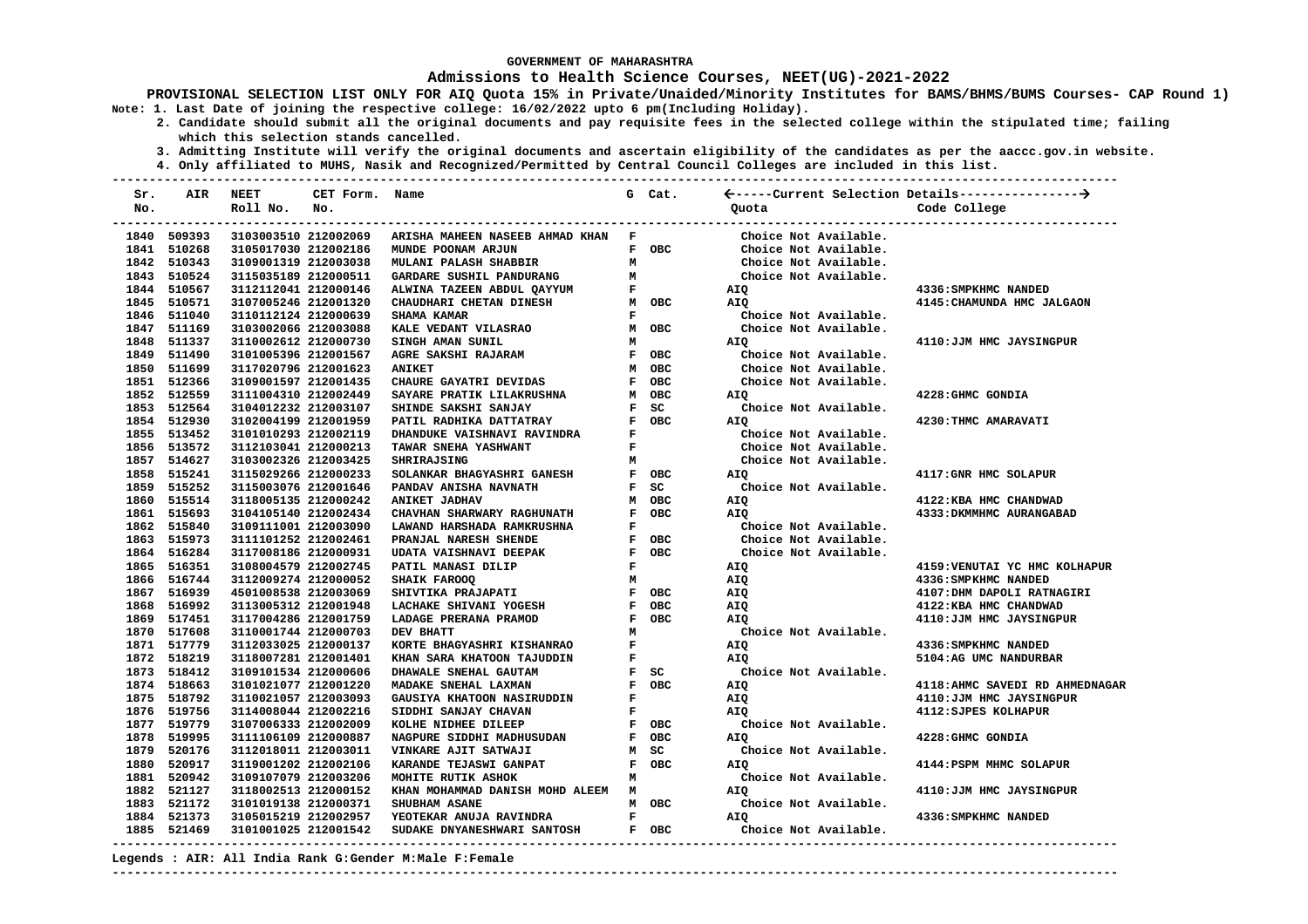### **Admissions to Health Science Courses, NEET(UG)-2021-2022**

**PROVISIONAL SELECTION LIST ONLY FOR AIQ Quota 15% in Private/Unaided/Minority Institutes for BAMS/BHMS/BUMS Courses- CAP Round 1) Note: 1. Last Date of joining the respective college: 16/02/2022 upto 6 pm(Including Holiday).**

 **2. Candidate should submit all the original documents and pay requisite fees in the selected college within the stipulated time; failing which this selection stands cancelled.**

 **3. Admitting Institute will verify the original documents and ascertain eligibility of the candidates as per the aaccc.gov.in website.**

 **4. Only affiliated to MUHS, Nasik and Recognized/Permitted by Central Council Colleges are included in this list.**

| Sr.<br>No. | AIR         | <b>NEET</b><br>Roll No. | CET Form. Name<br>No. |                                                        |              | G Cat. | Quota                 | Code College                 |
|------------|-------------|-------------------------|-----------------------|--------------------------------------------------------|--------------|--------|-----------------------|------------------------------|
|            | 1886 522827 | 3111106353 212001607    |                       | <b>PRATIKSHA KHANDEKAR</b>                             |              | $F$ SC | Choice Not Available. |                              |
|            | 1887 523056 | 2101001494 212000259    |                       | AKSHAY SAKHARAM JEJURKAR                               | м            |        | AIQ                   | 4142: DHANWANTARI HC NASIK   |
|            | 1888 523222 | 3117006204 212002302    |                       | THOMBARE RUTUJA SUBHASH                                |              | F OBC  | Choice Not Available. |                              |
|            | 1889 523446 | 3103007025 212002807    |                       | MISBATUL AIN SYED MUSHTAQUE                            | F            |        | AIO                   | 4230: THMC AMARAVATI         |
|            | 1890 523837 | 3115004216 212002652    |                       | SHREYASH SHYAMSUNDAR CHATE                             | м            |        | Choice Not Available. |                              |
|            | 1891 524081 | 3103006083 212000551    |                       | SARTHAK DESHMUKH                                       | м            |        | AIQ                   | 4110: JJM HMC JAYSINGPUR     |
|            | 1892 524259 | 3121002085 212000254    |                       | GHAISAS SAMIKSHA SANDIP                                | $\mathbf{F}$ |        | Choice Not Available. |                              |
|            | 1893 524910 | 3101009160 212001971    |                       | KAZI SHIBA ZINAT ZAKIR                                 | $\mathbf{F}$ |        | AIQ                   | 4148: SP HMC AHMEDNAGAR      |
|            | 1894 525040 | 3104003642 212002634    |                       | TAUR SHRUTI GANESHRAO                                  | F            |        | Choice Not Available. |                              |
|            | 1895 525062 | 3122005147 212001492    |                       | PATHAN SAANI YASNAIN KHAN                              |              | M OBC  | AIQ                   | 5104:AG UMC NANDURBAR        |
|            | 1896 525507 | 3104011003 212001074    |                       | SONWANE VAISHNAVI RAJU                                 |              | F OBC  | Choice Not Available. |                              |
|            | 1897 525732 | 3111123233 212002784    |                       | DANDEKAR SAMIKSHA VINODRAO                             |              | F OBC  | Choice Not Available. |                              |
|            | 1898 525955 | 3117020081 212003346    |                       | SHINDE PRIYANKA AJINATH                                |              | F OBC  | Choice Not Available. |                              |
|            | 1899 526018 | 3115029239 212002962    |                       | GAWADE NARENDRA MOHAN                                  |              | M OBC  | Choice Not Available. |                              |
|            | 1900 526375 | 3103011232 212002025    |                       | AYUSHI GANGADHAR RAUT                                  |              | $F$ SC | Choice Not Available. |                              |
|            | 1901 526806 | 3110120106 212000181    |                       | SAEEDA KHATOON                                         | $\mathbf F$  |        | AIQ                   | 5106: IQRA UMC JALGAON       |
|            | 1902 526837 | 3105007016 212001563    |                       | DHUMAL AISHWARYA SHIVAJI                               |              | F OBC  | Choice Not Available. |                              |
|            | 1903 527359 | 3103019139 212001572    |                       | KULMETHE HIMANSHU BANDU                                |              | M ST   | Choice Not Available. |                              |
|            | 1904 527462 | 3122012001 212003384    |                       | GAVIT MOHINI BAKARAM                                   |              | F ST   | Choice Not Available. |                              |
|            | 1905 527501 | 3108004341 212000739    |                       | SAKSHI SHIVPRASAD CHARNKAR                             | F            |        | Choice Not Available. |                              |
|            | 1906 527530 | 3117008184 212000951    |                       | SURATE AKANKSHA ANANT                                  |              | F SC   | AIO                   | 4117: GNR HMC SOLAPUR        |
|            | 1907 527703 | 3111102460 212001883    |                       | TARARE VIJAYALAXMI PRAKASHCHANDRA F OBC                |              |        | Choice Not Available. |                              |
|            | 1908 527779 | 3105005285 212000501    |                       | SHINGADE KRUSHNA HARISHCHANDRA                         |              | M OBC  | AIQ                   | 4337: SKHMC BEED             |
|            | 1909 527850 | 3107006027 212002980    |                       | CHAUDHARI VRUSHABH SANTOSH                             |              | M OBC  | Choice Not Available. |                              |
|            | 1910 527873 | 3105001749 212001235    |                       | RAUT BHAGAWAT MUNJA                                    |              | M OBC  | Choice Not Available. |                              |
|            | 1911 527948 | 3112038154 212000085    |                       | DANGE RATANSING KESHARSING                             |              | M OBC  | AIQ                   | 4110: JJM HMC JAYSINGPUR     |
|            | 1912 528944 | 2707004018 212000306    |                       | <b>MAIMUNA EFAA</b>                                    | F            |        | Choice Not Available. |                              |
|            | 1913 529730 | 1502127211 212000609    |                       | MD FAROOQUE AZAM                                       |              | M OBC  | AIQ                   | 5104:AG UMC NANDURBAR        |
|            | 1914 529753 | 3116004189 212001980    |                       | BOBADE VAISHNAVI VIJAY                                 | F            |        | Choice Not Available. |                              |
|            | 1915 529773 | 3111003198 212001180    |                       | SHREYA NAMDEO CHICHGHARE                               |              | F OBC  | AIO                   | 4230: THMC AMARAVATI         |
|            | 1916 529982 | 3109004155 212000632    |                       | SURWASE SUHANI LIMBRAJ                                 |              | $F$ SC | Choice Not Available. |                              |
|            | 1917 530071 | 3112026118 212001928    |                       | AULWAR NAGESH VITTHALRAO                               |              | M OBC  | AIQ                   | 4333: DKMMHMC AURANGABAD     |
|            | 1918 530827 | 3104004447 212001253    |                       | APOORVA GAIKWAD                                        |              | $F$ SC | Choice Not Available. |                              |
|            | 1919 531269 | 3108006048 212000488    |                       | YADAV ADITYA ANIL                                      |              | M OBC  | AIQ                   | 4110: JJM HMC JAYSINGPUR     |
|            | 1920 531786 | 3119004074 212001297    |                       | KHUSHABU KHUDHABODIN MUJAWAR                           |              | F OBC  | AIQ                   | 4116: GPHMC SANGLI           |
|            | 1921 532609 | 3113102503 212001212    |                       | DESHMUKH SNEHAL RAVINDRA                               | F            |        | Choice Not Available. |                              |
|            | 1922 532909 | 3122003237 212003066    |                       | BAHIRAM VAISHNAVI VIJAY                                | $\mathbf F$  |        | <b>AIQ</b>            | 4122: KBA HMC CHANDWAD       |
|            | 1923 533190 | 3104102067 212001844    |                       | CHAVAN MAYURI SHANKAR                                  |              | F OBC  | AIQ                   | 4333: DKMMHMC AURANGABAD     |
|            | 1924 533528 | 3117008353 212002740    |                       | DOMBALE AKANKSHA RAVINDRA                              |              | F OBC  | AIO                   | 4110:JJM HMC JAYSINGPUR      |
|            | 1925 534435 | 3110108052 212000166    |                       | SHAIKH SABA SAMEER                                     | F            |        | Choice Not Available. |                              |
|            | 1926 535241 | 3109008359 212001047    |                       | APSINGEKAR TUSHAR NITIN                                |              | M OBC  | Choice Not Available. |                              |
|            | 1927 535312 | 3110115894 212000927    |                       | KHAN SAMEERA MOHAMMAD IKHTIYAR                         | F            |        | Choice Not Available. |                              |
|            | 1928 535358 | 3122009321 212002483    |                       | SANIYA BANO TAYYAB BEG                                 |              | F OBC  | AIQ                   | 5109:AL-AMEEN UMC MALEGAON   |
|            | 1929 535361 | 3111119330 212002531    |                       | FIRDOUSH QURESHI                                       | $\mathbf{F}$ |        | Choice Not Available. |                              |
|            | 1930 535400 | 3104013045 212002953    |                       | GAIKWAD PRATIKSHA PRABHAKARRAO F SC                    |              |        | AIQ                   | 4147:DR U. PATIL HMC JALGAON |
|            | 1931 535658 | 3109013128 212002669    |                       | SONTAKKE MAHESH GOPAL                                  |              | M OBC  | Choice Not Available. |                              |
|            |             |                         |                       | Legends : AIR: All India Rank G:Gender M:Male F:Female |              |        |                       |                              |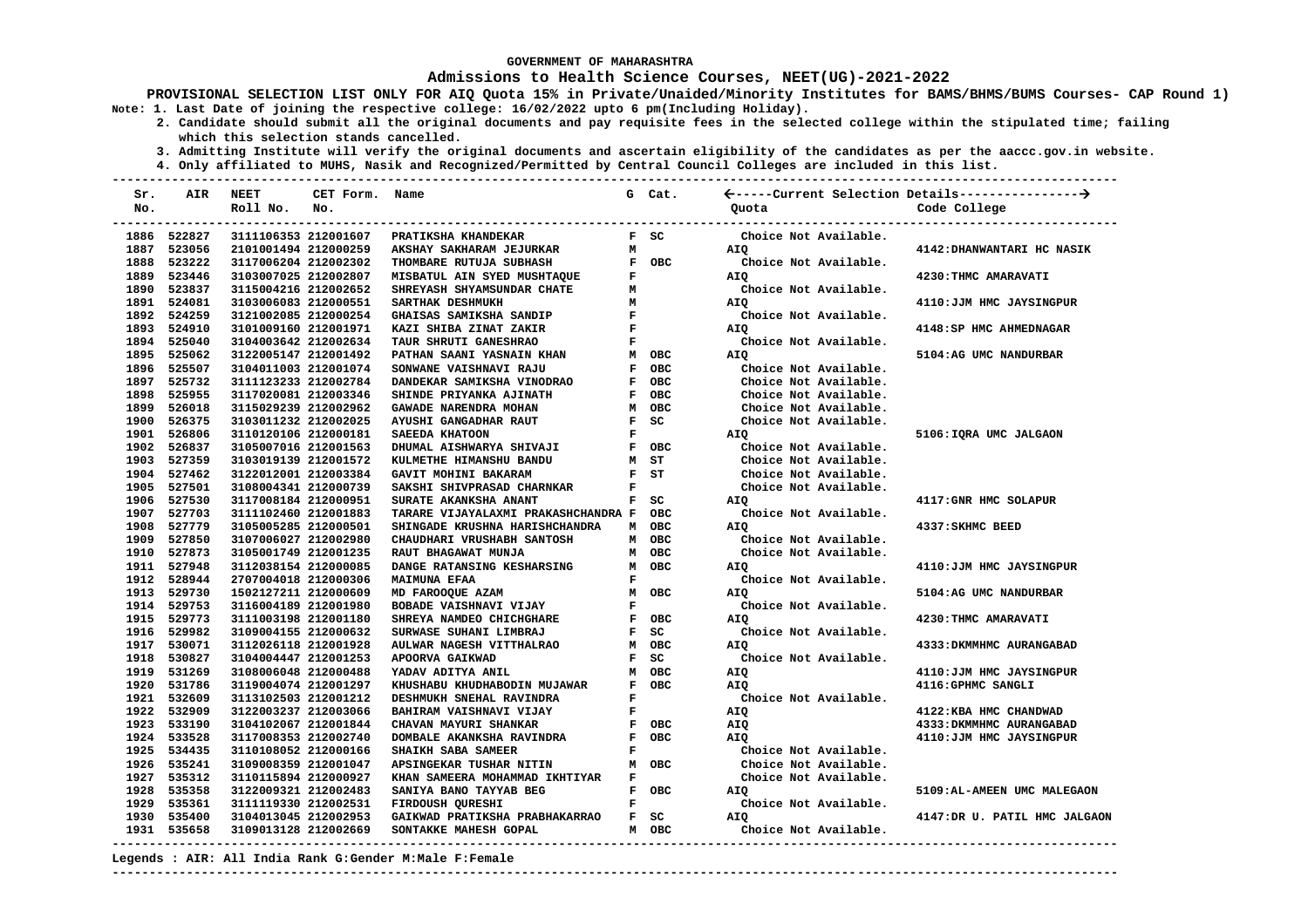#### **Admissions to Health Science Courses, NEET(UG)-2021-2022**

**PROVISIONAL SELECTION LIST ONLY FOR AIQ Quota 15% in Private/Unaided/Minority Institutes for BAMS/BHMS/BUMS Courses- CAP Round 1) Note: 1. Last Date of joining the respective college: 16/02/2022 upto 6 pm(Including Holiday).**

 **2. Candidate should submit all the original documents and pay requisite fees in the selected college within the stipulated time; failing which this selection stands cancelled.**

 **3. Admitting Institute will verify the original documents and ascertain eligibility of the candidates as per the aaccc.gov.in website.**

 **4. Only affiliated to MUHS, Nasik and Recognized/Permitted by Central Council Colleges are included in this list.**

**--------------------------------------------------------------------------------------------------------------------------------------- Sr. AIR NEET CET Form. Name G Cat. -----Current Selection Details---------------- No. Roll No. No. Quota Code College --------------------------------------------------------------------------------------------------------------------------------------- --------------------------------------------------------------------------------------------------------------------------------------- 1932 536118 3118002544 212002974 YADAV SAKSHI MUKESH F Choice Not Available. 1933 536170 3101003119 212001106 AVHAD AISHWARYA ASHOK F OBC AIQ 4118:AHMC SAVEDI RD AHMEDNAGAR 1934 536598 3117017085 212002150 KAMBLE KRANTI BALBHIM F SC Choice Not Available. 1935 536624 3117002360 212001251 BIRAJDAR VAISHNAVI GIRMALLA F AIQ 4144:PSPM MHMC SOLAPUR**  1936 537398 3107003394 212002724  **1937 537698 3107010220 212000997 NAIK DISHA VINOD F OBC AIQ 4110:JJM HMC JAYSINGPUR 1938 537743 3109004024 212003481 MIRZA ZEBA FATEMA MOULANA BAIG F AIQ 4339:KSPM VASANTRAO KALE LATUR 1939 537814 3111111220 212003078 BISEN TUSHAR YOGESH M OBC AIQ 4228:GHMC GONDIA**  1940 538262 3109003354 212000672 LATPATE PALLAVI SUGRIV **F OBC** AIO  **1941 538396 3104003509 212000633 PANCHAL VAISHNAVI RAMESH F OBC AIQ 4147:DR U. PATIL HMC JALGAON 1942 538436 3111005273 212003383 NANDINI RAVIKANT DURBULE F OBC AIQ 4110:JJM HMC JAYSINGPUR 1943 538456 3111111198 212002040 THAKARE PRERANA DEVANAND F OBC AIQ 4114:EB GADKARI HMC GADHINGLAJ 1944 538532 1701002631 212000020 NEHAL RAJPUT 6 810 R 810** 1945 538649 3105004115 212000070 PALVADE OMKAR RAJENDRA MOBC AIQ at AIQ 4116:GPHMC SANGLI<br>1946 538732 3106007161 212002335 BHOKARE ABOLI SANJAY F SC Choice Not Available.  **1946 538732 3106007161 212002335 BHOKARE ABOLI SANJAY F SC Choice Not Available. 1947 539060 3115003325 212001290 ADHATE MADHURA SUNIL F SC Choice Not Available. 1948 539194 3104021125 212001248 JADHAV HARSHADA VISHNU F AIQ 4333:DKMMHMC AURANGABAD 1949 539515 3117007015 212001611 SAWANT SAYALI CHANDRAKANT F SC Choice Not Available. 1950 540366 3111110265 212001355 SADMEK NEHA SITARAM F ST Choice Not Available. 1951 540441 3104002273 212002343 KHARAT VIJAYA SUBHASH F OBC Choice Not Available.**  1952 540687 3102003095 212001452  **1953 540874 3110102733 212002886 MISHRA NANDINI ARUN F Choice Not Available. 1954 541167 3117006034 212001745 VANJARI VAISHNAV LAKSHMAN M SC AIQ 4339:KSPM VASANTRAO KALE LATUR 1955 541168 3109111233 212001111 GURME ROHAN SURESHRAO M OBC Choice Not Available. 1956 541585 3104001588 212001015 GAIKWAD BHARAT BALASAHEB M Choice Not Available. 1957 541619 3110111003 212002194 TULSIPRIYA PRAVEEN MULEY F Choice Not Available.**  1958 541784 3110103580 212002190 ANSARI ABDUR REHMAN MOBC AIQ (5109:AL-AMEEN UMC MALEGAON AND AN OBC) 1959 542344 3122002477 212002618 VALVI SANJANA ASHOK (F ST) Choice Not Available. 1959 542344 3122002477 212002618  **1960 542751 3115016045 212002607 DALE MRUNAL RAJU F OBC Choice Not Available. 1961 543427 3107002330 212000131 RIYA PANKAJ JAIN F AIQ 4122:KBA HMC CHANDWAD 1962 543934 3104108113 212003064 DHOTRE SAGAR RAMBHAU M Choice Not Available. 1963 543956 3111001438 212001176 BHARATI F AIQ 4142:DHANWANTARI HC NASIK 1964 544282 3112002316 212001958 BHANDARI HEMA GANESH F Choice Not Available.**  1965 544664 3121005069 212000960 SHAIKH SAHIL SHARIF **M** M Choice Not Available.<br>1966 544858 3111004133 212002664 SHENDE GAURAV VINAYAK M OBC AIO  **1966 544858 3111004133 212002664 SHENDE GAURAV VINAYAK M OBC AIQ 4228:GHMC GONDIA 1967 545017 3004012114 212002625 ISHIKA SAHU M OBC Choice Not Available. 1968 545097 3107007192 212001028 NAIK ANJALI SUNIL F OBC AIQ 4116:GPHMC SANGLI 1969 545724 3117017017 212002547 KUMAVAT RENUKA RAJENDRA F OBC Choice Not Available. 1970 545890 3104008360 212000367 RAUT VIDYA SURESH F OBC Choice Not Available. 1971 546060 3106018121 212000699 TAKTODE VEDIKA VINOD F OBC Choice Not Available.**  1972 546227 3115001073 212003276 MANER SAIF RAFIK M OBC Choice Not Available.<br>1973 546320 3114007152 212000880 PINGALE MANDIRA ASHOK **F** Choice Not Available.  **1973 546320 3114007152 212000880 PINGALE MANDIRA ASHOK F Choice Not Available. 1974 546511 3112108341 212002293 CHIDDARWAR VAISHNAVI SANJAY F Choice Not Available. 1975 547196 3101007104 212001991 ANDHALE SHRUTI BABASAHEB F OBC Choice Not Available. 1976 547389 3110101480 212000755 SIDRA SHAIKH F AIQ 5109:AL-AMEEN UMC MALEGAON 1977 547966 3107008043 212003367 ABUMAAZ KHAN RAFIQUE KHAN M AIQ 5106:IQRA UMC JALGAON** 

#### **Legends : AIR: All India Rank G:Gender M:Male F:Female**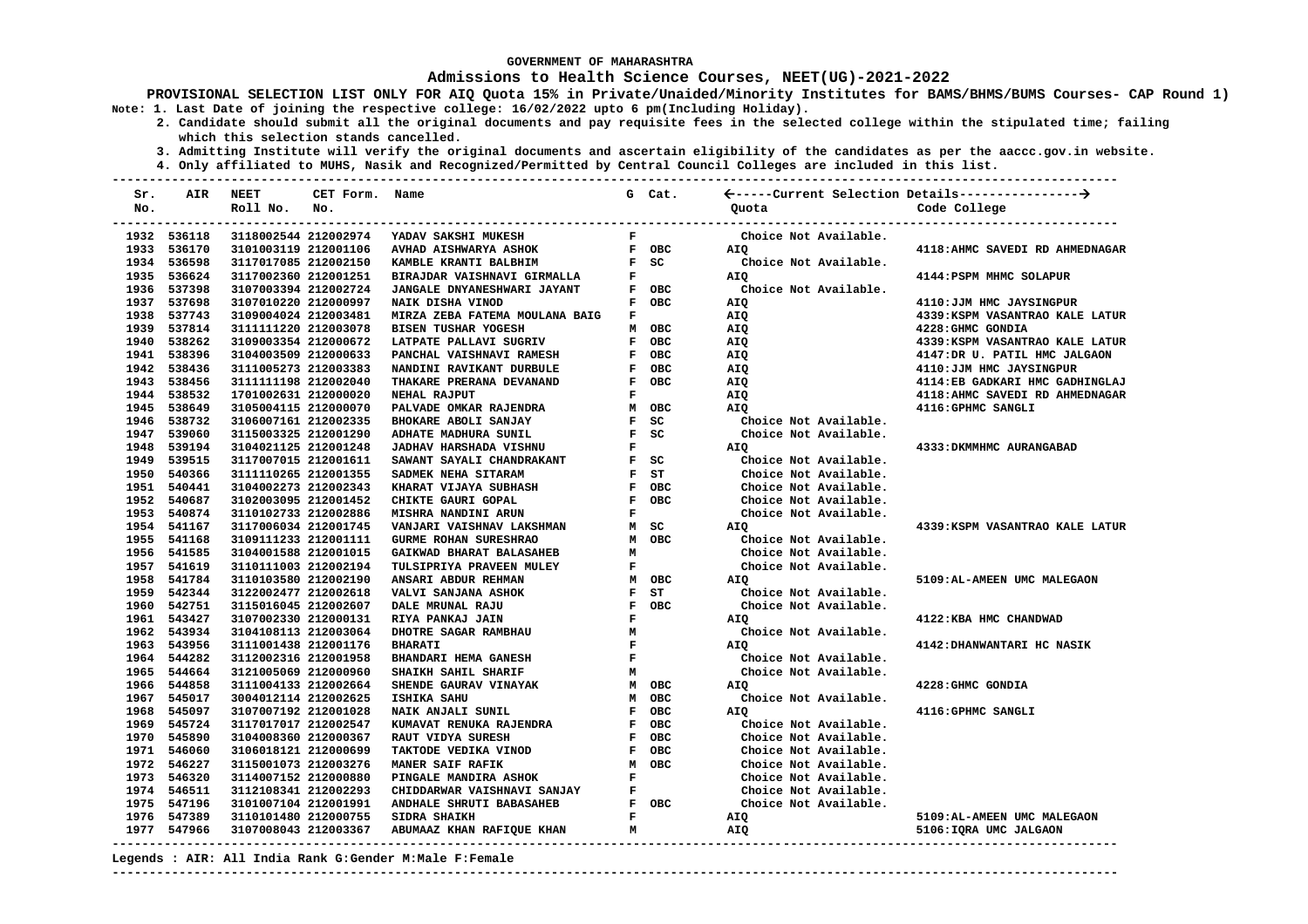### **Admissions to Health Science Courses, NEET(UG)-2021-2022**

**PROVISIONAL SELECTION LIST ONLY FOR AIQ Quota 15% in Private/Unaided/Minority Institutes for BAMS/BHMS/BUMS Courses- CAP Round 1) Note: 1. Last Date of joining the respective college: 16/02/2022 upto 6 pm(Including Holiday).**

 **2. Candidate should submit all the original documents and pay requisite fees in the selected college within the stipulated time; failing which this selection stands cancelled.**

 **3. Admitting Institute will verify the original documents and ascertain eligibility of the candidates as per the aaccc.gov.in website.**

 **4. Only affiliated to MUHS, Nasik and Recognized/Permitted by Central Council Colleges are included in this list.**

| Sr.<br>No. |             | AIR NEET<br>Roll No. No. | CET Form. Name |                                                                                                                                                                                        |                |                                                     | Quota                 | Code College                    |
|------------|-------------|--------------------------|----------------|----------------------------------------------------------------------------------------------------------------------------------------------------------------------------------------|----------------|-----------------------------------------------------|-----------------------|---------------------------------|
|            | 1978 547975 | 3102015122 212003109     |                | PATOKAR KRISHNA GOVIND                                                                                                                                                                 |                | M OBC                                               | Choice Not Available. |                                 |
|            | 1979 548270 | 3115028236 212000988     |                | <b>JADHAV SHIVANI VISHWAS</b>                                                                                                                                                          |                | $\mathbf{F}$ and $\mathbf{F}$                       | AIQ                   | 4116: GPHMC SANGLI              |
|            | 1980 548309 | 3111105493 212001999     |                | WAGHMARE SALONI KIRAN                                                                                                                                                                  |                | F OBC                                               | Choice Not Available. |                                 |
|            | 1981 548434 | 3104005324 212002540     |                | JADHAV POOJA PANDURANG                                                                                                                                                                 |                | <b>Example 19</b>                                   | AIO                   | 4147:DR U. PATIL HMC JALGAON    |
|            | 1982 548574 | 3113101247 212001703     |                | PATIL ADITI ASHOK                                                                                                                                                                      |                | F OBC                                               | AIQ                   | 4120:KM HMC AHMEDNAGAR          |
|            | 1983 548579 | 3108001324 212002230     |                | LEEPIKA SURESH AKARTE                                                                                                                                                                  |                |                                                     | AIO                   | 4114:EB GADKARI HMC GADHINGLAJ  |
|            | 1984 549081 | 3112101301 212000037     |                | <b>NARKHEDE ANKUSH SURESH</b>                                                                                                                                                          |                | F OBC<br>M OBC<br>M OBC                             | Choice Not Available. |                                 |
|            | 1985 549715 | 3105022014 212001119     |                | LOKHANDE VAISHNAVI DADABHAU                                                                                                                                                            |                | F SC                                                | AIQ                   | 4141: ITHAPE HMC SANGAMNER      |
|            | 1986 550941 | 3111004155 212001702     |                | DURGE VAISHANAVI BABARAO                                                                                                                                                               |                | F OBC                                               | Choice Not Available. |                                 |
|            | 1987 551008 | 3104111031 212002174     |                |                                                                                                                                                                                        |                | F OBC                                               | AIQ                   | 4333: DKMMHMC AURANGABAD        |
|            | 1988 551101 | 3102007267 212003257     |                | SHAIKH NAZNEEN SHAIKH ISAKH<br>SYED REHAN SYED ANWAR                                                                                                                                   | M              |                                                     | AIO                   | 5106: IQRA UMC JALGAON          |
|            | 1989 553051 | 3107003349 212002078     |                | LOHAR ONJAL SUNIL                                                                                                                                                                      |                | F OBC                                               | AIQ                   | 4122: KBA HMC CHANDWAD          |
|            | 1990 553079 | 3109001665 212003244     |                | PAWAR PRAJWAL VITTHAL                                                                                                                                                                  |                | M                                                   | Choice Not Available. |                                 |
|            | 1991 553312 | 3111110111 212001885     |                | UTKARSH DURYODHAN                                                                                                                                                                      |                | M SC                                                | AIQ                   | 4226: PBHMC CHANDRAPUR          |
|            | 1992 553347 | 3102008176 212000681     |                | NAUSHIN PARVEEN MOHD SHARIQUE                                                                                                                                                          |                | $\mathbf{F}$ and $\mathbf{F}$                       | AIQ                   | 4227: PHC KHAMGAON              |
|            | 1993 553377 | 3112114134 212000496     |                | KENDRE TEJASWINI UDHAVRAO                                                                                                                                                              |                | F OBC                                               | Choice Not Available. |                                 |
|            | 1994 553414 | 3107005012 212001738     |                | PATIL DEVYANI PRUTHVIRAJ                                                                                                                                                               |                | F OBC                                               | Choice Not Available. |                                 |
|            | 1995 553550 | 3106006101 212000645     |                | BHENDEKAR SHRADDHA NANDKISHOR                                                                                                                                                          |                | F OBC                                               | Choice Not Available. |                                 |
|            | 1996 553621 | 3102004639 212002401     |                | NAYAK DNYANDA VITTHALRAO                                                                                                                                                               | $\mathbf{F}$   |                                                     | Choice Not Available. |                                 |
|            | 1997 553836 | 3114002418 212000794     |                | SAMIKSHA SUJITKUMAR MHATRE                                                                                                                                                             |                | $\overline{\mathbf{F}}$ and $\overline{\mathbf{F}}$ | Choice Not Available. |                                 |
|            | 1998 553919 | 3113008126 212003432     |                | PATIL MANASI SANJAY                                                                                                                                                                    |                | F OBC                                               | Choice Not Available. |                                 |
|            | 1999 554291 | 3111018036 212003047     |                | ADITYA SUNIL BARAI                                                                                                                                                                     |                | M OBC                                               | AIO                   | 4114: EB GADKARI HMC GADHINGLAJ |
|            | 2000 554582 | 3108001246 212002357     |                | SHETAKE OMKAR NANDKUMAR                                                                                                                                                                |                | M SC                                                | Choice Not Available. |                                 |
|            | 2001 555323 | 3113004148 212001711     |                | RISHITA RAJENDRA NAVANDAR                                                                                                                                                              |                | $\mathbf{F}$ and $\mathbf{F}$                       | Choice Not Available. |                                 |
|            | 2002 555474 | 3108005288 212003503     |                | KALE PRANAV PRAMOD                                                                                                                                                                     |                | M SC                                                | Choice Not Available. |                                 |
|            | 2003 555689 | 3111005155 212001821     |                | GULHANE HARSHIKA ARUNRAO                                                                                                                                                               |                | F OBC                                               | AIQ                   | 4230:THMC AMARAVATI             |
|            | 2004 555995 | 3103006366 212002826     |                | PAWADE SANSKRUTI GHANSHYAM                                                                                                                                                             |                | F OBC                                               | AIO                   | 4227: PHC KHAMGAON              |
|            | 2005 556274 | 3115021241 212000076     |                | <b>SHRAVANI</b>                                                                                                                                                                        |                | F OBC                                               | Choice Not Available. |                                 |
|            | 2006 556326 | 3115007376 212002963     |                | KARANJKAR SALONI SANJAY                                                                                                                                                                | $\mathbf{F}$ . |                                                     | Choice Not Available. |                                 |
|            | 2007 556848 | 3101013290 212000441     |                | ZAWARE RUTUJA RAMDAS                                                                                                                                                                   |                | F OBC                                               | Choice Not Available. |                                 |
|            | 2008 557177 | 3104118132 212000998     |                | UDAWANT UNMESH NANDKISHOR                                                                                                                                                              |                | M OBC                                               | AIQ                   | 4350: SCT HMC AURANGABAD        |
|            | 2009 557602 | 3117008067 212001164     |                | MOTE SANKET JAYRAM                                                                                                                                                                     | M              |                                                     | Choice Not Available. |                                 |
|            | 2010 558258 | 3117005123 212000540     |                | RAUT SHRAVANI SURAJ                                                                                                                                                                    |                | F OBC                                               | Choice Not Available. |                                 |
|            | 2011 558303 | 3109003367 212000686     |                | $\begin{tabular}{lllllllllll} \bf{RAUT} & \tt SHRAVAN1 & \tt SURANA & \tt MADHUKAR & \tt F & \tt OBC \\ \bf KACHGUNDE & \tt MEGHANA & \tt MADHUKAR & \tt F & \tt OBC \\ \end{tabular}$ |                |                                                     | AIO                   | 4339: KSPM VASANTRAO KALE LATUR |
|            | 2012 558692 | 3111026038 212002775     |                |                                                                                                                                                                                        |                |                                                     | Choice Not Available. |                                 |
|            | 2013 558992 | 3113005004 212003098     |                | <b>JAGTAP SHRADDHA SANJAY</b>                                                                                                                                                          |                | F SC                                                | Choice Not Available. |                                 |
|            | 2014 559582 | 3111111170 212002997     |                | SURAJ VIJAY JAWADE                                                                                                                                                                     | M SC           |                                                     | Choice Not Available. |                                 |
|            | 2015 560026 | 3111014255 212001850     |                | <b>GUNJAN</b>                                                                                                                                                                          |                | $F$ SC                                              | AIQ                   | 4228: GHMC GONDIA               |
|            | 2016 560210 | 3109112031 212001766     |                | SHAHANE GAURI KANTILAL                                                                                                                                                                 |                | $F$ SC                                              | AIQ                   | 4336: SMPKHMC NANDED            |
|            | 2017 561231 | 3112109131 212001060     |                | SHAIKH ARSHAD SHAIKH YUNUS                                                                                                                                                             | M              |                                                     | AIQ                   | 4338: PDJMC PARBHANI            |
|            | 2018 561380 | 3115102295 212001356     |                | SHAIKH ZAINAB SALIM                                                                                                                                                                    |                | $\mathbf{F}$ and $\mathbf{F}$                       | AIQ                   | 4120: KM HMC AHMEDNAGAR         |
|            | 2019 561622 | 3111019108 212001360     |                | <b>INSHA TAHREEM</b>                                                                                                                                                                   |                | F OBC                                               | Choice Not Available. |                                 |
|            | 2020 561714 | 3102019077 212001753     |                | KASHWANI PAYAL DEEPAK                                                                                                                                                                  |                | $\mathbf{F}$ and $\mathbf{F}$                       | AIO                   | 4114: EB GADKARI HMC GADHINGLAJ |
|            | 2021 561747 | 3113107018 212003441     |                | LATE VAIBHAV ASHOK                                                                                                                                                                     |                |                                                     | Choice Not Available. |                                 |
|            | 2022 561966 | 3116006103 212001146     |                | M OBC<br>F<br>PAWAR KALYANI KISHOR                                                                                                                                                     |                |                                                     | Choice Not Available. |                                 |
|            | 2023 562207 | 3109114058 212000223     |                | MALI RUPALI RAMAKANT                                                                                                                                                                   |                | F OBC                                               | AIO                   | 4227: PHC KHAMGAON              |
|            |             |                          |                |                                                                                                                                                                                        |                |                                                     |                       |                                 |

#### **Legends : AIR: All India Rank G:Gender M:Male F:Female**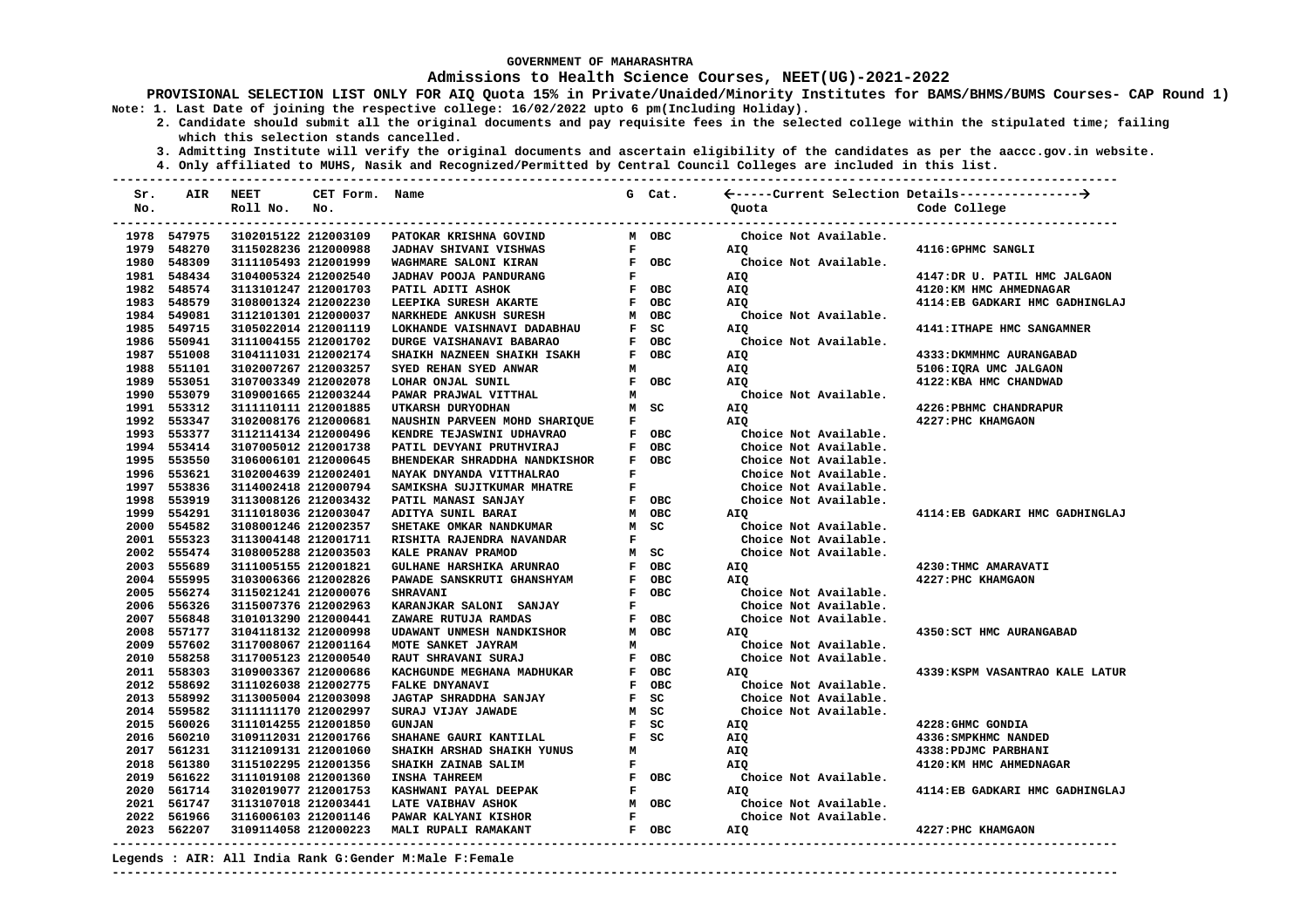#### **Admissions to Health Science Courses, NEET(UG)-2021-2022**

**PROVISIONAL SELECTION LIST ONLY FOR AIQ Quota 15% in Private/Unaided/Minority Institutes for BAMS/BHMS/BUMS Courses- CAP Round 1) Note: 1. Last Date of joining the respective college: 16/02/2022 upto 6 pm(Including Holiday).**

- **2. Candidate should submit all the original documents and pay requisite fees in the selected college within the stipulated time; failing which this selection stands cancelled.**
- **3. Admitting Institute will verify the original documents and ascertain eligibility of the candidates as per the aaccc.gov.in website.**
- **4. Only affiliated to MUHS, Nasik and Recognized/Permitted by Central Council Colleges are included in this list.**

**--------------------------------------------------------------------------------------------------------------------------------------- Sr. AIR NEET CET Form. Name G Cat. -----Current Selection Details---------------- No. Roll No. No. Quota Code College --------------------------------------------------------------------------------------------------------------------------------------- --------------------------------------------------------------------------------------------------------------------------------------- 2024 563215 3114005419 212002323 VAIDEHI SUTEJ MHATRE F AIQ 4142:DHANWANTARI HC NASIK 2025 563609 3115004202 212003223 SHINDE SEJAL GANESH F SC Choice Not Available. 2026 563653 3106004249 212001757 KANGANE PRATIKSHA BHAURAO F OBC AIQ 4333:DKMMHMC AURANGABAD 2027 563851 3905107231 212001871 MOHD SAIF M AIQ 5106:IQRA UMC JALGAON 2028 563859 3115010158 212000029 BELDAR SRUSHTI RAJARAM F OBC Choice Not Available. 2029 564440 3120001116 212003382 DESAI JIDNYASA SANJAY F Choice Not Available. 2030 564469 3107008018 212002446 CHAUDHARI ADITYA PRAKASH M OBC Choice Not Available. 2031 564491 3110001339 212001156 DOLLY JAIN F Choice Not Available. 2032 564849 3103002407 212002389 DESHMUKH MRUNAL NANDKISHOR F AIQ 4227:PHC KHAMGAON 2033 565126 3113002793 212002348 GANGURDE GAURAJ ABHIMANYU M Choice Not Available. 2034 566294 3102017060 212002516 BUDUKHALE PRATIK SUBHASH M OBC AIQ 4227:PHC KHAMGAON 2035 566304 3111035397 212000859 JAYESH BORKAR M OBC Choice Not Available. 2036 566314 3111110218 212002115 MAKHIJA BHAVIKA RAJA F AIQ 4151:RATNADEEP HMC JAMKHED AHMEDNAGAR 2037 566459 3110111062 212000433 CHIRANSHU SHRINGI M AIQ 4147:DR U. PATIL HMC JALGAON 2038 566782 3104007062 212002342 AGHAV SHIVKUMAR MAHADEV M OBC Choice Not Available. 2039 566879 3104015121 212001050 GAIKWAD KOMAL GANESHRAO F OBC Choice Not Available. 2040 567375 3112028054 212002474 BHAWANKAR TRUPTI BHIMARAO F OBC AIQ 4333:DKMMHMC AURANGABAD 2041 567543 3114002035 212001793 SHAIKH AAMNA NASIR F OBC AIQ 4142:DHANWANTARI HC NASIK 2042 567563 3106010240 212001227 SONUNE SNEHAL SUNIL F OBC Choice Not Available. 2043 569133 3118004226 212003336 PATIL ADITI DILIP F OBC Choice Not Available.**  2044 569300 3109004002 212002435 2045 569426 3101017058 212000248 GOPHANE SARTHAK M OBC Choice Not Available.<br>2046 569944 3112120115 212002810 BALKHANDE NILESH JAGDISH M SC Choice Not Available.  **2046 569944 3112120115 212002810 BALKHANDE NILESH JAGDISH M SC CHOICE AVAILABLE AVAILABLE AVAILABLE POST AVAIL**<br>2047 571875 3122007333 212000875 VASAVE DARSHAN MILIND M M ST AIO  **2047 571875 3122007333 212000875 VASAVE DARSHAN MILIND M ST AIQ 4119:MHF HMC SANGAMNER,NAGAR 2048 571929 3101015193 212000775 TUSHAR LAGAD M AIQ 4120:KM HMC AHMEDNAGAR 2049 571939 3103018193 212000722 MESHRAM MANISH SURESH M ST Choice Not Available. 2050 572132 3102003473 212000906 KULKARNI SAMPADA SHRIPAD F Choice Not Available. 2051 572295 3103015293 212003435 RAUT SHEJAL NARENDRA F OBC Choice Not Available. 2052 572397 3111118184 212000398 CHICHULKAR YATHARTH MOHAN M OBC AIQ 4227:PHC KHAMGAON 2053 573456 3118032130 212000759 ANSARI SAIQUA AKHLAQUE AHMAD F AIQ 4122:KBA HMC CHANDWAD 2054 574803 1502221201 212002931 AMRESH KUMAR M OBC Choice Not Available. 2055 575985 3102008208 212002743 KHANSA FATEMA M OBC Choice Not Available. 2056 576275 3111022126 212001604 BAHADURE AMISHA SANJAY F SC AIQ 4144:PSPM MHMC SOLAPUR 2057 577260 2207002529 212001263 BHARNE SHREYASH SURENDRA M OBC Choice Not Available. 2058 577306 3104001718 212001021 HIVARE BHAVESH DILIP M OBC Choice Not Available. 2059 577408 3101013300 212002539 MASAL PRIYANKA SANJAY F OBC Choice Not Available. 2060 577441 3101013091 212001908 SHAIKH AMAN NAIMAHMED M OBC Choice Not Available. 2061 578738 3111008531 212002074 BARSAGADE SNEHA DINESH F SC AIQ 4159:VENUTAI YC HMC KOLHAPUR 2062 579278 3101016279 212001802 HAPSE VIDYA MANOJ F 2063 579793 3112115155 212000472 GAWALI SAMEER RAMPRASAD M AIQ 4336:SMPKHMC NANDED 2064 580410 2001210425 212000229 PRATIKSHA RATHOD F OBC Choice Not Available. 2065 580801 3107018170 212003442 RUBINA PARVEEN SAEED KHAN M AIQ 5106:IQRA UMC JALGAON 2066 581268 3104017065 212003070 NILAWAD VAISHNAVI DATTATRAY F ST Choice Not Available. 2067 581609 3116009114 212002802 SONAWALE SANKET HIRAJI M SC Choice Not Available. 2068 581901 3108001422 212002804 PATIL SANIKA VILAS F OBC AIQ 4116:GPHMC SANGLI 2069 582414 3101001090 212000874 THAKUR SHUBHADA SUJIT F Choice Not Available.** 

**Legends : AIR: All India Rank G:Gender M:Male F:Female** 

**<sup>---------------------------------------------------------------------------------------------------------------------------------------</sup>**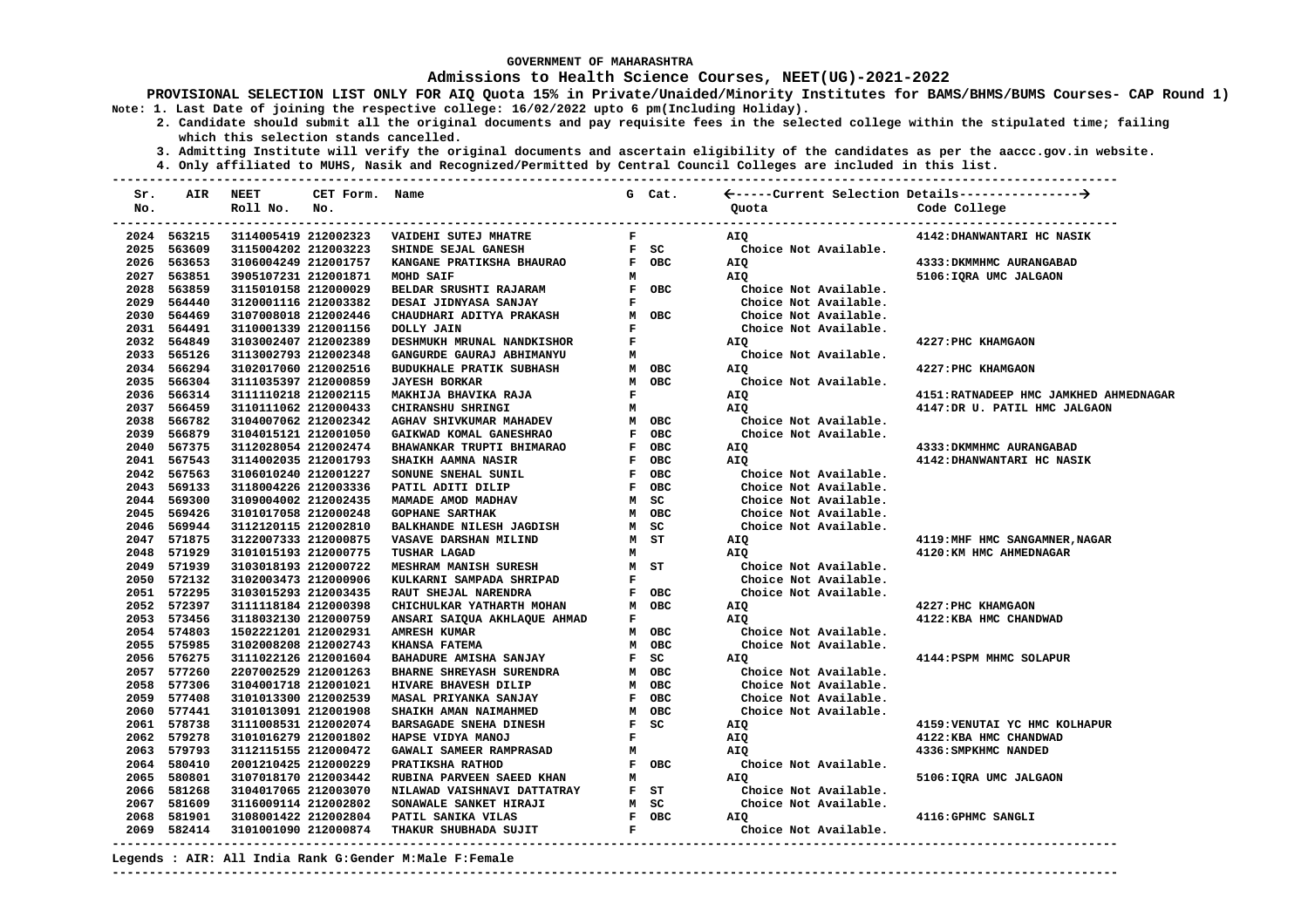### **Admissions to Health Science Courses, NEET(UG)-2021-2022**

**PROVISIONAL SELECTION LIST ONLY FOR AIQ Quota 15% in Private/Unaided/Minority Institutes for BAMS/BHMS/BUMS Courses- CAP Round 1) Note: 1. Last Date of joining the respective college: 16/02/2022 upto 6 pm(Including Holiday).**

 **2. Candidate should submit all the original documents and pay requisite fees in the selected college within the stipulated time; failing which this selection stands cancelled.**

 **3. Admitting Institute will verify the original documents and ascertain eligibility of the candidates as per the aaccc.gov.in website.**

 **4. Only affiliated to MUHS, Nasik and Recognized/Permitted by Central Council Colleges are included in this list.**

| Sr.<br>No. |             | <b>AIR NEET</b><br>Roll No. | CET Form. Name<br>No. |                                 |              | G Cat.                        | Quota                 | Code College                   |
|------------|-------------|-----------------------------|-----------------------|---------------------------------|--------------|-------------------------------|-----------------------|--------------------------------|
|            | 2070 582594 | 3102003510 212001689        |                       | QURESHI UMER AHMAD JAVED AHMAD  |              | M OBC                         | AIQ                   | 5106: IQRA UMC JALGAON         |
|            | 2071 583126 | 3113006146 212001082        |                       | TIWADE OVI RAVINDRA             |              | $F$ SC                        | AIQ                   | 4114:EB GADKARI HMC GADHINGLAJ |
|            | 2072 583663 | 3110114102 212002902        |                       | SUSHIL KUMAR YADAV              |              | M OBC                         | AIQ                   | 4149:RR PATIL HMC SANGLI       |
|            | 2073 583727 | 3115002712 212001077        |                       | RUTUJA PATIL                    |              | F OBC                         | Choice Not Available. |                                |
|            | 2074 584438 | 3110010300 212001714        |                       | JAGTAP JANHAVI DILIP            |              | $F$ SC                        | Choice Not Available. |                                |
|            | 2075 584866 | 3108001848 212001256        |                       | SNEHAL ANIL POWAR               | $\mathbf{F}$ |                               | AIQ                   | 4115: SET'S SAWKAR HMC SATARA  |
|            | 2076 585417 | 3102025130 212002327        |                       | SAFIULLAH BAIG                  | M            |                               | AIQ                   | 4350: SCT HMC AURANGABAD       |
|            | 2077 585769 | 3101006233 212001242        |                       | RANDHIR CHAITANYA PRAMOD        |              | $F$ SC                        | Choice Not Available. |                                |
|            | 2078 586039 | 3106008280 212001809        |                       | BORUDE ADITYA PRADIP            |              | M OBC                         | Choice Not Available. |                                |
|            | 2079 586404 | 3112102223 212001488        |                       | DHANDE AVDHUT SURESH            | м            |                               | Choice Not Available. |                                |
|            | 2080 586721 | 3110111240 212000153        |                       | ANSARI ADA                      | $\mathbf{F}$ |                               | Choice Not Available. |                                |
|            | 2081 586941 | 3113003378 212000574        |                       | CHANEGAONKAR AAMIR YUNUS        | м            |                               | Choice Not Available. |                                |
|            | 2082 587079 | 3117003226 212002659        |                       | PAWAR KALYANI PRAVINKUMAR       | F            |                               | AIQ                   | 4115: SET'S SAWKAR HMC SATARA  |
|            | 2083 587809 | 3107001240 212000978        |                       | SIDDHANT SHAILESH BHADADE       | м            |                               | AIQ                   | 4122: KBA HMC CHANDWAD         |
|            | 2084 588602 | 3106004196 212002573        |                       | SHAIKH SOHIL SHAIKH CHOTU       |              | M OBC                         | AIQ                   | 5109:AL-AMEEN UMC MALEGAON     |
|            | 2085 588790 | 3117011234 212002175        |                       | <b>JADHAV SUYASH PRADIP</b>     | M            |                               | Choice Not Available. |                                |
|            | 2086 588892 | 3114002019 212002924        |                       | ANJALI KUMARI                   | $\mathbf{F}$ |                               | Choice Not Available. |                                |
|            | 2087 589412 | 3110104460 212000658        |                       | GAIKWAD SHUBHAM SUNIL           | м            |                               | Choice Not Available. |                                |
|            | 2088 589504 | 3112109099 212000151        |                       | BAMANE PRATIKSHA BHAGWANRAO     |              | $F$ SC                        | AIQ                   | 4336: SMPKHMC NANDED           |
|            | 2089 589612 | 3111002500 212003286        |                       | <b>DIKSHA H KUMARE</b>          |              | F ST                          | Choice Not Available. |                                |
|            | 2090 590203 | 3112111174 212002991        |                       | RATHOD TANMAY VISHNU            |              | M OBC                         | Choice Not Available. |                                |
|            | 2091 591115 | 3104015200 212001454        |                       | <b>JAIDEEP SANAP</b>            |              | M OBC                         | Choice Not Available. |                                |
|            | 2092 591895 | 3108001829 212000426        |                       | MITHARI MANALI RAJENDRA         | $\mathbf{F}$ |                               | AIQ                   | 4157:L.HOUSABAI HMC KOLHAPUR   |
|            | 2093 592087 | 3111027178 212003042        |                       | PRAGATI WASNIK                  |              | F SC                          | AIQ                   | 4115: SET'S SAWKAR HMC SATARA  |
|            | 2094 593535 | 3111115041 212001707        |                       | SAYALI DEOTALE                  |              | F OBC<br>M ST<br>M OBC        | Choice Not Available. |                                |
|            | 2095 594311 | 3111103317 212001566        |                       | <b>UIKEY ATHARVA</b>            |              |                               | Choice Not Available. |                                |
|            | 2096 594951 | 3110006266 212000099        |                       | ANSARI MOHAMMED ANAS            |              |                               | AIO                   | 4122: KBA HMC CHANDWAD         |
|            | 2097 596192 | 3115017129 212001671        |                       | <b>KARKUD BHARAT BHASKAR</b>    |              | M OBC                         | Choice Not Available. |                                |
|            | 2098 596314 | 3115001097 212003462        |                       | DHANASHREE SANJAY BARVE         | $\mathbf{F}$ |                               | Choice Not Available. |                                |
|            | 2099 596422 | 3115019022 212000253        |                       | VAISHNAVI VIJAY JADHAV          | $\mathbf{F}$ |                               | Choice Not Available. |                                |
|            | 2100 597033 | 3111115176 212002778        |                       | PALLAVI PACHARE                 |              | F OBC                         | Choice Not Available. |                                |
|            | 2101 597457 | 3115005358 212002207        |                       | <b>ANKITA</b>                   |              | F OBC                         | Choice Not Available. |                                |
|            | 2102 598111 | 3108006567 212003399        |                       | MALGUNDKAR AISHA ASIF           | $\mathbf{F}$ |                               | Choice Not Available. |                                |
|            | 2103 599069 | 3108002402 212003303        |                       | RANVEER SANJAY PATIL            | м            |                               | Choice Not Available. |                                |
|            | 2104 600552 | 3111101628 212002847        |                       | ASHRAFI FALAK SABA ABDUL HABIB  | F            |                               | AIQ                   | 4336: SMPKHMC NANDED           |
|            | 2105 601070 | 3105010078 212003076        |                       | GHENE SEJAL BALAJI              |              | F OBC                         | AIQ                   | 4120: KM HMC AHMEDNAGAR        |
|            | 2106 601197 | 3104006426 212003116        |                       | MAHALINGE SWAPNAJA SACHINKUMAR  |              | $F$ SC                        | <b>AIO</b>            | 4350: SCT HMC AURANGABAD       |
|            | 2107 601806 | 3102003119 212003219        |                       | DESHMUKH JANHAVI DILIPRAO       | F            |                               | Choice Not Available. |                                |
|            | 2108 602986 | 3110120043 212000118        |                       | QAZI ZAFEER AHMAD INTEZAR AHMAD | м            |                               | AIQ                   | 4122: KBA HMC CHANDWAD         |
|            | 2109 603511 | 3106008200 212003113        |                       | BHAVSAR VAIDEHI DIPAK           |              | F OBC                         | AIQ                   | 4336: SMPKHMC NANDED           |
|            | 2110 603579 | 3114001111 212003458        |                       | KARKHILE SAYLI MAHESH           | ${\bf F}$    |                               | Choice Not Available. |                                |
|            | 2111 603736 | 3111027292 212002332        |                       | NAWALE ISHA PURUSHOTTAM         |              | $F$ SC                        | AIO                   | 4114:EB GADKARI HMC GADHINGLAJ |
|            | 2112 604013 | 3113009154 212000918        |                       | KULKARNI ADITI KIRAN            |              | $\mathbf{F}$ and $\mathbf{F}$ | Choice Not Available. |                                |
|            | 2113 604048 | 3105003005 212001940        |                       | DHAKA PRANJAL UMARSINGH         |              | $F$ SC                        | Choice Not Available. |                                |
|            | 2114 604273 | 3115003163 212001166        |                       | ANACHE NITIN NIMBANNA           | M            |                               | Choice Not Available. |                                |
|            | 2115 604328 | 4408127135 212001746        |                       | <b>SHADAB ALI</b>               | M            |                               | Choice Not Available. |                                |
|            |             |                             |                       |                                 |              |                               |                       |                                |

**Legends : AIR: All India Rank G:Gender M:Male F:Female**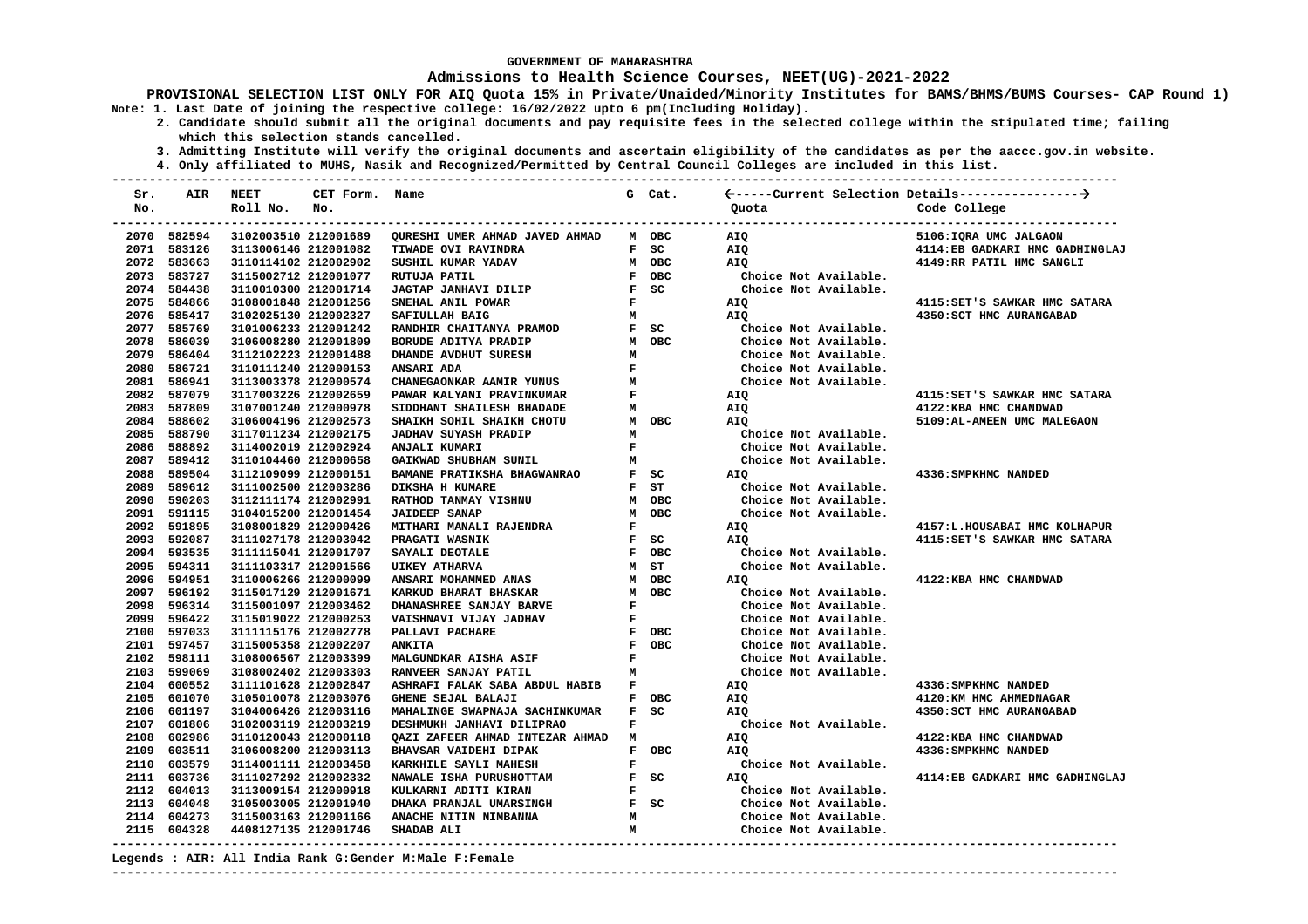### **Admissions to Health Science Courses, NEET(UG)-2021-2022**

**PROVISIONAL SELECTION LIST ONLY FOR AIQ Quota 15% in Private/Unaided/Minority Institutes for BAMS/BHMS/BUMS Courses- CAP Round 1) Note: 1. Last Date of joining the respective college: 16/02/2022 upto 6 pm(Including Holiday).**

 **2. Candidate should submit all the original documents and pay requisite fees in the selected college within the stipulated time; failing which this selection stands cancelled.**

 **3. Admitting Institute will verify the original documents and ascertain eligibility of the candidates as per the aaccc.gov.in website.**

 **4. Only affiliated to MUHS, Nasik and Recognized/Permitted by Central Council Colleges are included in this list.**

| Sr.  | AIR         | <b>NEET</b>          | CET Form. Name |                                     |              | G Cat.     |                       |                                |
|------|-------------|----------------------|----------------|-------------------------------------|--------------|------------|-----------------------|--------------------------------|
| No.  |             | Roll No.             | No.            |                                     |              |            | Quota                 | Code College                   |
|      | 2116 604389 | 3111003180 212002177 |                | SAMIKSHA ANIL BOMBLE                |              | F OBC      | Choice Not Available. |                                |
|      | 2117 604610 | 3111110357 212002513 |                | SAKSHI GAUTAM                       |              | F SC       | AIO                   | 4120:KM HMC AHMEDNAGAR         |
|      | 2118 604830 | 3107017039 212000320 |                | PATIL VEDANT ANIL                   |              | M OBC      | Choice Not Available. |                                |
|      | 2119 605129 | 3101014112 212000854 |                | GAIKWAD TANUJA BALASAHEB            |              | $F$ SC     | Choice Not Available. |                                |
| 2120 | 605830      | 3109104346 212002646 |                | PADE VAISHNAVI VYANKAT              | F            |            | AIO                   | 4120: KM HMC AHMEDNAGAR        |
|      | 2121 606812 | 3104016002 212001706 |                | MODAL JANU RATHOD                   |              | F OBC      | AIQ                   | 4147:DR U. PATIL HMC JALGAON   |
|      | 2122 606999 | 3101014240 212000340 |                | <b>ALISHA</b>                       | F            |            | <b>AIQ</b>            | 4141: ITHAPE HMC SANGAMNER     |
|      | 2123 607393 | 2208007034 212002701 |                | SHARVARI SOMWANSHI                  | $\mathbf F$  |            | Choice Not Available. |                                |
|      | 2124 607596 | 3114007344 212001754 |                | MAGAR KRUTIKA NILESH                | ${\bf F}$    | OBC        | Choice Not Available. |                                |
|      | 2125 607678 | 3112119080 212003324 |                | WARKHINDE SWARAJ SANDEEP            | М            |            | Choice Not Available. |                                |
|      | 2126 607957 | 3118002526 212000207 |                | VAISHNAVI JAYWANT PEDNEKAR          | F            |            | Choice Not Available. |                                |
|      | 2127 608812 | 3117018162 212001103 |                | <b>JAVALAGE PRATIK BALASAHEB</b>    |              | M OBC      | Choice Not Available. |                                |
|      | 2128 608852 | 3112109175 212000616 |                | <b>JAWANE HRUCHA JAYSHANKAR</b>     | F            | OBC        | Choice Not Available. |                                |
| 2129 | 608931      | 3115024169 212002585 |                | ATKARI AKSHADA NAVNATH              | F            | <b>OBC</b> | Choice Not Available. |                                |
|      | 2130 609491 | 3117014086 212001643 |                | SAYYED SADAF FATEMA NADERULLAH      | $\mathbf F$  |            | Choice Not Available. |                                |
|      | 2131 609553 | 3102006352 212003233 |                | AWATE HRISHIKESH MADHUKARRAO        | M            | <b>OBC</b> | <b>AIQ</b>            | 4155: NOOTAN HMC SANGLI        |
|      | 2132 609597 | 3103001427 212000964 |                | VYAWAHARE ANJALI NANDKISHOR         | F            | OBC        | AIQ                   | 4227: PHC KHAMGAON             |
|      | 2133 610037 | 3104105179 212000622 |                | KHAN SANIYA ARIF                    | F            |            | AIQ                   | 4350: SCT HMC AURANGABAD       |
|      | 2134 610438 | 3107005159 212002859 |                | <b>JADHAV AKANKSHA SAMADHAN</b>     |              | F SC       | <b>AIO</b>            | 4114:EB GADKARI HMC GADHINGLAJ |
|      | 2135 610671 | 3112117226 212003237 |                | RATHOD SWATI LOPCHAND               |              | F OBC      | Choice Not Available. |                                |
|      | 2136 611662 | 3114010256 212001742 |                | MUNDHE GAURI GANESH                 |              | F OBC      | AIQ                   | 4115: SET'S SAWKAR HMC SATARA  |
|      | 2137 611676 | 3110021013 212000002 |                | <b>GHARAT ESHA PRAKASH</b>          | F            | OBC        | AIQ                   | 4116: GPHMC SANGLI             |
|      | 2138 612048 | 3112110228 212002271 |                | PRATIK PAWAR                        | м            | <b>OBC</b> | Choice Not Available. |                                |
|      | 2139 612950 | 3111001033 212000250 |                | TAJ TAHREEN SHEIKH                  | F            |            | Choice Not Available. |                                |
|      | 2140 613230 | 3103014261 212001073 |                | <b>KRISHNA</b>                      |              | M OBC      | Choice Not Available. |                                |
|      | 2141 613678 | 3109004266 212002163 |                | SHAIKH SOHEL ABDUL MAHEMOOD         | M            |            | Choice Not Available. |                                |
|      | 2142 613872 | 3110002300 212000211 |                | KHAN SAMIYA ZULFIKAR                | ${\bf F}$    |            | Choice Not Available. |                                |
|      | 2143 614635 | 3113002148 212001760 |                | MAHALE ANJALI KANTILAL              |              | F ST       | Choice Not Available. |                                |
|      | 2144 615091 | 3102002239 212001977 |                | INGLE DHANASHRI NILKANTH            |              | $F$ SC     | AIQ                   | 4120: KM HMC AHMEDNAGAR        |
|      | 2145 615179 | 3116008042 212001584 |                | PATIL AISHWARYA SUNIL               | F            | овс        | Choice Not Available. |                                |
|      | 2146 615392 | 3108001480 212003430 |                | NAMIRA JAVEDANWAR PATEL             | F            | OBC        | Choice Not Available. |                                |
|      | 2147 615902 | 3111005017 212002896 |                | RIYA MANISH UDASI                   | F            | OBC        | Choice Not Available. |                                |
|      | 2148 617607 | 3113102482 212001694 |                | YADAV ANJALI TEJBAHADUR             | F            | OBC        | AIQ                   | 4120: KM HMC AHMEDNAGAR        |
|      | 2149 618244 | 3113001006 212000017 |                | TEJAL VIJAY KOTWAL                  | F            |            | <b>AIO</b>            | 4141: ITHAPE HMC SANGAMNER     |
|      | 2150 618283 | 3104005397 212002853 |                | <b>GAIWAD HARSHAL RAMESH</b>        |              | M OBC      | Choice Not Available. |                                |
|      | 2151 618345 | 3102010180 212002030 |                | SYED ABDUL QUADIR SYED NAZIRUDDIN M |              |            | AIQ                   | 4227: PHC KHAMGAON             |
|      | 2152 618354 | 3101009098 212000663 |                | <b>JADHAV SIRIAA SATISH</b>         |              | F SC       | <b>AIO</b>            | 4120: KM HMC AHMEDNAGAR        |
|      | 2153 618916 | 3107015199 212003021 |                | SHAIKH MOHAMMAD UMAR MOHAMMAD       | м            |            | Choice Not Available. |                                |
|      | 2154 618980 | 3101005179 212000651 |                | JADHAV VEDANT VILAS                 | м            |            | Choice Not Available. |                                |
|      | 2155 619691 | 3113003017 212000940 |                | GHORPADE SANDEEP SANJAY             |              | M OBC      | Choice Not Available. |                                |
|      | 2156 619726 | 4201009188 212001654 |                | DIVYA PATIL                         |              | F OBC      | AIQ                   | 4119: MHF HMC SANGAMNER, NAGAR |
|      | 2157 620848 | 3118012317 212001450 |                | KETANA RAMGADE                      | F            |            | Choice Not Available. |                                |
|      | 2158 621157 | 3118021157 212001368 |                | MOMIN BI BI ZAINAB MUJAHID          | F            | овс        | AIQ                   | 5109:AL-AMEEN UMC MALEGAON     |
|      | 2159 621196 | 3112003531 212000787 |                | KARWANDE ANUJA SANJAY               | $\mathbf{F}$ | SC         | AIQ                   | 4117: GNR HMC SOLAPUR          |
|      | 2160 621338 | 3107018174 212003316 |                | FATEMA SHAKIL AHMED                 | М            |            | AIQ                   | 5109:AL-AMEEN UMC MALEGAON     |
|      | 2161 621466 | 3119012205 212003365 |                | MANE MAHADEO SHIVRAM                |              | M OBC      | AIQ                   | 4115:SET'S SAWKAR HMC SATARA   |
|      |             |                      |                |                                     |              |            |                       |                                |

**<sup>---------------------------------------------------------------------------------------------------------------------------------------</sup>**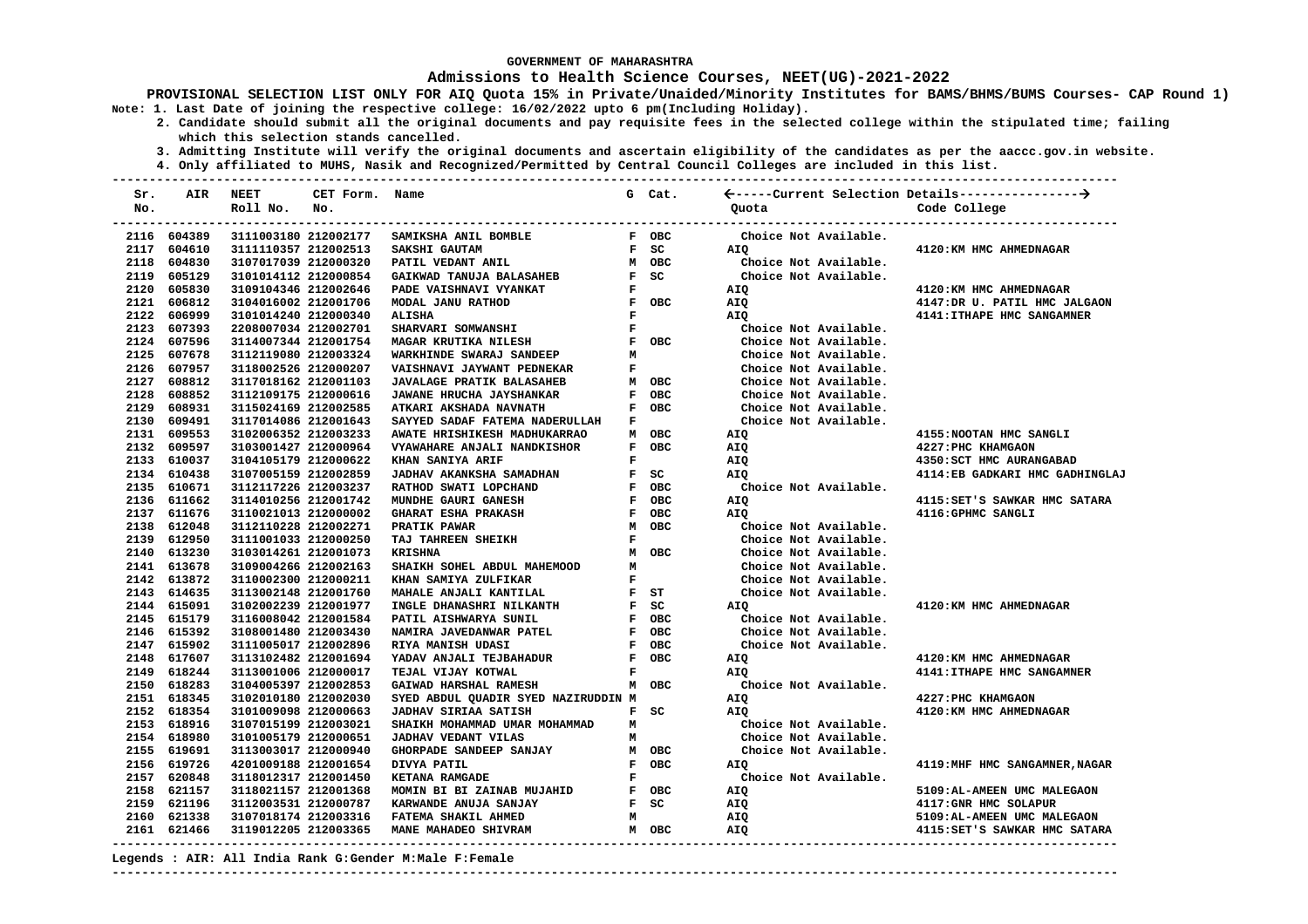### **Admissions to Health Science Courses, NEET(UG)-2021-2022**

**PROVISIONAL SELECTION LIST ONLY FOR AIQ Quota 15% in Private/Unaided/Minority Institutes for BAMS/BHMS/BUMS Courses- CAP Round 1) Note: 1. Last Date of joining the respective college: 16/02/2022 upto 6 pm(Including Holiday).**

 **2. Candidate should submit all the original documents and pay requisite fees in the selected college within the stipulated time; failing which this selection stands cancelled.**

 **3. Admitting Institute will verify the original documents and ascertain eligibility of the candidates as per the aaccc.gov.in website.**

 **4. Only affiliated to MUHS, Nasik and Recognized/Permitted by Central Council Colleges are included in this list.**

| Sr.<br>No. | AIR                        | <b>NEET</b><br>Roll No.                      | CET Form.<br>No. | Name                                              |              | G Cat.       | Quota                                          | Code College                   |
|------------|----------------------------|----------------------------------------------|------------------|---------------------------------------------------|--------------|--------------|------------------------------------------------|--------------------------------|
|            | 2162 621478                | 3104023004 212003262                         |                  | SHAIKH MUSKAN AHMAD                               |              | F OBC        | AIO                                            | 4120: KM HMC AHMEDNAGAR        |
|            | 2163 621713                | 3117001358 212001941                         |                  | DUDHAL POOJA HARI                                 |              | F OBC        | Choice Not Available.                          |                                |
|            | 2164 622516                | 3117007235 212000479                         |                  | SHINGARE VAIBHAVI RANJIT                          | ${\bf F}$    |              | <b>AIQ</b>                                     | 4149:RR PATIL HMC SANGLI       |
|            | 2165 622853                | 3104101704 212002377                         |                  | SHELKE ATUL PANDHARINATH                          | м            |              | Choice Not Available.                          |                                |
|            | 2166 623313                | 3112115069 212000910                         |                  | RANJAN ANJALI ASHOK                               |              | F SC         | Choice Not Available.                          |                                |
|            | 2167 624073                | 3104007104 212000914                         |                  | PAWAR RUTUJA SAINATH                              | $\mathbf{F}$ |              | AIQ                                            | 4350: SCT HMC AURANGABAD       |
|            | 2168 624948                | 3116011230 212002428                         |                  | GOPHANE SWAPNALI SATTYAVAN                        |              | F OBC        | <b>AIO</b>                                     | 4115: SET'S SAWKAR HMC SATARA  |
|            | 2169 625091                | 3102010011 212000843                         |                  | MOHD JAISH KHIZAR                                 | М            |              | Choice Not Available.                          |                                |
|            | 2170 625307                | 3117018160 212001616                         |                  | BARBOLE PRANJALI DIPAK                            | $\mathbf{F}$ |              | Choice Not Available.                          |                                |
|            | 2171 625606                | 3104113167 212002706                         |                  | GAIKWAD HARSHAL PRAVIN                            |              | $F$ SC       | Choice Not Available.                          |                                |
|            | 2172 625668                | 3109009201 212000429                         |                  | WAGHMARE HARSHADA DEVIDAS                         |              | F SC         | Choice Not Available.                          |                                |
|            | 2173 625671                | 3114001489 212002443                         |                  | PATIL MAHEE PRAMOD                                |              | F OBC        | Choice Not Available.                          |                                |
|            | 2174 625753                | 3122007273 212001465                         |                  | RATHOD CHETAN SUKHALAL                            |              | M OBC        | AIQ                                            | 4119: MHF HMC SANGAMNER, NAGAR |
|            | 2175 625883                | 3115026127 212001185                         |                  | ZARGAD SAKSHI VIJAY                               | F            | OBC          | AIQ                                            | 4115: SET'S SAWKAR HMC SATARA  |
|            | 2176 626380                | 3105003106 212000135                         |                  | RUTUJA RAMBHAU SOLANKE                            | F            |              | Choice Not Available.                          |                                |
|            | 2177 626676                | 3104012105 212000326                         |                  | NITAL BHAGWAN MESHRAM                             |              | F SC         | Choice Not Available.                          |                                |
|            | 2178 626699                | 3108005695 212000274                         |                  | TIPPANNA ANUJA ANIL                               | F            |              | Choice Not Available.                          |                                |
|            | 2179 627137                | 3116007354 212003401                         |                  | KULKARNI SAKSHI MANOHAR                           | $\mathbf{F}$ |              | AIO                                            | 4115: SET'S SAWKAR HMC SATARA  |
|            | 2180 627173                | 3107017162 212003012                         |                  | AAFTAB KHAN                                       | м            |              | Choice Not Available.                          |                                |
|            | 2181 627528                | 3104023049 212003210                         |                  | DAHETKAR PRAKASH SURYABHAN                        |              | M OBC        | Choice Not Available.                          |                                |
|            | 2182 627684                | 3104016033 212003325                         |                  | NEMANE KOMAL VISHWAMBAR                           |              | F OBC        | AIO                                            | 4346:GM HOM MED COL JALNA      |
|            | 2183 628171                | 3117008110 212001577                         |                  | MADANE ADITYA RAVINDRA                            |              | M OBC        | Choice Not Available.                          |                                |
|            | 2184 628988                | 3103022148 212002161                         |                  | SHAHANE PRATIKSHA HARSHAL                         |              | F OBC        | Choice Not Available.                          |                                |
|            | 2185 629462                | 3114009242 212000377                         |                  | GAVAND RISHITA PRAVIN                             |              | F OBC        | Choice Not Available.                          |                                |
|            | 2186 629828                | 3116009243 212001269                         |                  | PATIL VARSHARANI ADHIKRAO                         | ${\bf F}$    |              | AIQ                                            | 4227: PHC KHAMGAON             |
|            | 2187 630216                | 3107005310 212001878                         |                  | SHAIKH OSAMA SHAIKH BILAL                         | м            |              | AIQ                                            | 4147:DR U. PATIL HMC JALGAON   |
|            | 2188 631981                | 3103022227 212001128                         |                  | RAHILA FATEMA QAMAR AHMAD KHAN                    | F            |              | AIQ                                            | 4226: PBHMC CHANDRAPUR         |
|            | 2189 632067                | 3102002630 212000555                         |                  | NOOR UL HAYA                                      | F            |              | Choice Not Available.                          |                                |
|            | 2190 632264                | 3102003180 212000550                         |                  | LOTHE PRANAV PRASHANT                             |              | M OBC        | Choice Not Available.                          |                                |
|            | 2191 634122                | 3110109222 212003496                         |                  | KALSEKAR ZAKERA NIZAMUDDIN                        | F            |              | AIQ                                            | 4157:L.HOUSABAI HMC KOLHAPUR   |
|            | 2192 634427                | 3113106397 212001186                         |                  | GHAYWAT PRATYUSH UMESH                            | M            |              | <b>AIQ</b>                                     | 4120: KM HMC AHMEDNAGAR        |
|            | 2193 634755                | 3122001750 212003168                         |                  | <b>JAIN MANASI RAKESH</b>                         | F            |              | Choice Not Available.                          |                                |
|            | 2194 634778                | 3112108042 212000445                         |                  | GHODGE PRERNA BAPURAO                             |              | M SC         | Choice Not Available.                          |                                |
|            | 2195 635479                | 3107003296 212002448                         |                  | MANUDHANE AKANKSHA HITESH                         | $\mathbf F$  |              | Choice Not Available.                          |                                |
|            | 2196 635498                | 3107008196 212002172                         |                  | BAYAS GUNJAN MAHENDRASING                         |              | F OBC        | AIQ                                            | 4147:DR U. PATIL HMC JALGAON   |
|            | 2197 636995                | 3121001414 212000721                         |                  | ANVAYA AJIT TAMBE                                 | $\mathbf{F}$ | SC           | AIQ                                            | 4155: NOOTAN HMC SANGLI        |
|            | 2198 637126                | 3104109007 212002073                         |                  | KHOSE SHRADDHA RAMESH                             | F            |              | AIQ                                            | 4350: SCT HMC AURANGABAD       |
|            | 2199 637226                | 3104109200 212003182                         |                  | GAIKWAD ROHAN PRALHAD                             |              | M OBC        | AIQ                                            | 4120: KM HMC AHMEDNAGAR        |
|            | 2200 637497                | 3119002161 212000537                         |                  | <b>DIPTI</b>                                      | $\mathbf{F}$ |              | Choice Not Available.                          |                                |
|            | 2201 637636                | 3102011169 212001337                         |                  | TARALE PURVA VISHWAS                              |              | F OBC        | Choice Not Available.                          |                                |
|            | 2202 637946                | 3113107250 212002542                         |                  | KEDAR SAKSHI KUNDAN                               |              | F SC         | AIQ                                            | 4123: KDMGHMC SHIRPUR DHULE    |
|            | 2203 638024<br>2204 638655 | 3113007126 212000709                         |                  | LOHARE VANDANA SUBHASH                            |              | F ST<br>M ST | <b>AIQ</b>                                     | 4119: MHF HMC SANGAMNER, NAGAR |
|            | 2205 638663                | 3109004072 212002606                         |                  | RAJGIRWAD SHUBHAM BABURAO                         |              | M OBC        | Choice Not Available.<br>Choice Not Available. |                                |
|            | 2206 640078                | 3111004466 212003052<br>3104002593 212002502 |                  | JAY MUKESH CHHENIYA<br>SYED KAMILUDDIN JALILUDDIN |              |              |                                                | 4141: ITHAPE HMC SANGAMNER     |
|            | 2207 640113                | 3115004131 212003211                         |                  | LONDHE KETAKI RAJU                                | М            | $F$ SC       | AIQ<br>Choice Not Available.                   |                                |
|            |                            |                                              |                  |                                                   |              |              |                                                |                                |

**Legends : AIR: All India Rank G:Gender M:Male F:Female**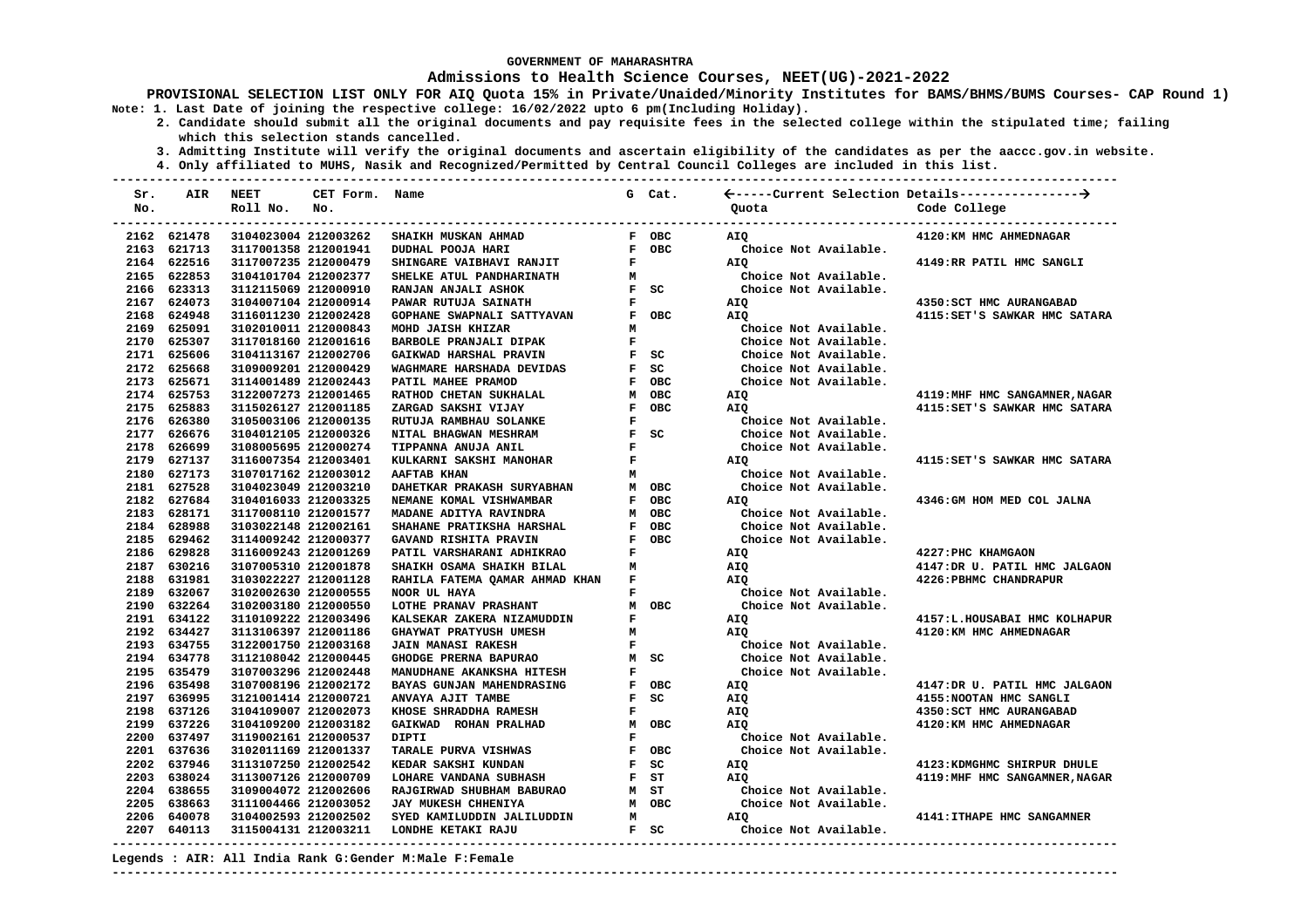### **Admissions to Health Science Courses, NEET(UG)-2021-2022**

**PROVISIONAL SELECTION LIST ONLY FOR AIQ Quota 15% in Private/Unaided/Minority Institutes for BAMS/BHMS/BUMS Courses- CAP Round 1) Note: 1. Last Date of joining the respective college: 16/02/2022 upto 6 pm(Including Holiday).**

 **2. Candidate should submit all the original documents and pay requisite fees in the selected college within the stipulated time; failing which this selection stands cancelled.**

 **3. Admitting Institute will verify the original documents and ascertain eligibility of the candidates as per the aaccc.gov.in website.**

 **4. Only affiliated to MUHS, Nasik and Recognized/Permitted by Central Council Colleges are included in this list.**

| Sr. |                                   | AIR NEET             | CET Form. Name |                                                                                                                          |                               | G Cat.                        |                       |                                       |
|-----|-----------------------------------|----------------------|----------------|--------------------------------------------------------------------------------------------------------------------------|-------------------------------|-------------------------------|-----------------------|---------------------------------------|
| No. |                                   | Roll No.             | No.            |                                                                                                                          |                               |                               | Quota                 | Code College                          |
|     | ------------------<br>2208 640136 | 3118026076 212003297 |                | PAGI RUPALI RAMU                                                                                                         |                               | F ST                          | Choice Not Available. | ------------------------------------- |
|     | 2209 640338                       | 3110005346 212002144 |                | PAGI RUPALI KARU<br>KHAN ABEDA KHATOON ATIULLAH F OB<br>LANDGE ASTHA SUNIL F OB<br>SHAIKH FIRDOUS BANO F M<br>DEDVANTA M |                               | $\mathbf{F}$ and $\mathbf{F}$ | Choice Not Available. |                                       |
|     | 2210 640887                       | 3115002391 212001557 |                |                                                                                                                          |                               | F OBC                         | Choice Not Available. |                                       |
|     | 2211 641153                       | 3104101512 212001102 |                |                                                                                                                          |                               |                               | AIQ                   | 4350: SCT HMC AURANGABAD              |
|     | 2212 641332                       | 3110104493 212001571 |                |                                                                                                                          |                               |                               | AIQ                   | 4115: SET'S SAWKAR HMC SATARA         |
|     | 2213 643483                       | 3104108207 212002797 |                | SARJE SANKET BABARAO                                                                                                     |                               | M                             | <b>AIO</b>            | 4350: SCT HMC AURANGABAD              |
|     | 2214 643659                       | 3115005162 212002314 |                | GHOLAP AVANTI MAHENDRA                                                                                                   | $\mathbf{F}$                  |                               | Choice Not Available. |                                       |
|     | 2215 644054                       | 3104120118 212001748 |                | LAKADE RUCHA SUDHIR                                                                                                      |                               | F OBC                         | AIQ                   | 4350: SCT HMC AURANGABAD              |
|     | 2216 644589                       | 3116011035 212002467 |                | BHOSALE VAISHNAVI PANDURANG                                                                                              | $\mathbf{F}$                  |                               | AIQ                   | 4149:RR PATIL HMC SANGLI              |
|     | 2217 644782                       | 3103014110 212002088 |                | DAMODARE ANUSHKA SAHEBRAO                                                                                                |                               | $F$ SC                        | AIQ                   | 4115: SET'S SAWKAR HMC SATARA         |
|     | 2218 644973                       | 3115017346 212000534 |                | SHINDE SUMEDHA SUGRIV                                                                                                    |                               | $F$ SC                        | Choice Not Available. |                                       |
|     | 2219 644996                       | 3122007118 212002989 |                | BORSE PRANJAL DIPAK                                                                                                      |                               | F OBC                         | Choice Not Available. |                                       |
|     | 2220 645382                       | 3101008193 212002689 |                | SHINDE RUSHIKESH PRAKASH                                                                                                 | M                             |                               | AIQ                   | 4119: MHF HMC SANGAMNER, NAGAR        |
|     | 2221 646034                       | 3117015021 212001002 |                | KATKAR SNEHAL DASHARATH                                                                                                  | $\mathbf{F}$                  |                               | AIQ                   | 4144: PSPM MHMC SOLAPUR               |
|     | 2222 646723                       | 3104001799 212003264 |                | <b>GUPTA PURVA ANIL</b>                                                                                                  |                               | F OBC                         | AIQ                   | 4350: SCT HMC AURANGABAD              |
|     | 2223 647133                       | 3110006020 212001463 |                | KRISH GUPTA                                                                                                              | M                             |                               | AIQ                   | 4159: VENUTAI YC HMC KOLHAPUR         |
|     | 2224 647468                       | 3114012023 212003314 |                | TANZEELA FATIMA                                                                                                          |                               |                               | Choice Not Available. |                                       |
|     | 2225 647848                       | 3104103126 212003128 |                | SIDDIQUEE FARHAN SIDDIQUEE                                                                                               |                               | $\frac{F}{M}$                 | Choice Not Available. |                                       |
|     | 2226 648032                       | 3113107022 212002256 |                | ASAWARI GOKUL DHAGE                                                                                                      | $\mathbf{F}$ and $\mathbf{F}$ |                               | Choice Not Available. |                                       |
|     | 2227 648347                       | 3119012002 212001402 |                | NALKAR SHEETAL BALVANT                                                                                                   |                               | $\mathbf{F}$ and $\mathbf{F}$ | AIQ                   | 4149:RR PATIL HMC SANGLI              |
|     | 2228 648669                       | 3112105288 212003330 |                | DHANVE AKANKSHA VYANKATRAO                                                                                               |                               | $F$ SC                        | Choice Not Available. |                                       |
|     | 2229 648774                       | 3104020087 212003127 |                | TAHURA KHATOON MOHD ASLAM MOMIN                                                                                          |                               | F OBC                         | AIQ                   | 4350: SCT HMC AURANGABAD              |
|     | 2230 649206                       | 3106006244 212001847 |                | DESHMUKH VEDIKA JITENDRA                                                                                                 | $\mathbf F$                   |                               | AIO                   | 4346:GM HOM MED COL JALNA             |
|     | 2231 649240                       | 3119010016 212001649 |                | SOLASE PRATHAMESH RAMDAS                                                                                                 |                               | M OBC                         | Choice Not Available. |                                       |
|     | 2232 650362                       | 3112107137 212001025 |                | MUKHEDKAR BUDDHADEO NAGNATH                                                                                              |                               | M SC                          | Choice Not Available. |                                       |
|     | 2233 651169                       | 3112002028 212001919 |                | KALE SEJAL SHRIKANT                                                                                                      |                               | F OBC                         | Choice Not Available. |                                       |
|     | 2234 651692                       | 3115101044 212002477 |                | GHODE UTKARSHA SAMBHAJI                                                                                                  |                               | F OBC                         | AIQ                   | 4141: ITHAPE HMC SANGAMNER            |
|     | 2235 653389                       | 3101021011 212001614 |                | TANPURE AKSHATA PRADEEP                                                                                                  | F                             |                               | Choice Not Available. |                                       |
|     | 2236 653408                       | 3116007144 212002104 |                | DHAVALE SHIVANJALI ATUL                                                                                                  |                               | F OBC                         | AIQ                   | 4115: SET'S SAWKAR HMC SATARA         |
|     | 2237 655183                       | 3119002037 212000675 |                | SAWAT VISHWAJEET MANIK                                                                                                   | M                             |                               | AIQ                   | 4119: MHF HMC SANGAMNER, NAGAR        |
|     | 2238 656284                       | 3104007254 212001816 |                | KHAKARE KOMAL GIRJALAL                                                                                                   | $\mathbf{F}$                  |                               | AIQ                   | 4346:GM HOM MED COL JALNA             |
|     | 2239 656724                       | 3102015174 212003132 |                | AMBARKHANE MADHURA UMESH                                                                                                 | F                             |                               | AIO                   | 4154: MAHALAXMI HMC SATARA            |
|     | 2240 656876                       | 3111102558 212000256 |                | AYUSHI CHHATRAPAL BOCHAR                                                                                                 |                               | F OBC                         | Choice Not Available. |                                       |
|     | 2241 657108                       | 3114011262 212000300 |                | KAITHWAS KANAKH AJAY                                                                                                     | ${\bf F}$                     |                               | AIO                   | 4117: GNR HMC SOLAPUR                 |
|     | 2242 657451                       | 3101006160 212001464 |                | PARDESHI ATHARV BHALCHANDRA                                                                                              |                               | M OBC                         | Choice Not Available. |                                       |
|     | 2243 657464                       | 3107017165 212003339 |                | ANAM KAUSAR MATIN AHMED ANSARI                                                                                           |                               | M OBC                         | Choice Not Available. |                                       |
|     | 2244 658673                       | 3103012252 212002197 |                | MAHURKAR SANSKRUTI ASHOKRAO                                                                                              |                               | F SC                          | Choice Not Available. |                                       |
|     | 2245 658813                       | 3110007110 212001497 |                | BISMILLAH MUJIBA MOHAMMED ISMAIL F                                                                                       |                               |                               | Choice Not Available. |                                       |
|     | 2246 659702                       | 3101012278 212003412 |                | WAGH SAKSHI ARUN                                                                                                         |                               | F OBC                         | AIQ                   | 4119: MHF HMC SANGAMNER, NAGAR        |
|     | 2247 659857                       | 3105008182 212000324 |                | MIRZA AMAAN BAIG WAJED BAIG                                                                                              | M                             |                               | Choice Not Available. |                                       |
|     | 2248 660200                       | 3118026001 212001400 |                | SARAVATE ANUSHKA PRAMOD                                                                                                  |                               |                               | Choice Not Available. |                                       |
|     | 2249 660745                       | 3105013068 212001362 |                | MUNDE ASHISH WALMIK                                                                                                      |                               | M OBC                         | Choice Not Available. |                                       |
|     | 2250 661236                       | 3105001197 212001846 |                | SYEDA AAIDA FATEMA SYED FAROOQ F                                                                                         |                               |                               | Choice Not Available. |                                       |
|     | 2251 661665                       | 3102012141 212000499 |                | INGLE TRUPTI HARIDAS                                                                                                     |                               | $F$ SC                        | AIQ                   | 4350: SCT HMC AURANGABAD              |
|     | 2252 662368                       | 3111035248 212002572 |                | NANDNI RAJESH KALARE                                                                                                     |                               | $F$ SC                        | Choice Not Available. |                                       |
|     | 2253 662915                       | 3001009046 212002839 |                | SOURABH HEDAU                                                                                                            | M                             |                               | Choice Not Available. |                                       |
|     |                                   |                      |                |                                                                                                                          |                               |                               |                       |                                       |

#### **Legends : AIR: All India Rank G:Gender M:Male F:Female**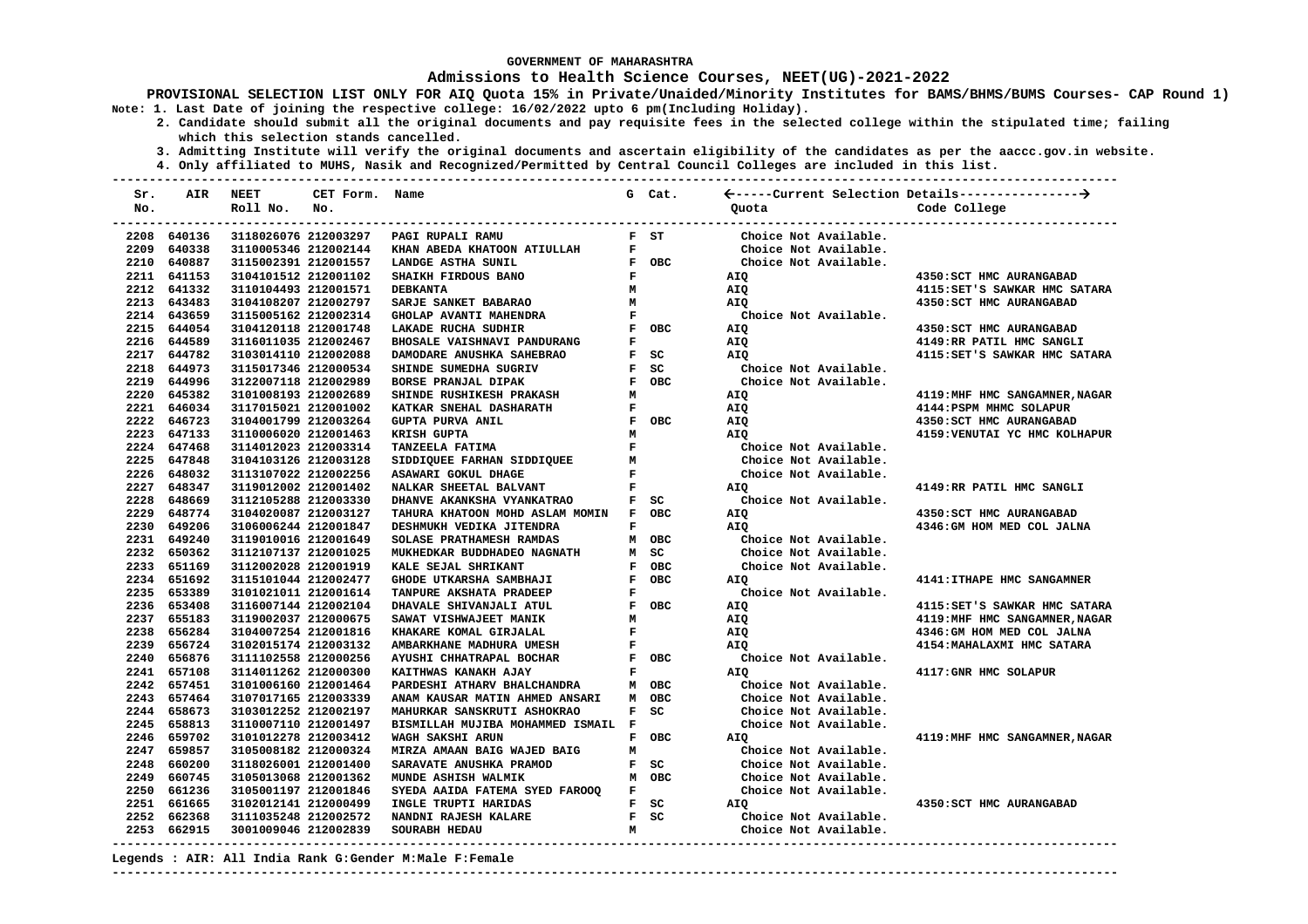#### **Admissions to Health Science Courses, NEET(UG)-2021-2022**

**PROVISIONAL SELECTION LIST ONLY FOR AIQ Quota 15% in Private/Unaided/Minority Institutes for BAMS/BHMS/BUMS Courses- CAP Round 1) Note: 1. Last Date of joining the respective college: 16/02/2022 upto 6 pm(Including Holiday).**

 **2. Candidate should submit all the original documents and pay requisite fees in the selected college within the stipulated time; failing which this selection stands cancelled.**

 **3. Admitting Institute will verify the original documents and ascertain eligibility of the candidates as per the aaccc.gov.in website.**

 **4. Only affiliated to MUHS, Nasik and Recognized/Permitted by Central Council Colleges are included in this list.**

| Sr.  | AIR                        | <b>NEET</b>                                  | CET Form. | Name                                              |              | G Cat.        |                              |                                |
|------|----------------------------|----------------------------------------------|-----------|---------------------------------------------------|--------------|---------------|------------------------------|--------------------------------|
| No.  |                            | Roll No.                                     | No.       |                                                   |              |               | Ouota                        | Code College                   |
|      |                            |                                              |           |                                                   |              |               |                              |                                |
|      | 2254 662954                | 3115032183 212002451                         |           | SATPUTE SAMRUDDHI SHARADCHANDRA F SC              |              |               | Choice Not Available.        |                                |
|      | 2255 663344                | 3112002043 212001024                         |           | KAMTHE NAGESH KAMALAKAR                           |              | M OBC         | AIO                          | 4337: SKHMC BEED               |
|      | 2256 663506                | 3113106079 212002225                         |           | THAKUR HARSHADA BALDEOSING                        |              | F ST          | Choice Not Available.        |                                |
|      | 2257 664667                | 3105023176 212003018                         |           | YADAV ABHIJEET AUDUMBAR                           | м            |               | Choice Not Available.        |                                |
|      | 2258 665002                | 3122002126 212002032                         |           | MAHIRE AMRAPALI NARENDRA                          |              | F SC          | AIQ                          | 4123: KDMGHMC SHIRPUR DHULE    |
|      | 2259 665962                | 3111001933 212001043                         |           | DESHANA MANISH BAFNA                              | F            |               | Choice Not Available.        |                                |
|      | 2260 666159                | 3115002492 212001158                         |           | SAMRUDDHI PRAMOD GHORPADE                         |              | F SC          | AIQ                          | 4119: MHF HMC SANGAMNER, NAGAR |
|      | 2261 666259                | 3115104264 212001338                         |           | ADITYA SHARATH SHETTY                             | м            |               | Choice Not Available.        |                                |
|      | 2262 667018                | 3105012186 212000424                         |           | LOKHANDE SAYALI LAHU                              |              | F SC          | Choice Not Available.        |                                |
|      | 2263 667057                | 3111104598 212003037                         |           | SHRUTI S KELZARE                                  |              | $F$ SC        | Choice Not Available.        |                                |
|      | 2264 667963                | 3113105412 212000055                         |           | KOLI CHETAN VISHWANATH                            |              | M OBC         | AIQ                          | 4148:SP HMC AHMEDNAGAR         |
|      | 2265 668141                | 3109007374 212002099                         |           | WAGHMARE SANDHYARANI BALASAHEB                    | F            |               | Choice Not Available.        |                                |
|      | 2266 668224                | 3104111100 212001013                         |           | RAJPUT NIHARIKA SANTOSHSING                       |              | F OBC         | AIQ                          | 4350: SCT HMC AURANGABAD       |
|      | 2267 668809                | 3108005452 212000903                         |           | BOLAJ SANIKA PRADEEP                              | $\mathbf{F}$ | <b>OBC</b>    | AIQ                          | 4157:L.HOUSABAI HMC KOLHAPUR   |
|      | 2268 668945                | 3106005311 212000942                         |           | KALE RANJIT MADHAV                                |              | M OBC         | AIQ                          | 4117: GNR HMC SOLAPUR          |
|      | 2269 669188                | 3119001473 212001693                         |           | SOLASE PRERNA SANTOSH                             |              | F OBC         | AIQ                          | 4154: MAHALAXMI HMC SATARA     |
|      | 2270 669621                | 3110014110 212003472                         |           | THORAT PRACHI BAPURAO                             | F            |               | Choice Not Available.        |                                |
|      | 2271 670477                | 3113102099 212002263                         |           | RUTIK JALAMSING VASAVE                            |              | M ST          | Choice Not Available.        |                                |
|      | 2272 670495                | 3122002054 212002577                         |           | PATIL LALIT RAJARAM                               |              | M OBC         | Choice Not Available.        |                                |
|      | 2273 671440                | 3102001049 212001405                         |           | <b>GORTE VAISHNAVI MOTIRAM</b>                    |              | F OBC         | Choice Not Available.        |                                |
|      | 2274 671451                | 3115101333 212003247                         |           | MULANI ALMAS ALLAUDDIN                            |              | F OBC         | Choice Not Available.        |                                |
|      | 2275 671845                | 3107001025 212001699                         |           | THAKUR SHRUTI PADMAKAR                            |              | F ST          | Choice Not Available.        |                                |
|      | 2276 671965                | 3107003371 212002651                         |           | AJINKYA ANANT PATIL                               | м            | OBC           | AIQ                          | 4141: ITHAPE HMC SANGAMNER     |
|      | 2277 672806                | 3122004397 212003201                         |           | AGRAWAL PUNIT SHITALBHAI                          | M            |               | AIQ                          | 4350: SCT HMC AURANGABAD       |
|      | 2278 673445                | 3103002334 212003265                         |           | ADOKAR OJASVI VIJAY                               |              | F OBC         | AIQ                          | 4336: SMPKHMC NANDED           |
|      | 2279 673620<br>2280 673981 | 3112014002 212002452                         |           | GAYAKWAD NEHA SHIVAJIRAO                          | F            |               | AIQ                          | 4336: SMPKHMC NANDED           |
|      | 2281 674750                | 3101007358 212003006<br>3109008040 212001681 |           | HARDAS POOJA SACHIN<br>KHAMKAR VASUNDHARA MAHADEV | $\mathbf{F}$ | F OBC         | AIQ<br>Choice Not Available. | 4119: MHF HMC SANGAMNER, NAGAR |
|      | 2282 675100                | 3112023197 212003268                         |           | KALYANKAR SAKSHI SUBHASHRAO                       | F            |               | Choice Not Available.        |                                |
|      | 2283 676535                |                                              |           | <b>JARAG SAYALI ANANDA</b>                        |              | F OBC         | Choice Not Available.        |                                |
|      | 2284 677266                | 3108006513 212001436<br>3104011245 212003103 |           | GHUGARE SURAJ RAJENDRA                            |              |               |                              | 4147:DR U. PATIL HMC JALGAON   |
|      | 2285 677802                | 3101001560 212002563                         |           | THORAT RUTUJA ANIL                                |              | M OBC<br>F SC | AIQ                          | 4350: SCT HMC AURANGABAD       |
|      | 2286 677998                | 3103007205 212002033                         |           | <b>BHUT SHRUTI HARISH</b>                         | F            |               | AIQ<br><b>AIO</b>            | 4141: ITHAPE HMC SANGAMNER     |
|      | 2287 680487                | 3113104421 212002126                         |           | SHINDE RUSHIKESH NAMDEV                           |              | M OBC         | Choice Not Available.        |                                |
| 2288 | 680770                     | 3112030232 212001660                         |           | MURKUTE SNEHA SURESH                              |              | F OBC         | Choice Not Available.        |                                |
|      | 2289 680936                | 3106018222 212002791                         |           | CHAVHAN ALKA ANIL                                 |              | F OBC         | AIO                          | 4346: GM HOM MED COL JALNA     |
|      | 2290 681620                | 3122002594 212002676                         |           | HOODUL MALIK AZHAR IQBAL                          |              | M OBC         | Choice Not Available.        |                                |
|      | 2291 681727                | 3108007126 212000065                         |           | RASIKA SUNIT CHANDRAMANI                          |              | $F$ SC        | AIQ                          | 4157:L.HOUSABAI HMC KOLHAPUR   |
|      | 2292 682321                | 3111014313 212000056                         |           | <b>RIYA NAIR</b>                                  | $\mathbf F$  |               | AIQ                          | 4119: MHF HMC SANGAMNER, NAGAR |
|      | 2293 682573                | 3107014067 212000244                         |           | NIKAM AARTI GANESH                                |              | F OBC         | AIQ                          | 4145: CHAMUNDA HMC JALGAON     |
|      | 2294 683020                | 3106011080 212001282                         |           | KANCHAN BHAGWAN MHASKE                            |              | F OBC         | Choice Not Available.        |                                |
|      | 2295 685152                | 3117003365 212001768                         |           | RASKAR PURVA VINAYAK                              |              | F OBC         | <b>AIO</b>                   | 4144: PSPM MHMC SOLAPUR        |
|      | 2296 686268                | 3115025196 212000349                         |           | PANSARE VAISHNAVI RAVINDRA                        |              | F OBC         | Choice Not Available.        |                                |
|      | 2297 686584                | 3108001517 212002687                         |           | MANE SHUBHAM DHANANJAY                            | M            |               | Choice Not Available.        |                                |
| 2298 | 687364                     | 3110019093 212000136                         |           | <b>BHAVYA SINGH</b>                               | F            |               | Choice Not Available.        |                                |
|      | 2299 687780                | 3111118163 212000080                         |           | KARUNA AKOJWAR                                    | $\mathbf F$  |               | Choice Not Available.        |                                |
|      |                            | --------------------------------------       |           |                                                   |              |               |                              |                                |

#### **Legends : AIR: All India Rank G:Gender M:Male F:Female**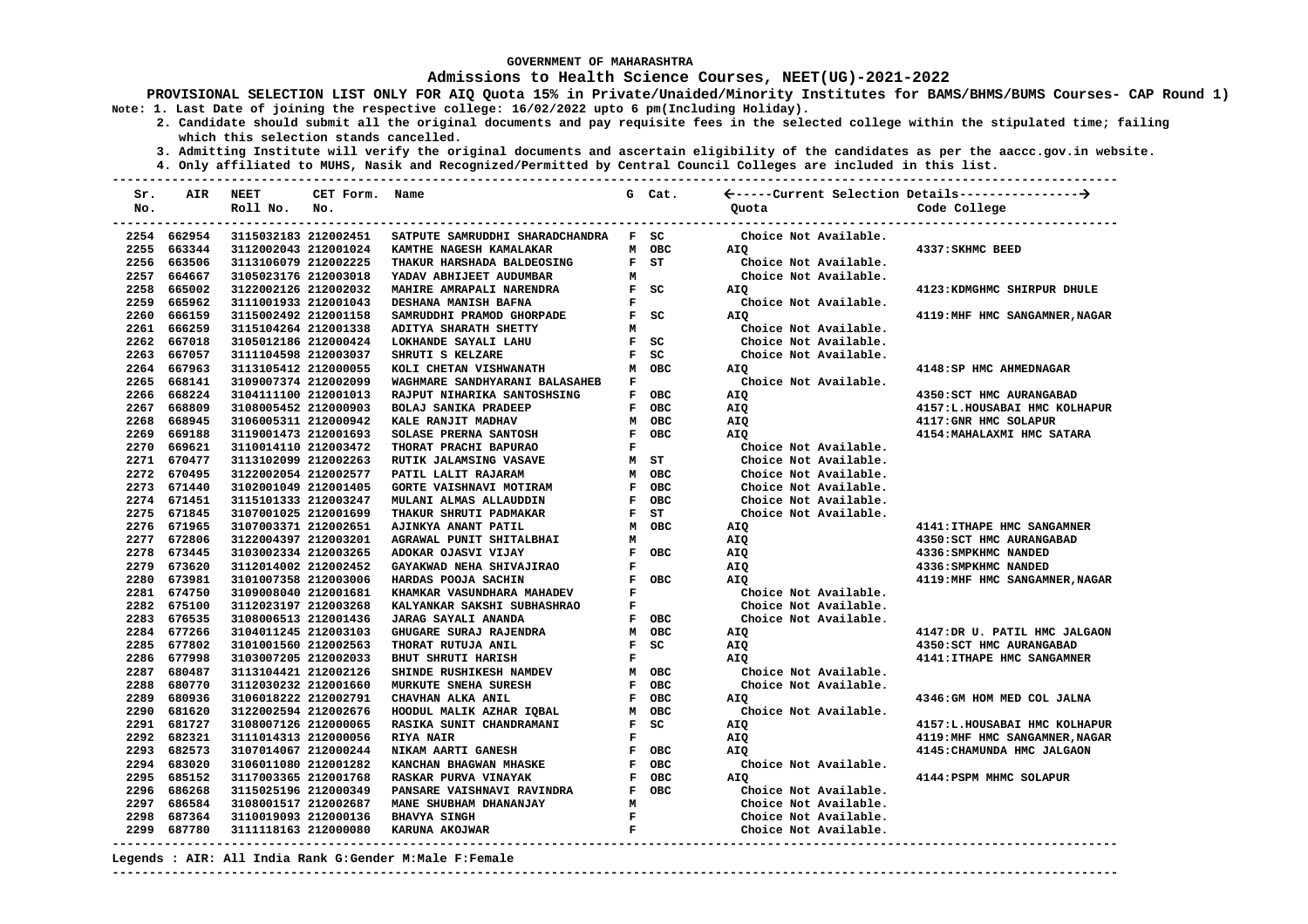### **Admissions to Health Science Courses, NEET(UG)-2021-2022**

**PROVISIONAL SELECTION LIST ONLY FOR AIQ Quota 15% in Private/Unaided/Minority Institutes for BAMS/BHMS/BUMS Courses- CAP Round 1) Note: 1. Last Date of joining the respective college: 16/02/2022 upto 6 pm(Including Holiday).**

 **2. Candidate should submit all the original documents and pay requisite fees in the selected college within the stipulated time; failing which this selection stands cancelled.**

 **3. Admitting Institute will verify the original documents and ascertain eligibility of the candidates as per the aaccc.gov.in website.**

 **4. Only affiliated to MUHS, Nasik and Recognized/Permitted by Central Council Colleges are included in this list.**

| Sr. | AIR         | <b>NEET</b>                                    | CET Form. Name |                                    |                | G Cat.                        |                       |                                       |
|-----|-------------|------------------------------------------------|----------------|------------------------------------|----------------|-------------------------------|-----------------------|---------------------------------------|
| No. |             | Roll No. No.                                   |                |                                    |                |                               | Quota                 | Code College                          |
|     | 2300 688223 | ----------------------<br>3115010269 212000015 |                | POOJA                              |                | F OBC                         | Choice Not Available. |                                       |
|     | 2301 688262 | 3112023150 212001062                           |                | RATHOD SRUSHTI SUBHASH             |                | F OBC                         | Choice Not Available. |                                       |
|     | 2302 688630 | 3109101914 212002906                           |                | GEER SNEHAL SATISH                 |                | F OBC                         | AIQ                   | 4339: KSPM VASANTRAO KALE LATUR       |
|     | 2303 689411 | 3121005122 212003299                           |                | ARKATE MAHEK SIKANDAR              | $\mathbf{F}$   |                               | AIQ                   | 4154: MAHALAXMI HMC SATARA            |
|     | 2304 689773 | 3119002155 212003101                           |                | SHRUTI PRAKASH PATIL               | F OBC          |                               | Choice Not Available. |                                       |
|     | 2305 690499 | 3108003268 212002789                           |                | SANGAR SNEHAL SHASHIKANT           |                | F OBC                         | AIO                   | 4155: NOOTAN HMC SANGLI               |
|     | 2306 691411 | 2701007272 212000097                           |                | SAGAR SHIVAGOUDA PATIL             | M              |                               | Choice Not Available. |                                       |
|     | 2307 691597 | 4101101499 212001478                           |                | <b>ABISHEIK S</b>                  |                | M OBC                         | AIO                   | 4155: NOOTAN HMC SANGLI               |
|     | 2308 691991 | 3113003303 212000545                           |                | KAPILE ADITYA PRAMOD               |                | M OBC                         | Choice Not Available. |                                       |
|     | 2309 692513 | 3110115474 212000283                           |                | RISHIKUMAR MISHRA                  | м              |                               | AIQ                   | 4123: KDMGHMC SHIRPUR DHULE           |
|     | 2310 693318 | 3113008086 212003267                           |                | SAKSHI RAMESH BHAKARE              |                | F OBC                         | <b>AIO</b>            | 4119: MHF HMC SANGAMNER, NAGAR        |
|     | 2311 694294 | 3003031080 212001518                           |                | KAPIL POTFHODE                     |                | M OBC                         | Choice Not Available. |                                       |
|     | 2312 695084 | 3116011170 212002898                           |                | <b>ADITYA VIJAY KALASKAR</b>       |                | M OBC                         | AIQ                   | 4159: VENUTAI YC HMC KOLHAPUR         |
|     | 2313 695155 | 3109006236 212003411                           |                | <b>MURGE PRIYANKA SURESH</b>       | F              |                               | AIQ                   | 4339: KSPM VASANTRAO KALE LATUR       |
|     | 2314 695306 | 3116005336 212001637                           |                | KAMBLE RUTUJA VINOD                |                | F SC                          | Choice Not Available. |                                       |
|     | 2315 695316 | 3110011203 212002214                           |                | KHAN UNAIZA                        |                | $\mathbf{F}$ and $\mathbf{F}$ | Choice Not Available. |                                       |
|     | 2316 695610 | 3101002459 212003417                           |                | PATEL ANAM ARIF                    | $\mathbf F$    |                               | Choice Not Available. |                                       |
|     | 2317 695715 | 3101015196 212001615                           |                | TANDALE POOJA CHATRABHUJ           |                | F OBC                         | AIQ                   | 4337: SKHMC BEED                      |
|     | 2318 695915 | 3104104096 212003060                           |                | KALWANE RUTUJA PANDURANG           |                | F OBC                         | AIQ                   | 4346:GM HOM MED COL JALNA             |
|     | 2319 697062 | 3110028039 212002549                           |                | GAIKWAD VAIDEHI SURYAKANT          |                | $F$ SC                        | AIO                   | 4157:L.HOUSABAI HMC KOLHAPUR          |
|     | 2320 697100 | 3115021257 212003338                           |                | <b>JANHAVI JAIWANT KHABALE</b>     | $\mathbf{F}$   |                               | Choice Not Available. |                                       |
|     | 2321 697149 | 3103022215 212000183                           |                | BHATURKAR RUDRESH SARANG           |                | $\overline{M}$                | <b>AIO</b>            | 4152:AB VAJPEYEE HMC JALKE AHMEDNAGAR |
|     | 2322 697470 | 3101005021 212002703                           |                | MUTTHA YASH SANTOSH                | M              |                               | Choice Not Available. |                                       |
|     | 2323 697508 | 3120002246 212001181                           |                | ANSURKAR SEJAL DNYANESHWAR         |                | F OBC                         | Choice Not Available. |                                       |
|     | 2324 698260 | 3106006125 212002181                           |                | VITE RAJASHRI PUNDLIK              |                | F OBC                         | AIQ                   | 4147:DR U. PATIL HMC JALGAON          |
|     | 2325 698262 | 3103018094 212002085                           |                | KHAN ZUBIA SABIR                   | F              |                               | AIQ                   | 4119: MHF HMC SANGAMNER, NAGAR        |
|     | 2326 698638 | 3122011234 212000933                           |                | <b>JADHAV DHANANJAY RAMKRUSHNA</b> |                | M SC                          | <b>AIO</b>            | 4141: ITHAPE HMC SANGAMNER            |
|     | 2327 698745 | 3110029040 212003087                           |                | YADAV SHUBHAM                      |                | M OBC                         | Choice Not Available. |                                       |
|     | 2328 699169 | 3113012049 212002716                           |                | KANHOR ABHISHEK TARACHAND          |                | M OBC                         | AIQ                   | 4123: KDMGHMC SHIRPUR DHULE           |
|     | 2329 699780 | 3107007336 212003390                           |                | SHAIKH AAWES SHAIKH SALIM          | M              |                               | Choice Not Available. |                                       |
|     | 2330 699868 | 3115002409 212000299                           |                | BHOSALE ROHIT JITENDRA             |                | M SC                          | AIO                   | 4154: MAHALAXMI HMC SATARA            |
|     | 2331 701529 | 3115001408 212003443                           |                | ALHAT SIDDHI SUNIL                 |                | F SC                          | AIQ                   | 4144: PSPM MHMC SOLAPUR               |
|     | 2332 701704 | 3104115123 212002768                           |                | PARDESHI PRABAL MANOJ              |                | M OBC                         | AIO                   | 4338: PDJMC PARBHANI                  |
|     | 2333 701811 | 3104107149 212002717                           |                | AHIRE RUSHIKESH RAJENDRA           | М              |                               | Choice Not Available. |                                       |
|     | 2334 702077 | 2701010112 212000637                           |                | ARYA VINOD PATIL                   |                | $\mathbf{F}$ and $\mathbf{F}$ | <b>AIO</b>            | 4157:L.HOUSABAI HMC KOLHAPUR          |
|     | 2335 702921 | 3111112039 212000797                           |                | PARCHAKE AKANKSHA NILKANTH         |                | $F$ $ST$                      | Choice Not Available. |                                       |
|     | 2336 702979 | 3110023210 212000226                           |                | YADAV VINAYKUMAR INDRAKUMAR        |                | M OBC                         | AIQ                   | 4152:AB VAJPEYEE HMC JALKE AHMEDNAGAR |
|     | 2337 703442 | 3111110259 212001189                           |                | KSHITIJA GHODESWAR                 |                | F SC                          | AIO                   | 4226: PBHMC CHANDRAPUR                |
|     | 2338 703631 | 3106002406 212001087                           |                | GAWALI SNEHA SANTOSH               |                | $F$ ST                        | Choice Not Available. |                                       |
|     | 2339 703705 | 3104014221 212001838                           |                | PAWAR GAJANAN POPAT                |                | $M$ and $M$                   | Choice Not Available. |                                       |
|     | 2340 705518 | 3116009031 212001152                           |                | <b>GODSE NIKITA MAHENDRA</b>       | $\mathbf{F}$   |                               | Choice Not Available. |                                       |
|     | 2341 706909 | 3108006622 212002901                           |                | MALI VAISHNAVI ANANDA              |                | F OBC                         | AIQ                   | 4159: VENUTAI YC HMC KOLHAPUR         |
|     | 2342 707275 | 3111128194 212000061                           |                | SANEEYA FIRDOUS                    |                | F OBC                         | Choice Not Available. |                                       |
|     | 2343 707720 | 3112109031 212000813                           |                | WADPATRE SHRADDHA IRBA             |                | F OBC                         | Choice Not Available. |                                       |
|     | 2344 707768 | 3117007183 212000522                           |                | SALGARKAR SAYALI MOTILAL           | $\mathbf{F}$ . |                               | Choice Not Available. |                                       |
|     | 2345 707904 | 3112115024 212002565                           |                | MOHAMMAD UMAR FAROOOUE             | M              |                               | Choice Not Available. |                                       |

#### **Legends : AIR: All India Rank G:Gender M:Male F:Female**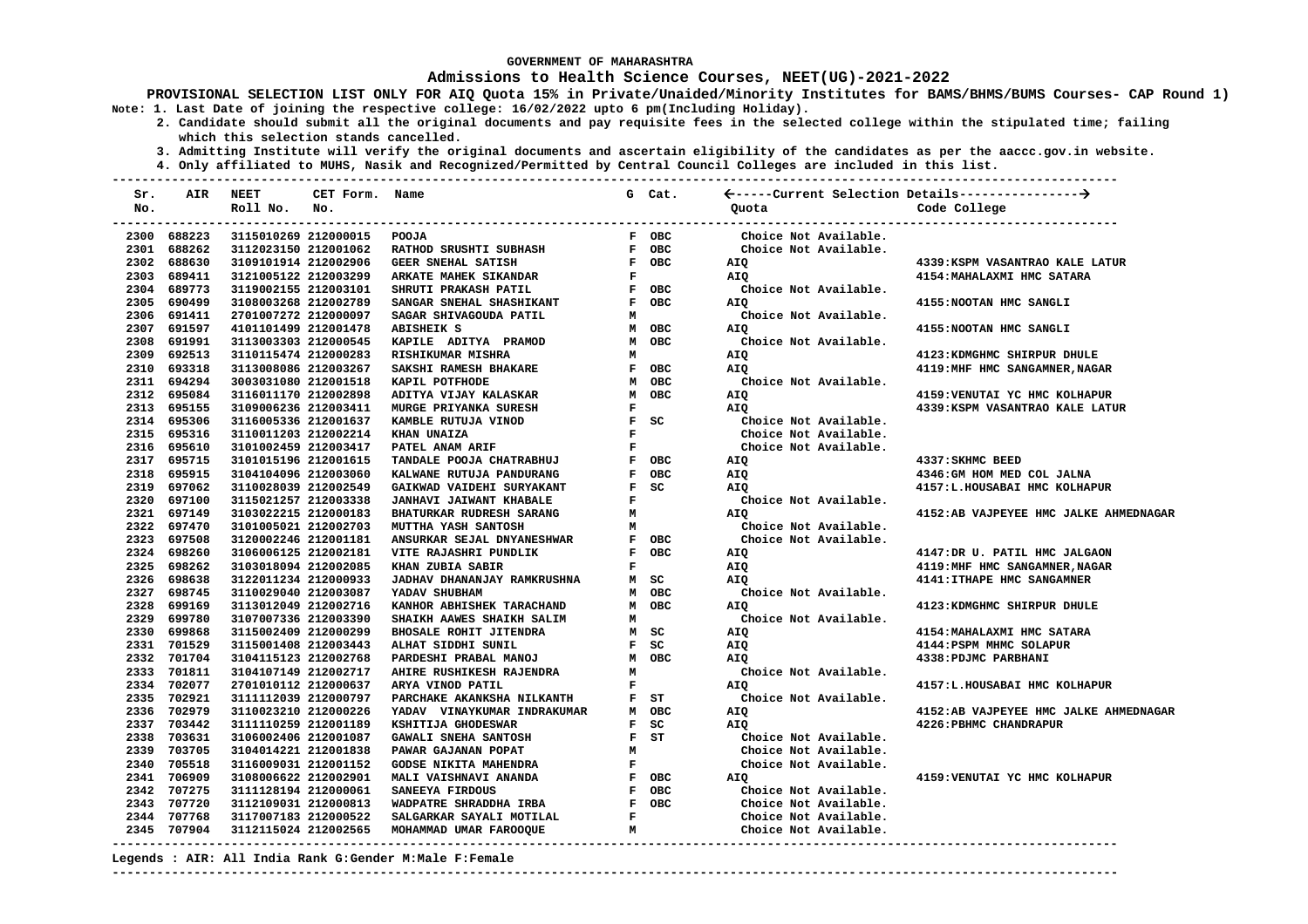#### **Admissions to Health Science Courses, NEET(UG)-2021-2022**

**PROVISIONAL SELECTION LIST ONLY FOR AIQ Quota 15% in Private/Unaided/Minority Institutes for BAMS/BHMS/BUMS Courses- CAP Round 1) Note: 1. Last Date of joining the respective college: 16/02/2022 upto 6 pm(Including Holiday).**

 **2. Candidate should submit all the original documents and pay requisite fees in the selected college within the stipulated time; failing which this selection stands cancelled.**

 **3. Admitting Institute will verify the original documents and ascertain eligibility of the candidates as per the aaccc.gov.in website.**

 **4. Only affiliated to MUHS, Nasik and Recognized/Permitted by Central Council Colleges are included in this list.**

**--------------------------------------------------------------------------------------------------------------------------------------- Sr. AIR NEET CET Form. Name G Cat. -----Current Selection Details---------------- No. Roll No. No. Quota Code College --------------------------------------------------------------------------------------------------------------------------------------- ---------------------------------------------------------------------------------------------------------------------------------------** 2346 708674 3104014088 212000926 FAIZA FATEMA **F REACH AIQ AIQ 4147:DR U. PATIL HMC JALGAON 2347 708901 3116004254 212002494 JADHAV SANIKA UTTAM F Choice Not Available. 2348 710137 3117020584 212002479 GOSAVI PRATHAMESH DILIP M OBC Choice Not Available. 2349 710300 3119002413 212003144 PATIL PRIYANKA SANJAY F AIQ 4155:NOOTAN HMC SANGLI 2350 710463 3114012038 212000178 MEHRIN GAWANDI F OBC AIQ AIQ**<br>2351 710668 3115011251 212003356 CHOUDHARY DIMPLE CHUNILAL F F Choice Not Available.  **2351 710668 3115011251 212003356 CHOUDHARY DIMPLE CHUNILAL F Choice Not Available. 2352 710836 3115009267 212000209 LONANDKAR SHARVARI SACHIN F SC AIQ 4155:NOOTAN HMC SANGLI 2353 710919 3108005370 212000836 KAMAT MADHUR MAHENDRA M Choice Not Available. 2354 711902 3118006098 212002255 GAIKWAD SANSKRITI BALKRISHNA F OBC Choice Not Available. 2355 712616 3108006706 212002969 SIDDHESH M OBC Choice Not Available. 2356 713427 3116006226 212002589 BARGE NEHA DEEPAK F Choice Not Available. 2357 713461 3110012117 212000396 DEVENDRA SAUNDARYA SELVARAJ F SC AIQ 4119:MHF HMC SANGAMNER,NAGAR 2358 713478 3101012189 212002693 GADE SHRUTI PAPPU F SC AIO 2359 713856 3102005029 212002951 WANKHADE ANAMIKA SANJAY F OBC Choice Not Available. 2360 713952 3112121240 212003509 MUNDE ASHUTOSH M OBC AIQ 4123:KDMGHMC SHIRPUR DHULE 2361 714395 3111117205 212003361 DADMAL MINAL GOVINDA F ST AIQ 4226:PBHMC CHANDRAPUR 2362 714788 3109109146 212000264 GUND ASHMITA SHAILENDRAKUMAR F F AIQ 412**<br>2363 715137 3115010108 212003046 AVDHUTE VEDANT NITIN M SC C  **2363 715137 3115010108 212003046 AVDHUTE VEDANT NITIN M SC Choice Not Available. 2364 717091 3103016022 212001363 SADIYA IFFAT ABDUL WAHEED F AIQ 4356:SSVP HMC HATTA HINGOLI 2365 717119 3111102588 212002742 CHANDANKHEDE PAYAL PANDURANGJI F OBC AIQ**<br>2366 717340 3109002331 212003170 MADIROVANE AISHWARYA KESHAV F ST Choice Not Available. 2366 717340 3109002331 212003170 MADIBOYANE AISHWARYA KESHAV  **2367 717483 3110103007 212002939 QURESHI ASHFIYA SAJID F Choice Not Available. 2368 717673 3106002381 212000060 JAWERIYA NAAZ F AIQ 4346:GM HOM MED COL JALNA 2369 718356 3101020021 212002867 ROSHNI F OBC AIQ 4152:AB VAJPEYEE HMC JALKE AHMEDNAGAR 2370 718631 3122001541 212002432 TAMBOLI KHUSHBU JUBER F OBC Choice Not Available. 2371 718712 3111108035 212002473 MESHRAM SHEFALI ROSHAN F SC AIQ 4339:KSPM VASANTRAO KALE LATUR 2372 719542 3115028248 212001651 SALUNKE SHREYA PRAVIN F OBC Choice Not Available. 2373 720349 3107012026 212001531 SAINDANE SAKSHI CHANDRAKANT F OBC AIQ 4145:CHAMUNDA HMC JALGAON 2374 720437 3111031008 212001061 YAWLIKAR ATHARVEE NIKHILESH F OBC Choice Not Available. 2375 721863 3110115949 212002554 KADAM SAKSHI SANTOSH F SC Choice Not Available. 2376 723170 3107001325 212000388 MALI SAKSHI SHANTARAM F OBC AIQ 4141:ITHAPE HMC SANGAMNER 2377 723978 3105003317 212001687 GAT ROSHNI RAMDAS F Choice Not Available. 2378 724414 3105002147 212003510 SAKSHI SANJAY DHANDE F SC AIQ 4356:SSVP HMC HATTA HINGOLI 2379 724501 3117013187 212000816 NALE SONALI ABHIMAN F OBC Choice Not Available. 2380 724657 3119006045 212003010 ROKADE SAKSHI PRASHANT F OBC AIQ 4155:NOOTAN HMC SANGLI 2381 724784 3102013032 212002636 VAIDYA NITIN RAMA M SC Choice Not Available. 2382 725430 3103009104 212000237 GEDAM MRUNAL RAJENDRAPANT F SC AIQ 4123:KDMGHMC SHIRPUR DHULE 2383 726505 3104012256 212000602 GAIKWAD PRIYANKA BABANRAO F SC AIQ 4141:ITHAPE HMC SANGAMNER**  2384 727052 3112022179 212002526  **2385 727700 3104102189 212001555 KHARAT RENUKA RAJENDRA F SC Choice Not Available. 2386 728827 3111003329 212003199 ANISHA AVINASH LOKHANDE F SC Choice Not Available. 2387 730149 3122001201 212000119 DEORE KHUSHI PREMCHAND F SC AIQ 4145:CHAMUNDA HMC JALGAON 2388 730617 3108003806 212001535 PATIL DHANANJAY JAYWANT M OBC Choice Not Available. 2389 730876 3109102127 212002730 PURI POOJA RAJESH F OBC AIQ 4337:SKHMC BEED 2390 731187 3117003427 212000812 KALYANKAR MANSI MANOHAR F Choice Not Available. 2391 732215 3114010096 212002110 BICHUKALE SWARALI SANJAY F OBC AIQ 4144:PSPM MHMC SOLAPUR** 

#### **Legends : AIR: All India Rank G:Gender M:Male F:Female**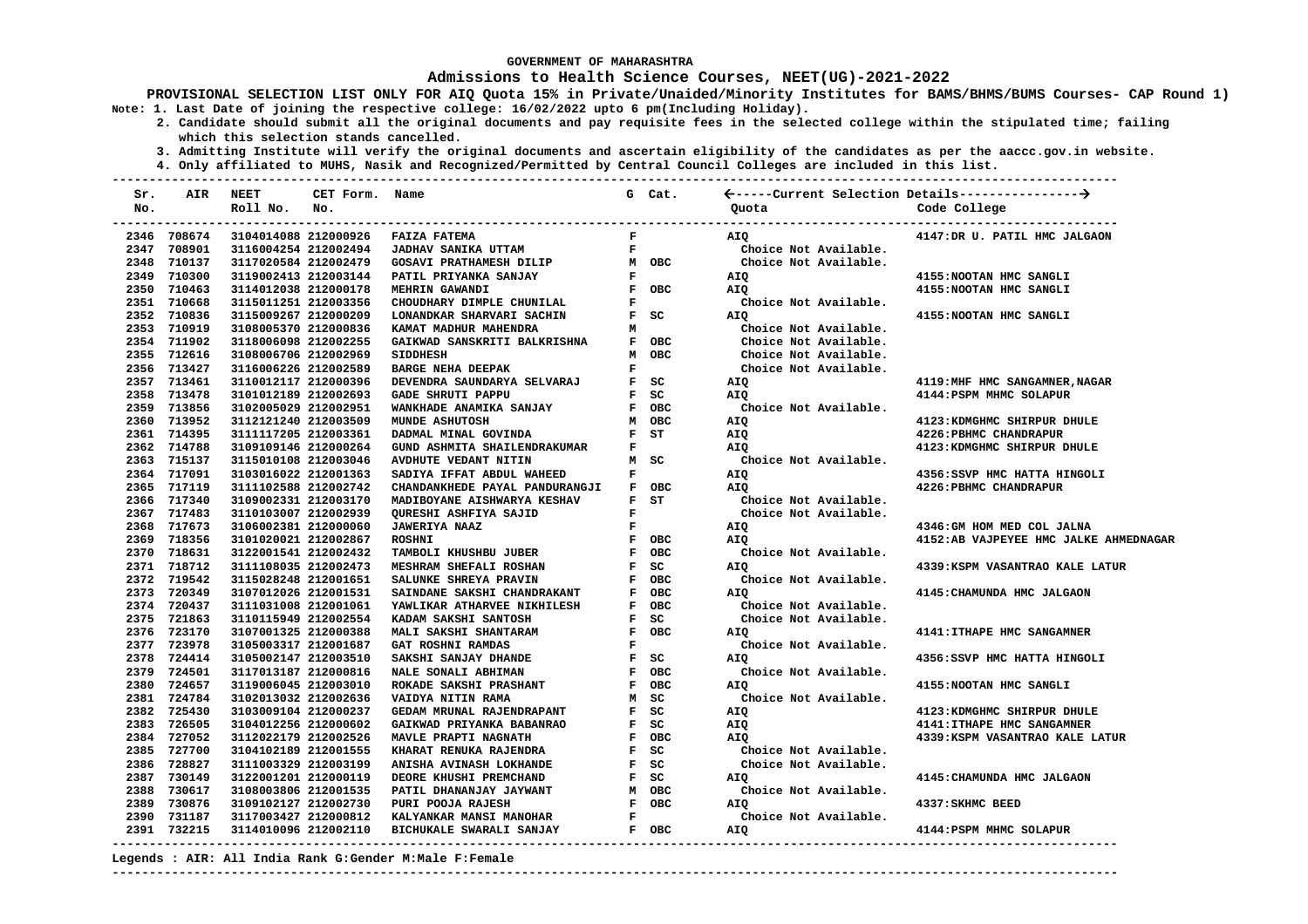#### **Admissions to Health Science Courses, NEET(UG)-2021-2022**

**PROVISIONAL SELECTION LIST ONLY FOR AIQ Quota 15% in Private/Unaided/Minority Institutes for BAMS/BHMS/BUMS Courses- CAP Round 1) Note: 1. Last Date of joining the respective college: 16/02/2022 upto 6 pm(Including Holiday).**

 **2. Candidate should submit all the original documents and pay requisite fees in the selected college within the stipulated time; failing which this selection stands cancelled.**

 **3. Admitting Institute will verify the original documents and ascertain eligibility of the candidates as per the aaccc.gov.in website.**

 **4. Only affiliated to MUHS, Nasik and Recognized/Permitted by Central Council Colleges are included in this list.**

**--------------------------------------------------------------------------------------------------------------------------------------- Sr. AIR NEET CET Form. Name G Cat. -----Current Selection Details---------------- No. Roll No. No. Quota Code College --------------------------------------------------------------------------------------------------------------------------------------- --------------------------------------------------------------------------------------------------------------------------------------- 2392 732327 3113002138 212002231 JADHAV AAKANKSHA BHASKAR F ST Choice Not Available. 2393 733516 3113112010 212001335 KULKARNI SNEHAL SURESH F AIQ 4123:KDMGHMC SHIRPUR DHULE 2394152:AB VAJPEYEE HMC JALKE AHMEDNAGAR** M SC  **2395 733733 3117014239 212001059 NAGTILAK SHIVANI BHAGWANT F AIQ 4144:PSPM MHMC SOLAPUR 2396 735071 3104101056 212001719 KARPE DHRUTI CHANDRAKANT F REAL PROPERTY AIO 2397 735398 3107008255 212003478 KUMBHAR BHAVIKA SANJAY F OBC AIQ 4123:KDMGHMC SHIRPUR DHULE 2398 736884 3105014190 212001979 ANERAO ADITYA DIGAMBAR M OBC AIQ 4337:SKHMC BEED 2399 736907 3122001224 212001239 MOMIN REHAN AHMED JAMEEL AHMED M OBC Choice Not Available. 2400 737308 3122002212 212003251 KOLEKAR SAYALI BHIKA F OBC AIQ 4123:KDMGHMC SHIRPUR DHULE 2401 737520 3114011200 212000222 ADITI PATIL F Choice Not Available. 2402 738078 3116010040 212002405 CHAVAN SAI VIJAY M Choice Not Available. 2403 738358 3104014030 212000380 MHASKE AKSHADA ASHOK F SC AIQ 4141:ITHAPE HMC SANGAMNER 2404 738775 3110112143 212002384 DHUKKA AAMIR YASIN M Choice Not Available. 2405 739118 3101010210 212002397 DOKE VAISHNAVI DHANANJAY F AIQ 4337:SKHMC BEED 2406 739975 3108006326 212003421 SHRUTIKA RAJKUMAR MURCHITE F F AIO 2407 740140 3114003147 212001086 ALISHA F Choice Not Available. 2408 740758 3117010113 212002026 GADADE KSHITIJA MANISH F OBC AIQ 4144:PSPM MHMC SOLAPUR MASEERA AIMAN KALIMUDDIN KHATIB F 2410 742168 3109108016 212003146 NADE SHREYASH ASHOK M M** Choice Not Available.<br> **2411 742464 3102020133 212000539 GHARDE PRACHI SHARAD R** SC AIO  **2411 742464 3102020133 212000539 GHARDE PRACHI SHARAD F SC AIQ 4356:SSVP HMC HATTA HINGOLI 2412 742472 3101010119 212001453 ANIRUDHA NANDKISHOR KULKARNI M 2413 744044 3110006169 212002137 GHOTILKAR OMKAR GANPAT M AIQ 4154:MAHALAXMI HMC SATARA 2414 744478 3111009558 212000733 SINHAGADE MAHIMA PRAMOD F SC Choice Not Available.**  2415 745595 3117001330 212002817  **2416 745877 3118009088 212001605 KANEKAR SIDDHI SANJOG F OBC Choice Not Available. 2417 745934 3104117152 212000828 SAYYED AFREEN SANOBAR SAYYED F OBC AIQ 4346:GM HOM MED COL JALNA 2418 746870 3115011026 212003431 JADHAV RACHNA JALINDAR BE OBC AIQ AIQ AIQ** AIQ AT ALISO AILSO 2395 212002191 ROHAN THORAT **MAG AT ALISO AT ALISO 2395 212002191** ROHAN THORAT AMERIC MOBC Choice Not Available. 2419 747487 3115002395 212002191  **2420 747620 3111001247 212001686 SETIYE ANJALI SATISH F OBC AIQ 4226:PBHMC CHANDRAPUR 2421 747845 3102020159 212002259 SHRUJAL INGLE F SC Choice Not Available. 2422 748014 3111103389 212002386 ALONE SNEHAL VIJAY F OBC Choice Not Available. 2423 748099 3115006010 212000975 BRAHMA F OBC Choice Not Available. 2424 749564 3118003354 212002269 MOHAMMAD HUZAIR ABDUL SALAM M AIQ 4148:SP HMC AHMEDNAGAR 2425 750218 3115105165 212002836 ARYA BABASAHEB HANGE F OBC Choice Not Available. 2426 750673 3114010184 212002928 SURTI KUMARI F Choice Not Available. 2427 751463 3103001214 212003416 MUNDADA SANJANA KISHORJI F AIQ 4356:SSVP HMC HATTA HINGOLI 2428 752180 3110103406 212001477 KHAN SAMIYA KAFEEL AHMAD F Choice Not Available. 2429 752864 3104009140 212001916 SHINDE RUPALI KALYANRAO F AIQ 4141:ITHAPE HMC SANGAMNER 2430 754387 3117005343 212002536 KULKARNI SAMARTH PRAMOD M AIQ 4148:SP HMC AHMEDNAGAR 2431 754531 3113007012 212000058 WAKCHAURE ABHIJEET BHASKAR M SC Choice Not Available. 2432 754652 3110013314 212002552 SIDDIQUI HALIMA SADIYA MO SALIM F OBC AIQ 4336:SMPKHMC NANDED 2433 755974 3106003031 212003343 MRUNALI SAWARKAR F OBC Choice Not Available. 2434 756052 3111030065 212000203 FULZELE ANCHAL RAMESH F SC Choice Not Available. 2435 757011 3006004113 212002647 PRABHANSHU KUMAR TIWARI M Choice Not Available. 2436 757494 3104101780 212003397 WAKADE VIKAS BHARAT M OBC AIQ 4346:GM HOM MED COL JALNA 2437 757620 3108004250 212003207 POWAR ASHWIN ARUN M AIQ 4157:L.HOUSABAI HMC KOLHAPUR** 

#### **Legends : AIR: All India Rank G:Gender M:Male F:Female**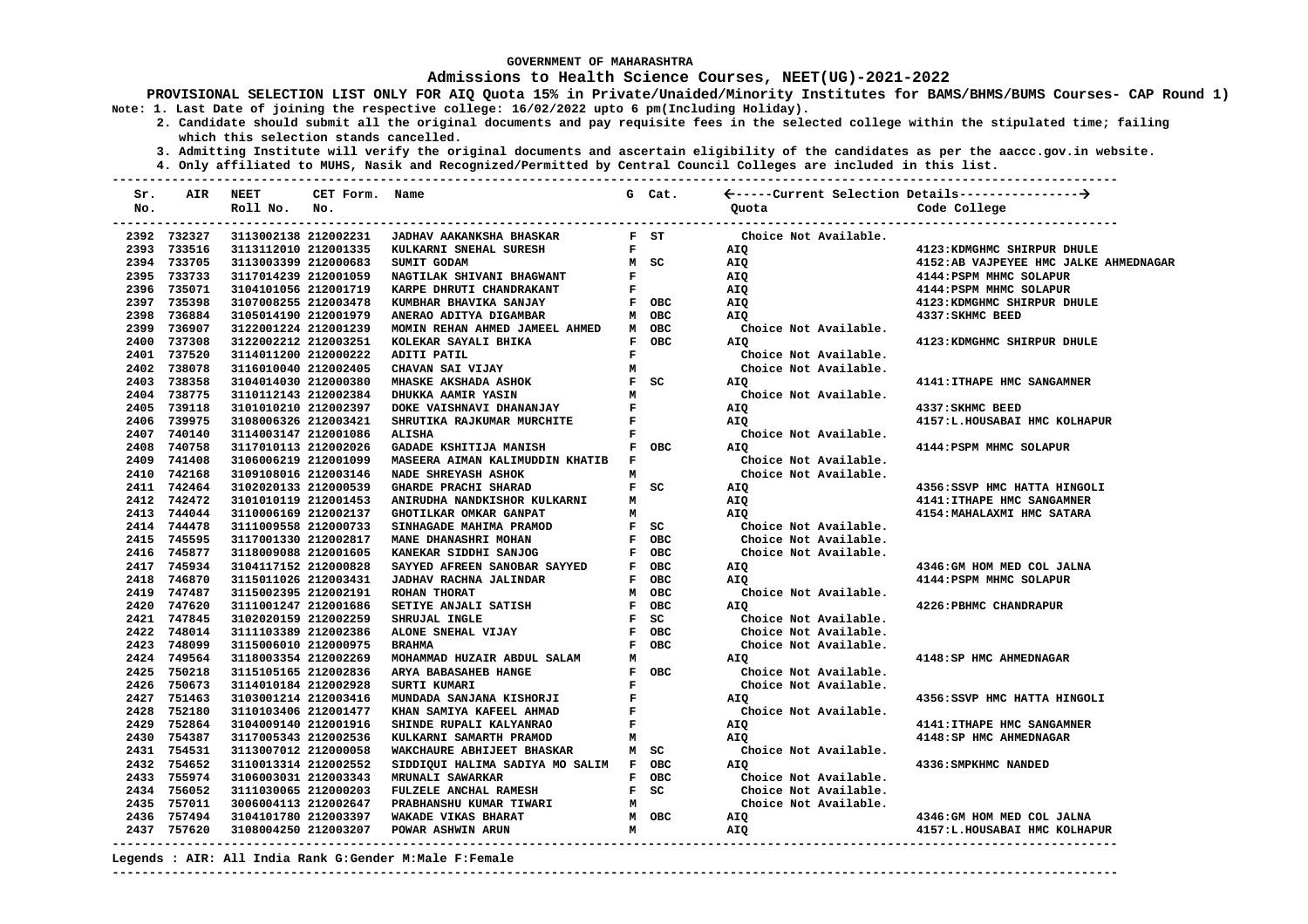#### **Admissions to Health Science Courses, NEET(UG)-2021-2022**

**PROVISIONAL SELECTION LIST ONLY FOR AIQ Quota 15% in Private/Unaided/Minority Institutes for BAMS/BHMS/BUMS Courses- CAP Round 1) Note: 1. Last Date of joining the respective college: 16/02/2022 upto 6 pm(Including Holiday).**

 **2. Candidate should submit all the original documents and pay requisite fees in the selected college within the stipulated time; failing which this selection stands cancelled.**

 **3. Admitting Institute will verify the original documents and ascertain eligibility of the candidates as per the aaccc.gov.in website.**

 **4. Only affiliated to MUHS, Nasik and Recognized/Permitted by Central Council Colleges are included in this list.**

**--------------------------------------------------------------------------------------------------------------------------------------- Sr. AIR NEET CET Form. Name G Cat. -----Current Selection Details---------------- No. Roll No. No. Quota Code College --------------------------------------------------------------------------------------------------------------------------------------- --------------------------------------------------------------------------------------------------------------------------------------- Legends : AIR: All India Rank G:Gender M:Male F:Female 2438 757830 3104011242 212002176 DHANASHREE VIJAYKUMAR PRADHAN F SC AIQ 4337:SKHMC BEED 2439 759394 3112113199 212000111 SYED ABDUL HASEEB SYED ABDUL M AIQ 4338:PDJMC PARBHANI 2440 759469 3103004267 212002593 PAPPUWALE SANIYA CHHOTE M OBC Choice Not Available. 2441 761961 3118024172 212000077 MAHAJAN BHAGYASHREE UTTAM F OBC Choice Not Available. 2442 762811 3110005111 212001447 KANSE YASH ANIL M Choice Not Available. 2443 763171 3114003321 212000411 BHAKTI GANESH ZAVARE F OBC Choice Not Available. 2444 763639 3109002214 212000764 NARHARE SHREYAS MAROTI M SC Choice Not Available. 2445 763703 3119006228 212001717 VAISHNAVI AMOL KHAMKAR F OBC Choice Not Available.**  2446 763719 3113007058 212001389  **2447 764339 3109014050 212001244 JAGTAP AISHWARYA GORAKH F AIQ 4144:PSPM MHMC SOLAPUR 2448 764751 3110103639 212001437 KUDALKAR ALISHA F Choice Not Available. 2449 765921 3104104414 212003486 KULKARNI CHAITALI CHANDRAKANT F AIQ 4144:PSPM MHMC SOLAPUR**  AIO 2000 2151:RATNADEEP HMC JAMKHED AHMEDNAGAR  **2451 766362 3101020120 212002619 LINGAYAT SUMIT ASHOK M OBC Choice Not Available. 2452 767059 3112001478 212002603 BARSE GAYATRI BAPURAO F OBC AIQ 4338:PDJMC PARBHANI 2453 767403 3115035228 212000900 SATAV TEJAS VINOD M AIQ 4148:SP HMC AHMEDNAGAR 2454 JARHAD PRIYANKA SANJAY 2152:AB VAJPEYEE HMC JALKE AHMEDNAGAR** JALKE AHMEDNAGAR AHMEDNAGAR JALKE AHMEDNAGAR JALKE AHMEDNAGAR POBC 2152:AB VAJPEYEE HMC SANGLI  **2455 767660 3107009015 212000848 MAGAR TRUPTI VIKAS F OBC AIQ 2456 767711 3110002317 212000031 ROSHNI HUSENSAB DODDAMANI F Choice Not Available. 2457 768198 3115025079 212000726 SALVE PRITI SONYABAPU F SC AIQ 4148:SP HMC AHMEDNAGAR 2458 768626 3121004160 212001177 PRAJYOT WAGHODE M SC Choice Not Available. 2459 768897 3111109345 212001527 CHAUHAN ABHISHEKSINH M Choice Not Available. 2460 769346 3102022109 212000558 AMBEKAR VAISHNAVI SANTOSH F OBC Choice Not Available. 2461 769651 3101012184 212002167 DHANASHREE F AIQ 4157:L.HOUSABAI HMC KOLHAPUR 2462 770238 3110009240 212002880 TIWARI SHIVANGI JITENDRA F Choice Not Available. 2463 771091 3101005020 212001697 KAKADE SRUSHTI EKNATH F OBC AIQ 4148:SP HMC AHMEDNAGAR 2464 771914 3104022184 212001913 RATHOD AKANKSHA VISHWANATH F OBC Choice Not Available. 2465 773089 3104103209 212000361 SONAWANE SNEHAL JAGAN F OBC AIQ 4148:SP HMC AHMEDNAGAR 2466 774055 3117013011 212002950 CHILKA HARSH NARENDRA M OBC Choice Not Available. 2467 774908 3104101144 212000837 OHAL SHRUTI ANIL F SC AIQ 4151:RATNADEEP HMC JAMKHED AHMEDNAGAR 2468 774922 2208007336 212000406 SUMITRAJ GUPTA M OBC AIQ 4337:SKHMC BEED 2469 775351 3101019217 212003045 SHRADHA ASHOK KHEDKAR F OBC Choice Not Available. 2470 776095 3105005268 212000679 TAK NILESH VINODRAO M OBC AIQ 4148:SP HMC AHMEDNAGAR 2471 776400 3114007470 212002821 PATIL ISHA RAJESH F OBC Choice Not Available. 2472 778736 3115001459 212003255 UNNATI GOVIND KOKARE F OBC**<br>2473 779607 3118005374 212002884 KALE PRANALI SANJAY F OBC  **2473 779607 3118005374 212002884 KALE PRANALI SANJAY F OBC Choice Not Available. 2474 780689 3115005270 212000027 JADHAV ASAWARI VIJAY F OBC Choice Not Available. 2475 785577 3101009054 212001411 BAWAKE SAINATH BHASKAR M OBC 2476 785709 3104001512 212002415 KALE JAYA JANARDHAN 2476 785709 3104001512 212002415 KALE JAYA JANARDHAN F OBC AIQ 4338:PDJMC PARBHANI 2477 785868 3101016077 212001632 SHETE TEJAS GORAKHNATH M SC Choice Not Available. 2478 786685 3121002145 212000611 DEWALE NAMRA ARUN M OBC AIQ 4157:L.HOUSABAI HMC KOLHAPUR 2479 789225 3115008461 212000201 GAIKWAD RAJLAKSHMI SANJAY F SC AIO 2480 790192 3117001646 212001933 KOKARE SHRUTIKA BALKRISHNA F OBC Choice Not Available. 2481 790446 3112016088 212001118 UPADHYE OMKAR SANJAY M OBC AIQ 4337:SKHMC BEED 2482 790653 3108002401 212000667 SUNGAR TEJAL APPASO F OBC AIQ 4157:L.HOUSABAI HMC KOLHAPUR 2483 790911 3109101440 212002626 BHALERAO PRABHUDDH SANTOSH M SC AIQ 4157:L.HOUSABAI HMC KOLHAPUR**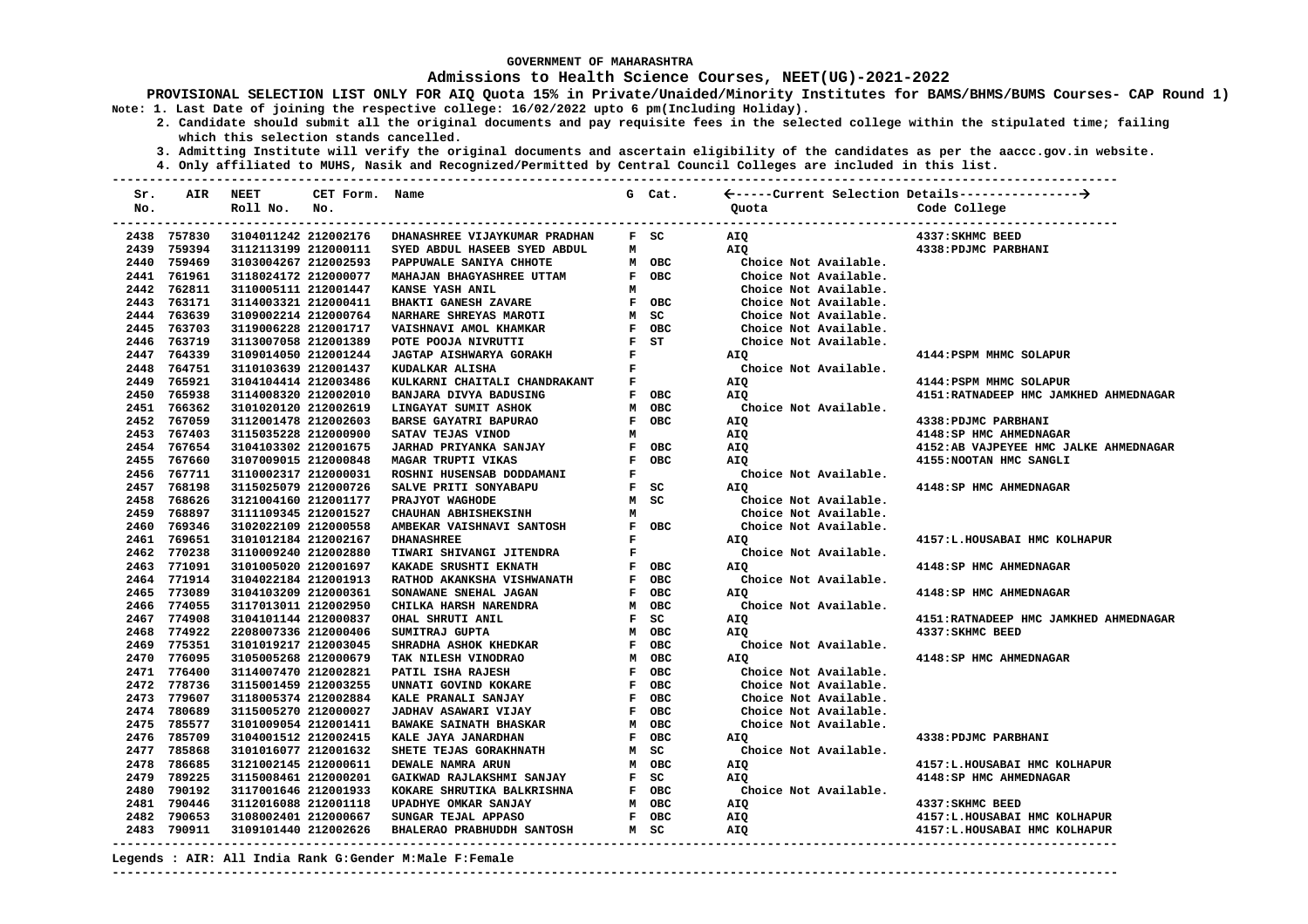#### **Admissions to Health Science Courses, NEET(UG)-2021-2022**

**PROVISIONAL SELECTION LIST ONLY FOR AIQ Quota 15% in Private/Unaided/Minority Institutes for BAMS/BHMS/BUMS Courses- CAP Round 1) Note: 1. Last Date of joining the respective college: 16/02/2022 upto 6 pm(Including Holiday).**

 **2. Candidate should submit all the original documents and pay requisite fees in the selected college within the stipulated time; failing which this selection stands cancelled.**

 **3. Admitting Institute will verify the original documents and ascertain eligibility of the candidates as per the aaccc.gov.in website.**

 **4. Only affiliated to MUHS, Nasik and Recognized/Permitted by Central Council Colleges are included in this list.**

**--------------------------------------------------------------------------------------------------------------------------------------- Sr. AIR NEET CET Form. Name G Cat. -----Current Selection Details---------------- No. Roll No. No. Quota Code College --------------------------------------------------------------------------------------------------------------------------------------- --------------------------------------------------------------------------------------------------------------------------------------- 2484 792369 3117018121 212003003 BHANDARE SOHIL SANJAY M OBC Choice Not Available. 2485 792421 3116009150 212000710 SUDRIK SANSKRUTI SANJAYKUMAR F OBC Choice Not Available. 2486 792551 3111003285 212001311 RAUT MITALI MAHESH F OBC AIQ 4337:SKHMC BEED 2487 792875 3117001585 212000512 GOPHANE SHIVANI SHAHAJI F OBC AIQ 4157:L.HOUSABAI HMC KOLHAPUR**  2488 793837 3112009008 212002027  **2489 797253 3115007015 212002362 AASHKA F SC Choice Not Available. 2490 797513 3119013107 212003202 BHOSALE ADITI YUVARAJ F OBC Choice Not Available. 2491 798232 3117015077 212000459 SHWETA MAHADEV SHIVSHARAN F SC Choice Not Available.**  2492 798545 3111006300 212000520  **2493 798635 3101022127 212000556 KSHITIJ SUBHASH ADHAV M OBC AIQ 4148:SP HMC AHMEDNAGAR 2494 798674 3108003648 212002790 PUJARI ARATI ANIL F OBC AIQ 4157:L.HOUSABAI HMC KOLHAPUR 2495 799103 3108006221 212002943 POWAR AVINASH BALU M SC AIQ 4148:SP HMC AHMEDNAGAR 2496 799129 3106010124 212003024 REHAN AHMAD AIJAZ AHMAD M OBC AIO 2497 799340 3119002124 212002468 SONAR SANJANA ANANDA F OBC Choice Not Available. 2498 799503 3118003241 212001085 MANISH PATIL M OBC AIQ 4148:SP HMC AHMEDNAGAR 2499 800695 3107001329 212000576 SANGHMITRA F SC AIQ 4151:RATNADEEP HMC JAMKHED AHMEDNAGAR 2500 802346 3104004196 212000549 AWDHUT VAIBHAV DILIP M SC AIQ 4148:SP HMC AHMEDNAGAR 2501 802477 3111012289 212003235 VAIBHAVI SHRIDHAR KHADSE F OBC AIQ 4338:PDJMC PARBHANI 2502 805993 3121003030 212001659 BAIT NISARGA VIJAY F OBC Choice Not Available. 2503 808453 3109003119 212000503 WAGHMARE HARSHAL RAJARAM M OBC AIQ 4338:PDJMC PARBHANI 2504 810739 3115028315 212000790 SHIRKE ANUJA SATISH F OBC Choice Not Available. 2505 811743 3115010192 212001266 SONTAKKE AVINASH DAMODHAR M SC Choice Not Available. 2506 812517 3106020182 212002014 BAHEKAR SHIVANI PRADIP F OBC AIQ 4356:SSVP HMC HATTA HINGOLI**  2507 812846 3104022092 212001894  **2508 812871 3103018168 212001150 ATHAWALE ANUSHRI RAVIKIRAN F SC Choice Not Available. 2509 813306 3101001247 212001559 POKALE ARCHANA TATYARAM F OBC Choice Not Available. 2510 813671 3113007238 212002313 JADHAV ANJALI YASHWANT F OBC Choice Not Available. 2511 813982 3119004164 212001339 RAKSHE SNEHAL UMESH F OBC AIQ 4154:MAHALAXMI HMC SATARA 2512 816553 3113002853 212003512 MUKHEKAR SHARVARI SANJAY F OBC AIQ 4152:AB VAJPEYEE HMC JALKE AHMEDNAGAR 2513 817031 3101004083 212000882 GIRHE SAKSHI SANJAY F OBC AIQ 4151:RATNADEEP HMC JAMKHED AHMEDNAGAR 2514 817239 3104106224 212003290 TUPE ABHILASHA ASHOK F OBC Choice Not Available. 2515 817842 3115009325 212000339 KUSEKAR HARSH SHANTARAM M OBC Choice Not Available. 2516 819416 3102019010 212001213 DHARME SAKSHI VINOD F OBC Choice Not Available. 2517 823480 3117013114 212002239 MOMIN ZIYA MOHAMMAD HANIF F OBC AIQ 4337:SKHMC BEED 2518 823824 3116008284 212002406 PRADNYA SANTOSH SUTAR F OBC Choice Not Available. 2519 824440 3105001674 212003123 TONDE DHIRAJ MAHADEV M OBC AIQ 4338:PDJMC PARBHANI 2520 826472 3106003102 212000193 SURALKAR PRERNA RAMESH F OBC Choice Not Available.**  2521 827174 3115002291 212001669 MHAVAN OM SATISH M SC Choice Not Available.<br>2522 827186 3118001002 212002708 GAVALISARA ANANT M FOBC Choice Not Available.  **2522 827186 3118001002 212002708 GAVALI SARA ANANT F OBC Choice Not Available. 2523 827427 3102023080 212002221 RAMISHA ANAM MOHD SAJID F OBC Choice Not Available. 2524 828479 3111109239 212000265 VINNI JAYANT DHANWALKAR F OBC AIQ 4151:RATNADEEP HMC JAMKHED AHMEDNAGAR 2525 829621 3115028065 212001596 TEMGIRE SHANTANU RAMESH M OBC Choice Not Available. 2526 831004 3112005056 212002418 MUHAMMAD AREEB AYYUBI MUHAMMAD M OBC Choice Not Available.**  AIO **2527 8327 84151:RATNADEEP HMC JAMKHED AHMEDNAGAR 2528 832907 3113102489 212001210 GAVALI MANOJ JAYRAM M ST AIQ 4151:RATNADEEP HMC JAMKHED AHMEDNAGAR 2529 833140 3108006382 212002484 BHOSALE SHREYA SURESH F SC AIQ 4154:MAHALAXMI HMC SATARA** 

#### **Legends : AIR: All India Rank G:Gender M:Male F:Female**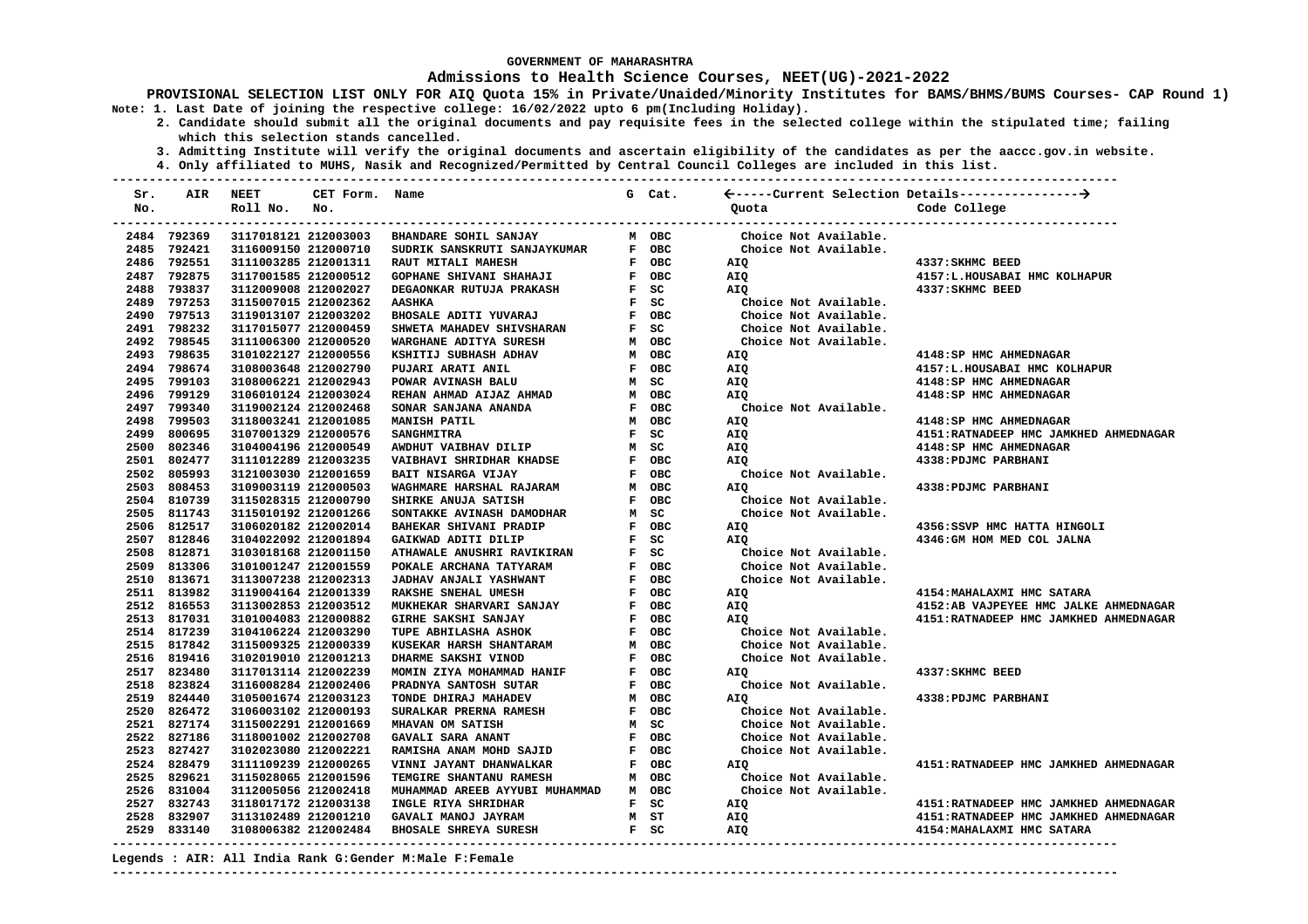### **Admissions to Health Science Courses, NEET(UG)-2021-2022**

**PROVISIONAL SELECTION LIST ONLY FOR AIQ Quota 15% in Private/Unaided/Minority Institutes for BAMS/BHMS/BUMS Courses- CAP Round 1) Note: 1. Last Date of joining the respective college: 16/02/2022 upto 6 pm(Including Holiday).**

 **2. Candidate should submit all the original documents and pay requisite fees in the selected college within the stipulated time; failing which this selection stands cancelled.**

 **3. Admitting Institute will verify the original documents and ascertain eligibility of the candidates as per the aaccc.gov.in website.**

 **4. Only affiliated to MUHS, Nasik and Recognized/Permitted by Central Council Colleges are included in this list.**

| Sr. | AIR         | NEET                 | CET Form. Name       |                                            | G Cat.   |                       |                                        |
|-----|-------------|----------------------|----------------------|--------------------------------------------|----------|-----------------------|----------------------------------------|
| No. |             | Roll No.             | No.                  |                                            |          | Quota                 | Code College                           |
|     | 2530 834716 | 3109014209 212002523 |                      | APURWA RENUKA SHAM                         | F OBC    | AIQ                   | 4338: PDJMC PARBHANI                   |
|     | 2531 835521 | 3101024123 212000268 |                      | PACHPUTE ANAGHA AVINASH                    | F OBC    | Choice Not Available. |                                        |
|     | 2532 836887 | 3112007156 212001698 |                      | SHEKH JUNED SHEKH PASHA                    | M OBC    | Choice Not Available. |                                        |
|     | 2533 837582 | 3119006170 212000598 |                      | RUPNAR SUNAKSHI SHIVAJI                    | F OBC    | Choice Not Available. |                                        |
|     | 2534 837616 | 3108001111 212003111 |                      | <b>MAITREYEE MANE</b>                      | F SC     | AIQ                   | 4154: MAHALAXMI HMC SATARA             |
|     | 2535 837677 | 3115005071 212002824 |                      | <b>PARTH THAKSEN ABHANG</b>                | M SC     | Choice Not Available. |                                        |
|     | 2536 841299 | 3118008135 212000171 |                      | BENDALE PRENAL KHILCHAND                   | F OBC    | AIO                   | 4152:AB VAJPEYEE HMC JALKE AHMEDNAGAR  |
|     | 2537 841311 | 3106016094 212003402 |                      | SHLOK HAGE                                 | M OBC    | Choice Not Available. |                                        |
|     | 2538 841910 | 3109118224 212002657 |                      | SUTAR ASHVINI SHIVLING                     | F OBC    | Choice Not Available. |                                        |
|     | 2539 843003 | 3110016238 212002892 |                      | KHARAT SHRUTI SHRIKANT                     | F SC     | AIQ                   | 4151: RATNADEEP HMC JAMKHED AHMEDNAGAR |
|     | 2540 844707 | 3111020087 212001399 |                      | PENDHARKAR TANISHQA PRASHANT               | F SC     | Choice Not Available. |                                        |
|     | 2541 845741 | 3107001126 212002584 |                      | MAHAJAN PRIYA PRAKASH                      | F OBC    | Choice Not Available. |                                        |
|     | 2542 846682 | 3105022163 212000808 |                      | WAGHMARE KABIR VIJAYKUMAR                  | M SC     | Choice Not Available. |                                        |
|     | 2543 846936 | 3113002278 212001417 |                      | HARDE RUCHITA RAJENDRA                     | F OBC    | Choice Not Available. |                                        |
|     | 2544 848073 | 3117013039 212000894 |                      | <b>MHETRE RANI MALLINATH</b>               | F OBC    | Choice Not Available. |                                        |
|     | 2545 849161 | 3105023051 212001855 |                      | SHINDE SMRUTI UMAKANT                      | $F$ SC   | Choice Not Available. |                                        |
|     | 2546 849681 | 3110019198 212000949 |                      | SAKSHI VISHNU TANAWADE                     | F OBC    | AIQ                   | 4356:SSVP HMC HATTA HINGOLI            |
|     | 2547 851156 | 3120001302 212000474 |                      | VARERKAR SHREYA SANJAY                     | F SC     | Choice Not Available. |                                        |
|     | 2548 852078 | 3103015268 212002638 |                      | SAPANA KAVADU ADE                          | F OBC    | AIQ                   | 4338: PDJMC PARBHANI                   |
|     | 2549 854104 | 3104021064 212003164 |                      | SANAP KOMAL JAGAN                          | F OBC    | AIQ                   | 4356:SSVP HMC HATTA HINGOLI            |
|     | 2550 854317 | 1502025193 212003231 |                      | AMAN KUMAR                                 | M OBC    | Choice Not Available. |                                        |
|     | 2551 856346 | 3111020357 212002979 |                      | RITIKA GHANSHYAM BAGDE                     | $F$ $ST$ | AIQ                   | 4338: PDJMC PARBHANI                   |
|     | 2552 856930 | 3104016189 212001986 |                      | OM                                         | M OBC    | AIQ                   | 4338: PDJMC PARBHANI                   |
|     | 2553 858546 | 3117010122 212002091 |                      | SHINDE MADHURI SADHU                       | F OBC    | <b>AIO</b>            | 4338: PDJMC PARBHANI                   |
|     | 2554 858704 | 3118029126 212001856 |                      | JOSHI AAKANKSHA PRADEEP                    | F OBC    | Choice Not Available. |                                        |
|     | 2555 860573 | 3118031173 212001942 |                      | PALLAVI SHELAR                             | F SC     | AIQ                   | 4338: PDJMC PARBHANI                   |
|     | 2556 862929 | 2208001330 212002404 |                      | PATIL ABHISHEK GANESH                      | M OBC    | Choice Not Available. |                                        |
|     | 2557 864031 | 3104117101 212003040 |                      | <b>VARPE BHAKTI KRUSHNA</b>                | F OBC    | Choice Not Available. |                                        |
|     | 2558 864454 | 3113009082 212001154 |                      | KANDALKAR PRANALI BHARAT                   | F OBC    | Choice Not Available. |                                        |
|     | 2559 864704 | 3111002138 212000129 |                      | SAKSHI BOBADE                              | F OBC    | Choice Not Available. |                                        |
|     | 2560 864953 | 3110104222 212000749 |                      | NAGDIVE MRUNMAYEE PRAFULCHANDRA F SC       |          | AIQ                   | 4346:GM HOM MED COL JALNA              |
|     | 2561 866585 | 3114009146 212000016 |                      | <b>SHUBHAM</b>                             | M OBC    | AIQ                   | 4338: PDJMC PARBHANI                   |
|     | 2562 866789 | 3101002082 212002665 |                      | KARJULE SHIVANI JALINDAR                   | F OBC    | AIQ                   | 4346: GM HOM MED COL JALNA             |
|     | 2563 867610 | 3105001186 212002903 |                      | RAUT AKASH SHIVAJI                         | M OBC    | Choice Not Available. |                                        |
|     | 2564 868243 | 3108001831 212003505 |                      | RATHOD TRISHART VASANT                     | M OBC    | AIO                   | 4346:GM HOM MED COL JALNA              |
|     | 2565 869356 | 3113005055 212002915 |                      | PAREKAR KAVERI HIRAMAN                     | F OBC    | Choice Not Available. |                                        |
|     | 2566 871441 | 3109015099 212001215 |                      | BHANDWALE AKANKSHA PARASRAM                | F OBC    | AIO                   | 4346:GM HOM MED COL JALNA              |
|     | 2567 873010 | 3111124117 212001551 |                      | NANDINI RINGURAM POTAVI                    | F ST     | Choice Not Available. |                                        |
|     | 2568 875194 | 3110101695 212003287 |                      | ANSARI MOHD HASRATALI HAIDER ALI M OBC     |          | Choice Not Available. |                                        |
|     | 2569 875270 | 3106010283 212003359 |                      | CHAVAN PAVAN AMBADAS                       | M OBC    | AIQ                   | 4346:GM HOM MED COL JALNA              |
|     | 2570 877377 | 3119005118 212003220 |                      | CHAVAN SAMRUDDHI ANIL                      | M SC     | Choice Not Available. |                                        |
|     | 2571 879273 | 3103005082 212003142 |                      | PUSADKAR ABHINAV DHAIRYADHAR               | M OBC    | Choice Not Available. |                                        |
|     | 2572 880238 | 3110002134 212003360 |                      | <b>AYUSH</b>                               | M OBC    | Choice Not Available. |                                        |
|     | 2573 880927 | 3109104356 212000972 |                      | JADHAV NAYANA VAIBHAV                      | F SC     | Choice Not Available. |                                        |
|     | 2574 881129 |                      | 3112010064 212000453 | RATHOD SAMEEKSHA PRAHALLAD<br><b>ALLAD</b> | F OBC    | Choice Not Available. |                                        |
|     | 2575 881179 |                      | 3122012043 212002281 | GAVIT ALKA BHARAT                          | F ST     | Choice Not Available. |                                        |

**Legends : AIR: All India Rank G:Gender M:Male F:Female**